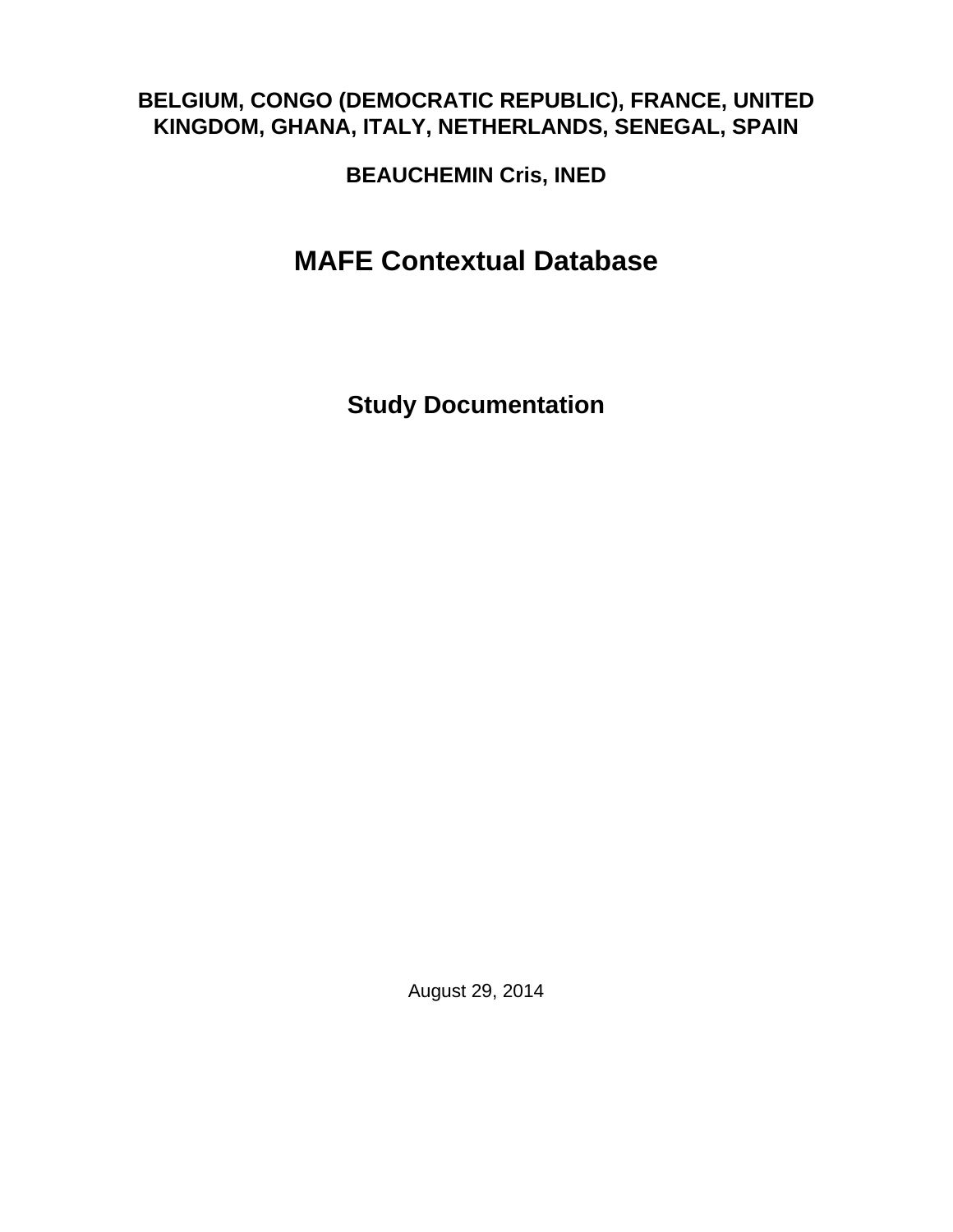**Metadata Production**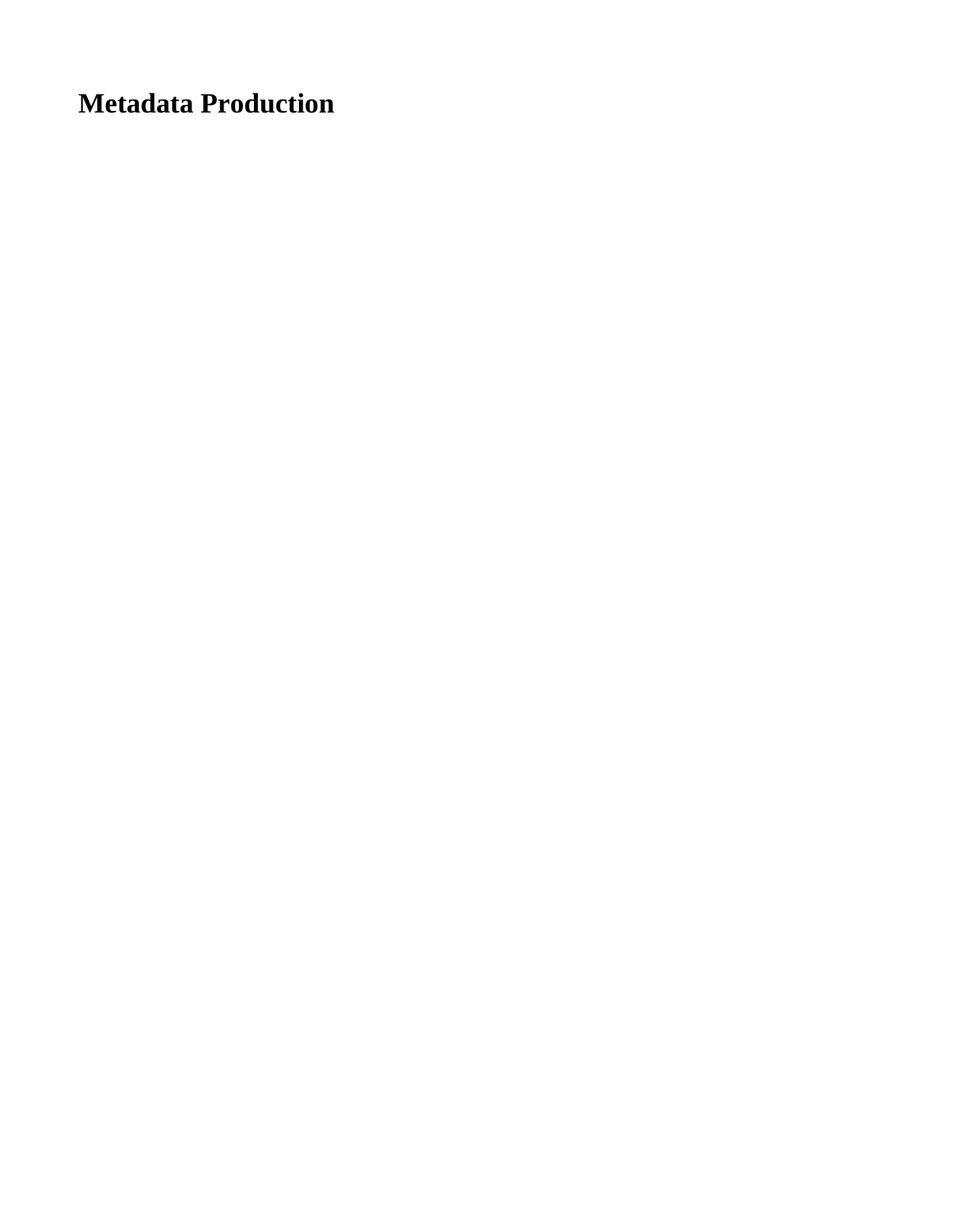# **Table of Contents**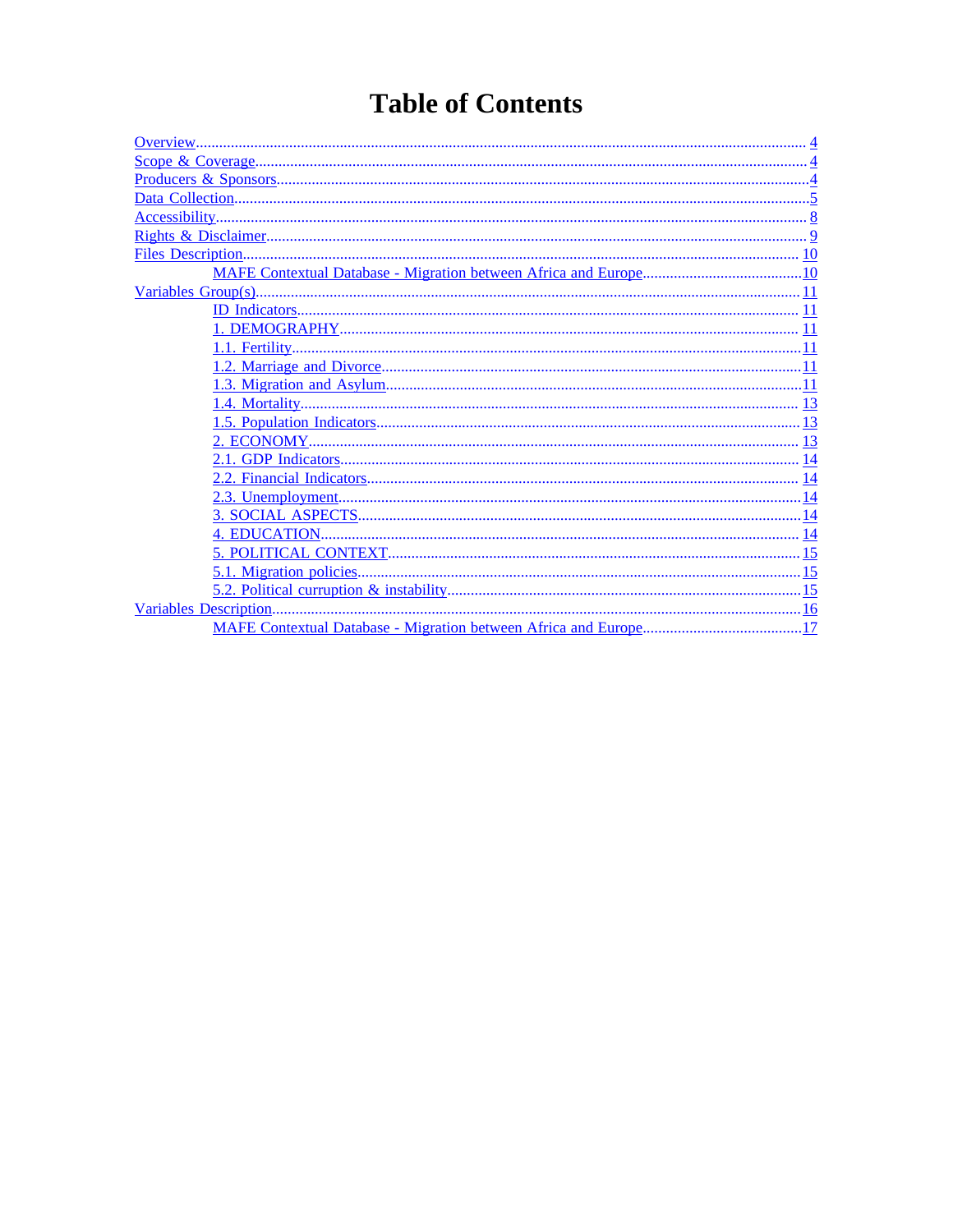### **MAFE Contextual Database (MAFE CDB)**

#### <span id="page-3-0"></span>**Overview**

**Identification** MAFE-CDB.V1

#### **Abstract**

Despite increasing public and policy attention on migration from Sub-Saharan Africa to Europe, this phenomenon remains poorly understood and European polices may be ineffective. MAFE project aims at overcoming this lack of understanding by filling a gap in data availability on African international migration. The project collected data on the characteristics and behaviour of migrants from Senegal, the Democratic Republic of Congo and Ghana, which together account for over a quarter of all African migration, to Europe (Belgium, France, Italy, the Netherlands, Spain and the UK). These data allow to study not only migration as a one-way flow from Africa to Europe, but also return migration, circulation and transnational practices. Four key subjects are explored: patterns of migration, determinants of migration, migration and development, migrations and families.

Because migration is not only determined by the individual and the family levels, the MAFE project also collected data on the national level. These data constitute the MAFE Contextual Database and are presented in this study. The database consists of about 100 indicators covering the 9 MAFE countries about domains such as demography, economics, unemployment, education, political context. These data was collected using international databases (e.g., Eurostat, World Bank, Demographic Health Surveys, OECD). They can be used to describe the socio-demographic, economic and political contexts of countries of origin and countries of destination. They could also be combined to MAFE survey datasets in statistical (multilevel) analyses.

Further information on the project and collected data can be found on the MAFE project webpage: http:// www.mafeproject.com/.

| - 文字 - | .      |
|--------|--------|
|        | $-$    |
|        | $\sim$ |
|        |        |

<span id="page-3-1"></span>

| Scope & Coverage                              |                                                                                                                                                                                                                                                                               |  |  |  |  |  |
|-----------------------------------------------|-------------------------------------------------------------------------------------------------------------------------------------------------------------------------------------------------------------------------------------------------------------------------------|--|--|--|--|--|
| <b>Keywords</b>                               | 1. DEMOGRAPHY (Fertility - Marriage and Divorce - Migration and Asylum - Mortality), 2.<br>ECONOMY (GDP Indicators - Financial Indicators - Unemployment), 3. SOCIAL ASPECTS, 4.<br>EDUCATION, 5. POLITICAL CONTEXT (Migration policies - Political curruption & instability) |  |  |  |  |  |
| <b>Time Period(s)</b>                         | 2014                                                                                                                                                                                                                                                                          |  |  |  |  |  |
| <b>Countries</b>                              | BELGIUM, CONGO (DEMOCRATIC REPUBLIC), FRANCE, UNITED KINGDOM, GHANA,<br>ITALY, NETHERLANDS, SENEGAL, SPAIN                                                                                                                                                                    |  |  |  |  |  |
| <b>Geographic Coverage</b><br>National level. |                                                                                                                                                                                                                                                                               |  |  |  |  |  |

<span id="page-3-2"></span>

| <b>Producers &amp; Sponsors</b>   |                                                                                                                                                                                                                                                                                                                        |  |  |  |  |  |
|-----------------------------------|------------------------------------------------------------------------------------------------------------------------------------------------------------------------------------------------------------------------------------------------------------------------------------------------------------------------|--|--|--|--|--|
| <b>Primary</b><br>Investigator(s) | <b>BEAUCHEMIN Cris, INED</b>                                                                                                                                                                                                                                                                                           |  |  |  |  |  |
| <b>Other Producer(s)</b>          | CASTALDO Adriana, University of Sussex, UNITED KINGDOM, First data collection and<br>identification of relevant sources.<br>CAPORALI Arianna, INED, Data collection, cross-check of different sources, choice of<br>comparable data, preparation of metadata.<br>ROSSI Daniele, INED, Data preparation and formatting. |  |  |  |  |  |
| <b>Funding Agency/ies</b>         | European Community's Seventh Framework Programme<br>Institut National d'Etudes Démographiques (INED)                                                                                                                                                                                                                   |  |  |  |  |  |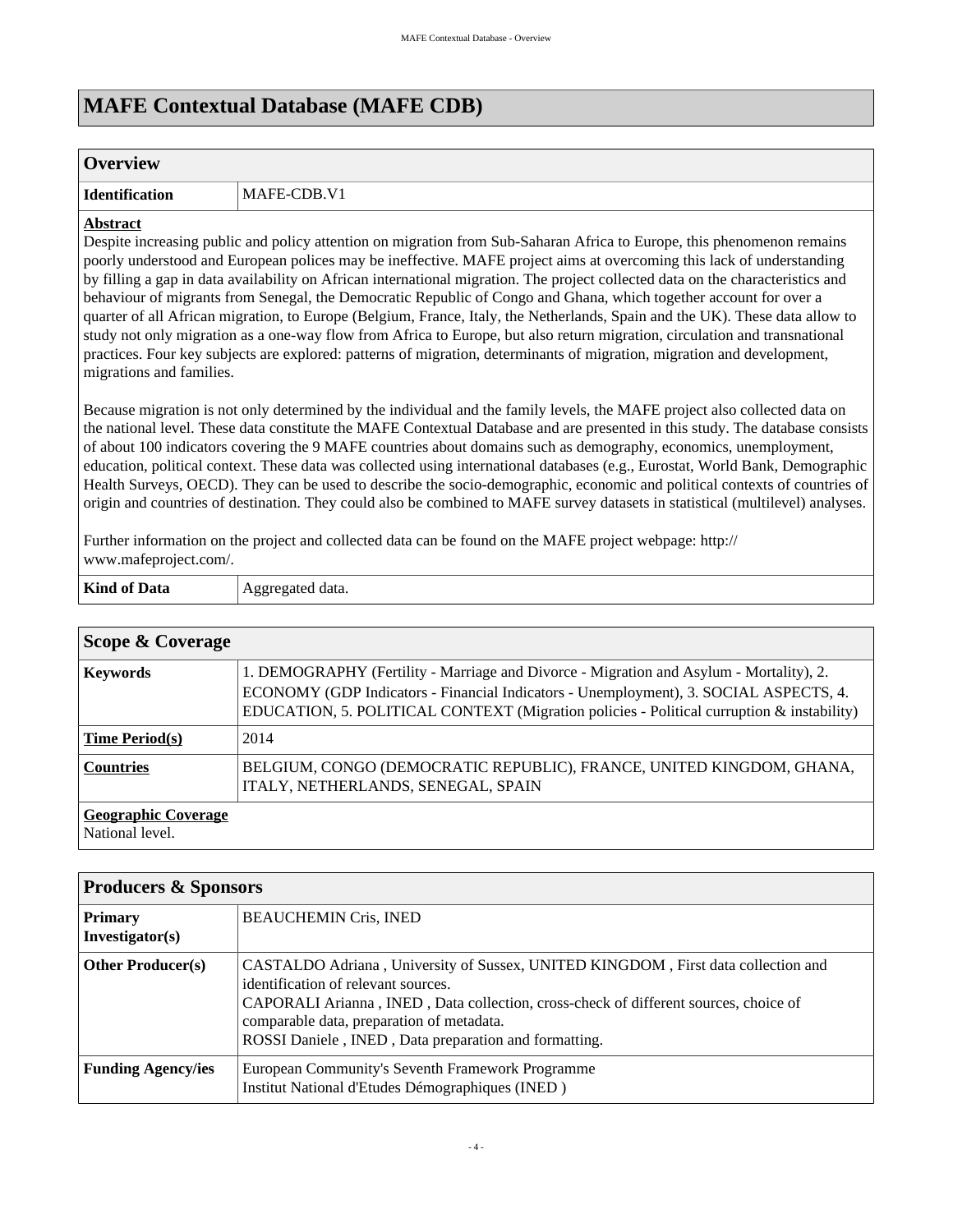<span id="page-4-0"></span>

| <b>Data Collection</b>       |                                                                                                                                                                                                                                                                                                                                                                                                                                                                                                                                                                                                                                                                                                                                                                                                                                                                                                                                                                                                                                                                                                                                                                                                                                                                                                                                                                                                                                                                                                                                                                                                                                                                                                                                                                                                                                                                                                                                                                                                                                                                                                                                                                                                                                                                                                                                                                                                                                                                                                                                                                                                                                                                                                                                                                                                                                                                                                                |
|------------------------------|----------------------------------------------------------------------------------------------------------------------------------------------------------------------------------------------------------------------------------------------------------------------------------------------------------------------------------------------------------------------------------------------------------------------------------------------------------------------------------------------------------------------------------------------------------------------------------------------------------------------------------------------------------------------------------------------------------------------------------------------------------------------------------------------------------------------------------------------------------------------------------------------------------------------------------------------------------------------------------------------------------------------------------------------------------------------------------------------------------------------------------------------------------------------------------------------------------------------------------------------------------------------------------------------------------------------------------------------------------------------------------------------------------------------------------------------------------------------------------------------------------------------------------------------------------------------------------------------------------------------------------------------------------------------------------------------------------------------------------------------------------------------------------------------------------------------------------------------------------------------------------------------------------------------------------------------------------------------------------------------------------------------------------------------------------------------------------------------------------------------------------------------------------------------------------------------------------------------------------------------------------------------------------------------------------------------------------------------------------------------------------------------------------------------------------------------------------------------------------------------------------------------------------------------------------------------------------------------------------------------------------------------------------------------------------------------------------------------------------------------------------------------------------------------------------------------------------------------------------------------------------------------------------------|
| <b>Data Collection Dates</b> | start 2014-02-16<br>end 2014-07-16                                                                                                                                                                                                                                                                                                                                                                                                                                                                                                                                                                                                                                                                                                                                                                                                                                                                                                                                                                                                                                                                                                                                                                                                                                                                                                                                                                                                                                                                                                                                                                                                                                                                                                                                                                                                                                                                                                                                                                                                                                                                                                                                                                                                                                                                                                                                                                                                                                                                                                                                                                                                                                                                                                                                                                                                                                                                             |
| <b>Time Period(s)</b>        | start 1950<br>end 2013                                                                                                                                                                                                                                                                                                                                                                                                                                                                                                                                                                                                                                                                                                                                                                                                                                                                                                                                                                                                                                                                                                                                                                                                                                                                                                                                                                                                                                                                                                                                                                                                                                                                                                                                                                                                                                                                                                                                                                                                                                                                                                                                                                                                                                                                                                                                                                                                                                                                                                                                                                                                                                                                                                                                                                                                                                                                                         |
| <b>Data Collection Mode</b>  | Data collection procedure was aimed at identifying, for each indicator, comparative data over time<br>and across countries for the greatest number of years possible.<br>To this end, for each indicator, cross-checking of data from different sources was performed.<br>Selected time series are the result of this cross-checking and may be the combination of different<br>sources. Users are warned whenever comparative data are not available.<br>USED DATA AND METADATA SOURCES (URLs last accessed on 20 August 2014):<br>- Albert Kraler, David Reichel, Alexandra König, Martin Baldwin-Edwards and Müge Simsek<br>(2014): Final Report - Feasibility Study on the Labour Market Trajectories of Regularised<br>Immigrants within the European Union (REGANE I). Vienna: ICMPD<br>This working paper provides estimates on regularisation granted through regularization<br>programmes.<br>http://nesstar.ined.fr/other_docs/MAFEcontextual/REGANE_Publication_Final.pdf<br>- Center for Systemic Peace - Integrated Network for Societal Conflict Research - Political<br>Instability Task Force (PITF), State Failure Problem Set<br>This dataset contains annual data on cases of ethnic war, revolutionary war, adverse regime change,<br>and genocide/politicide (also, consolidated cases of political instability), including annual indicators<br>of numbers of rebels, area affected, and numbers of deaths.<br>http://www.systemicpeace.org/inscrdata.html<br>- Centre d'étude de Gestion Démographique pour les Administrations Publiques (GéDAP) and the<br>Berlin Institute for Comparative Social Research (BIVS) on behalf of the European Commission<br>- Annual Statistical Report on Migration and Asylum in Europe 2003: EMN Synthesis Report, 01<br>January 2004<br>http://nesstar.ined.fr/other_docs/MAFEcontextual/<br>Synthesis_Report_for_Annual_Report_on_Asylum_and_Migration_Statistics_2003.pdf<br>- Database on irregular migration<br>This database offers estimates on irregular migrants in Europe. It was developed in the framework<br>of EU-funded research project CLANDESTINO (2007-2009).<br>http://www.irregular-migration.net/<br>- Database on Irregular Migration - Main Methodological Reference<br>http://nesstar.ined.fr/other_docs/MAFEcontextual/WP4_Kovacheva-<br>Vogel_2009_EuropeEstimate_Dec09.pdf<br>- European Migration Network (EMN) - Annual Report on Asylum and Migration Statistics<br>The EMN collects statistics from Member States across a range of migration and asylum themes.<br>These statistics inform the Commission's Annual Reports on Immigration and Asylum.<br>http://ec.europa.eu/dgs/home-affairs/what-we-do/networks/european_migration_network/<br>index_en.htm<br>- European Migration Network (EMN) - Annual Report on Asylum and Migration Statistics 2006,<br>October 2009<br>http://nesstar.ined.fr/other_docs/ |
|                              | MAFEcontextual/0._emn_synthesis_report_annual_report_on_asylum_and_migration_statistics_2006_en.pdf<br>$-5 -$                                                                                                                                                                                                                                                                                                                                                                                                                                                                                                                                                                                                                                                                                                                                                                                                                                                                                                                                                                                                                                                                                                                                                                                                                                                                                                                                                                                                                                                                                                                                                                                                                                                                                                                                                                                                                                                                                                                                                                                                                                                                                                                                                                                                                                                                                                                                                                                                                                                                                                                                                                                                                                                                                                                                                                                                  |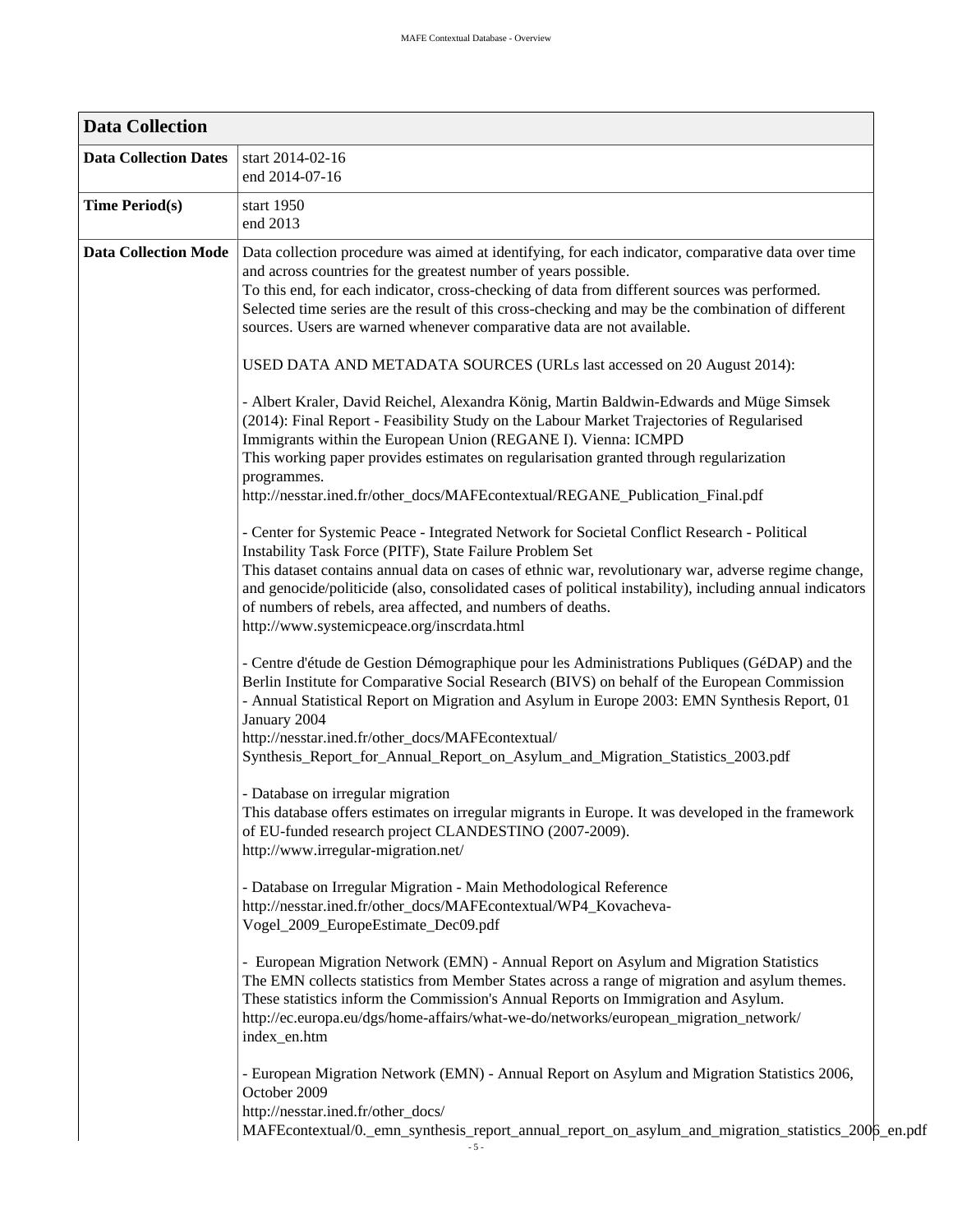- European Migration Network (EMN) - Annual Report on Asylum and Migration Statistics 2007, December 2010

http://nesstar.ined.fr/other\_docs/

[MAFEcontextual/0\\_emn\\_synthesis\\_report\\_asylum\\_migration\\_statistics\\_2007\\_final\\_december\\_2010\\_en.pdf](http://nesstar.ined.fr/other_docs/MAFEcontextual/0_emn_synthesis_report_asylum_migration_statistics_2007_final_december_2010_en.pdf)

- Eurostat - Statistics Database

It offers a whole range of statistics at European level that enable comparisons between countries and regions. It covers European countries and, for selected mainly economic indicators, also other western countries.

http://epp.eurostat.ec.europa.eu/portal/page/portal/statistics/search\_database

- FAO Statistics Division

The Food and Agriculture Organization of the United Nations provides through its Statistics Division statistics on areas of agriculture, forestry and fisheries, land and water resources and use, climate, environment, population, gender, nutrition, poverty, rural development, education and health as well as many others.

http://faostat3.fao.org/faostat-gateway/go/to/home/E

- ILO Key Indicators of the Labour Market (KILM)

This is a comprehensive database of country-level data on 18 key indicators of the labour market from 1980 to the latest available year.

http://www.ilo.org/empelm/what/WCMS\_114240/lang--en/index.htm

- Kraler, A. (2009). Regularisation: A misguided option or part and parcel of a comprehensive policy response to irregular migration?. IMISCOE Working Paper No. 24. February 2009 This working paper provides estimates on regularisation granted through regularization programmes.

http://nesstar.ined.fr/other\_docs/MAFEcontextual/ [Regularisation\\_Europe\\_IMISCOE\\_WP24\\_2009.pdf](http://nesstar.ined.fr/other_docs/MAFEcontextual/Regularisation_Europe_IMISCOE_WP24_2009.pdf)

- Migrant Integration Policy Index (MIPEX)

The MIPEX measures integration policies in all European Union Member States plus Norway, Switzerland, Canada and the USA. It is based on public laws, policies and research. Jan Niessen et al. Migrant Integration Policy Index (2007) British Council and Migration Policy Group, Brussels Thomas Huddleston et al. Migrant Integration Policy Index (2011) British Council and Migration Policy Group, Brussels

http://www.mipex.eu/

- OECD Family Database

It provides 70 cross-national indicators on family outcomes and family policies across the OECD countries, its enhanced engagement partners and EU member states. http://www.oecd.org/social/soc/oecdfamilydatabase.htm

- OECD INTERNATIONAL MIGRATION DATABASE

This database offers data provided by OECD network of correspondents, constituting the Continuous Reporting System on Migration (SOPEMI). It covers most OECD Member countries as well as the Baltic States, Bulgaria and Romania. Indicators concern the flows and stocks of the total immigrant population and immigrant labour force, together with data on acquisition of nationality. Data have not necessarily been harmonised at international level. http://stats.oecd.org/Index.aspx?DataSetCode=MIG

- OECD Population and Vital Statistics

The Population and Vital Statistics dataset presents components of change in the population during one year and mid-year population data for the 34 OECD member countries.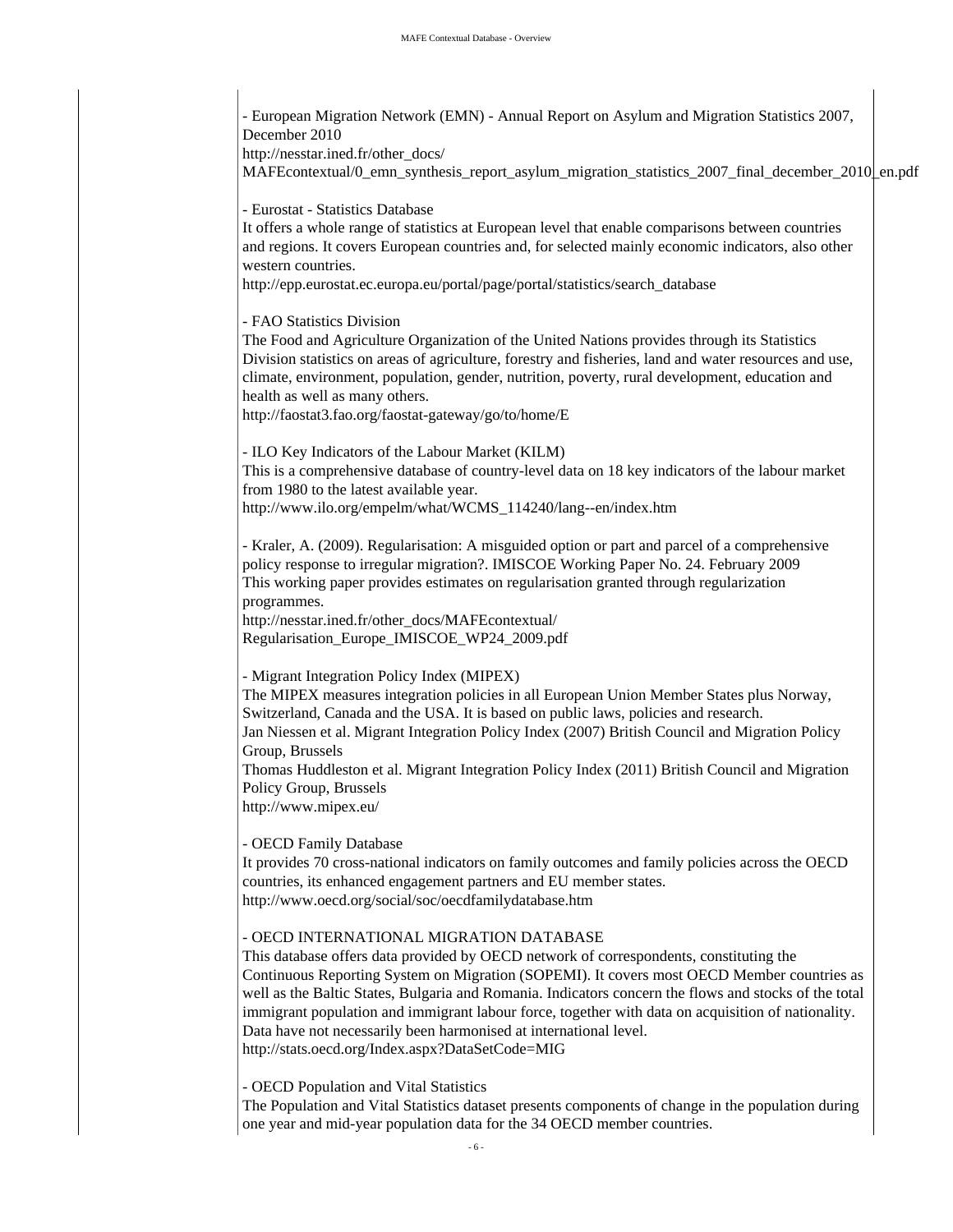http://stats.oecd.org/Index.aspx?DataSetCode=ALFS\_POP\_VITAL

- OECD.Stat Extracts

It gathers data from OECD databases available via OECD iLibrary. Data and metadata for OECD countries and selected non-member economies. http://stats.oecd.org/

- RAMON Eurostat's Metadata Server

It make available a large stock of past and present metadata in order to help users in the analysis of statistical data.

http://ec.europa.eu/eurostat/ramon/

- The Demographic and Health Surveys STAT compiler

It gives the possibility to make custom tables using data from the Demographic and Health Surveys (DHS) for about 70 countries in Africa, South America, Eastern Europe and Asia. These surveys are nationally-representative household surveys that provide data for a wide range of indicators in the areas of population, health, and nutrition. http://www.statcompiler.com/

- The Human Fertility Database

This database provides free and user-friendly access to detailed and high-quality data on period and cohort fertility for about 30 countries. The data are based on official vital statistics. Warranty of data comparability across time and countries is sought through uniform methodology. http://www.humanfertility.org/

- The Human Mortality Database

It contains open, international access to detailed population and mortality data for the 37 countries or areas.

http://www.mortality.org/

- The World Bank – World Development Indicators

This is World Bank collection of development indicators, compiled from officially recognized international sources. It is available through the The World Bank DataBank tool. http://databank.worldbank.org/

- Transparency International

This is an independent organization collaborating with partners in government, business and civil society to put effective measures in place to tackle corruption. Among other things, this organization provides the Corruption Perception Index (CPI) which measures how corrupts are public sectors. The 2013 CPI covers 177 countries. http://www.transparency.org/

#### - UNECE Statistical Database

This database provides free access to macroeconomic, gender, transport and forestry statistics. Maintained by the Statistical Division of the UNECE Secretariat, it covers all the UNECE countries. http://w3.unece.org

- UNESCO Institute for Statistics

It contains indicators on domains such as education, literacy, science, technology and innovation, culture, communication and information, for most countries in the World. http://data.uis.unesco.org/

- United Nations Development Program - Human Development Report

Published since 1990, the Human Development Report was set to be an intellectually independent, empirically grounded analysis of development issues, trends, progress and policies in the World. It provides data on following indexes: Gender Development Index (GDI), Human Development Index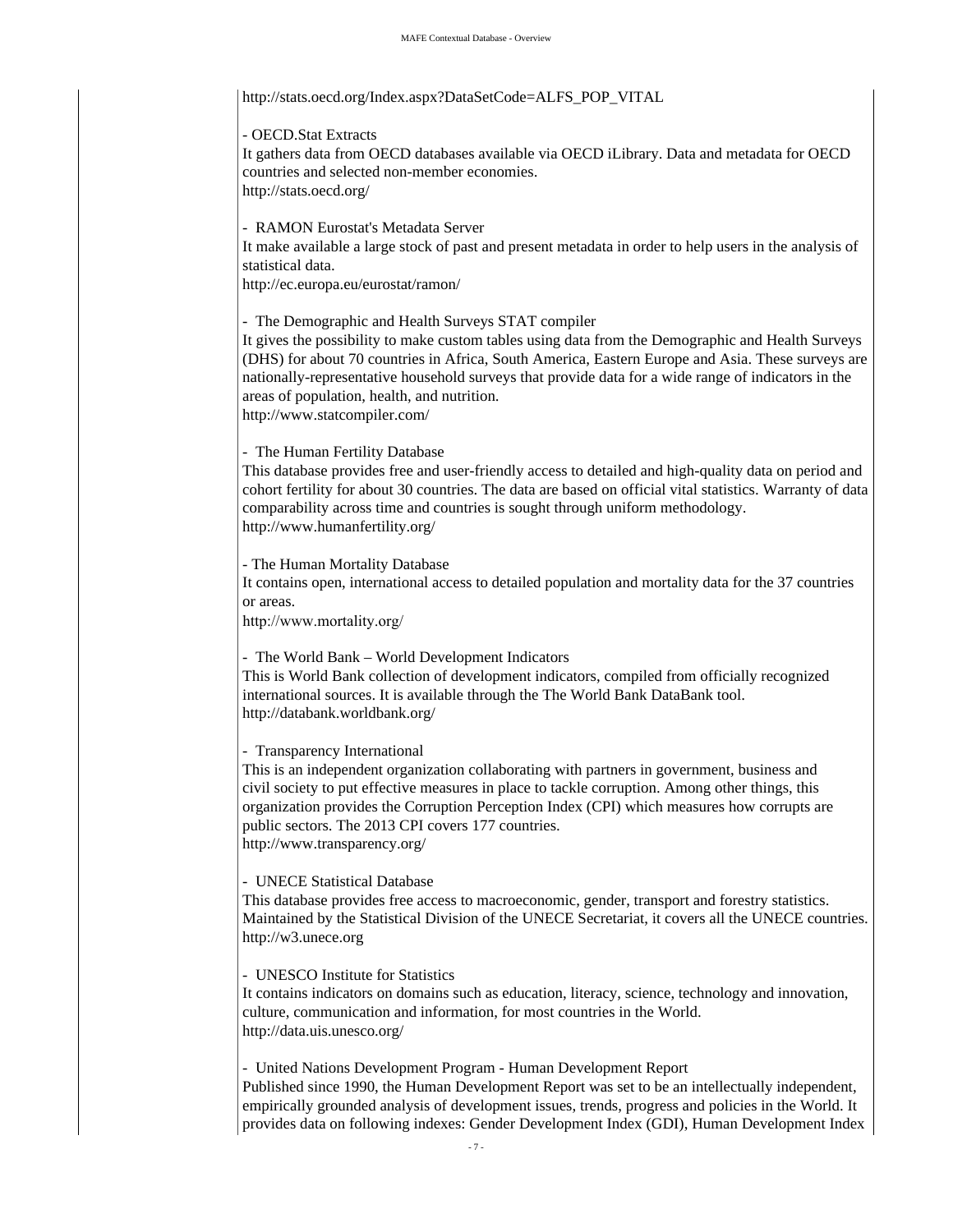|                   | (HDI), Inequality-adjusted Human Development Index (IHDI), Gender Inequality Index (GII), and<br>Multidimensional Poverty Index (MPI).<br>http://hdr.undp.org/en<br>- United Nations, Department of Economic and Social Affairs, Population Division - World<br><b>Population Policies Database</b><br>It provides comprehensive data on evolution since 1976 of Government views and policies with<br>respect to population size and growth, population age structure, fertility, reproductive health and<br>family planning, health and mortality, spatial distribution, and internal and international migration<br>within the context of demographic, social and economic change. The Database is updated biennially<br>by conducting a detailed country-by-country study on multiple sources including the United Nations<br>Inquiry among Governments on Population and Development.<br>http://esa.un.org/poppolicy |
|-------------------|---------------------------------------------------------------------------------------------------------------------------------------------------------------------------------------------------------------------------------------------------------------------------------------------------------------------------------------------------------------------------------------------------------------------------------------------------------------------------------------------------------------------------------------------------------------------------------------------------------------------------------------------------------------------------------------------------------------------------------------------------------------------------------------------------------------------------------------------------------------------------------------------------------------------------|
|                   | - United Nations, Department of Economic and Social Affairs, Population Division - World<br><b>Population Prospects</b><br>It provides global demographic estimates and projections undertaken by the Population Division of<br>the United Nations Department of Economic and Social Affairs of the United Nations Secretariat. It<br>includes main indicators about population trends, fertility, mortality and migration.                                                                                                                                                                                                                                                                                                                                                                                                                                                                                               |
|                   | http://esa.un.org/wpp/<br>- UN Inter-agency Group for Child Mortality Estimation<br>It provides harmonized estimates within the UN system on child mortality. It is led by the United<br>Nations Children's Fund (UNICEF) and the World Health Organization (WHO). It also includes the<br>World Bank and the United Nations Population Division of the Department of Economic and Social<br>Affairs as full members.<br>http://www.childmortality.org/                                                                                                                                                                                                                                                                                                                                                                                                                                                                   |
| Data Collector(s) | CAPORALI Arianna, INED<br>ROSSI Daniele, INED<br>CASTALDO Adriana, University of Sussex                                                                                                                                                                                                                                                                                                                                                                                                                                                                                                                                                                                                                                                                                                                                                                                                                                   |

<span id="page-7-0"></span>

| <b>Accessibility</b>     |                                                                                           |
|--------------------------|-------------------------------------------------------------------------------------------|
| Distributor(s)           | Institut National d'Etudes Démographiques                                                 |
| <b>Access Conditions</b> | MAFE Contextual Database is available both in Excel format and STATA (version 12) format. |

#### **Citation Requirements**

In any work emanating from research based on the MAFE Contextual Database, I will acknowledge the database.

A) If the time series downloaded from the MAFE Contextual Database comes from several sources, you might cite as follows:

Migrations between Africa and Europe - MAFE (2014). MAFE Contextual Database. Institut National d'Etudes Démographiques (distributor).

Retrieved from: http://nesstar.ined.fr/webview/ on Day/Month/Year.

B) If the time series downloaded from the MAFE Contextual Database comes only from one source (e.g. Eurostat), you might cite as follows:

Original Source [e.g. Eurostat, © European Union, 1995-2010] (Data obtained through the MAFE Contextual Database. Institut National d'Etudes Démographiques (distributor). Retrieved from: http://nesstar.ined.fr/webview/ on Day/Month/Year on Day/Month/Year).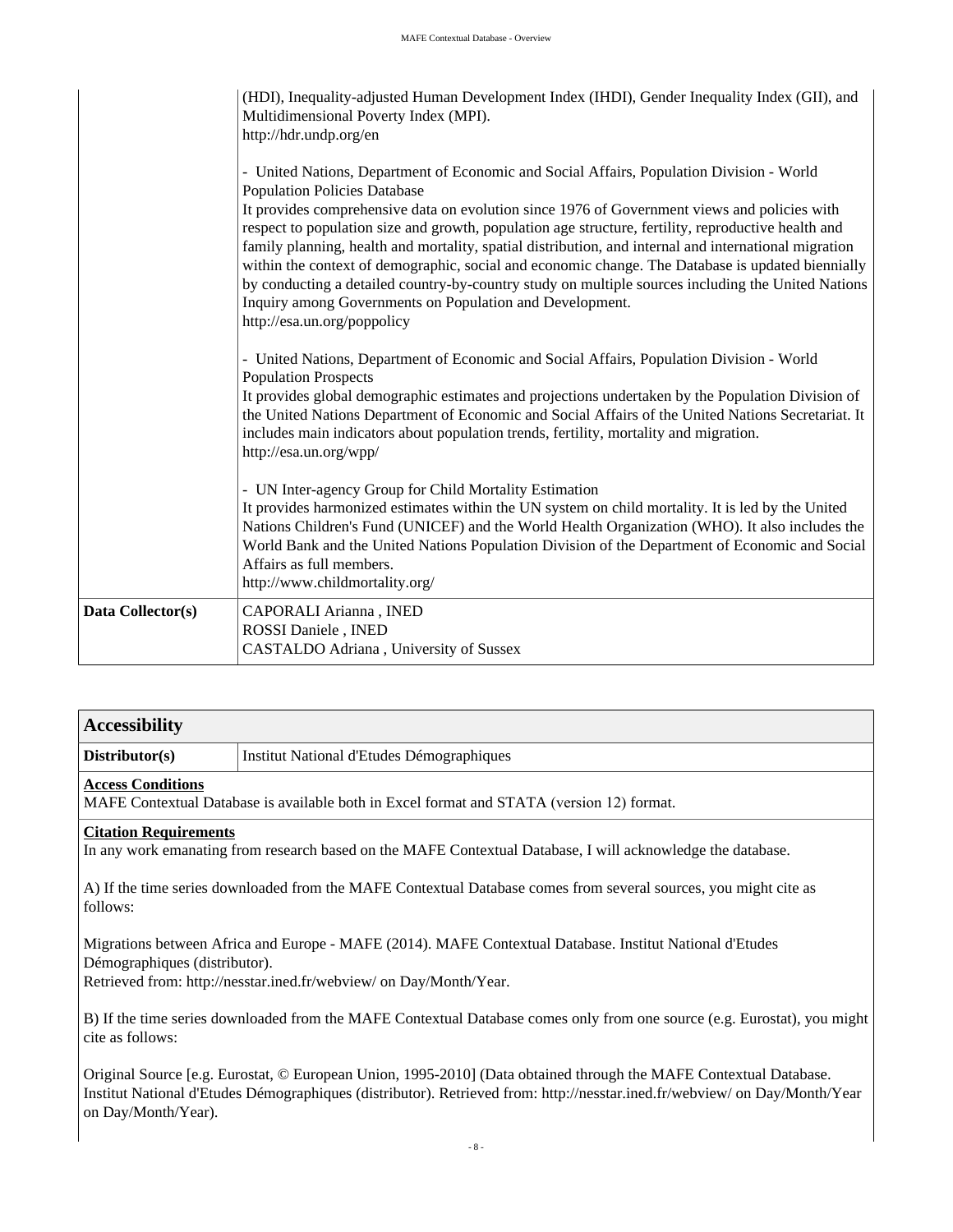Please check the original source for further information on the use of the data and proper citation.

### <span id="page-8-0"></span>**Rights & Disclaimer**

#### **Disclaimer**

The authors and producers bear no responsibility for the uses of the MAFE Contextual Database, or for interpretations or inferences based on these uses.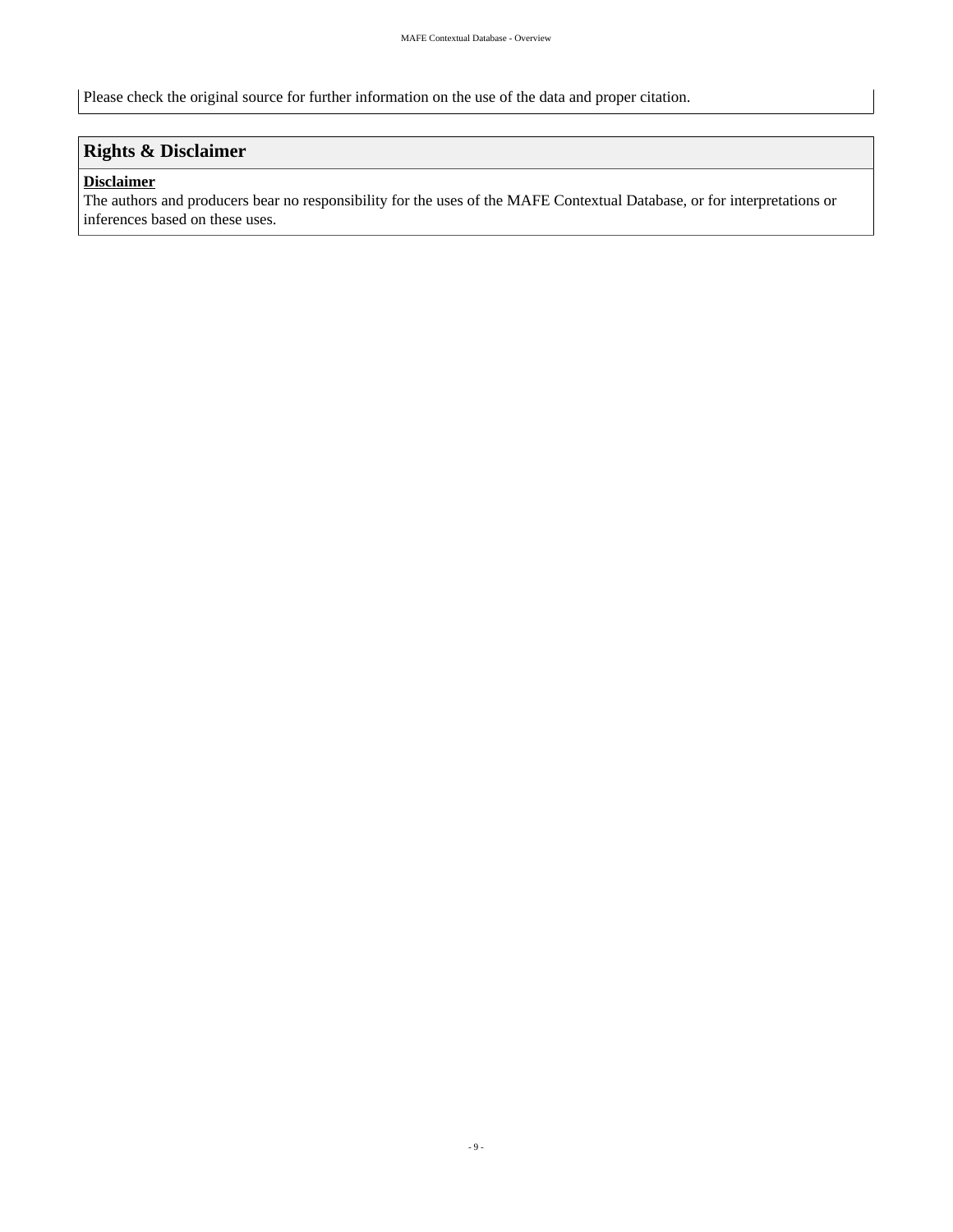# <span id="page-9-0"></span>**Files Description**

#### **Dataset contains 1 file(s)**

<span id="page-9-1"></span>

| <b>MAFE Contextual Database - Migration between Africa and Europe</b> |     |  |  |  |  |  |
|-----------------------------------------------------------------------|-----|--|--|--|--|--|
| $# \, \text{Cases}$                                                   | 576 |  |  |  |  |  |
| $\#$ Variable(s)<br>98                                                |     |  |  |  |  |  |
| $\blacksquare$ $\blacksquare$ $\blacksquare$                          |     |  |  |  |  |  |

#### **File Content**

!! MERGING THE MAFE CONTEXTUAL DATABASE WITH MAFE SURVEYS !!

A key variable to merge MAFE Contextual Database with MAFE surveys is named "cdb\_country - Country code". Before performing the merging, users should rename this variable after the name of the survey variable in which they are interested (e.g., "pmig\_country: Country of residence of the current migrants", or "q22p\_1: 1st country EGO wanted to go"). This will depend on whether they want to study the context of the countries of origin or the one of the countries of destination.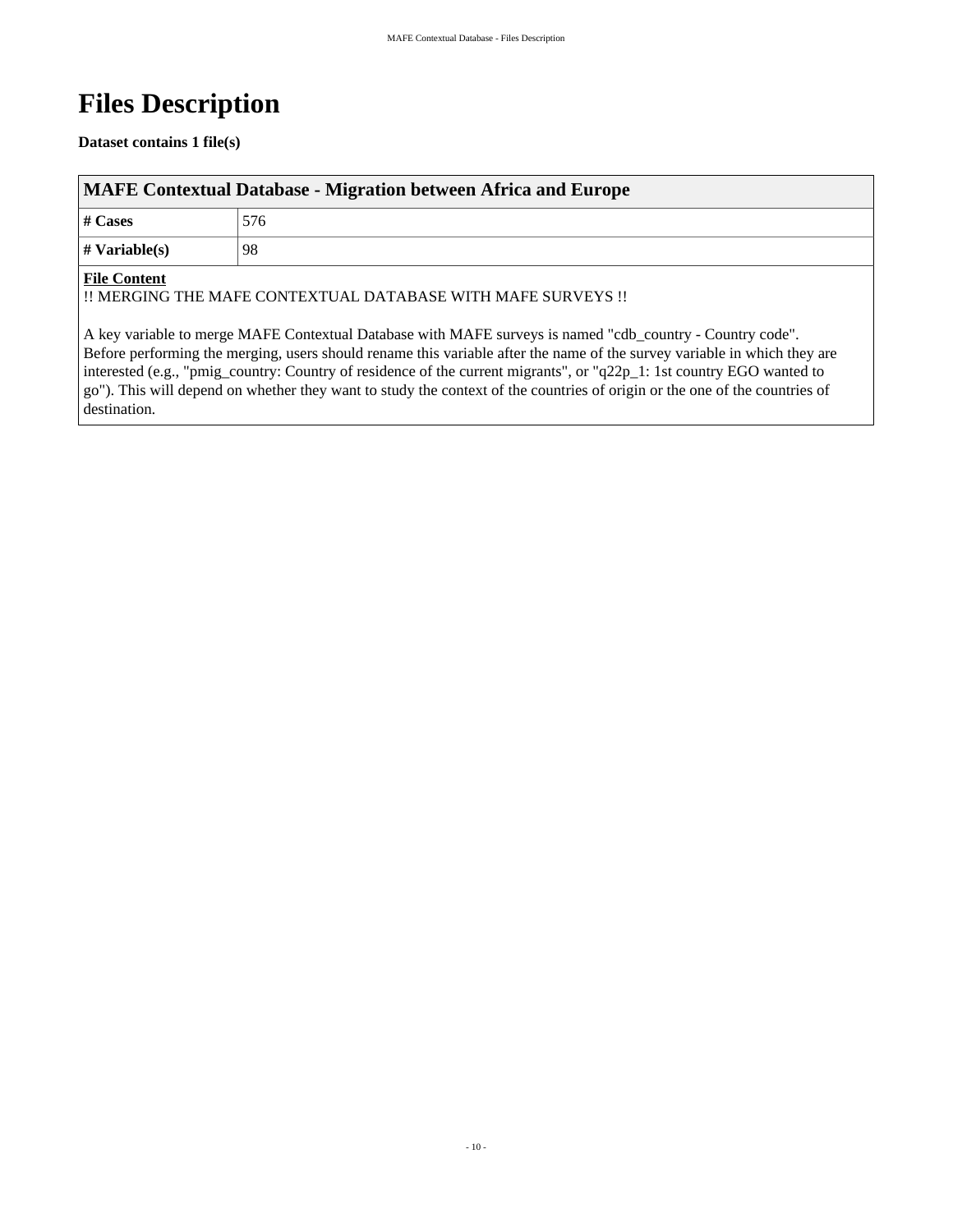# <span id="page-10-0"></span>**Variables Group(s)**

**Dataset contains 16 group(s)**

<span id="page-10-1"></span>

| <b>Group ID Indicators</b> |                                  |              |             |              |              |                |                          |  |
|----------------------------|----------------------------------|--------------|-------------|--------------|--------------|----------------|--------------------------|--|
| #                          | <b>Name</b>                      | Label        | <b>Type</b> | Format       | <b>Valid</b> | <b>Invalid</b> | <b>Ouestion</b>          |  |
|                            | year                             | Year         | continuous  | numeric-12.0 | 576          |                |                          |  |
| ∠                          | cdb_country                      | Country code | continuous  | numeric-12.0 | 576          |                |                          |  |
|                            | cdb_countrylabel   Country label |              | discrete    | character-27 | 576          |                | $\overline{\phantom{a}}$ |  |

### <span id="page-10-2"></span>**Group 1. DEMOGRAPHY**

#### <span id="page-10-3"></span>**Group 1.1. Fertility**

| # | <b>Name</b> | Label                                         | Type       | Format       | <b>Valid</b> | <b>Invalid</b> | Ouestion |  |  |
|---|-------------|-----------------------------------------------|------------|--------------|--------------|----------------|----------|--|--|
|   | <b>TFR</b>  | Total fertility rate                          | continuous | numeric-12.2 | 503          | 73             |          |  |  |
|   | age_bir     | Average age of mothers at<br>first childbirth | continuous | numeric-12.1 | 170          | 406            |          |  |  |

### <span id="page-10-4"></span>**Group 1.2. Marriage and Divorce**

| # | <b>Name</b> | Label                                                  | <b>Type</b> | Format       | Valid | <b>Invalid</b> | <b>Ouestion</b> |
|---|-------------|--------------------------------------------------------|-------------|--------------|-------|----------------|-----------------|
|   | age_marf    | Average age at first marriage<br>- females             | continuous  | numeric-12.1 | 136   | 440            |                 |
| 2 | age_marm    | Average age at first marriage<br>- males               | continuous  | numeric-12.1 | 128   | 448            |                 |
| 3 | mar_fem     | Marital status of population<br>(% married) - females  | continuous  | numeric-12.1 | 47    | 529            |                 |
| 4 | mar mal     | Marital status of population<br>(% married) - males    | continuous  | numeric-12.1 | 45    | 531            |                 |
| 5 | div fem     | Marital status of population<br>(% divorced) - females | continuous  | numeric-12.1 | 47    | 529            |                 |
| 6 | div_mal     | Marital status of population<br>(% divorced) - males   | continuous  | numeric-12.1 | 45    | 531            | ۰               |
| 7 | dur_mar     | Average Duration of<br>Marriage                        | continuous  | numeric-12.1 | 27    | 549            |                 |
| 8 | polygamy    | Married men polygamously<br>(% )                       | continuous  | numeric-12.1 | 9     | 567            |                 |

### <span id="page-10-5"></span>**Group 1.3. Migration and Asylum**

| # | <b>Name</b>  | Label                                      | <b>Type</b> | Format       | <b>Valid</b> | <b>Invalid</b> | <b>Ouestion</b>          |
|---|--------------|--------------------------------------------|-------------|--------------|--------------|----------------|--------------------------|
|   | fbs tot eur  | Foreign-born stock<br>(total)_Eurostat     | continuous  | numeric-12.0 | 32           | 544            | ٠                        |
|   | fbs tot oecd | Foreign-born stock<br>(total) OECD         | continuous  | numeric-12.0 | 65           | 511            | $\overline{\phantom{a}}$ |
|   | fbs afr eur  | Foreign-born stock from<br>Africa Eurostat | continuous  | numeric-12.0 | 42           | 534            | -                        |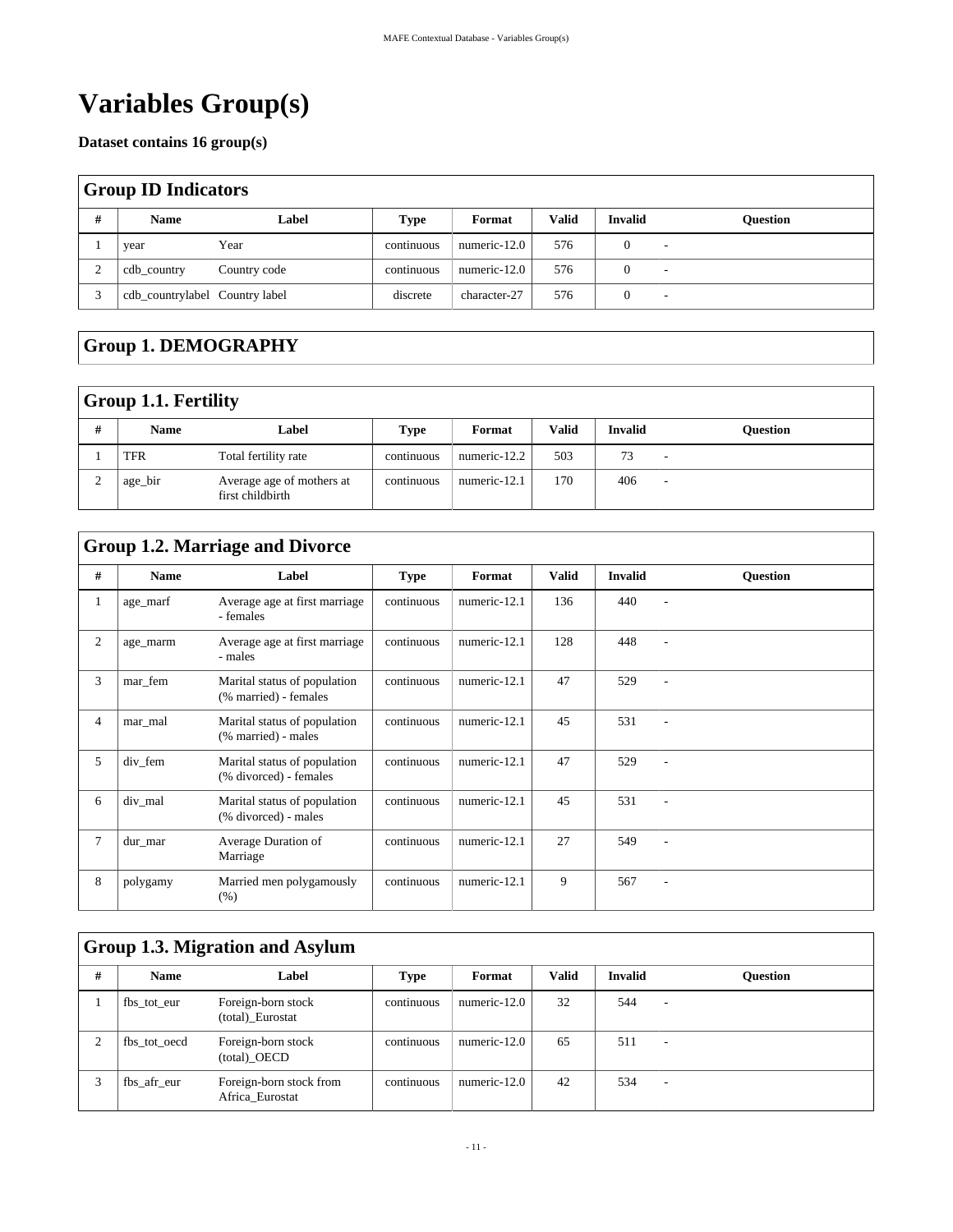| #  | Name         | Label                                              | <b>Type</b> | Format       | <b>Valid</b> | <b>Invalid</b> | <b>Question</b> |
|----|--------------|----------------------------------------------------|-------------|--------------|--------------|----------------|-----------------|
| 4  | fbs_con_eur  | Foreign-born stock from<br>Congo_Eurostat          | continuous  | numeric-12.0 | 46           | 530            | $\overline{a}$  |
| 5  | fbs con oecd | Foreign-born stock from<br>Congo_OECD              | continuous  | numeric-12.0 | 36           | 540            |                 |
| 6  | fbs_gha_eur  | Foreign-born stock from<br>Ghana_Eurostat          | continuous  | numeric-12.0 | 51           | 525            |                 |
| 7  | fbs_gha_oecd | Foreign-born stock from<br>Ghana_OECD              | continuous  | numeric-12.0 | 44           | 532            |                 |
| 8  | fbs_sen_eur  | Foreign-born stock from<br>Senegal_Eurostat        | continuous  | numeric-12.0 | 47           | 529            | $\overline{a}$  |
| 9  | fbs_sen_oecd | Foreign-born stock from<br>Senegal_OECD            | continuous  | numeric-12.0 | 36           | 540            | $\overline{a}$  |
| 10 | fcs_tot_eur  | Foreign citizens stock<br>(total)_Eurostat         | continuous  | numeric-12.0 | 88           | 488            |                 |
| 11 | fcs_tot_oecd | Foreign citizens stock<br>(total)_OECD             | continuous  | numeric-12.0 | 137          | 439            | $\overline{a}$  |
| 12 | fcs_afr_eur  | Foreign citizens stock -<br>Africans_Eurostat      | continuous  | numeric-12.0 | 58           | 518            | $\overline{a}$  |
| 13 | fcs_con_eur  | Foreign citizens stock -<br>Congoleses_Eurostat    | continuous  | numeric-12.0 | 61           | 515            |                 |
| 14 | fcs_con_oecd | Foreign citizens stock -<br>Congoleses_OECD        | continuous  | numeric-12.0 | 86           | 490            | $\overline{a}$  |
| 15 | fcs_gha_eur  | Foreign citizens stock -<br>Ghanaians_Eurostat     | continuous  | numeric-12.0 | 66           | 510            | $\overline{a}$  |
| 16 | fcs_gha_oecd | Foreign citizens stock -<br>Ghanaians_OECD         | continuous  | numeric-12.0 | 68           | 508            | $\overline{a}$  |
| 17 | fcs_sen_eur  | Foreign citizens stock -<br>Senegaleses_Eurostat   | continuous  | numeric-12.0 | 60           | 516            |                 |
| 18 | fcs_sen_oecd | Foreign citizens stock -<br>Senegaleses_OECD       | continuous  | numeric-12.0 | 67           | 509            | $\overline{a}$  |
| 19 | irreg        | Irregular population (stocks)                      | continuous  | numeric-12.0 | 22           | 554            | $\overline{a}$  |
| 20 | arr_tot_eur  | Foreign migration inflows<br>(total)_Eurostat      | continuous  | numeric-12.0 | 81           | 495            | $\frac{1}{2}$   |
| 21 | arr_tot_oecd | Foreign migration inflows<br>(total)_OECD          | continuous  | numeric-12.0 | 162          | 414            |                 |
| 22 | arr_afr_eur  | Foreign migration inflows<br>from Africa_Eurostat  | continuous  | numeric-12.0 | 49           | 527            |                 |
| 23 | arr_con_eur  | Foreign migration inflows<br>from Congo Eurostat   | continuous  | numeric-12.0 | 58           | 518            |                 |
| 24 | arr_con_oecd | Foreign migration inflows<br>from Congo_OECD       | continuous  | numeric-12.0 | 59           | 517            | $\overline{a}$  |
| 25 | arr_gha_eur  | Foreign migration inflows<br>from Ghana_Eurostat   | continuous  | numeric-12.0 | 58           | 518            | $\overline{a}$  |
| 26 | arr_gha_oecd | Foreign migration inflows<br>from Ghana_OECD       | continuous  | numeric-12.0 | 79           | 497            | $\overline{a}$  |
| 27 | arr_sen_eur  | Foreign migration inflows<br>from Senegal_Eurostat | continuous  | numeric-12.0 | 58           | 518            | $\frac{1}{2}$   |
| 28 | arr_sen_oecd | Foreign migration inflows<br>from Senegal_OECD     | continuous  | numeric-12.0 | 61           | 515            | $\overline{a}$  |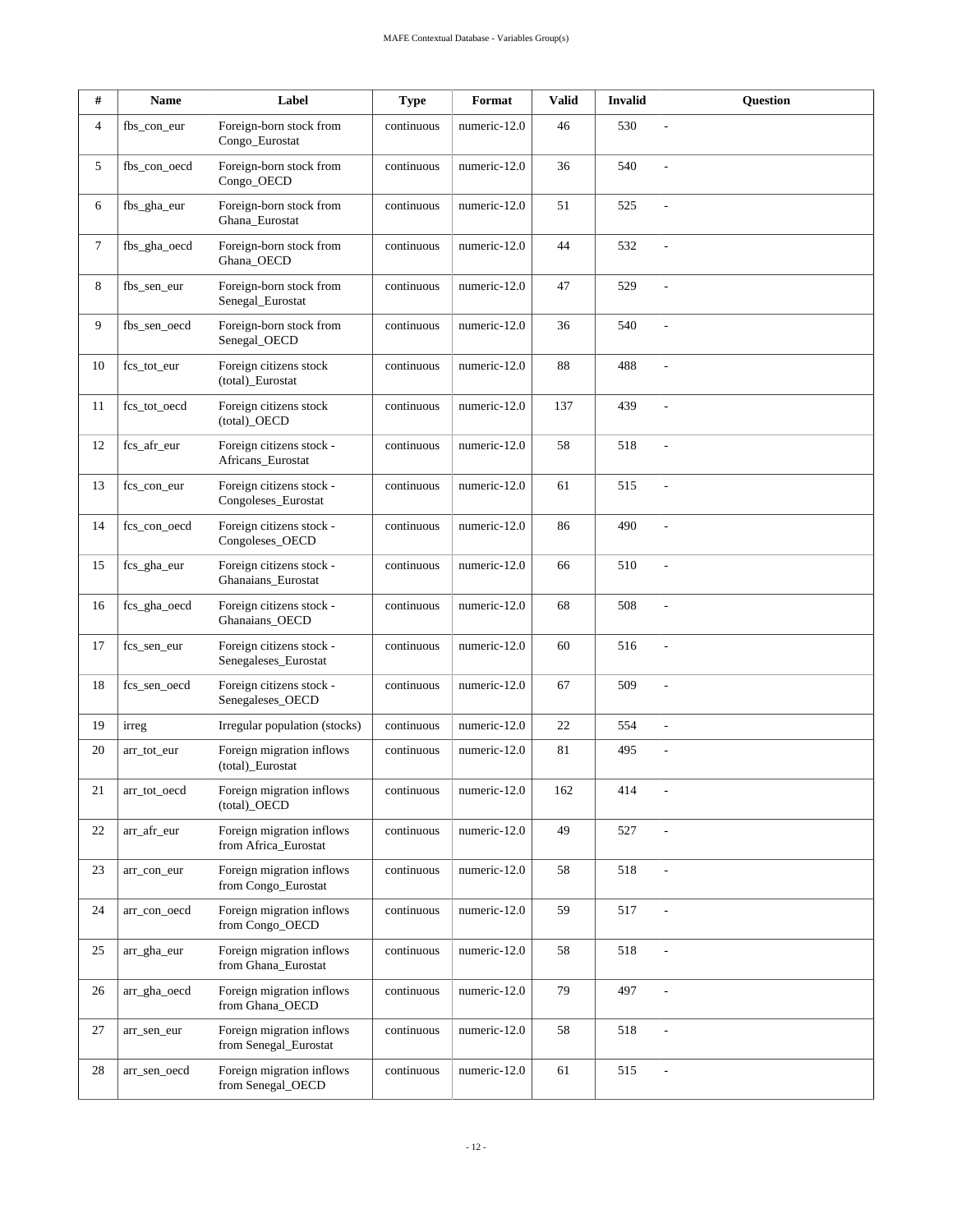| #  | <b>Name</b> | Label                                                                 | <b>Type</b> | Format       | <b>Valid</b> | <b>Invalid</b> | <b>Ouestion</b> |
|----|-------------|-----------------------------------------------------------------------|-------------|--------------|--------------|----------------|-----------------|
| 29 | cnmr_eur    | Crude net migration<br>rate (plus statistical<br>adjustment)_Eurostat | continuous  | numeric-12.1 | 318          | 258            | $\overline{a}$  |
| 30 | cnmr_oecd   | Crude net migration<br>rate_OECD                                      | continuous  | numeric-12.1 | 317          | 259            |                 |
| 31 | nation tot  | Acquisitions of nationality<br>(total)                                | continuous  | numeric-12.0 | 136          | 440            | $\overline{a}$  |
| 32 | nation_afr  | Acquisitions of nationality -<br><b>Africans</b>                      | continuous  | numeric-12.0 | 106          | 470            | $\overline{a}$  |
| 33 | nation_con  | Acquisitions of nationality -<br>Congoleses                           | continuous  | numeric-12.0 | 114          | 462            | $\overline{a}$  |
| 34 | nation_gha  | Acquisitions of nationality -<br>Ghanaians                            | continuous  | numeric-12.0 | 108          | 468            | $\overline{a}$  |
| 35 | nation_sen  | Acquisitions of nationality -<br>Senegaleses                          | continuous  | numeric-12.0 | 78           | 498            | $\overline{a}$  |
| 36 | asy_req_tot | Asylum requests (total)                                               | continuous  | numeric-12.0 | 191          | 385            | $\overline{a}$  |
| 37 | asy_req_con | Asylum requests - nationals<br>from dr Congo                          | continuous  | numeric-12.0 | 152          | 424            | $\overline{a}$  |
| 38 | asy_req_gha | Asylum requests - nationals<br>from Ghana                             | continuous  | numeric-12.0 | 127          | 449            |                 |
| 39 | asy_req_sen | Asylum requests - nationals<br>from Senegal                           | continuous  | numeric-12.0 | 107          | 469            | $\overline{a}$  |
| 40 | mot_empl    | Immigration motive:<br>employment                                     | continuous  | numeric-12.0 | 50           | 526            | $\overline{a}$  |
| 41 | mot_reun    | Immigration motive: family<br>reunification                           | continuous  | numeric-12.0 | 50           | 526            |                 |
| 42 | mot stud    | Immigration motive: study                                             | continuous  | numeric-12.0 | 50           | 526            | $\overline{a}$  |
| 43 | mot_oth     | Immigration motive: other<br>reasons                                  | continuous  | numeric-12.0 | 50           | 526            | $\overline{a}$  |
| 44 | mot_tot     | Immigration by motive: total                                          | continuous  | numeric-12.0 | 54           | 522            |                 |

### <span id="page-12-0"></span>**Group 1.4. Mortality**

| # | <b>Name</b> | Label                    | <b>Type</b> | Format       | <b>Valid</b> | <b>Invalid</b> | Ouestion |
|---|-------------|--------------------------|-------------|--------------|--------------|----------------|----------|
|   | infmort     | Infant mortality         | continuous  | numeric-12.2 | 538          | 38             |          |
|   | ex          | Life expectancy at birth | continuous  | numeric-12.2 | 557          | 19             |          |

## <span id="page-12-1"></span>**Group 1.5. Population Indicators**

| # | <b>Name</b> | Label                               | <b>Type</b> | Format       | Valid | <b>Invalid</b> | <b>Ouestion</b> |
|---|-------------|-------------------------------------|-------------|--------------|-------|----------------|-----------------|
|   | pop_av      | Average or mid-year<br>population   | continuous  | numeric-12.0 | 507   | 69             |                 |
|   | pop_den     | Population density (per km2)        | continuous  | numeric-12.1 | 317   | 259            | ۰               |
| 2 | pop_gr      | Population growth (annual,<br>$%$ ) | continuous  | numeric-12.3 | 507   | 69             | ۰               |
|   | foster      | Child fosterage (%)                 | continuous  | numeric-12.1 | 8     | 568            |                 |

### <span id="page-12-2"></span>**Group 2. ECONOMY**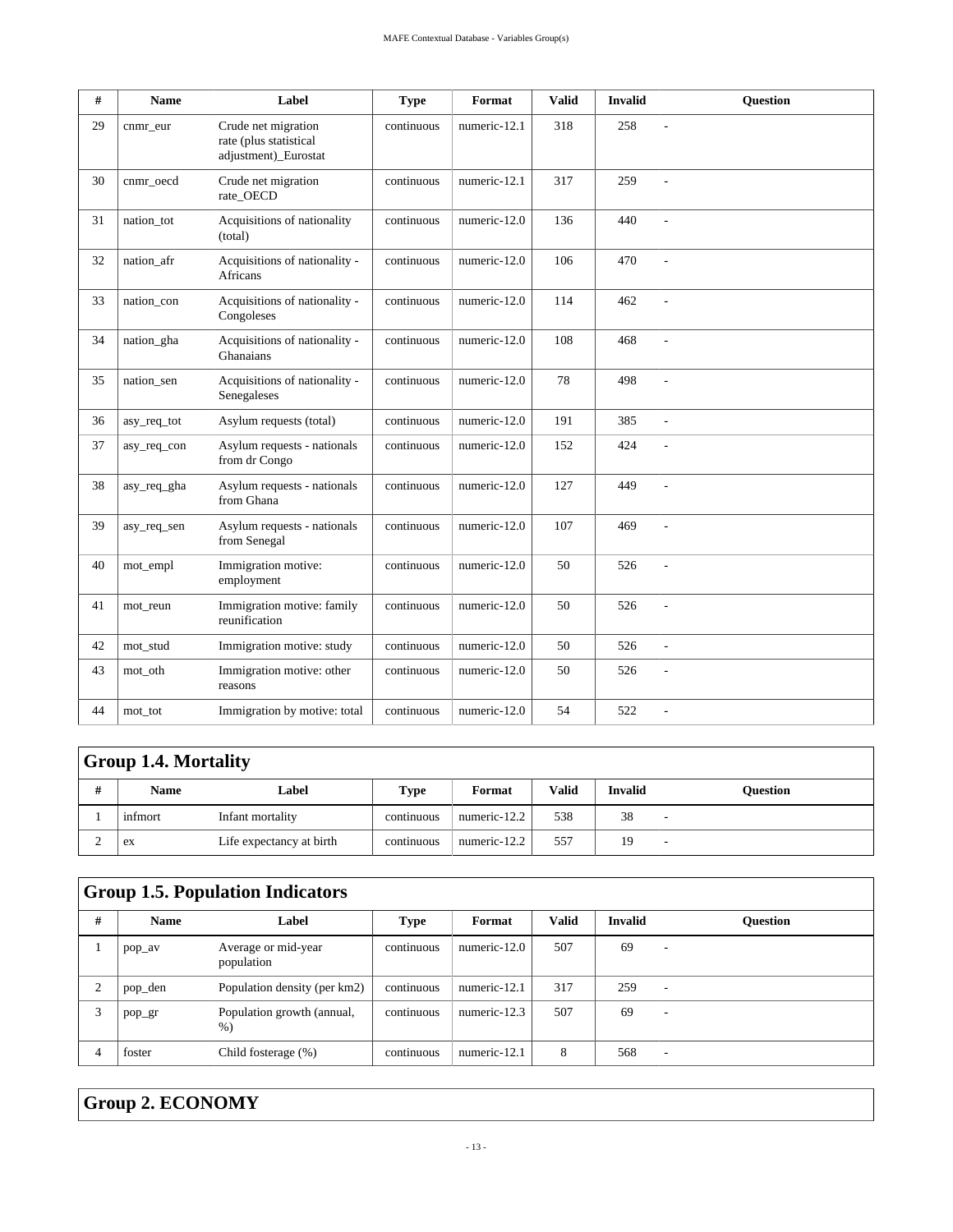|   | Group 2.1. GDP Indicators |                                           |            |              |       |                |                 |  |  |  |  |
|---|---------------------------|-------------------------------------------|------------|--------------|-------|----------------|-----------------|--|--|--|--|
| # | <b>Name</b>               | Label                                     | Type       | Format       | Valid | <b>Invalid</b> | <b>Ouestion</b> |  |  |  |  |
|   | gdpcap                    | GDP per capita (constant)<br>2005 US\$)   | continuous | numeric-12.4 | 477   | 99             |                 |  |  |  |  |
|   | gdpgr                     | GDP growth rate (annual, %)               | continuous | numeric-12.4 | 468   | 108            | -               |  |  |  |  |
| ⌒ | gdpcagr                   | GDP per capita growth rate<br>(annual, %) | continuous | numeric-12.4 | 468   | 108            |                 |  |  |  |  |

## <span id="page-13-0"></span> $G_{\text{mean}}$  2.1. GDP Indi

#### <span id="page-13-1"></span>**Group 2.2. Financial Indicators**

| # | <b>Name</b> | Label                                                    | Type       | Format       | Valid | <b>Invalid</b> | Ouestion |
|---|-------------|----------------------------------------------------------|------------|--------------|-------|----------------|----------|
|   | inflate     | Inflation, GDP deflator<br>(annual, %)                   | continuous | numeric-12.4 | 468   | 108            |          |
|   | interest    | Real interest rate (%)                                   | continuous | numeric-12.4 | 247   | 329            |          |
|   | exch        | Official exchange rate (LCU<br>per US\$, period average) | continuous | numeric-12.4 | 407   | 169            |          |

## <span id="page-13-2"></span>**Group 2.3. Unemployment**

| Name  | Label             | <b>Type</b> | †ormat                | <b>Valid</b> | <b>Invalid</b>    | Ouestion |
|-------|-------------------|-------------|-----------------------|--------------|-------------------|----------|
| unemp | Unemployment rate | continuous  | $\sim$<br>numeric-12. | 198          | 27c<br><u>JIO</u> |          |

### <span id="page-13-3"></span>**Group 3. SOCIAL ASPECTS**

| <b>Name</b> | Label                   | <b>Type</b> | Format       | <b>Valid</b> | <b>Invalid</b> | Ouestion |
|-------------|-------------------------|-------------|--------------|--------------|----------------|----------|
| hdi         | Human Development Index | continuous  | numeric-12.3 | 72<br>ے ،    | 504            |          |
| calor       | kcal/capita/day         | continuous  | numeric-12.0 | 402          | 174            |          |

### <span id="page-13-4"></span>**Group 4. EDUCATION**

| #              | <b>Name</b> | Label                                                             | Type       | Format       | <b>Valid</b> | <b>Invalid</b> | <b>Ouestion</b>          |
|----------------|-------------|-------------------------------------------------------------------|------------|--------------|--------------|----------------|--------------------------|
| 1              | enrol_pr_fe | Gross enrolment ratio,<br>primary, females (%)                    | continuous | numeric-12.4 | 353          | 223            |                          |
| $\overline{2}$ | enrol_pr_ma | Gross enrolment ratio,<br>primary, males (%)                      | continuous | numeric-12.4 | 353          | 223            |                          |
| 3              | enrol_se_fe | Gross enrolment ratio.<br>secondary, females (%)                  | continuous | numeric-12.4 | 333          | 243            |                          |
| $\overline{4}$ | enrol_se_ma | Gross enrolment ratio,<br>secondary, males (%)                    | continuous | numeric-12.4 | 333          | 243            |                          |
| 5              | enrol_te_fe | Gross enrolment ratio.<br>tertiary, females (%)                   | continuous | numeric-12.4 | 269          | 307            |                          |
| 6              | enrol te ma | Gross enrolment ratio,<br>tertiary, males $(\%)$                  | continuous | numeric-12.4 | 269          | 307            |                          |
| $\overline{7}$ | compl_pr_fe | Gross graduation ratio from<br>primary education, females<br>(% ) | continuous | numeric-12.4 | 13           | 563            | $\overline{\phantom{a}}$ |
| 8              | compl_pr_ma | Gross graduation ratio from<br>primary education, males (%)       | continuous | numeric-12.4 | 13           | 563            | $\overline{\phantom{a}}$ |
| 9              | compl_te_fe | Gross graduation ratio from<br>first degrees (ISCED 5A) in        | continuous | numeric-12.4 | 73           | 503            | $\overline{\phantom{0}}$ |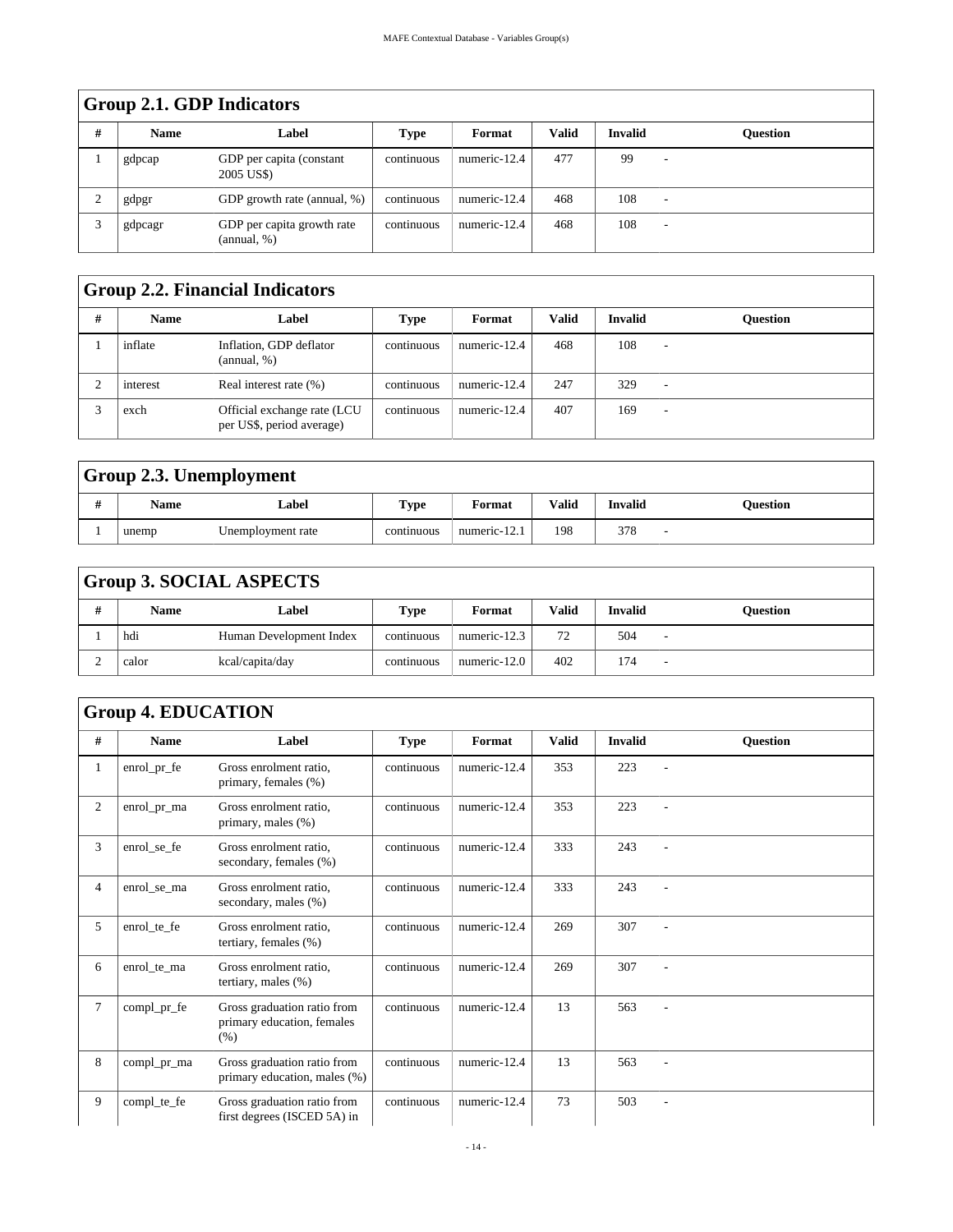| #  | <b>Name</b> | Label                                                                                       | <b>Type</b> | Format       | <b>Valid</b> | <b>Invalid</b> | <b>Ouestion</b>          |
|----|-------------|---------------------------------------------------------------------------------------------|-------------|--------------|--------------|----------------|--------------------------|
|    |             | tertiary education, females<br>(% )                                                         |             |              |              |                |                          |
| 10 | compl_te_ma | Gross graduation ratio from<br>first degrees (ISCED 5A) in<br>tertiary education, males (%) | continuous  | numeric-12.4 | 73           | 503            | $\overline{\phantom{a}}$ |
| 11 | females se  | Percentage of students in<br>secondary education who are<br>female $(\%)$                   | continuous  | numeric-12.4 | 333          | 243            | $\overline{\phantom{a}}$ |
| 12 | females te  | Percentage of students in<br>tertiary education who are<br>female $(\%)$                    | continuous  | numeric-12.4 | 269          | 307            |                          |

## <span id="page-14-0"></span>**Group 5. POLITICAL CONTEXT**

#### <span id="page-14-1"></span>**Group 5.1. Migration policies**

|              | $\frac{1}{2}$ |                                            |             |              |              |                |                 |  |  |  |  |
|--------------|---------------|--------------------------------------------|-------------|--------------|--------------|----------------|-----------------|--|--|--|--|
| #            | <b>Name</b>   | Label                                      | <b>Type</b> | Format       | <b>Valid</b> | <b>Invalid</b> | <b>Ouestion</b> |  |  |  |  |
| $\mathbf{I}$ | im_view       | Government view on<br>immigration          | discrete    | character-12 | 54           | $\Omega$       |                 |  |  |  |  |
| 2            | em_view       | Government view on<br>emigration           | discrete    | character-12 | 54           | $\Omega$       | ۰               |  |  |  |  |
| 3            | ali ref       | Refused aliens                             | continuous  | numeric-12.0 | 101          | 475            | ۰               |  |  |  |  |
| 4            | ali_app       | Apprehended aliens illegally<br>resident   | continuous  | numeric-12.0 | 92           | 484            |                 |  |  |  |  |
| 5            | ali rem       | Removed aliens                             | continuous  | numeric-12.0 | 102          | 474            |                 |  |  |  |  |
| 6            | reg_yn        | Regularisations - years                    | continuous  | numeric-12.0 | 35           | 541            |                 |  |  |  |  |
|              | regul_n       | Regularisations - numbers                  | continuous  | numeric-12.0 | 35           | 541            | ٠               |  |  |  |  |
| 8            | <b>MIPEX</b>  | <b>Migrant Integration Policy</b><br>Index | continuous  | numeric-12.0 | 12           | 564            | ۰               |  |  |  |  |

### <span id="page-14-2"></span>**Group 5.2. Political curruption & instability**

| # | <b>Name</b>      | Label                                                                                        | <b>Type</b> | Format       | <b>Valid</b> | <b>Invalid</b> | <b>Ouestion</b> |
|---|------------------|----------------------------------------------------------------------------------------------|-------------|--------------|--------------|----------------|-----------------|
|   | CPI1             | Corruption perceptions index<br>1995-2011, DATA NON<br><b>COMPARABLE OVER</b><br><b>TIME</b> | continuous  | numeric-12.2 | 138          | 438            |                 |
| 2 | CPI <sub>2</sub> | Corruption perceptions<br>index 2012-2013, DATA<br><b>COMPARABLE OVER</b><br><b>TIME</b>     | continuous  | numeric-12.0 | 18           | 558            |                 |
| 3 | adv_reg_ch       | <b>Adverse Regime Changes</b>                                                                | continuous  | numeric-12.1 | 23           | 553            | ۰               |
| 4 | eth wars         | <b>Ethnic Wars</b>                                                                           | continuous  | numeric-12.1 | 50           | 526            |                 |
| 5 | gen_pol          | Genocides and Politicides                                                                    | continuous  | numeric-12.1 | 5            | 571            | ۰               |
| 6 | rev_wars         | <b>Revolutionary Wars</b>                                                                    | continuous  | numeric-12.1 | 14           | 562            |                 |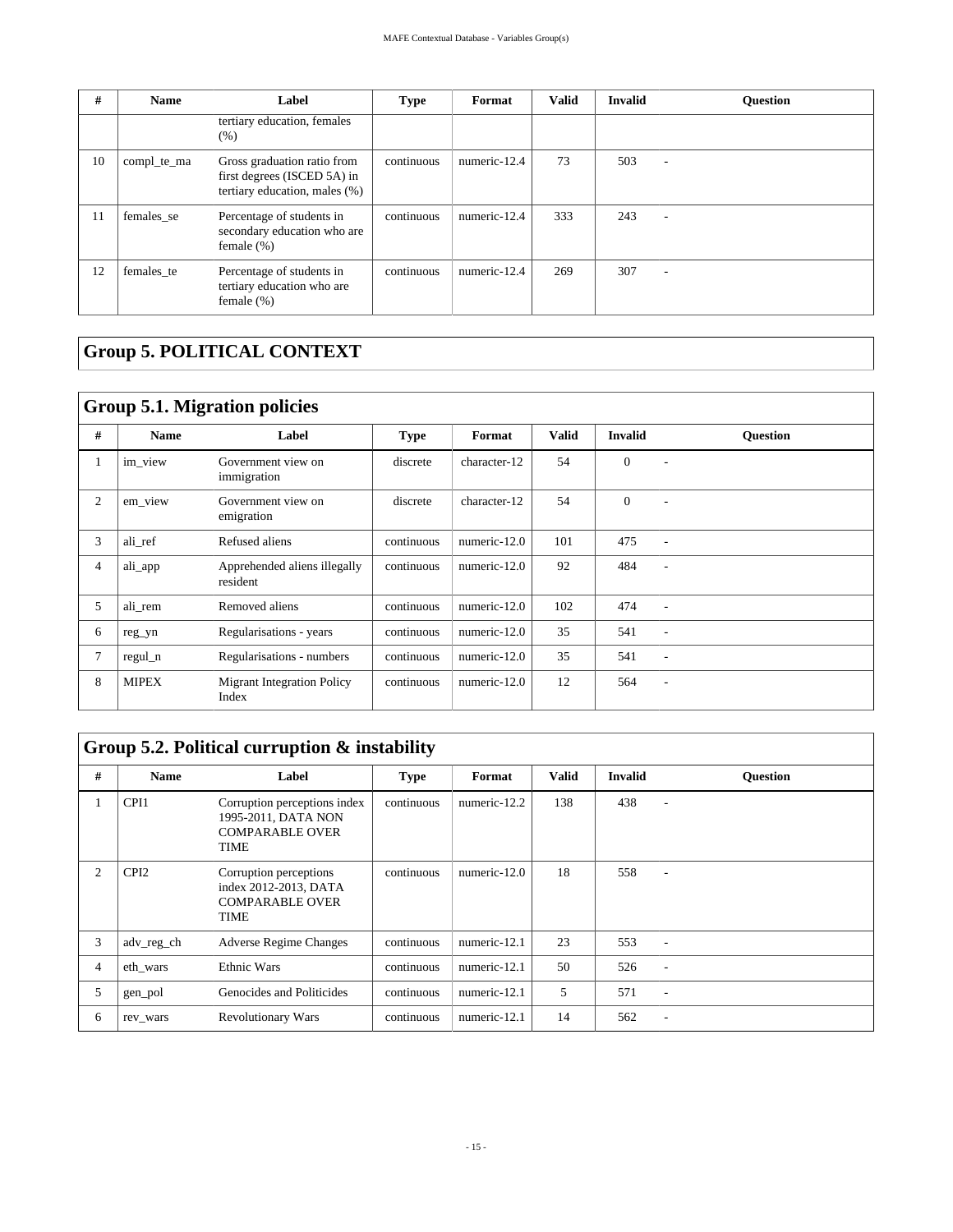# <span id="page-15-0"></span>**Variables Description**

**Dataset contains 98 variable(s)**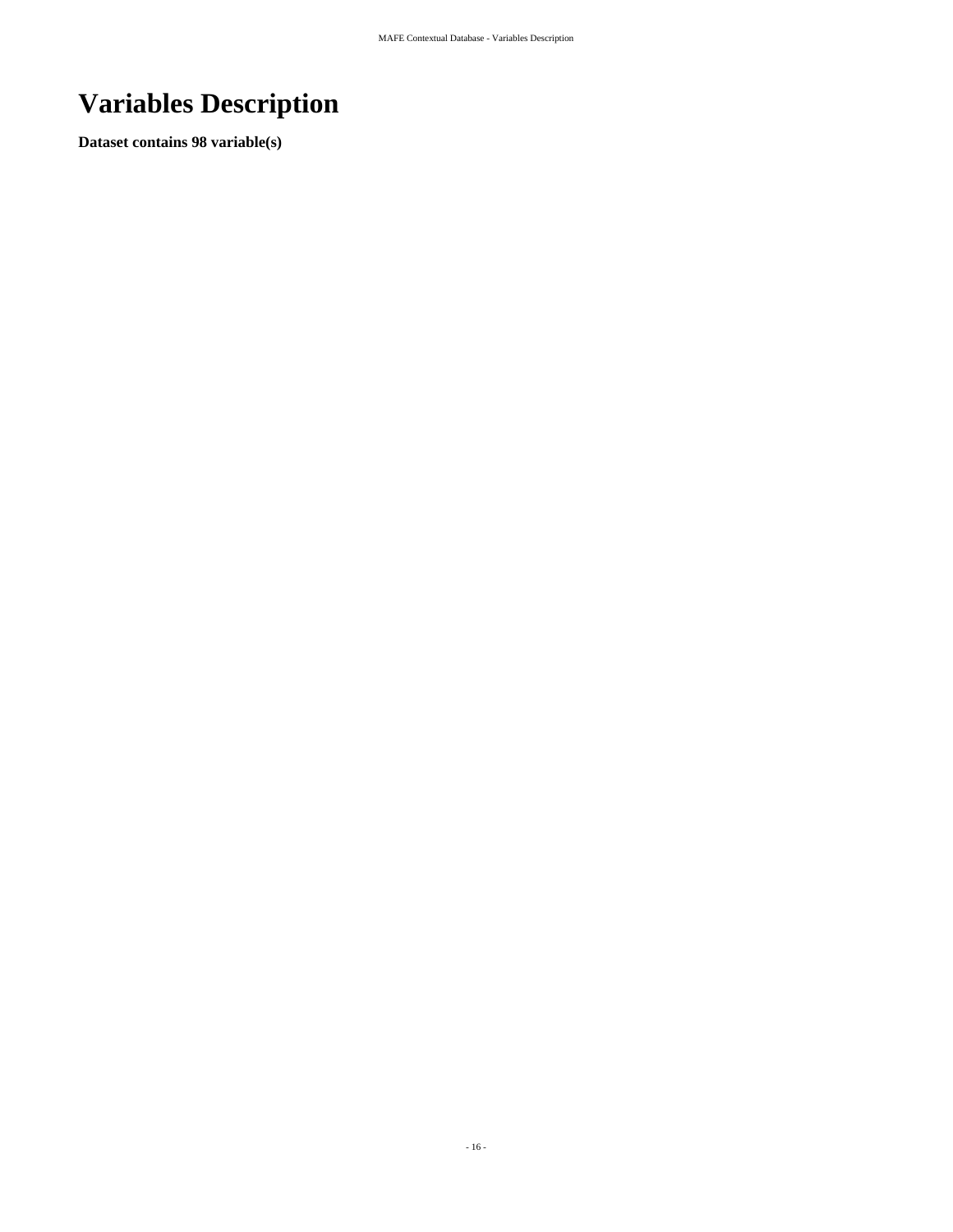<span id="page-16-0"></span>

| ັ<br># year: Year  |       |  |                                                                    |            |  |
|--------------------|-------|--|--------------------------------------------------------------------|------------|--|
| <b>Information</b> |       |  | [Type= continuous] [Format=numeric] [Range= 1950-2013] [Missing=*] |            |  |
| Statistics [NW/W]  |       |  | [Valid=576 /-] [Invalid=0 /-] [Mean=1981.5 /-] [StdDev=18.489 /-]  |            |  |
| <b>Value</b>       | Label |  | <b>Cases</b>                                                       | Percentage |  |
| 1950               | 1950  |  | $\overline{9}$                                                     | 1.6%       |  |
| 1951               | 1951  |  | $\overline{9}$                                                     | 1.6%       |  |
| 1952               | 1952  |  | $\overline{9}$                                                     | 1.6%       |  |
| 1953               | 1953  |  | $\overline{9}$                                                     | 1.6%       |  |
| 1954               | 1954  |  | $\overline{9}$                                                     | 1.6%       |  |
| 1955               | 1955  |  | $\overline{9}$                                                     | 1.6%       |  |
| 1956               | 1956  |  | $\mathbf{9}$                                                       | 1.6%       |  |
| 1957               | 1957  |  | $\overline{9}$                                                     | 1.6%       |  |
| 1958               | 1958  |  | $\overline{9}$                                                     | 1.6%       |  |
| 1959               | 1959  |  | $\overline{9}$                                                     | 1.6%       |  |
| 1960               | 1960  |  | $\overline{9}$                                                     | 1.6%       |  |
| 1961               | 1961  |  | $\overline{9}$                                                     | 1.6%       |  |
| 1962               | 1962  |  | $\overline{9}$                                                     | 1.6%       |  |
| 1963               | 1963  |  | $\overline{9}$                                                     | 1.6%       |  |
| 1964               | 1964  |  | $\overline{9}$                                                     | 1.6%       |  |
| 1965               | 1965  |  | $\overline{9}$                                                     | 1.6%       |  |
| 1966               | 1966  |  | $\overline{9}$                                                     | 1.6%       |  |
| 1967               | 1967  |  | $\boldsymbol{9}$                                                   | 1.6%       |  |
| 1968               | 1968  |  | $\overline{9}$                                                     | 1.6%       |  |
| 1969               | 1969  |  | $\overline{9}$                                                     | 1.6%       |  |
| 1970               | 1970  |  | $\overline{9}$                                                     | 1.6%       |  |
| 1971               | 1971  |  | 9                                                                  | 1.6%       |  |
| 1972               | 1972  |  | $\overline{9}$                                                     | 1.6%       |  |
| 1973               | 1973  |  | $\overline{9}$                                                     | 1.6%       |  |
| 1974               | 1974  |  | 9                                                                  | 1.6%       |  |
| 1975               | 1975  |  | $\overline{9}$                                                     | 1.6%       |  |
| 1976               | 1976  |  | $\boldsymbol{9}$                                                   | 1.6%       |  |
| 1977               | 1977  |  | $\overline{9}$                                                     | 1.6%       |  |
| 1978               | 1978  |  | $\overline{9}$                                                     | 1.6%       |  |
| 1979               | 1979  |  | $\overline{9}$                                                     | 1.6%       |  |
| 1980               | 1980  |  | $\overline{9}$                                                     | 1.6%       |  |
| 1981               | 1981  |  | $\overline{9}$                                                     | 1.6%       |  |
| 1982               | 1982  |  | $\boldsymbol{9}$                                                   | 1.6%       |  |
| 1983               | 1983  |  | $\overline{9}$                                                     | 1.6%       |  |
| 1984               | 1984  |  | $\overline{9}$                                                     | 1.6%       |  |
| 1985               | 1985  |  | $\overline{9}$                                                     | 1.6%       |  |
| 1986               | 1986  |  | $\overline{9}$                                                     | 1.6%       |  |
| 1987               | 1987  |  | $\overline{9}$                                                     | 1.6%       |  |
| 1988               | 1988  |  | $\overline{9}$                                                     | 1.6%       |  |
| 1989               | 1989  |  | $\overline{9}$                                                     | 1.6%       |  |
| 1990               | 1990  |  | $\overline{9}$                                                     | 1.6%       |  |
|                    |       |  |                                                                    |            |  |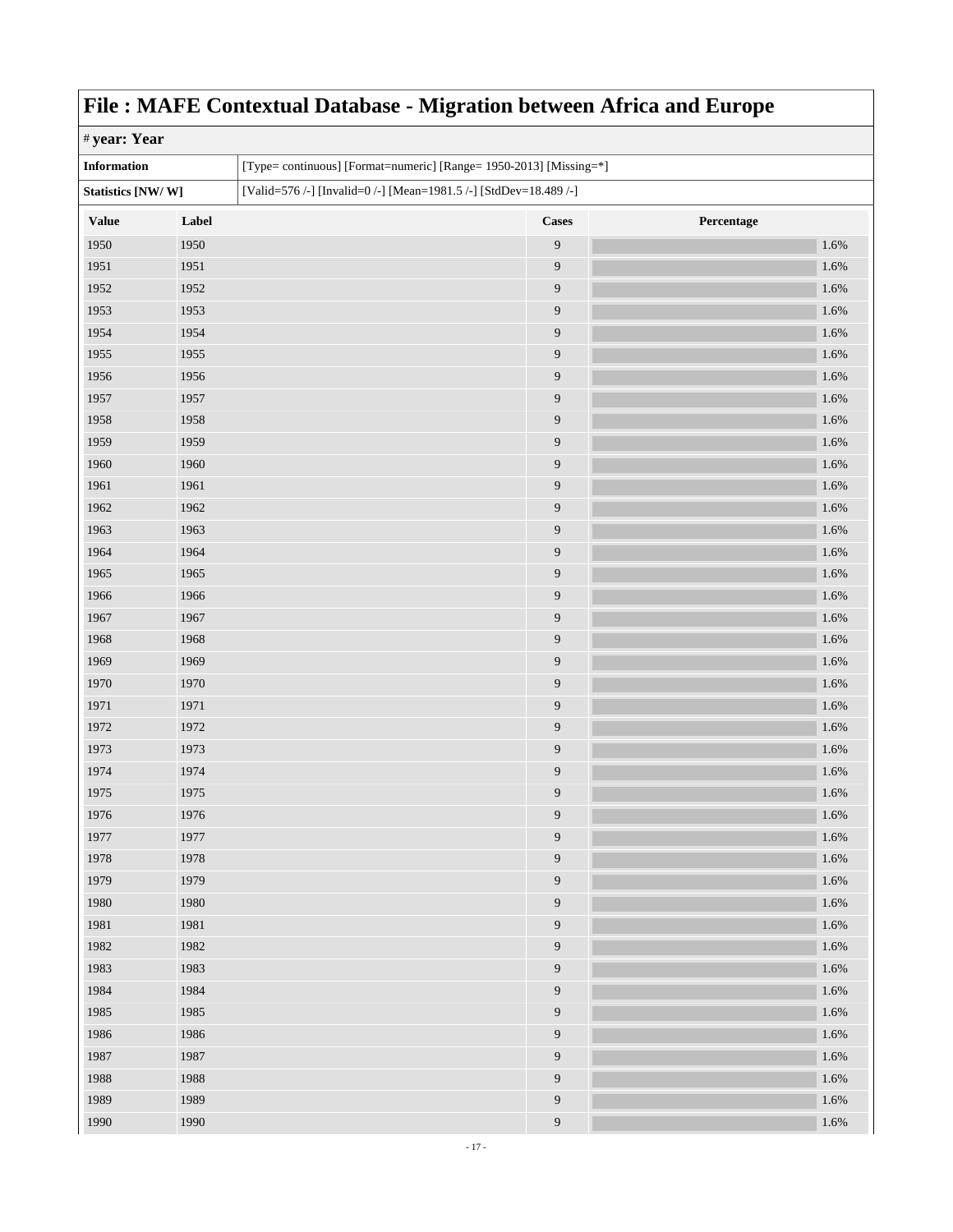| # year: Year       |                             |                                                                    |                                                                                                                                                             |            |
|--------------------|-----------------------------|--------------------------------------------------------------------|-------------------------------------------------------------------------------------------------------------------------------------------------------------|------------|
| <b>Value</b>       | Label                       |                                                                    | <b>Cases</b>                                                                                                                                                | Percentage |
| 1991               | 1991                        |                                                                    | 9                                                                                                                                                           | 1.6%       |
| 1992               | 1992                        |                                                                    | 9                                                                                                                                                           | 1.6%       |
| 1993               | 1993                        |                                                                    | 9                                                                                                                                                           | 1.6%       |
| 1994               | 1994                        |                                                                    | 9                                                                                                                                                           | 1.6%       |
| 1995               | 1995                        |                                                                    | 9                                                                                                                                                           | 1.6%       |
| 1996               | 1996                        |                                                                    | 9                                                                                                                                                           | 1.6%       |
| 1997               | 1997                        |                                                                    | 9                                                                                                                                                           | 1.6%       |
| 1998               | 1998                        |                                                                    | 9                                                                                                                                                           | 1.6%       |
| 1999               | 1999                        |                                                                    | 9                                                                                                                                                           | 1.6%       |
| 2000               | 2000                        |                                                                    | 9                                                                                                                                                           | 1.6%       |
| 2001               | 2001                        |                                                                    | 9                                                                                                                                                           | 1.6%       |
| 2002               | 2002                        |                                                                    | 9                                                                                                                                                           | 1.6%       |
| 2003               | 2003                        |                                                                    | 9                                                                                                                                                           | 1.6%       |
| 2004               | 2004                        |                                                                    | 9                                                                                                                                                           | 1.6%       |
| 2005               | 2005                        |                                                                    | 9                                                                                                                                                           | 1.6%       |
| 2006               | 2006                        |                                                                    | 9                                                                                                                                                           | 1.6%       |
| 2007               | 2007                        |                                                                    | 9                                                                                                                                                           | 1.6%       |
| 2008               | 2008                        |                                                                    | 9                                                                                                                                                           | 1.6%       |
| 2009               | 2009                        |                                                                    | 9                                                                                                                                                           | 1.6%       |
| 2010               | 2010                        |                                                                    | 9                                                                                                                                                           | 1.6%       |
| 2011               | 2011                        |                                                                    | 9                                                                                                                                                           | 1.6%       |
| 2012               | 2012                        |                                                                    | 9                                                                                                                                                           | 1.6%       |
| 2013               | 2013                        |                                                                    | 9                                                                                                                                                           | 1.6%       |
|                    |                             |                                                                    | Warning: these figures indicate the number of cases found in the data file. They cannot be interpreted as summary statistics of the population of interest. |            |
|                    | # cdb_country: Country code |                                                                    |                                                                                                                                                             |            |
| <b>Information</b> |                             |                                                                    | [Type= continuous] [Format=numeric] [Range= 96000-99341] [Missing=*]                                                                                        |            |
| Statistics [NW/W]  |                             | [Valid=576 /-] [Invalid=0 /-] [Mean=98849 /-] [StdDev=1012.124 /-] |                                                                                                                                                             |            |
| <b>Value</b>       | Label                       |                                                                    | <b>Cases</b>                                                                                                                                                | Percentage |
| 96000              | 96000                       |                                                                    | 64                                                                                                                                                          | 11.1%      |
| 99127              | 99127                       |                                                                    | 64                                                                                                                                                          | 11.1%      |
| 99131              | 99131                       |                                                                    | 64                                                                                                                                                          | 11.1%      |
| 99132              | 99132                       |                                                                    | 64                                                                                                                                                          | 11.1%      |
| 99134              | 99134                       |                                                                    | 64                                                                                                                                                          | 11.1%      |
| 99135              | 99135                       |                                                                    | 64                                                                                                                                                          | 11.1%      |
| 99312              | 99312                       |                                                                    | 64                                                                                                                                                          | 11.1%      |
| 99329              | 99329                       |                                                                    | 64                                                                                                                                                          | 11.1%      |
| 99341              | 99341                       |                                                                    | 64                                                                                                                                                          | 11.1%      |
|                    |                             |                                                                    | Warning: these figures indicate the number of cases found in the data file. They cannot be interpreted as summary statistics of the population of interest. |            |
|                    |                             | # cdb_countrylabel: Country label                                  |                                                                                                                                                             |            |
| <b>Information</b> |                             | [Type= discrete] [Format=character] [Missing=*]                    |                                                                                                                                                             |            |
| Statistics [NW/W]  |                             | [Valid=576 /-] [Invalid=0 /-]                                      |                                                                                                                                                             |            |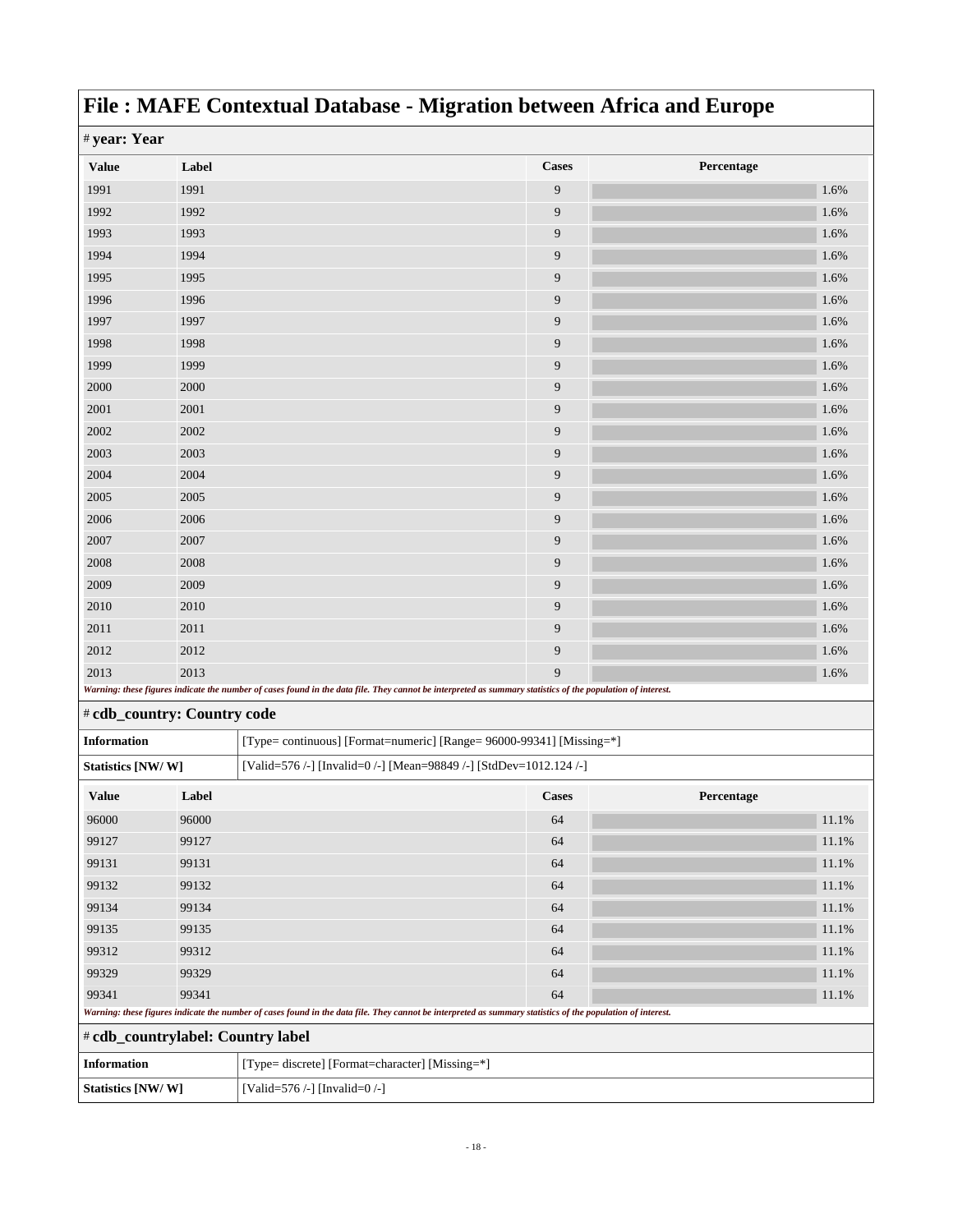| # cdb_countrylabel: Country label        |       |              |            |
|------------------------------------------|-------|--------------|------------|
| <b>Value</b>                             | Label | <b>Cases</b> | Percentage |
| <b>BELGIUM</b>                           |       | 64           | 11.1%      |
| <b>CONGO</b><br>(DEMOCRATIC<br>REPUBLIC) |       | 64           | 11.1%      |
| <b>FRANCE</b>                            |       | 64           | 11.1%      |
| <b>GHANA</b>                             |       | 64           | 11.1%      |
| <b>ITALY</b>                             |       | 64           | 11.1%      |
| <b>NETHERLANDS</b>                       |       | 64           | 11.1%      |
| <b>SENEGAL</b>                           |       | 64           | 11.1%      |
| <b>SPAIN</b>                             |       | 64           | 11.1%      |
| <b>UNITED</b><br><b>KINGDOM</b>          |       | 64           | 11.1%      |

*Warning: these figures indicate the number of cases found in the data file. They cannot be interpreted as summary statistics of the population of interest.*

#### # **TFR: Total fertility rate**

| <b>Information</b> | [Type= continuous] [Format=numeric] [Range= 1.16-7.47] [Missing=*]                                                                                                                                                                                                                                                                                                                                                                                                                                                                                                                                                                                                                                                                                                                                                                                                      |
|--------------------|-------------------------------------------------------------------------------------------------------------------------------------------------------------------------------------------------------------------------------------------------------------------------------------------------------------------------------------------------------------------------------------------------------------------------------------------------------------------------------------------------------------------------------------------------------------------------------------------------------------------------------------------------------------------------------------------------------------------------------------------------------------------------------------------------------------------------------------------------------------------------|
| Statistics [NW/W]  | [Valid=503 /-] [Invalid=73 /-] [Mean=3.575 /-] [StdDev=2.232 /-]                                                                                                                                                                                                                                                                                                                                                                                                                                                                                                                                                                                                                                                                                                                                                                                                        |
| <b>Notes</b>       | 1.1. INDICATOR DEFINITION<br>The mean number of children that would be born alive to a woman during her lifetime if she were to pass through her<br>childbearing years conforming to the fertility rates by age of a given year. This rate is therefore the completed fertility of a<br>hypothetical generation, computed by adding the fertility rates by age for women in a given year (the number of women at<br>each age is assumed to be the same). The total fertility rate is also used to indicate the replacement level fertility; in more<br>highly developed countries, a rate of 2.1 is considered to be replacement level.<br>Source of the definition: Eurostat's Concepts and Definitions Database.                                                                                                                                                      |
|                    | 1.2. UNIT OF MEASURE: Number of births                                                                                                                                                                                                                                                                                                                                                                                                                                                                                                                                                                                                                                                                                                                                                                                                                                  |
|                    | 1.3. DATA SOURCES<br>- FRA: Human Fertility Database. Max Planck Institute for Demographic Research (Germany) and Vienna Institute of<br>Demography (Austria). Available at www.humanfertility.org (data downloaded on 09 April 2014).<br>- NLD, years 1950-2009: Human Fertility Database. Max Planck Institute for Demographic Research (Germany) and Vienna<br>Institute of Demography (Austria). Available at www.humanfertility.org (data downloaded on 09 April 2014).<br>- NLD, years 2010-2012: Eurostat. © European Union, 1995-2014.<br>- BEL, ITA, ESP, GBR: Eurostat. © European Union, 1995-2014.<br>- COD, GHA, SEN: United Nations, Department of Economic and Social Affairs, Population Division (2013). World<br>Population Prospects: The 2012 Revision, DVD Edition. Retrieved from http://esa.un.org/wpp/. Date of retrieval: 20<br>February 2014. |
|                    | 1.3.1. DATE OF EXTRACTION<br>Data were extracted between the end of February and the beginning of April 2014.                                                                                                                                                                                                                                                                                                                                                                                                                                                                                                                                                                                                                                                                                                                                                           |
|                    | <b>1.4. TIME COVERAGE</b><br>- Oldest data: 1950<br>- Most recent data: 2012<br>1.5. GEOGRAPHICAL COVERAGE<br>All the nine MAFE countries are covered.                                                                                                                                                                                                                                                                                                                                                                                                                                                                                                                                                                                                                                                                                                                  |
|                    | 1.6. RELEVANT URLs<br>- http://ec.europa.eu/eurostat/ramon/nomenclatures/<br>- http://www.humanfertility.org<br>- http://epp.eurostat.ec.europa.eu/<br>- http://esa.un.org/wpp/                                                                                                                                                                                                                                                                                                                                                                                                                                                                                                                                                                                                                                                                                         |
|                    | 1.7. COMMENTS<br>- COD, GHA, SEN, year 1950-2009: estimates according to the 2012 revision; for data sources and meta-information of the<br>estimates please refer to the website of the UN World Population Prospects.                                                                                                                                                                                                                                                                                                                                                                                                                                                                                                                                                                                                                                                 |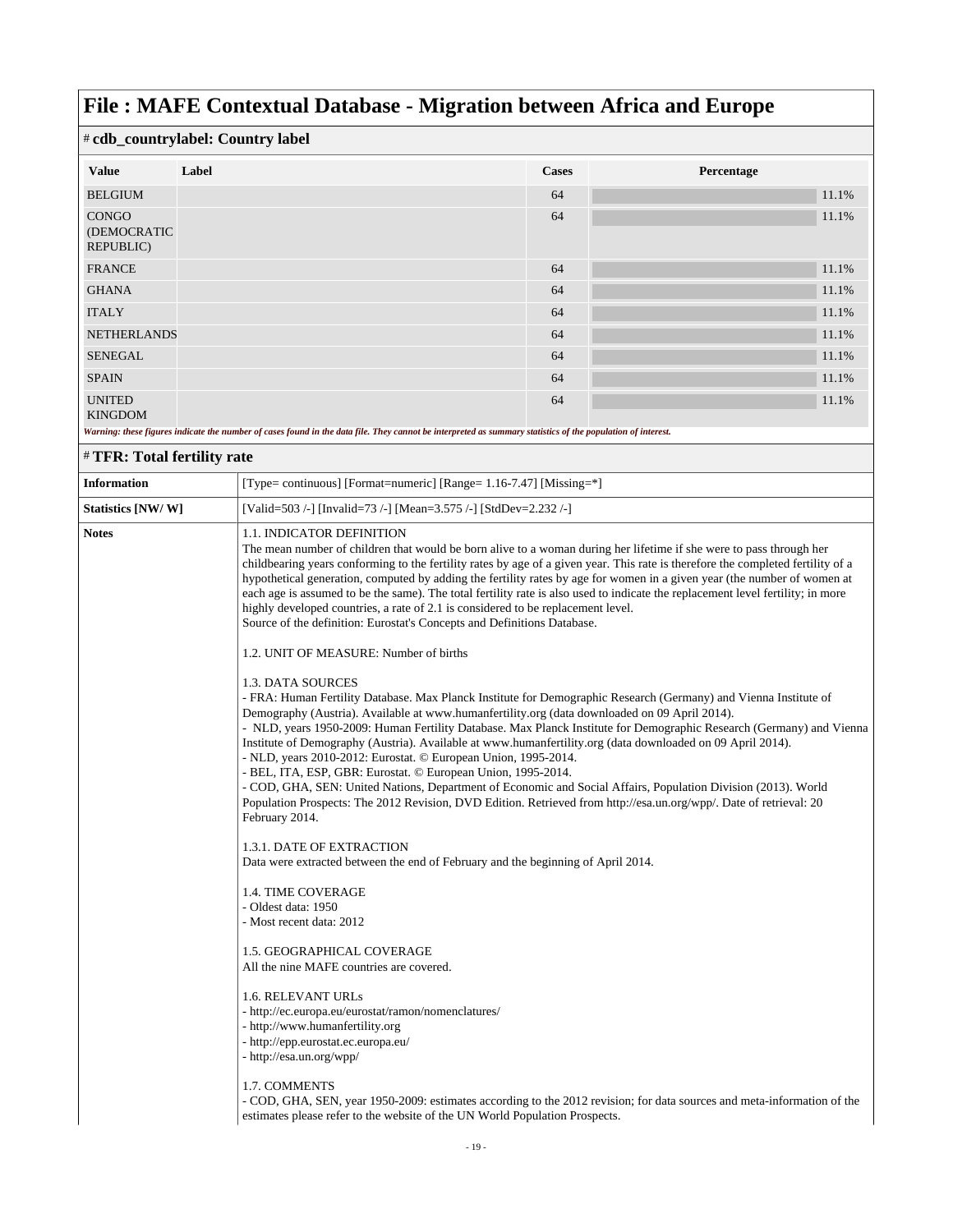| # TFR: Total fertility rate |                                                                                                                                                                                                                                                                                                                                                                                                                                                                                                                                                                                                                                                                                                                                                            |  |
|-----------------------------|------------------------------------------------------------------------------------------------------------------------------------------------------------------------------------------------------------------------------------------------------------------------------------------------------------------------------------------------------------------------------------------------------------------------------------------------------------------------------------------------------------------------------------------------------------------------------------------------------------------------------------------------------------------------------------------------------------------------------------------------------------|--|
|                             | - COD, GHA, SEN, year 2010-2012: projections according to the 2012 revision medium variant; for methodological<br>documentation about the probabilistic fertility projections please refer to the website of the UN World Population Prospects.<br>- BEL, year 2011: break in series (methodological change).<br>- FRA: France métropolitaine, i.e. France without overseas departments.                                                                                                                                                                                                                                                                                                                                                                   |  |
|                             | # age_bir: Average age of mothers at first childbirth                                                                                                                                                                                                                                                                                                                                                                                                                                                                                                                                                                                                                                                                                                      |  |
| <b>Information</b>          | [Type= continuous] [Format=numeric] [Range= 18.9-30.8] [Missing=*]                                                                                                                                                                                                                                                                                                                                                                                                                                                                                                                                                                                                                                                                                         |  |
| Statistics [NW/W]           | [Valid=170 /-] [Invalid=406 /-] [Mean=27.264 /-] [StdDev=2.506 /-]                                                                                                                                                                                                                                                                                                                                                                                                                                                                                                                                                                                                                                                                                         |  |
| <b>Notes</b>                | <b>1.1. INDICATOR DEFINITION</b><br>The mean age of women at first birth is the weighted average of different child-bearing ages, using as weights the age-<br>specific fertility rates of first order births.<br>Source of the definition: UNECE Glossary of terms.                                                                                                                                                                                                                                                                                                                                                                                                                                                                                       |  |
|                             | 1.2. UNIT OF MEASURE: Mean age                                                                                                                                                                                                                                                                                                                                                                                                                                                                                                                                                                                                                                                                                                                             |  |
|                             | 1.3. DATA SOURCES<br>- For BEL, years 1990-2011; FRA, years 1998-2006; ITA, years 1980-1997; NLD, years 1992-2012; ESP, years 1985-2012;<br>GBR, years 1974-2012: Eurostat. © European Union, 1995-2014<br>- For BEL, ITA, NLD, ESP, year 1970; for FRA, years 1970, 1995 and 2009: OECD (2014), OECD Family Database,<br>OECD, Paris (www.oecd.org/social/family/database).<br>- For NLD, years 1980 and 1990; BEL and ESP, year 1980; ITA, years 2000-2010: UNECE Statistical Database<br>(www.unece.org/stats/data/).<br>- For COD, GHA, SEN: ICF International, 2012. The DHS Program STATcompiler-http://www.statcompiler.com - February<br>20 20 14.                                                                                                 |  |
|                             | 1.3.1. DATE OF EXTRACTION                                                                                                                                                                                                                                                                                                                                                                                                                                                                                                                                                                                                                                                                                                                                  |  |
|                             | Data were extracted between the end of February and the beginning of April 2014.                                                                                                                                                                                                                                                                                                                                                                                                                                                                                                                                                                                                                                                                           |  |
|                             | 1.4. TIME COVERAGE<br>- Oldest data: 1970<br>- Most recent data: 2012                                                                                                                                                                                                                                                                                                                                                                                                                                                                                                                                                                                                                                                                                      |  |
|                             | 1.5. GEOGRAPHICAL COVERAGE<br>All the nine MAFE countries are covered.                                                                                                                                                                                                                                                                                                                                                                                                                                                                                                                                                                                                                                                                                     |  |
|                             | 1.6. RELEVANT URLs<br>- http://ec.europa.eu/eurostat/ramon/nomenclatures/<br>- http://epp.eurostat.ec.europa.eu/<br>- http://w3.unece.org/<br>- http://www.oecd.org/els/social/family/database<br>- http://www.statcompiler.com/                                                                                                                                                                                                                                                                                                                                                                                                                                                                                                                           |  |
|                             | 1.7. COMMENTS<br>- NLD, years 1980 and 1990; BEL and ESP, year 1980; ITA, years 2000-2010 (i.e. data from UNECE Statistical Database):<br>Data come from registers, unless otherwise specified; BEL: data are based on events; ITA: since 1-1-1999 data by birth order<br>are estimated using resident population registers and sample surveys.<br>- FRA: France métropolitaine, <i>i.e.</i> France without overseas departments.<br>- SEN, year 1993: 1992-93 DHS<br>- SEN, year 2010: 2010-11 DHS<br>- COD, GHA, SEN: The mean age was calculated using the median age at first birth for women 15-49, according to current<br>age. These data are available from the DHS by 5-year age groups. The mean was calculated assuming that for each age group |  |
|                             | the median was the real age at first childbirth of all mothers in that age group.<br># age_marf: Average age at first marriage - females                                                                                                                                                                                                                                                                                                                                                                                                                                                                                                                                                                                                                   |  |
|                             |                                                                                                                                                                                                                                                                                                                                                                                                                                                                                                                                                                                                                                                                                                                                                            |  |
| <b>Information</b>          | [Type= continuous] [Format=numeric] [Range= 16.6-31.3] [Missing=*]                                                                                                                                                                                                                                                                                                                                                                                                                                                                                                                                                                                                                                                                                         |  |
| Statistics [NW/W]           | [Valid=136 /-] [Invalid=440 /-] [Mean=27.131 /-] [StdDev=3.071 /-]                                                                                                                                                                                                                                                                                                                                                                                                                                                                                                                                                                                                                                                                                         |  |
| <b>Notes</b>                | 1.1. INDICATOR DEFINITION<br>The mean age at first marriage is the weighted average of the different ages (limited at age 50), using as weights the age-<br>specific marriage rates of first marriage only.<br>Source of the definition: UNECE Glossary of terms.                                                                                                                                                                                                                                                                                                                                                                                                                                                                                          |  |

1.2. UNIT OF MEASURE: Mean age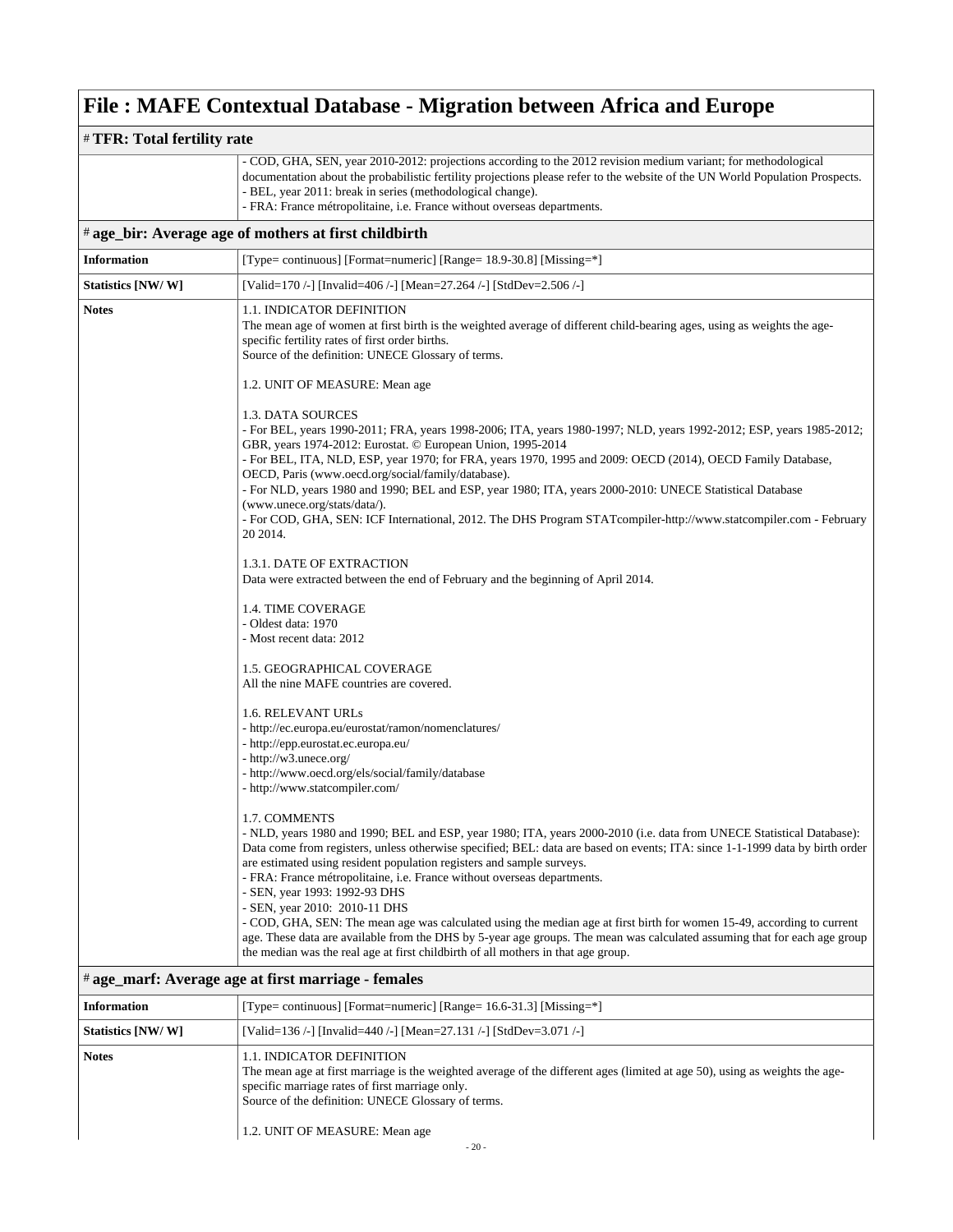| # age_marf: Average age at first marriage - females |                                                                                                                                                                                                                                                                                                                                                                                                                                                                                                                            |  |
|-----------------------------------------------------|----------------------------------------------------------------------------------------------------------------------------------------------------------------------------------------------------------------------------------------------------------------------------------------------------------------------------------------------------------------------------------------------------------------------------------------------------------------------------------------------------------------------------|--|
|                                                     | 1.3. DATA SOURCES<br>- BEL, FRA, ITA, NLD, ESP, GBR, years 1980: UNECE Statistical Database (www.unece.org/stats/data/)<br>- BEL, FRA, ITA, NLD, ESP, years 1990-2011: Eurostat. © European Union, 1995-2014.<br>- GBR, years 1990-2009: UNECE Statistical Database (www.unece.org/stats/data/)<br>- COD, GHA, SEN: ICF International, 2012. The DHS Program STATcompiler-http://www.statcompiler.com - February 19<br>2014.                                                                                               |  |
|                                                     | 1.3.1. DATE OF EXTRACTION<br>19 February 2014                                                                                                                                                                                                                                                                                                                                                                                                                                                                              |  |
|                                                     | <b>1.4. TIME COVERAGE</b><br>- Oldest data: 1980<br>- Most recent data: 2011                                                                                                                                                                                                                                                                                                                                                                                                                                               |  |
|                                                     | <b>1.5. GEOGRAPHICAL COVERAGE</b><br>All the nine MAFE countries are covered.                                                                                                                                                                                                                                                                                                                                                                                                                                              |  |
|                                                     | 1.6. RELEVANT URLs<br>- http://www1.unece.org/stat/platform/display/Statgloss<br>- http://epp.eurostat.ec.europa.eu/<br>- http://w3.unece.org/<br>- http://www.statcompiler.com/                                                                                                                                                                                                                                                                                                                                           |  |
|                                                     | 1.7. COMMENTS<br>- BEL, FRA, ITA, NLD, ESP, GBR, year 1980: Data come from registers, unless otherwise specified.<br>- BEL, 1980: data are based on events.<br>- ESP, 1980: Data are limited to age 60.<br>- GBR, years 1990-2009: Data cover England and Wales only. Data come from registers.<br>- FRA: France métropolitaine, i.e. France without overseas departments.<br>- COD, GHA, SEN: Median age at first marriage among women age 20-49 years.<br>- SEN, year 1993: 1992-93 DHS<br>- SEN, year 2010: 2010-11 DHS |  |
|                                                     | # age_marm: Average age at first marriage - males                                                                                                                                                                                                                                                                                                                                                                                                                                                                          |  |

| <b>Information</b> | [Type= continuous] [Format=numeric] [Range= 24.3-33.5] [Missing=*]                                                                                                                                                                                                                                                                                                                                                           |
|--------------------|------------------------------------------------------------------------------------------------------------------------------------------------------------------------------------------------------------------------------------------------------------------------------------------------------------------------------------------------------------------------------------------------------------------------------|
| Statistics [NW/W]  | [Valid=128 /-] [Invalid=448 /-] [Mean=30.153 /-] [StdDev=2.037 /-]                                                                                                                                                                                                                                                                                                                                                           |
| <b>Notes</b>       | 1.1. INDICATOR DEFINITION<br>The mean age at first marriage is the weighted average of the different ages (limited at age 50), using as weights the age-<br>specific marriage rates of first marriage only.<br>Source of the definition: UNECE Glossary of terms.                                                                                                                                                            |
|                    | 1.2. UNIT OF MEASURE: Mean age                                                                                                                                                                                                                                                                                                                                                                                               |
|                    | 1.3. DATA SOURCES<br>- BEL, FRA, ITA, NLD, ESP, GBR, years 1980: UNECE Statistical Database (www.unece.org/stats/data/)<br>- BEL, FRA, ITA, NLD, ESP, years 1990-2011: Eurostat. © European Union, 1995-2014.<br>- GBR, years 1990-2009: UNECE Statistical Database (www.unece.org/stats/data/)<br>- COD, GHA, SEN: ICF International, 2012. The DHS Program STATcompiler-http://www.statcompiler.com - February 19<br>2014. |
|                    | <b>1.3.1. DATE OF EXTRACTION</b><br>19 February 2014                                                                                                                                                                                                                                                                                                                                                                         |
|                    | <b>1.4. TIME COVERAGE</b><br>- Oldest data: 1980<br>- Most recent data: 2011                                                                                                                                                                                                                                                                                                                                                 |
|                    | <b>1.5. GEOGRAPHICAL COVERAGE</b><br>All the nine MAFE countries are covered.                                                                                                                                                                                                                                                                                                                                                |
|                    | <b>1.6. RELEVANT URLs</b><br>- http://www1.unece.org/stat/platform/display/Statgloss<br>- http://epp.eurostat.ec.europa.eu/                                                                                                                                                                                                                                                                                                  |
|                    | $-21-$                                                                                                                                                                                                                                                                                                                                                                                                                       |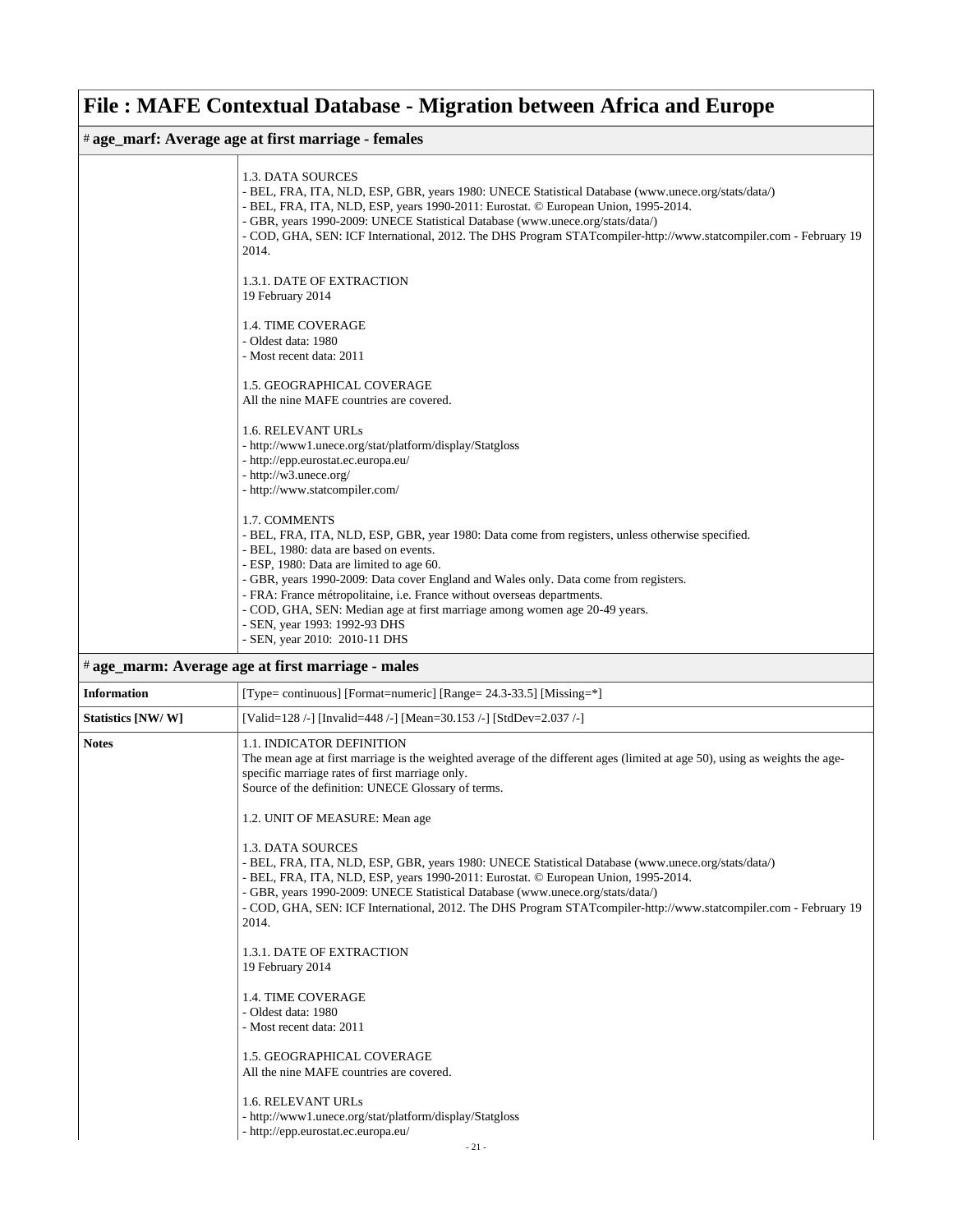| # age_marm: Average age at first marriage - males           |                                                                                                                                                                                                                                                                                                                                                                                                                                                                                                                                                           |  |
|-------------------------------------------------------------|-----------------------------------------------------------------------------------------------------------------------------------------------------------------------------------------------------------------------------------------------------------------------------------------------------------------------------------------------------------------------------------------------------------------------------------------------------------------------------------------------------------------------------------------------------------|--|
|                                                             | - http://w3.unece.org/<br>- http://www.statcompiler.com/                                                                                                                                                                                                                                                                                                                                                                                                                                                                                                  |  |
|                                                             | 1.7. COMMENTS<br>- BEL, FRA, ITA, NLD, ESP, GBR, year 1980: Data come from registers, unless otherwise specified.<br>- BEL, 1980: data are based on events.<br>- ESP, 1980: Data are limited to age 60.<br>- GBR, years 1990-2009: Data cover England and Wales only. Data come from registers.<br>- FRA: France métropolitaine, i.e. France without overseas departments.<br>- COD, GHA, SEN: Median age at first marriage among men age 25-54 years.<br>- SEN, year 1993: 1992-93 DHS<br>- SEN, year 2010: 2010-11 DHS                                  |  |
|                                                             | # mar_fem: Marital status of population (% married) - females                                                                                                                                                                                                                                                                                                                                                                                                                                                                                             |  |
| <b>Information</b>                                          | [Type= continuous] [Format=numeric] [Range= 45.4-75.9] [Missing=*]                                                                                                                                                                                                                                                                                                                                                                                                                                                                                        |  |
| Statistics [NW/W]                                           | [Valid=47 /-] [Invalid=529 /-] [Mean=56.709 /-] [StdDev=5.69 /-]                                                                                                                                                                                                                                                                                                                                                                                                                                                                                          |  |
| <b>Notes</b>                                                | 1.1. INDICATOR DEFINITION<br>Marital status is defined as the legal conjugal status of each individual in relation to the marriage laws or customs of the<br>country, i.e. Never married (Single), Married, Widowed and not remarried, Divorced and not remarried. In some countries<br>the legal status of separated also exists and persons of this group are included here in the group of married.<br>Source of the definition: UNECE Glossary of terms.                                                                                              |  |
|                                                             | 1.2. UNIT OF MEASURE: Percentage of persons                                                                                                                                                                                                                                                                                                                                                                                                                                                                                                               |  |
|                                                             | 1.3. DATA SOURCES<br>- BEL, FRA, ITA, NLD, ESP, GBR: UNECE Statistical Database (www.unece.org/stats/data/)<br>- COD, GHA, SEN: ICF International, 2012. The DHS Program STATcompiler-http://www.statcompiler.com - April 10<br>2014.                                                                                                                                                                                                                                                                                                                     |  |
|                                                             | 1.3.1. DATE OF EXTRACTION<br>10 April 2014                                                                                                                                                                                                                                                                                                                                                                                                                                                                                                                |  |
|                                                             | 1.4. TIME COVERAGE<br>- Oldest data: 1986<br>- Most recent data: 2010                                                                                                                                                                                                                                                                                                                                                                                                                                                                                     |  |
|                                                             | 1.5. GEOGRAPHICAL COVERAGE<br>All the nine MAFE countries are covered.                                                                                                                                                                                                                                                                                                                                                                                                                                                                                    |  |
|                                                             | 1.6. RELEVANT URLs<br>- http://www1.unece.org/stat/platform/display/Statgloss<br>- http://w3.unece.org/<br>- http://www.statcompiler.com/                                                                                                                                                                                                                                                                                                                                                                                                                 |  |
|                                                             | 1.7. COMMENTS<br>- BEL, FRA, ITA, NLD, ESP, GBR: Percent of women aged 18 and plus who are married. Data refer to 1st January of each<br>year.<br>- FRA: France métropolitaine, i.e. France without overseas departments.<br>- GBR: Data refer to mid-year population estimates. Data cover England and Wales. Data include England and Wales<br>residents married abroad and overseas residents married in England and Wales.<br>- COD, GHA, SEN: Percentage of women who are married.<br>- SEN, year 1993: 1992-93 DHS<br>- SEN, year 2010: 2010-11 DHS |  |
| # mar_mal: Marital status of population (% married) - males |                                                                                                                                                                                                                                                                                                                                                                                                                                                                                                                                                           |  |
| <b>Information</b>                                          | [Type= continuous] [Format=numeric] [Range= 42-65.5] [Missing=*]                                                                                                                                                                                                                                                                                                                                                                                                                                                                                          |  |
| Statistics [NW/W]                                           | [Valid=45 /-] [Invalid=531 /-] [Mean=57.418 /-] [StdDev=5.903 /-]                                                                                                                                                                                                                                                                                                                                                                                                                                                                                         |  |
| <b>Notes</b>                                                | 1.1. INDICATOR DEFINITION<br>Marital status is defined as the legal conjugal status of each individual in relation to the marriage laws or customs of the<br>country, i.e. Never married (Single), Married, Widowed and not remarried, Divorced and not remarried. In some countries<br>the legal status of separated also exists and persons of this group are included here in the group of married.<br>Source of the definition: UNECE Glossary of terms.                                                                                              |  |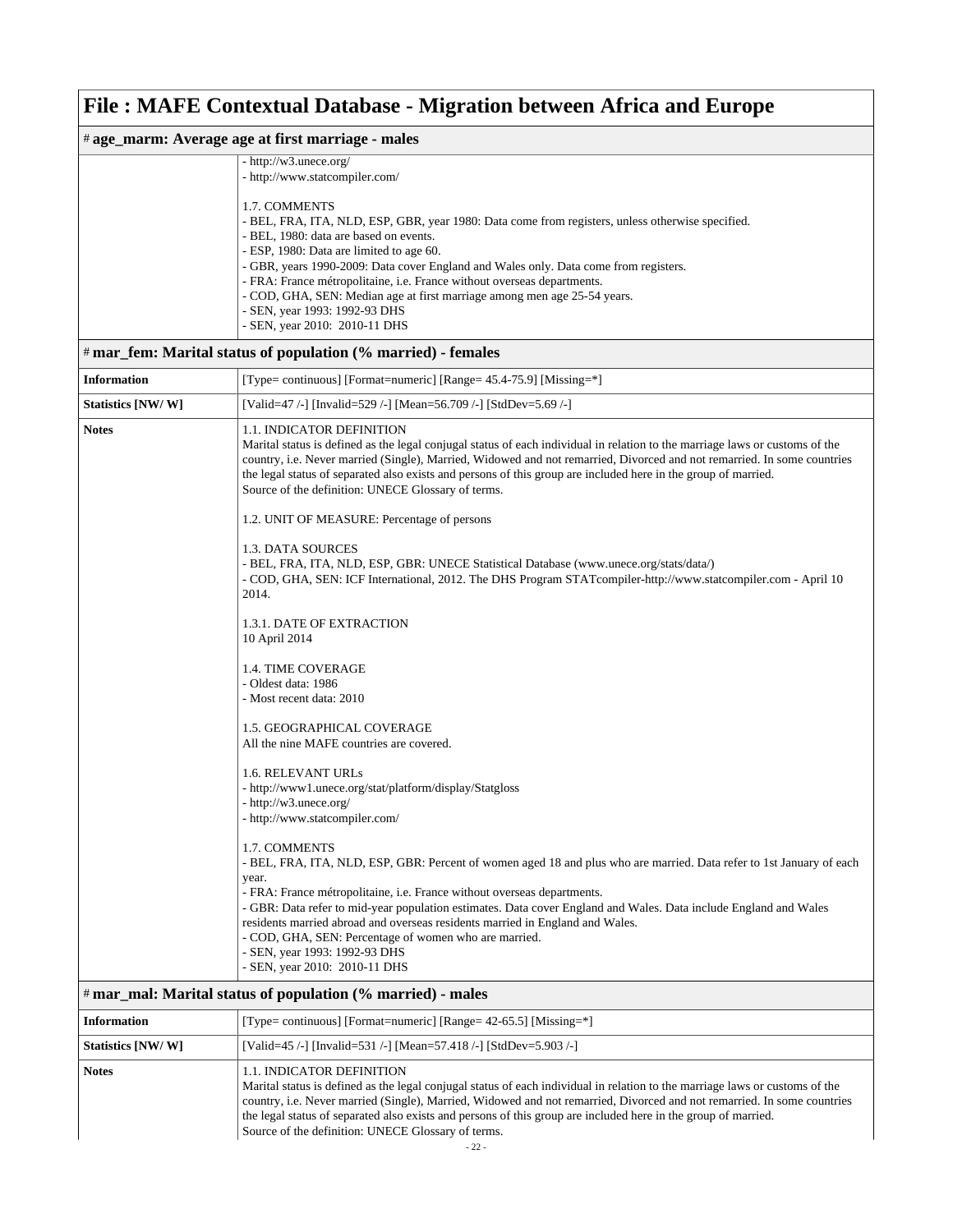| # mar_mal: Marital status of population (% married) - males |                                                                                                                                                                                                                                                                                                                                                                                                                                                                                                                                                       |  |
|-------------------------------------------------------------|-------------------------------------------------------------------------------------------------------------------------------------------------------------------------------------------------------------------------------------------------------------------------------------------------------------------------------------------------------------------------------------------------------------------------------------------------------------------------------------------------------------------------------------------------------|--|
|                                                             | 1.2. UNIT OF MEASURE: Percentage of persons                                                                                                                                                                                                                                                                                                                                                                                                                                                                                                           |  |
|                                                             | 1.3. DATA SOURCES<br>- BEL, FRA, ITA, NLD, ESP, GBR: UNECE Statistical Database (www.unece.org/stats/data/)<br>- COD, GHA, SEN: ICF International, 2012. The DHS Program STATcompiler-http://www.statcompiler.com - April 10<br>2014.                                                                                                                                                                                                                                                                                                                 |  |
|                                                             | 1.3.1. DATE OF EXTRACTION<br>10 April 2014                                                                                                                                                                                                                                                                                                                                                                                                                                                                                                            |  |
|                                                             | <b>1.4. TIME COVERAGE</b><br>- Oldest data: 1992<br>- Most recent data: 2010                                                                                                                                                                                                                                                                                                                                                                                                                                                                          |  |
|                                                             | 1.5. GEOGRAPHICAL COVERAGE<br>All the nine MAFE countries are covered.                                                                                                                                                                                                                                                                                                                                                                                                                                                                                |  |
|                                                             | 1.6. RELEVANT URLs<br>- http://www1.unece.org/stat/platform/display/Statgloss<br>- http://w3.unece.org/<br>- http://www.statcompiler.com/                                                                                                                                                                                                                                                                                                                                                                                                             |  |
|                                                             | 1.7. COMMENTS<br>- BEL, FRA, ITA, NLD, ESP, GBR: Percent of men aged 18 and plus who are married. Data refer to 1st January of each<br>year.<br>- FRA: France métropolitaine, i.e. France without overseas departments.<br>- GBR: Data refer to mid-year population estimates. Data cover England and Wales. Data include England and Wales<br>residents married abroad and overseas residents married in England and Wales.<br>- COD, GHA, SEN: Percentage of men who are married.<br>- SEN, year 1993: 1992-93 DHS<br>- SEN, year 2010: 2010-11 DHS |  |
|                                                             | # div_fem: Marital status of population (% divorced) - females                                                                                                                                                                                                                                                                                                                                                                                                                                                                                        |  |
| <b>Information</b>                                          | [Type= continuous] [Format=numeric] [Range= 1.1-10.1] [Missing=*]                                                                                                                                                                                                                                                                                                                                                                                                                                                                                     |  |
| Statistics [NW/W]                                           | [Valid=47 /-] [Invalid=529 /-] [Mean=5.94 /-] [StdDev=2.918 /-]                                                                                                                                                                                                                                                                                                                                                                                                                                                                                       |  |
| <b>Notes</b>                                                | 1.1. INDICATOR DEFINITION<br>Marital status is defined as the legal conjugal status of each individual in relation to the marriage laws or customs of the<br>country, i.e. Never married (Single), Married, Widowed and not remarried, Divorced and not remarried. In some countries<br>the legal status of separated also exists and persons of this group are included here in the group of married.<br>Source of the definition: UNECE Glossary of terms.                                                                                          |  |
|                                                             | 1.2. UNIT OF MEASURE: Percentage of persons                                                                                                                                                                                                                                                                                                                                                                                                                                                                                                           |  |
|                                                             | 1.3. DATA SOURCES<br>- BEL, FRA, ITA, NLD, ESP, GBR: UNECE Statistical Database (www.unece.org/stats/data/)<br>- COD, GHA, SEN: ICF International, 2012. The DHS Program STATcompiler-http://www.statcompiler.com - April 10<br>2014.                                                                                                                                                                                                                                                                                                                 |  |
|                                                             | 1.3.1. DATE OF EXTRACTION<br>10 April 2014                                                                                                                                                                                                                                                                                                                                                                                                                                                                                                            |  |
|                                                             | 1.4. TIME COVERAGE<br>- Oldest data: 1986<br>- Most recent data: 2010                                                                                                                                                                                                                                                                                                                                                                                                                                                                                 |  |
|                                                             | 1.5. GEOGRAPHICAL COVERAGE<br>All the nine MAFE countries are covered.                                                                                                                                                                                                                                                                                                                                                                                                                                                                                |  |
|                                                             | 1.6. RELEVANT URLs<br>- http://www1.unece.org/stat/platform/display/Statgloss<br>- http://w3.unece.org/<br>- http://www.statcompiler.com/<br>23                                                                                                                                                                                                                                                                                                                                                                                                       |  |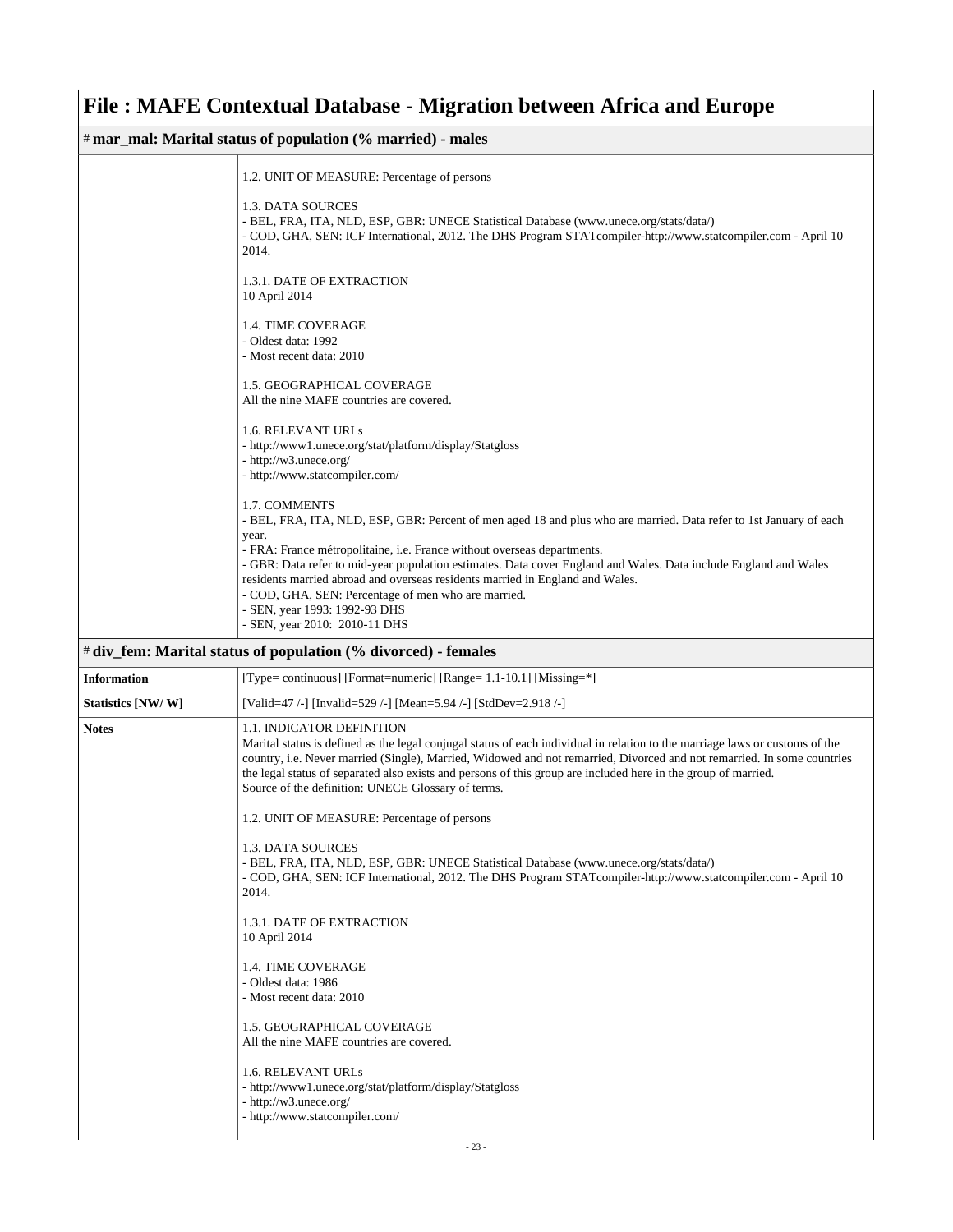| # div_fem: Marital status of population (% divorced) - females |                                                                                                                                                                                                                                                                                                                                                                                                                                                              |  |
|----------------------------------------------------------------|--------------------------------------------------------------------------------------------------------------------------------------------------------------------------------------------------------------------------------------------------------------------------------------------------------------------------------------------------------------------------------------------------------------------------------------------------------------|--|
|                                                                | 1.7. COMMENTS<br>- BEL, FRA, ITA, NLD, ESP, GBR: Percent of women aged 18 and plus who are divorced. Data refer to 1st January of each<br>year.<br>- FRA: France métropolitaine, i.e. France without overseas departments.<br>- GBR: Data refer to mid-year population estimates. Data cover England and Wales. Data include England and Wales                                                                                                               |  |
|                                                                | residents married abroad and overseas residents married in England and Wales.<br>- COD, GHA, SEN: Percentage of women who are divorced.<br>- SEN, year 1993: 1992-93 DHS<br>- SEN, year 2010: 2010-11 DHS                                                                                                                                                                                                                                                    |  |
|                                                                | # div_mal: Marital status of population (% divorced) - males                                                                                                                                                                                                                                                                                                                                                                                                 |  |
| <b>Information</b>                                             | [Type= continuous] [Format=numeric] [Range= $0.7-9.1$ ] [Missing=*]                                                                                                                                                                                                                                                                                                                                                                                          |  |
| Statistics [NW/W]                                              | [Valid=45 /-] [Invalid=531 /-] [Mean=4.72 /-] [StdDev=2.74 /-]                                                                                                                                                                                                                                                                                                                                                                                               |  |
| <b>Notes</b>                                                   | 1.1. INDICATOR DEFINITION<br>Marital status is defined as the legal conjugal status of each individual in relation to the marriage laws or customs of the<br>country, i.e. Never married (Single), Married, Widowed and not remarried, Divorced and not remarried. In some countries<br>the legal status of separated also exists and persons of this group are included here in the group of married.<br>Source of the definition: UNECE Glossary of terms. |  |
|                                                                | 1.2. UNIT OF MEASURE: Percentage of persons                                                                                                                                                                                                                                                                                                                                                                                                                  |  |
|                                                                | 1.3. DATA SOURCES<br>- BEL, FRA, ITA, NLD, ESP, GBR: UNECE Statistical Database (www.unece.org/stats/data/)<br>- COD, GHA, SEN: ICF International, 2012. The DHS Program STATcompiler-http://www.statcompiler.com - April 10<br>2014.                                                                                                                                                                                                                        |  |
|                                                                | 1.3.1. DATE OF EXTRACTION<br>10 April 2014                                                                                                                                                                                                                                                                                                                                                                                                                   |  |
|                                                                | 1.4. TIME COVERAGE<br>- Oldest data: 1992<br>- Most recent data: 2010                                                                                                                                                                                                                                                                                                                                                                                        |  |
|                                                                | 1.5. GEOGRAPHICAL COVERAGE<br>All the nine MAFE countries are covered.                                                                                                                                                                                                                                                                                                                                                                                       |  |
|                                                                | 1.6. RELEVANT URLs<br>- http://www1.unece.org/stat/platform/display/Statgloss<br>- http://w3.unece.org/<br>- http://www.statcompiler.com/                                                                                                                                                                                                                                                                                                                    |  |
|                                                                | 1.7. COMMENTS<br>- BEL, FRA, ITA, NLD, ESP, GBR: Percent of men aged 18 and plus who are divorced. Data refer to 1st January of each<br>year.<br>- FRA: France métropolitaine, i.e. France without overseas departments.<br>- GBR: Data refer to mid-year population estimates. Data cover England and Wales. Data include England and Wales<br>residents married abroad and overseas residents married in England and Wales.                                |  |
|                                                                | - COD, GHA, SEN: Percentage of men who are divorced.<br>- SEN, year 1993: 1992-93 DHS<br>- SEN, year 2010: 2010-11 DHS<br># dur_mar: Average Duration of Marriage                                                                                                                                                                                                                                                                                            |  |

| <b>Information</b> | [Type= continuous] [Format=numeric] [Range= 8.3-19.2] [Missing=*]                                                                                                                                                                                                                                                                                                                                                                   |
|--------------------|-------------------------------------------------------------------------------------------------------------------------------------------------------------------------------------------------------------------------------------------------------------------------------------------------------------------------------------------------------------------------------------------------------------------------------------|
| Statistics [NW/W]  | [Valid=27 /-] [Invalid=549 /-] [Mean=13.856 /-] [StdDev=2.256 /-]                                                                                                                                                                                                                                                                                                                                                                   |
| <b>Notes</b>       | 1.1. INDICATOR DEFINITION<br>The mean duration of marriage at divorce by calendar year is obtained by adding the series of divorce rates by duration of<br>marriage for the year under consideration and by calculating the mean of this sum.<br>Source of the definition: OECD (2014), OECD Family Database, OECD, Paris (www.oecd.org/social/family/database).<br>1.2. UNIT OF MEASURE: Mean number of years<br>1.3. DATA SOURCES |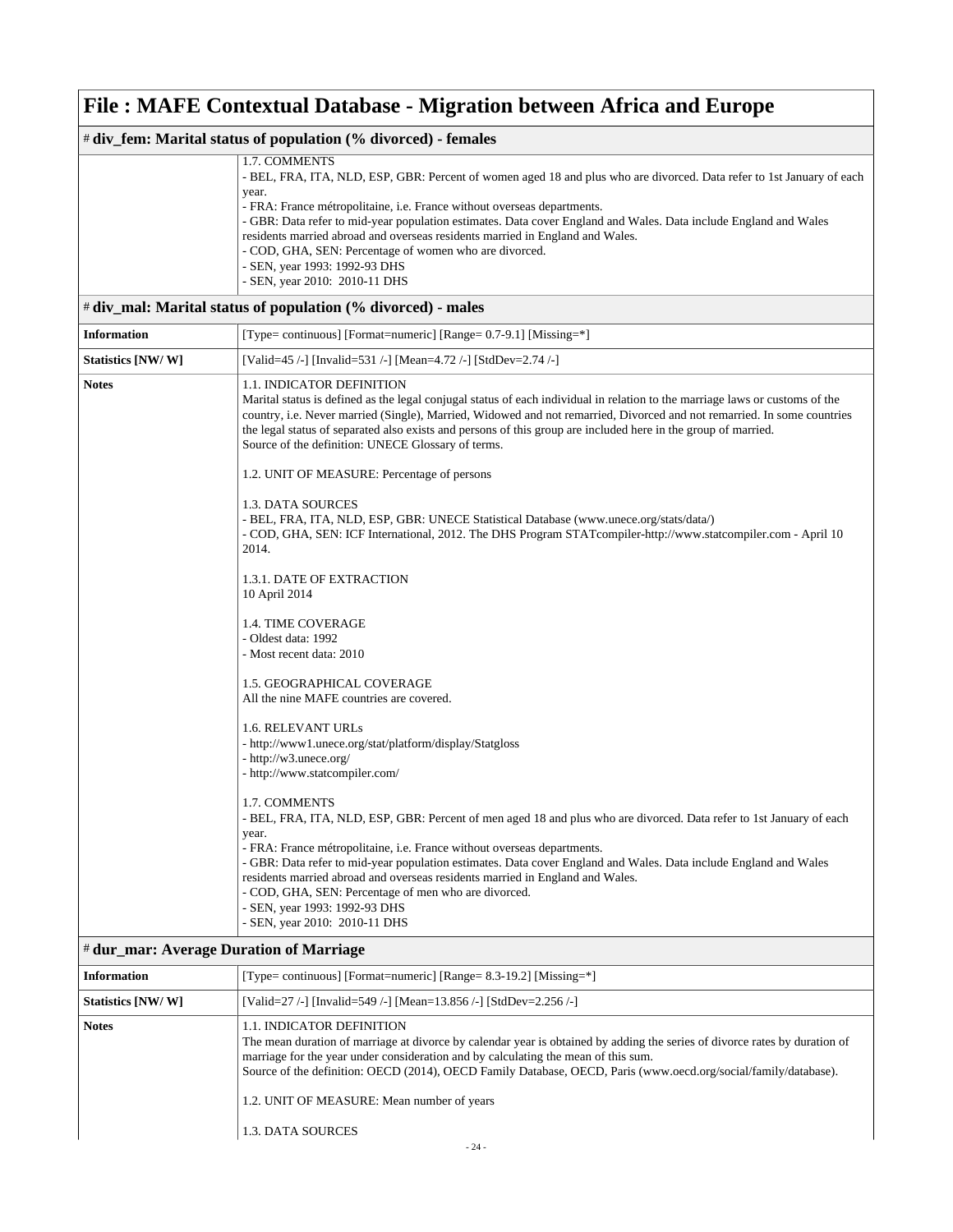| # dur_mar: Average Duration of Marriage |                                                                                       |  |
|-----------------------------------------|---------------------------------------------------------------------------------------|--|
|                                         | OECD (2014), OECD Family Database, OECD, Paris (www.oecd.org/social/family/database). |  |
|                                         |                                                                                       |  |
|                                         | 1.3.1. DATE OF EXTRACTION                                                             |  |
|                                         | 10 April 2014                                                                         |  |
|                                         |                                                                                       |  |
|                                         | <b>1.4. TIME COVERAGE</b>                                                             |  |
|                                         | - Oldest data: 1960                                                                   |  |
|                                         | - Most recent data: 2010                                                              |  |
|                                         |                                                                                       |  |
|                                         | <b>1.5. GEOGRAPHICAL COVERAGE</b>                                                     |  |
|                                         | BEL, FRA, ITA, NLD, ESP, GBR; no data for COD, GHA, SEN                               |  |
|                                         |                                                                                       |  |
|                                         | 1.6. RELEVANT URLs                                                                    |  |
|                                         | - http://www.oecd.org/social/family/database                                          |  |
|                                         |                                                                                       |  |
|                                         | 1.7. COMMENTS                                                                         |  |
|                                         |                                                                                       |  |

#### # **polygamy: Married men polygamously (%)**

| <b>Information</b> | [Type= continuous] [Format=numeric] [Range= 9.8-37.6] [Missing=*]                                                                                                                                       |
|--------------------|---------------------------------------------------------------------------------------------------------------------------------------------------------------------------------------------------------|
| Statistics [NW/W]  | [Valid=9 /-] [Invalid=567 /-] [Mean=20.167 /-] [StdDev=9.889 /-]                                                                                                                                        |
| <b>Notes</b>       | <b>1.1. INDICATOR DEFINITION</b><br>Percentage of married men with more than one wife.                                                                                                                  |
|                    | 1.2. UNIT OF MEASURE: Percentage of men                                                                                                                                                                 |
|                    | 1.3. DATA SOURCES<br>ICF International, 2012. The DHS Program STATcompiler-http://www.statcompiler.com - April 10 2014.                                                                                 |
|                    | 1.3.1. DATE OF EXTRACTION<br>10 April 2014                                                                                                                                                              |
|                    | <b>1.4. TIME COVERAGE</b>                                                                                                                                                                               |
|                    | - Oldest data: 1992<br>- Most recent data: 2010                                                                                                                                                         |
|                    | <b>1.5. GEOGRAPHICAL COVERAGE</b><br>COD, GHA, SEN; no data for BEL, FRA, ITA, NLD, ESP, GBR                                                                                                            |
|                    | 1.6. RELEVANT URLs                                                                                                                                                                                      |
|                    | - http://www.statcompiler.com/                                                                                                                                                                          |
|                    | 1.7. COMMENTS<br>- SEN, year 1993: 1992-93 DHS                                                                                                                                                          |
|                    | - SEN, year 2010: 2010-11 DHS                                                                                                                                                                           |
|                    | - Calculated by summing the percentage of married men having two wives with the percentage of men having three or more<br>wives. The data were taken from the DHS Program (table "Number of co-wifes"). |
|                    | # fbs_tot_eur: Foreign-born stock (total)_Eurostat                                                                                                                                                      |

| <b>Information</b> | [Type= continuous] [Format=numeric] [Range= 1443937-7828376] [Missing=*]                                                                                                                                                                                                                                                                                                                                                                                                                                                                                                                                                                                                                                                                                                                                                                                                 |
|--------------------|--------------------------------------------------------------------------------------------------------------------------------------------------------------------------------------------------------------------------------------------------------------------------------------------------------------------------------------------------------------------------------------------------------------------------------------------------------------------------------------------------------------------------------------------------------------------------------------------------------------------------------------------------------------------------------------------------------------------------------------------------------------------------------------------------------------------------------------------------------------------------|
| Statistics [NW/W]  | [Valid=32 /-] [Invalid=544 /-] [Mean=5054427.938 /-] [StdDev=2407071.559 /-]                                                                                                                                                                                                                                                                                                                                                                                                                                                                                                                                                                                                                                                                                                                                                                                             |
| <b>Notes</b>       | <b>1.1. INDICATOR DEFINITION</b><br>Total usually resident population born in foreign countries (including European Union Member States).<br>Data are at first January of each year.<br>"Country of birth" is the country of residence (in its current borders, if the information is available) of the mother at the time<br>of the birth or, in default, the country (in its current borders, if the information is available) in which the birth took place.<br>"Usual residence" means the place at which a person normally spends the daily period of rest, regardless of temporary<br>absences for purposes of recreation, holiday, visits to friends and relatives, business, medical treatment or religious<br>pilgrimage or, in default, the place of legal or registered residence.<br>Source of the definition: Eurostat's Concepts and Definitions Database. |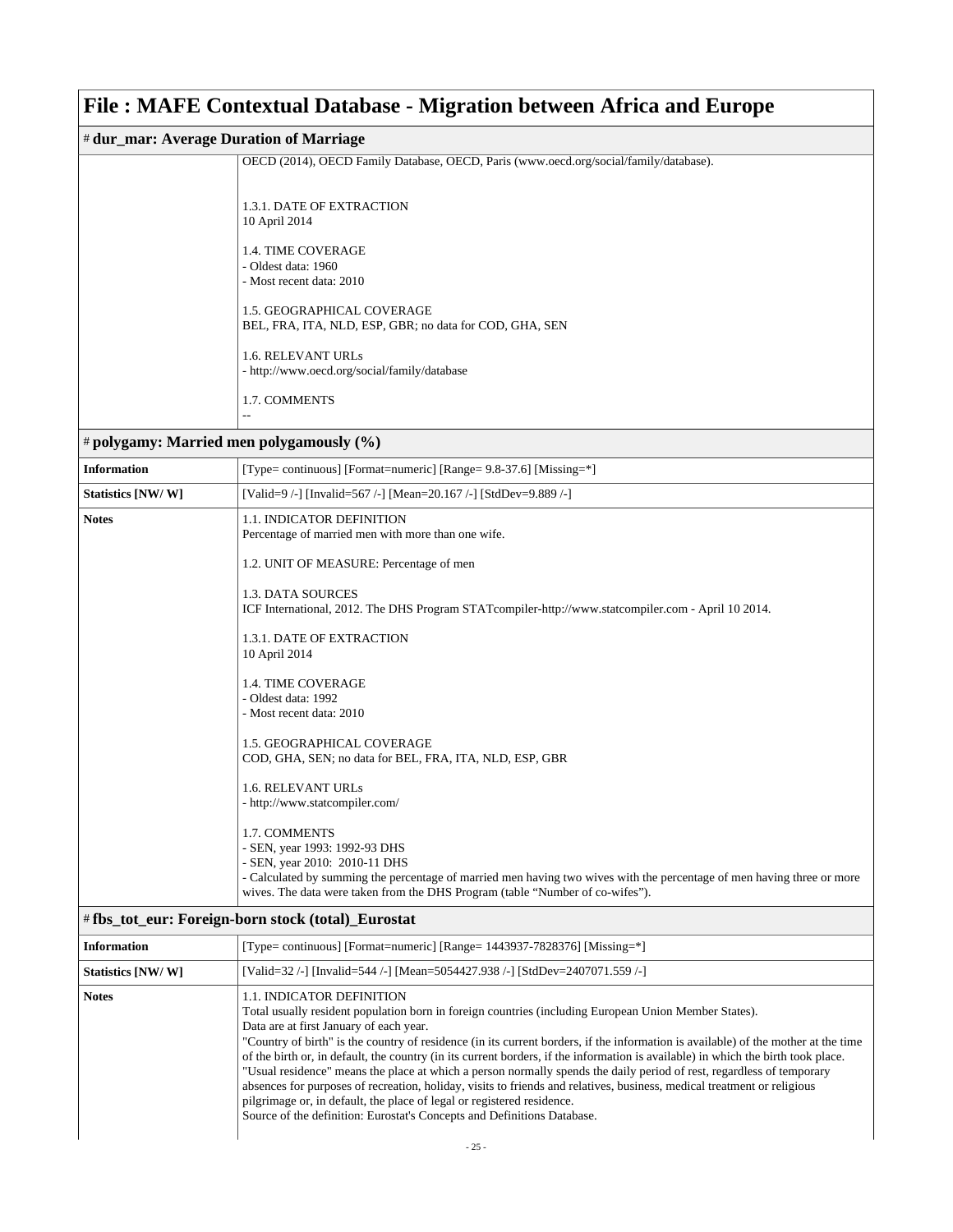| #fbs_tot_eur: Foreign-born stock (total)_Eurostat |                                                                                                                                                                                                                                                                                        |
|---------------------------------------------------|----------------------------------------------------------------------------------------------------------------------------------------------------------------------------------------------------------------------------------------------------------------------------------------|
|                                                   | 1.2. UNIT OF MEASURE: Number of individuals.                                                                                                                                                                                                                                           |
|                                                   | 1.3. DATA SOURCES<br>Eurostat. © European Union, 1995-2014                                                                                                                                                                                                                             |
|                                                   | 1.3.1. DATE OF EXTRACTION<br>11 June 2014                                                                                                                                                                                                                                              |
|                                                   | <b>1.4. TIME COVERAGE</b><br>- Oldest data: 2007<br>- Most recent data: 2013                                                                                                                                                                                                           |
|                                                   | 1.5. GEOGRAPHICAL COVERAGE<br>BEL, ESP, FRA, GBR, ITA, NLD                                                                                                                                                                                                                             |
|                                                   | 1.6. RELEVANT URLs<br>- http://ec.europa.eu/eurostat/ramon/nomenclatures/<br>- http://epp.eurostat.ec.europa.eu/                                                                                                                                                                       |
|                                                   | 1.7. COMMENTS<br>A number of different concepts, definitions and data sources are used in different countries which can make comparisons<br>between countries difficult and occasionally misleading.<br>Eurostat receives and publishes data from the following national institutions: |
|                                                   | - BEL: not available.<br>- ESP: National Statistics Institute of Spain (INE), main data source: Estimation methods (Population Now Cast) plus<br>population register and census.<br>- FRA: National Institute of Statistics and Economic Studies (INSEE), main data source: census.    |
|                                                   | - GBR: Office for National Statistics, main data source: Household surveys.<br>- ITA: Italian National Institute of Statistics (ISTAT), main data source: Population register.<br>- NLD: Statistics Netherlands (CBS), main data source: Population register.                          |
|                                                   | For further information about data sources used by these national institutions, please refer to the annexes of the reference<br>metadata "Population by citizenship and by country of birth (migr_stock)" available on the Eurostat webpage.                                           |
|                                                   | Improvements and changes in the administrative systems and statistical methodology may cause breaks in the time-series.<br>Country-specific flags:<br>- BEL, 2009 and 2010: provisional.<br>- BEL, 2011: break in time series.                                                         |
|                                                   | - GBR, 2011: provisional.<br>For further information, please refer to the annexes of the reference metadata "Population by citizenship and by country of<br>birth (migr_stock)" available on the Eurostat webpage.                                                                     |
|                                                   | For this indicator, in the MAFE contextual database, data from OECD International Migration Database are also provided.                                                                                                                                                                |

#### # **fbs\_tot\_oecd: Foreign-born stock (total)\_OECD**

| <b>Information</b> | [Type= continuous] [Format=numeric] [Range= $1058797-7430000$ ] [Missing=*]                                                                                                                                                                                                                                                                                                                                                                                                                                                                                                                                                                                                                                                                                                                                                     |
|--------------------|---------------------------------------------------------------------------------------------------------------------------------------------------------------------------------------------------------------------------------------------------------------------------------------------------------------------------------------------------------------------------------------------------------------------------------------------------------------------------------------------------------------------------------------------------------------------------------------------------------------------------------------------------------------------------------------------------------------------------------------------------------------------------------------------------------------------------------|
| Statistics [NW/W]  | [Valid=65 /-] [Invalid=511 /-] [Mean=3464626.692 /-] [StdDev=2381875.54 /-]                                                                                                                                                                                                                                                                                                                                                                                                                                                                                                                                                                                                                                                                                                                                                     |
| <b>Notes</b>       | <b>1.1. INDICATOR DEFINITION</b><br>Total usually resident population born in foreign countries (including European Union Member States).<br>Data are at first January of each year.<br>The foreign-born population of a country is all persons who have that country as the country of usual residence and whose<br>place of birth is located in another country.<br>The country of usual residence is the country in which a person lives, that is to say, the country in which he or she has a place<br>to live where he or she normally spends the daily period of rest.<br>Source of the definition: OECD Glossary of terms.<br>1.2. UNIT OF MEASURE: Number of individuals.<br>1.3. DATA SOURCES<br>International Migration Database, © OECD, 2014 (http://stats.oecd.org/).<br>1.3.1. DATE OF EXTRACTION<br>12 June 2014 |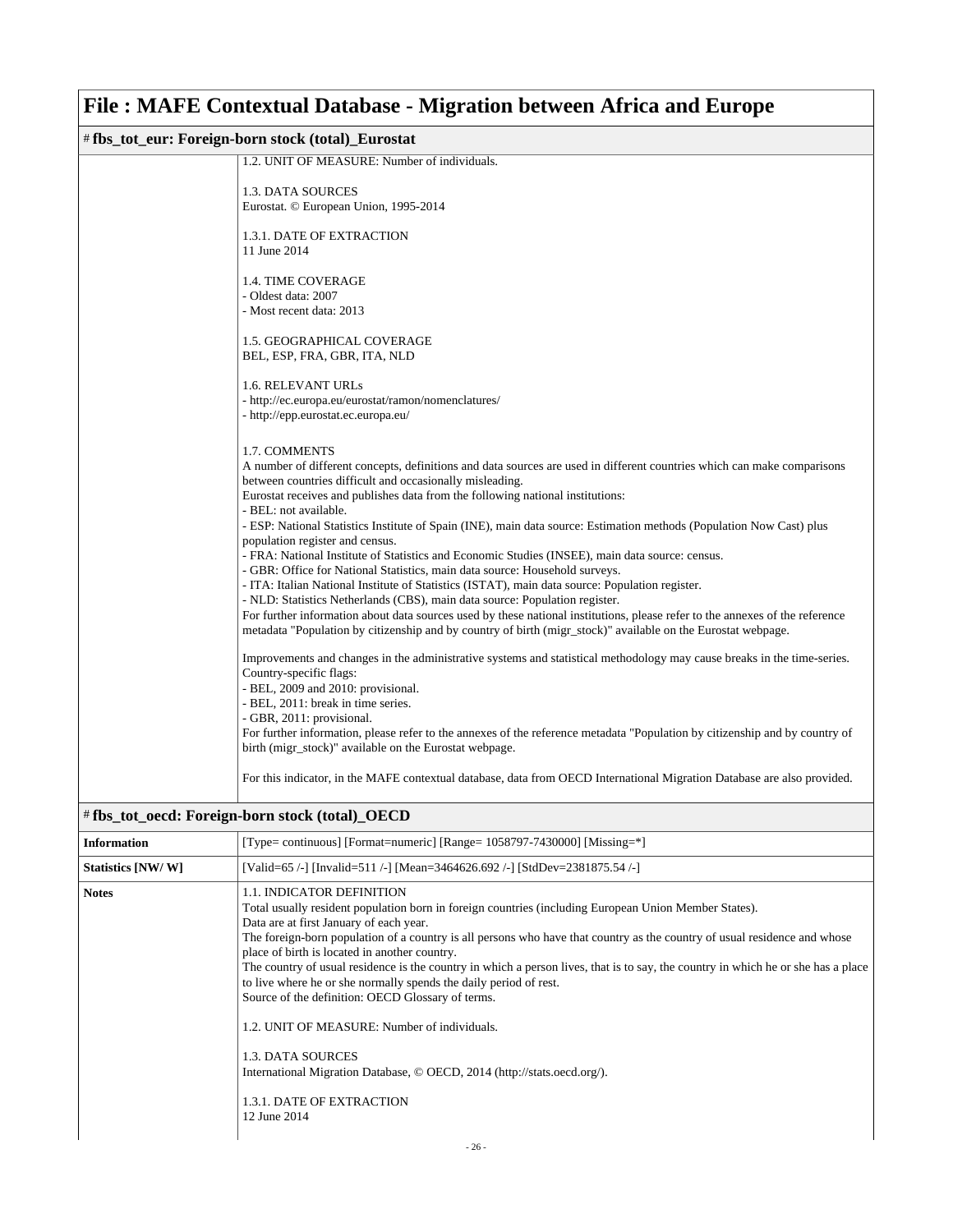| #fbs_tot_oecd: Foreign-born stock (total)_OECD |                                                                                                                                                                                                                                                                                                                                                                                                                                                                                                                                                                                                                                                                                                                                                                                                                                         |  |
|------------------------------------------------|-----------------------------------------------------------------------------------------------------------------------------------------------------------------------------------------------------------------------------------------------------------------------------------------------------------------------------------------------------------------------------------------------------------------------------------------------------------------------------------------------------------------------------------------------------------------------------------------------------------------------------------------------------------------------------------------------------------------------------------------------------------------------------------------------------------------------------------------|--|
|                                                | 1.4. TIME COVERAGE                                                                                                                                                                                                                                                                                                                                                                                                                                                                                                                                                                                                                                                                                                                                                                                                                      |  |
|                                                | - Oldest data: 1991                                                                                                                                                                                                                                                                                                                                                                                                                                                                                                                                                                                                                                                                                                                                                                                                                     |  |
|                                                | - Most recent data: 2012                                                                                                                                                                                                                                                                                                                                                                                                                                                                                                                                                                                                                                                                                                                                                                                                                |  |
|                                                | 1.5. GEOGRAPHICAL COVERAGE<br>BEL, ESP, FRA, GBR, ITA, NLD                                                                                                                                                                                                                                                                                                                                                                                                                                                                                                                                                                                                                                                                                                                                                                              |  |
|                                                | 1.6. RELEVANT URLs<br>- http://stats.oecd.org/glossary/<br>- http://stats.oecd.org/                                                                                                                                                                                                                                                                                                                                                                                                                                                                                                                                                                                                                                                                                                                                                     |  |
|                                                | 1.7. COMMENTS<br>OECD data are in thousands and at 31st December of each year. In the MAFE Contextual Database, these data are multiplied<br>per 1000 and expressed at 1st January of each year. This was done to ease comparisons with Eurostat data for the same<br>indicator, which are also provided.                                                                                                                                                                                                                                                                                                                                                                                                                                                                                                                               |  |
|                                                | OECD uses following national sources and statistical populations:<br>- BEL: Population register, National Statistical Office. Statistical population: Stock of foreign-born citizens recorded in the<br>population register. Asylum seekers are recorded in a separate register.<br>- ESP: National Statistical Institute (INE). Statistical population: Stock of foreign-born citizens recorded in the population                                                                                                                                                                                                                                                                                                                                                                                                                      |  |
|                                                | register.<br>- FRA: National Institute for Statistics and Economic Studies (INSEE). Statistical population considered: 1999 Census and<br>2005 (2004-2005 average from the continuous Labour force surveys). These data cover persons born abroad as foreigners.<br>- GBR: Census, Office for National Statistics. Labour Force Survey, Office for National Statistics. Figures are rounded and<br>not published if less than 10 000.<br>- ITA: Census (reference date: 2001), Italian National Institute of Statistics (ISTAT).<br>- NLD: Register of Population, Central Bureau of Statistics (CBS).                                                                                                                                                                                                                                  |  |
|                                                |                                                                                                                                                                                                                                                                                                                                                                                                                                                                                                                                                                                                                                                                                                                                                                                                                                         |  |
|                                                | #fbs_afr_eur: Foreign-born stock from Africa_Eurostat                                                                                                                                                                                                                                                                                                                                                                                                                                                                                                                                                                                                                                                                                                                                                                                   |  |
| <b>Information</b>                             | [Type= continuous] [Format=numeric] [Range= 233921-3360930] [Missing=*]                                                                                                                                                                                                                                                                                                                                                                                                                                                                                                                                                                                                                                                                                                                                                                 |  |
| Statistics [NW/W]                              | [Valid=42 /-] [Invalid=534 /-] [Mean=662896.833 /-] [StdDev=626424.288 /-]                                                                                                                                                                                                                                                                                                                                                                                                                                                                                                                                                                                                                                                                                                                                                              |  |
| <b>Notes</b>                                   | <b>1.1. INDICATOR DEFINITION</b><br>Total usually resident population having African countries of birth.<br>Data are at first January of each year.<br>"Country of birth" is the country of residence (in its current borders, if the information is available) of the mother at the time<br>of the birth or, in default, the country (in its current borders, if the information is available) in which the birth took place.<br>"Usual residence" means the place at which a person normally spends the daily period of rest, regardless of temporary<br>absences for purposes of recreation, holiday, visits to friends and relatives, business, medical treatment or religious<br>pilgrimage or, in default, the place of legal or registered residence.<br>Source of the definition: Eurostat's Concepts and Definitions Database. |  |
|                                                | 1.2. UNIT OF MEASURE: Number of individuals.                                                                                                                                                                                                                                                                                                                                                                                                                                                                                                                                                                                                                                                                                                                                                                                            |  |
|                                                | 1.3. DATA SOURCES<br>Eurostat. © European Union, 1995-2014                                                                                                                                                                                                                                                                                                                                                                                                                                                                                                                                                                                                                                                                                                                                                                              |  |
|                                                | <b>1.3.1. DATE OF EXTRACTION</b><br>11 June 2014                                                                                                                                                                                                                                                                                                                                                                                                                                                                                                                                                                                                                                                                                                                                                                                        |  |
|                                                | 1.4. TIME COVERAGE<br>- Oldest data: 1998<br>- Most recent data: 2012                                                                                                                                                                                                                                                                                                                                                                                                                                                                                                                                                                                                                                                                                                                                                                   |  |
|                                                | 1.5. GEOGRAPHICAL COVERAGE<br>BEL, ESP, FRA, GBR, ITA, NLD                                                                                                                                                                                                                                                                                                                                                                                                                                                                                                                                                                                                                                                                                                                                                                              |  |
|                                                | 1.6. RELEVANT URLs<br>- http://ec.europa.eu/eurostat/ramon/nomenclatures/<br>- http://epp.eurostat.ec.europa.eu/                                                                                                                                                                                                                                                                                                                                                                                                                                                                                                                                                                                                                                                                                                                        |  |
|                                                | 1.7. COMMENTS<br>A number of different concepts, definitions and data sources are used in different countries which can make comparisons<br>between countries difficult and occasionally misleading.                                                                                                                                                                                                                                                                                                                                                                                                                                                                                                                                                                                                                                    |  |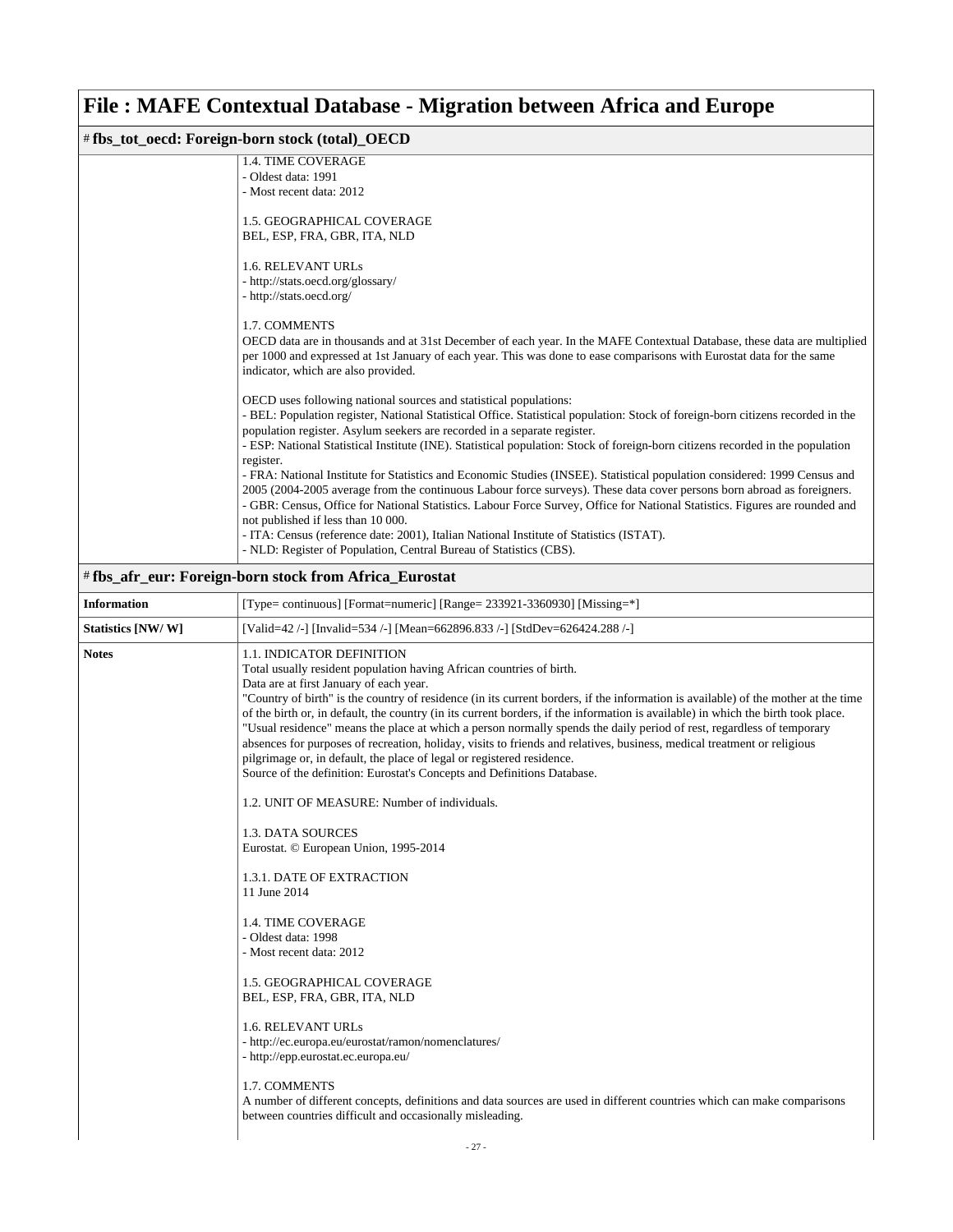#### # **fbs\_afr\_eur: Foreign-born stock from Africa\_Eurostat** Eurostat receives and publishes data from the following national institutions: - BEL: not available. - ESP: National Statistics Institute of Spain (INE), main data source: Estimation methods (Population Now Cast) plus population register and census. - FRA: National Institute of Statistics and Economic Studies (INSEE), main data source: census. - GBR: Office for National Statistics, main data source: Household surveys. - ITA: Italian National Institute of Statistics (ISTAT), main data source: Population register. - NLD: Statistics Netherlands (CBS), main data source: Population register. For further information about data sources used by these national institutions, please refer to the annexes of the reference metadata "Population by citizenship and by country of birth (migr\_stock)" available on the Eurostat webpage. Improvements and changes in the administrative systems and statistical methodology may cause breaks in the time-series. Country-specific flags: - BEL, 2009 and 2010: provisional. - BEL, 2011: break in time series. - ESP, 2009: break in time series. For further information, please refer to the annexes of the reference metadata "Population by citizenship and by country of birth (migr\_stock)" available on the Eurostat webpage. For this indicator, in the MAFE contextual database, data from OECD International Migration Database are also provided.

#### # **fbs\_con\_eur: Foreign-born stock from Congo\_Eurostat**

| <b>Information</b> | [Type= continuous] [Format=numeric] [Range= 1239-84278] [Missing=*]                                                                                                                                                                                                                                                                                                                                                                                                                                                                                                                                                                                                                                                                                                                                                                                                                                                                |
|--------------------|------------------------------------------------------------------------------------------------------------------------------------------------------------------------------------------------------------------------------------------------------------------------------------------------------------------------------------------------------------------------------------------------------------------------------------------------------------------------------------------------------------------------------------------------------------------------------------------------------------------------------------------------------------------------------------------------------------------------------------------------------------------------------------------------------------------------------------------------------------------------------------------------------------------------------------|
| Statistics [NW/W]  | [Valid=46 /-] [Invalid=530 /-] [Mean=16227.217 /-] [StdDev=26420.138 /-]                                                                                                                                                                                                                                                                                                                                                                                                                                                                                                                                                                                                                                                                                                                                                                                                                                                           |
| <b>Notes</b>       | <b>1.1. INDICATOR DEFINITION</b><br>Total usually resident population having Democratic Republic of Congo as country of birth.<br>Data are at first January of each year.<br>"Country of birth" is the country of residence (in its current borders, if the information is available) of the mother at the time<br>of the birth or, in default, the country (in its current borders, if the information is available) in which the birth took place.<br>"Usual residence" means the place at which a person normally spends the daily period of rest, regardless of temporary<br>absences for purposes of recreation, holiday, visits to friends and relatives, business, medical treatment or religious<br>pilgrimage or, in default, the place of legal or registered residence.<br>Source of the definition: Eurostat's Concepts and Definitions Database.<br>1.2. UNIT OF MEASURE: Number of individuals.<br>1.3. DATA SOURCES |
|                    | Eurostat. © European Union, 1995-2014<br>1.3.1. DATE OF EXTRACTION<br>11 June 2014<br>1.4. TIME COVERAGE<br>- Oldest data: 1998<br>- Most recent data: 2013<br>1.5. GEOGRAPHICAL COVERAGE<br>BEL, ESP, FRA, GBR, ITA, NLD<br><b>1.6. RELEVANT URLs</b><br>- http://ec.europa.eu/eurostat/ramon/nomenclatures/<br>- http://epp.eurostat.ec.europa.eu/<br>1.7. COMMENTS<br>A number of different concepts, definitions and data sources are used in different countries which can make comparisons<br>between countries difficult and occasionally misleading.<br>Eurostat receives and publishes data from the following national institutions:<br>- BEL: not available.                                                                                                                                                                                                                                                            |
|                    | - ESP: National Statistics Institute of Spain (INE), main data source: Estimation methods (Population Now Cast) plus<br>population register and census.<br>- FRA: National Institute of Statistics and Economic Studies (INSEE), main data source: census.<br>- GBR: Office for National Statistics, main data source: Household surveys.<br>- ITA: Italian National Institute of Statistics (ISTAT), main data source: Population register.                                                                                                                                                                                                                                                                                                                                                                                                                                                                                       |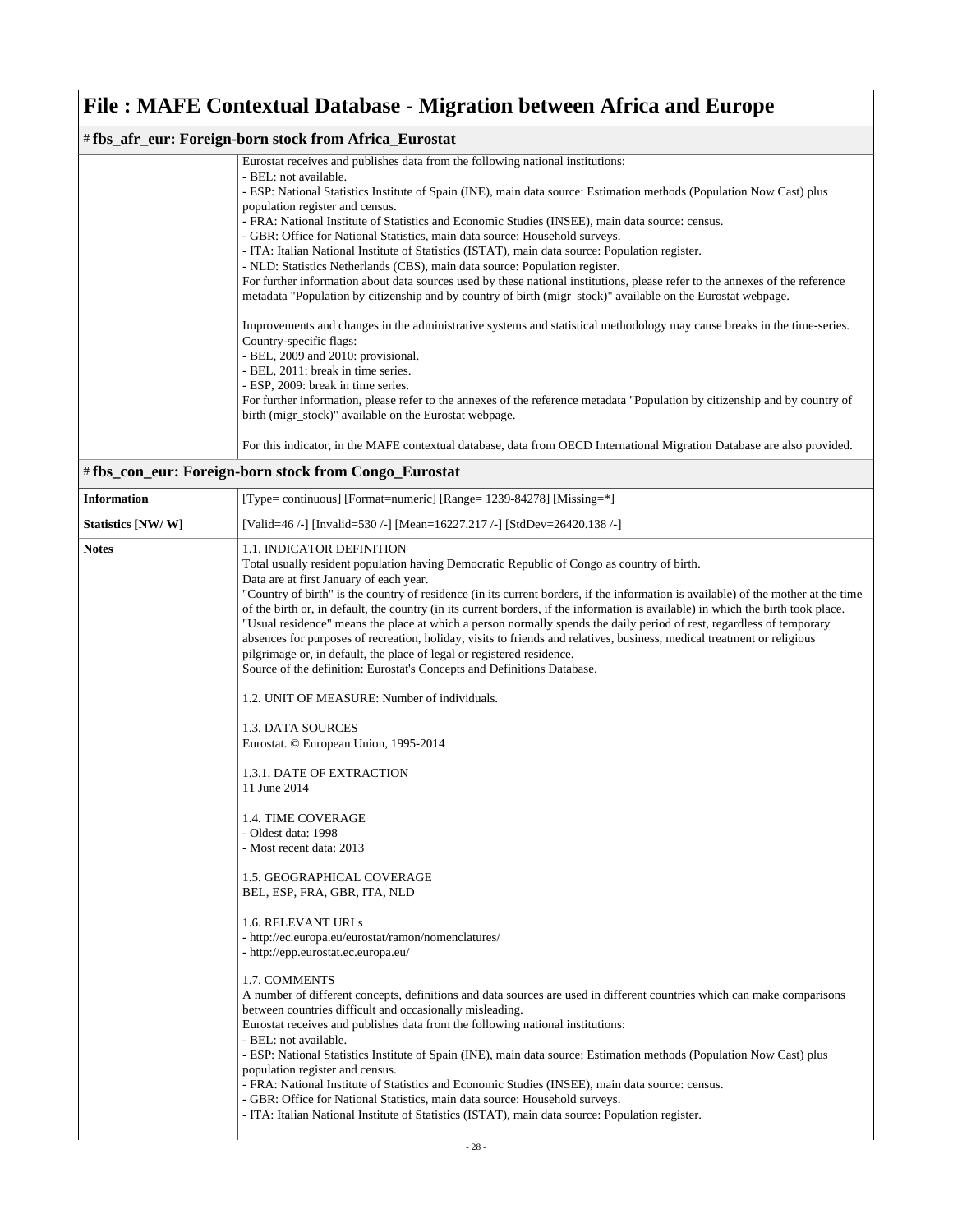#### # **fbs\_con\_eur: Foreign-born stock from Congo\_Eurostat** - NLD: Statistics Netherlands (CBS), main data source: Population register. For further information about data sources used by these national institutions, please refer to the annexes of the reference metadata "Population by citizenship and by country of birth (migr\_stock)" available on the Eurostat webpage. Improvements and changes in the administrative systems and statistical methodology may cause breaks in the time-series. Country-specific flags: - BEL, 2009 and 2010: provisional. - BEL, 2011: break in time series. - ESP, 2009: break in time series. For further information, please refer to the annexes of the reference metadata "Population by citizenship and by country of birth (migr\_stock)" available on the Eurostat webpage. For this indicator, in the MAFE contextual database, data from OECD International Migration Database are also provided.

| [Valid=36 /-] [Invalid=540 /-] [Mean=28511.75 /-] [StdDev=30282.659 /-]<br>1.1. INDICATOR DEFINITION<br>Usually resident population born having Democratic Republic of Congo as a country of birth.<br>Data are at first January of each year.<br>The foreign-born population of a country is all persons who have that country as the country of usual residence and whose<br>place of birth is located in another country.<br>The country of usual residence is the country in which a person lives, that is to say, the country in which he or she has a place<br>to live where he or she normally spends the daily period of rest.<br>Source of the definition: OECD Glossary of terms.<br>1.2. UNIT OF MEASURE: Number of individuals.<br>1.3. DATA SOURCES<br>International Migration Database, © OECD, 2014 (http://stats.oecd.org/).<br>1.3.1. DATE OF EXTRACTION<br>12 June 2014 |
|-------------------------------------------------------------------------------------------------------------------------------------------------------------------------------------------------------------------------------------------------------------------------------------------------------------------------------------------------------------------------------------------------------------------------------------------------------------------------------------------------------------------------------------------------------------------------------------------------------------------------------------------------------------------------------------------------------------------------------------------------------------------------------------------------------------------------------------------------------------------------------------------|
|                                                                                                                                                                                                                                                                                                                                                                                                                                                                                                                                                                                                                                                                                                                                                                                                                                                                                           |
|                                                                                                                                                                                                                                                                                                                                                                                                                                                                                                                                                                                                                                                                                                                                                                                                                                                                                           |
|                                                                                                                                                                                                                                                                                                                                                                                                                                                                                                                                                                                                                                                                                                                                                                                                                                                                                           |
|                                                                                                                                                                                                                                                                                                                                                                                                                                                                                                                                                                                                                                                                                                                                                                                                                                                                                           |
|                                                                                                                                                                                                                                                                                                                                                                                                                                                                                                                                                                                                                                                                                                                                                                                                                                                                                           |
| 1.4. TIME COVERAGE<br>- Oldest data: 1998<br>- Most recent data: 2012                                                                                                                                                                                                                                                                                                                                                                                                                                                                                                                                                                                                                                                                                                                                                                                                                     |
| 1.5. GEOGRAPHICAL COVERAGE<br>BEL, ESP, FRA, GBR, NLD                                                                                                                                                                                                                                                                                                                                                                                                                                                                                                                                                                                                                                                                                                                                                                                                                                     |
| 1.6. RELEVANT URLs<br>- http://stats.oecd.org/glossary/<br>- http://stats.oecd.org/                                                                                                                                                                                                                                                                                                                                                                                                                                                                                                                                                                                                                                                                                                                                                                                                       |
| 1.7. COMMENTS<br>OECD data are in thousands and at 31st December of each year. In the MAFE Contextual Database, these data are multiplied<br>per 1000 and expressed at 1st January of each year. This was done to ease comparisons with Eurostat data for the same<br>indicator, which are also provided.                                                                                                                                                                                                                                                                                                                                                                                                                                                                                                                                                                                 |
| OECD uses following national sources and statistical populations:<br>- BEL: Population register, National Statistical Office. Statistical population: Stock of foreign-born citizens recorded in the<br>population register. Asylum seekers are recorded in a separate register.<br>- ESP: National Statistical Institute (INE). Statistical population: Stock of foreign-born citizens recorded in the population                                                                                                                                                                                                                                                                                                                                                                                                                                                                        |
| register.<br>- FRA: National Institute for Statistics and Economic Studies (INSEE). Statistical population considered: 1999 Census and<br>2005 (2004-2005 average from the continuous Labour force surveys). These data cover persons born abroad as foreigners.<br>- GBR: Census, Office for National Statistics. Labour Force Survey, Office for National Statistics. Figures are rounded and<br>not published if less than 10 000.<br>- NLD: Register of Population, Central Bureau of Statistics (CBS).                                                                                                                                                                                                                                                                                                                                                                               |
| #fbs_gha_eur: Foreign-born stock from Ghana_Eurostat                                                                                                                                                                                                                                                                                                                                                                                                                                                                                                                                                                                                                                                                                                                                                                                                                                      |

| <b>Information</b> | [Type= continuous] [Format=numeric] [Range= 759-94430] [Missing=*] |
|--------------------|--------------------------------------------------------------------|
|--------------------|--------------------------------------------------------------------|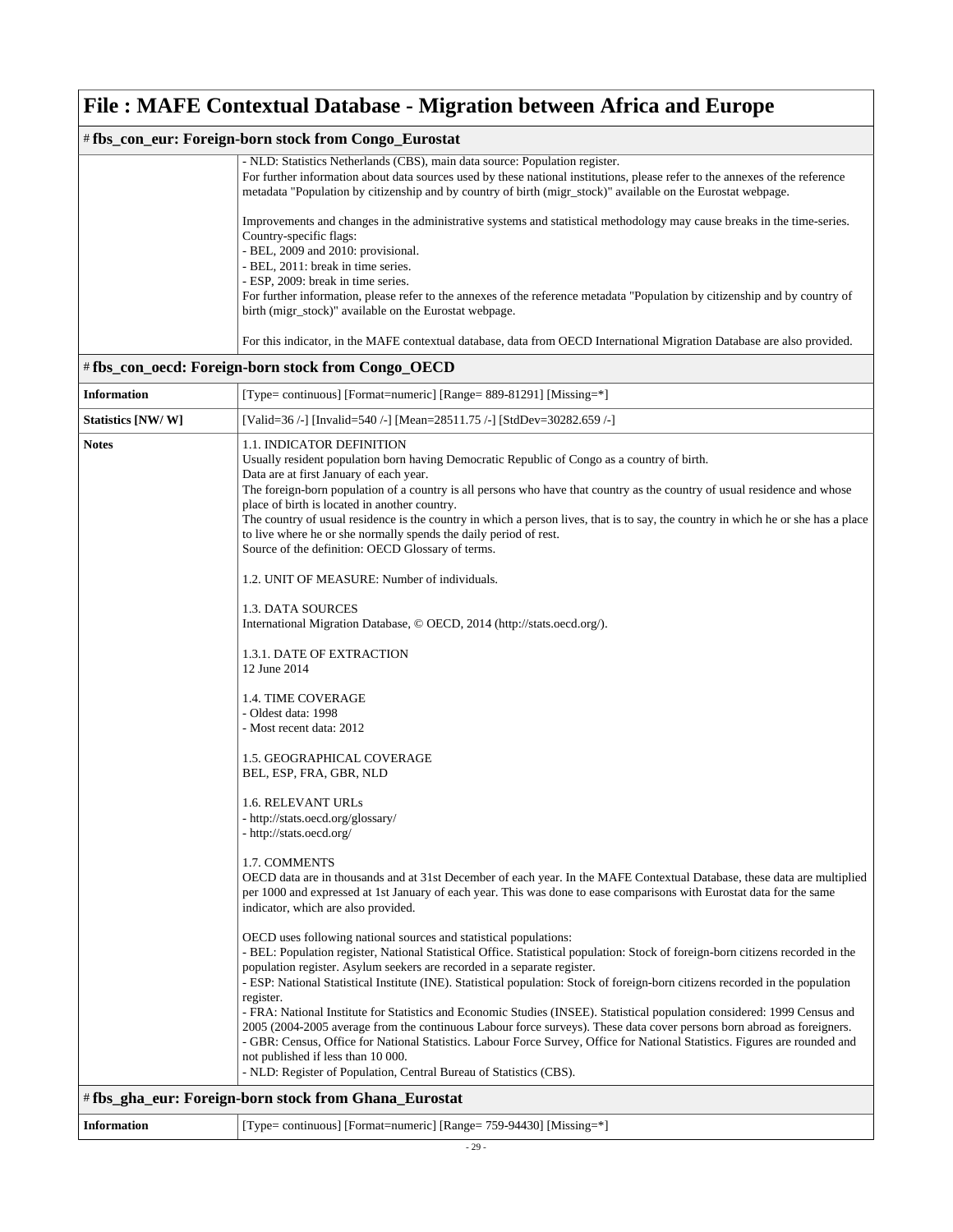| #fbs_gha_eur: Foreign-born stock from Ghana_Eurostat |                                                                                                                                                                                                                                                                                                                                                                                                                                                                                                                                                                                                                                                                                                                                                                                                                                 |
|------------------------------------------------------|---------------------------------------------------------------------------------------------------------------------------------------------------------------------------------------------------------------------------------------------------------------------------------------------------------------------------------------------------------------------------------------------------------------------------------------------------------------------------------------------------------------------------------------------------------------------------------------------------------------------------------------------------------------------------------------------------------------------------------------------------------------------------------------------------------------------------------|
| Statistics [NW/W]                                    | [Valid=51 /-] [Invalid=525 /-] [Mean=19793.451 /-] [StdDev=22315.49 /-]                                                                                                                                                                                                                                                                                                                                                                                                                                                                                                                                                                                                                                                                                                                                                         |
| <b>Notes</b>                                         | 1.1. INDICATOR DEFINITION<br>Total usually resident population having Ghana as country of birth.<br>Data are at first January of each year.<br>"Country of birth" is the country of residence (in its current borders, if the information is available) of the mother at the time<br>of the birth or, in default, the country (in its current borders, if the information is available) in which the birth took place.<br>"Usual residence" means the place at which a person normally spends the daily period of rest, regardless of temporary<br>absences for purposes of recreation, holiday, visits to friends and relatives, business, medical treatment or religious<br>pilgrimage or, in default, the place of legal or registered residence.<br>Source of the definition: Eurostat's Concepts and Definitions Database. |
|                                                      | 1.2. UNIT OF MEASURE: Number of individuals.                                                                                                                                                                                                                                                                                                                                                                                                                                                                                                                                                                                                                                                                                                                                                                                    |
|                                                      | 1.3. DATA SOURCES<br>Eurostat. © European Union, 1995-2014                                                                                                                                                                                                                                                                                                                                                                                                                                                                                                                                                                                                                                                                                                                                                                      |
|                                                      | 1.3.1. DATE OF EXTRACTION<br>11 June 2014                                                                                                                                                                                                                                                                                                                                                                                                                                                                                                                                                                                                                                                                                                                                                                                       |
|                                                      | 1.4. TIME COVERAGE<br>- Oldest data: 1998<br>- Most recent data: 2013                                                                                                                                                                                                                                                                                                                                                                                                                                                                                                                                                                                                                                                                                                                                                           |
|                                                      | 1.5. GEOGRAPHICAL COVERAGE<br>BEL, ESP, FRA, GBR, ITA, NLD                                                                                                                                                                                                                                                                                                                                                                                                                                                                                                                                                                                                                                                                                                                                                                      |
|                                                      | 1.6. RELEVANT URLs<br>- http://ec.europa.eu/eurostat/ramon/nomenclatures/<br>- http://epp.eurostat.ec.europa.eu/                                                                                                                                                                                                                                                                                                                                                                                                                                                                                                                                                                                                                                                                                                                |
|                                                      | 1.7. COMMENTS<br>A number of different concepts, definitions and data sources are used in different countries which can make comparisons<br>between countries difficult and occasionally misleading.<br>Eurostat receives and publishes data from the following national institutions:<br>- BEL: not available.                                                                                                                                                                                                                                                                                                                                                                                                                                                                                                                 |
|                                                      | - ESP: National Statistics Institute of Spain (INE), main data source: Estimation methods (Population Now Cast) plus<br>population register and census.<br>- FRA: National Institute of Statistics and Economic Studies (INSEE), main data source: census.<br>- GBR: Office for National Statistics, main data source: Household surveys.                                                                                                                                                                                                                                                                                                                                                                                                                                                                                       |
|                                                      | - ITA: Italian National Institute of Statistics (ISTAT), main data source: Population register.<br>- NLD: Statistics Netherlands (CBS), main data source: Population register.<br>For further information about data sources used by these national institutions, please refer to the annexes of the reference                                                                                                                                                                                                                                                                                                                                                                                                                                                                                                                  |
|                                                      | metadata "Population by citizenship and by country of birth (migr_stock)" available on the Eurostat webpage.<br>Improvements and changes in the administrative systems and statistical methodology may cause breaks in the time-series.<br>Country-specific flags:                                                                                                                                                                                                                                                                                                                                                                                                                                                                                                                                                              |
|                                                      | - BEL, 2009 and 2010: provisional.<br>- BEL, 2011: break in time series.<br>- ESP, 2009: break in time series.<br>For further information, please refer to the annexes of the reference metadata "Population by citizenship and by country of                                                                                                                                                                                                                                                                                                                                                                                                                                                                                                                                                                                   |
|                                                      | birth (migr_stock)" available on the Eurostat webpage.<br>For this indicator, in the MAFE contextual database, data from OECD International Migration Database are also provided.                                                                                                                                                                                                                                                                                                                                                                                                                                                                                                                                                                                                                                               |
|                                                      | #fbs_gha_oecd: Foreign-born stock from Ghana_OECD                                                                                                                                                                                                                                                                                                                                                                                                                                                                                                                                                                                                                                                                                                                                                                               |

| <b>Information</b> | [Type= continuous] [Format=numeric] [Range= $624-106000$ ] [Missing= $*$ ]                                                                                                                                                                                                                                                 |
|--------------------|----------------------------------------------------------------------------------------------------------------------------------------------------------------------------------------------------------------------------------------------------------------------------------------------------------------------------|
| Statistics [NW/W]  | [Valid=44 /-] [Invalid=532 /-] [Mean=22512.409 /-] [StdDev=30436.834 /-]                                                                                                                                                                                                                                                   |
| <b>Notes</b>       | 1.1. INDICATOR DEFINITION<br>Usually resident population born having Ghana as a country of birth.<br>Data are at first January of each year.<br>The foreign-born population of a country is all persons who have that country as the country of usual residence and whose<br>place of birth is located in another country. |
| $-30-$             |                                                                                                                                                                                                                                                                                                                            |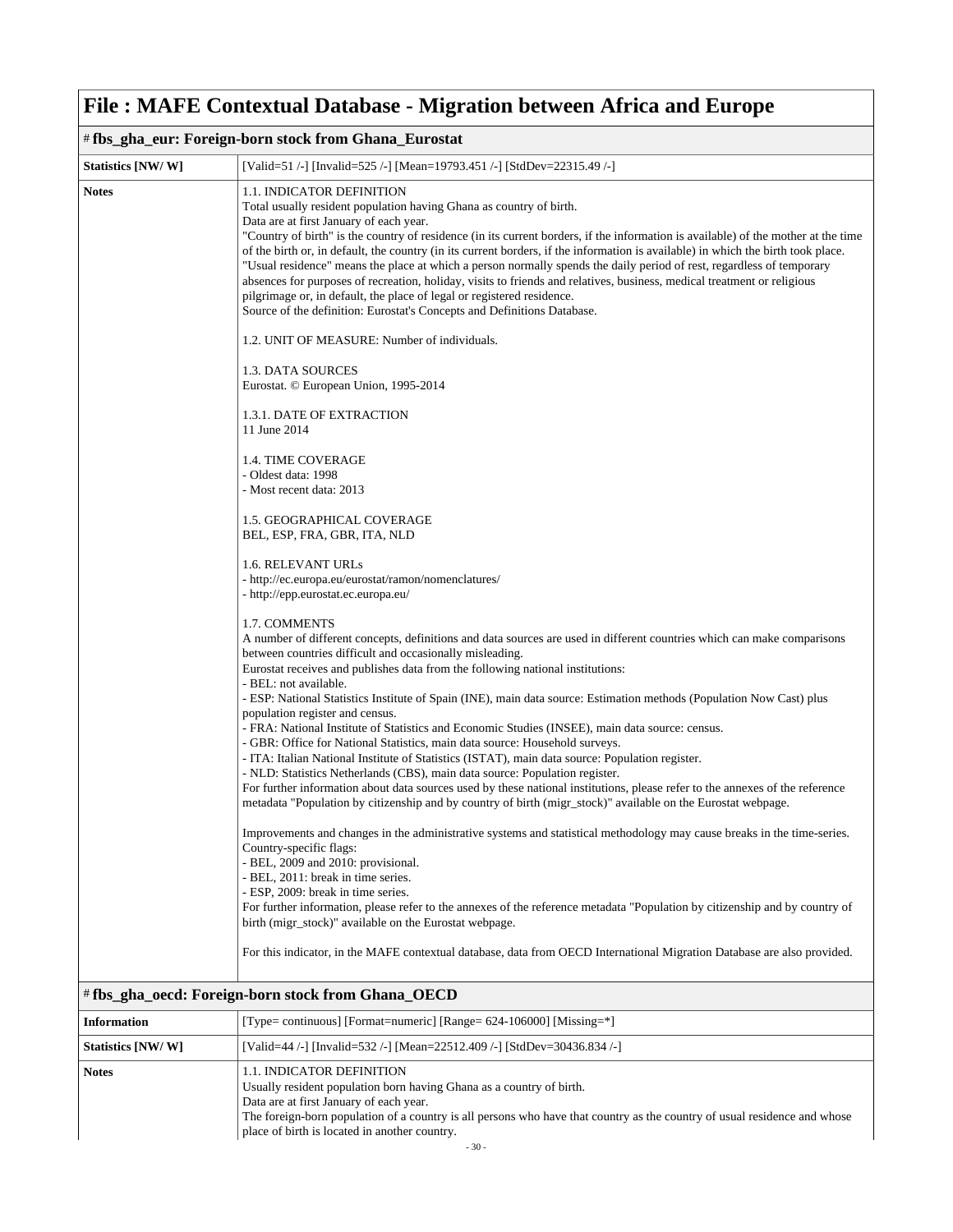#### # **fbs\_gha\_oecd: Foreign-born stock from Ghana\_OECD**

| The country of usual residence is the country in which a person lives, that is to say, the country in which he or she has a place<br>to live where he or she normally spends the daily period of rest. |
|--------------------------------------------------------------------------------------------------------------------------------------------------------------------------------------------------------|
|                                                                                                                                                                                                        |
| Source of the definition: OECD Glossary of terms.                                                                                                                                                      |
|                                                                                                                                                                                                        |
| 1.2. UNIT OF MEASURE: Number of individuals.                                                                                                                                                           |
|                                                                                                                                                                                                        |
| 1.3. DATA SOURCES                                                                                                                                                                                      |
| International Migration Database, © OECD, 2014 (http://stats.oecd.org/).                                                                                                                               |
|                                                                                                                                                                                                        |
| 1.3.1. DATE OF EXTRACTION                                                                                                                                                                              |
| 12 June 2014                                                                                                                                                                                           |
|                                                                                                                                                                                                        |
|                                                                                                                                                                                                        |
| <b>1.4. TIME COVERAGE</b>                                                                                                                                                                              |
| - Oldest data: 1991                                                                                                                                                                                    |
| - Most recent data: 2012                                                                                                                                                                               |
|                                                                                                                                                                                                        |
| 1.5. GEOGRAPHICAL COVERAGE                                                                                                                                                                             |
| ESP, FRA, GBR, ITA, NLD                                                                                                                                                                                |
|                                                                                                                                                                                                        |
| 1.6. RELEVANT URLs                                                                                                                                                                                     |
| - http://stats.oecd.org/glossary/                                                                                                                                                                      |
|                                                                                                                                                                                                        |
| - http://stats.oecd.org/                                                                                                                                                                               |
|                                                                                                                                                                                                        |
| 1.7. COMMENTS                                                                                                                                                                                          |
| OECD data are in thousands and at 31st December of each year. In the MAFE Contextual Database, these data are multiplied                                                                               |
| per 1000 and expressed at 1st January of each year. This was done to ease comparisons with Eurostat data for the same                                                                                  |
| indicator, which are also provided.                                                                                                                                                                    |
|                                                                                                                                                                                                        |
| OECD uses following national sources and statistical populations:                                                                                                                                      |
| - ESP: National Statistical Institute (INE). Statistical population: Stock of foreign-born citizens recorded in the population                                                                         |
| register.                                                                                                                                                                                              |
| - FRA: National Institute for Statistics and Economic Studies (INSEE). Statistical population considered: 1999 Census and                                                                              |
|                                                                                                                                                                                                        |
| 2005 (2004-2005 average from the continuous Labour force surveys). These data cover persons born abroad as foreigners.                                                                                 |
| - GBR: Census, Office for National Statistics. Labour Force Survey, Office for National Statistics. Figures are rounded and                                                                            |
| not published if less than 10 000.                                                                                                                                                                     |
| - ITA: Census (reference date: 2001), Italian National Institute of Statistics (ISTAT).                                                                                                                |
| - NLD: Register of Population, Central Bureau of Statistics (CBS).                                                                                                                                     |
|                                                                                                                                                                                                        |

#### # **fbs\_sen\_eur: Foreign-born stock from Senegal\_Eurostat**

| <b>Information</b> | [Type= continuous] [Format=numeric] [Range= 0-99844] [Missing=*]                                                                                                                                                                                                                                                                                                                                                                                                                                                                                                                                                                                                                                                                                                                                                                                                                                                                                                                                                                                                                                                                         |
|--------------------|------------------------------------------------------------------------------------------------------------------------------------------------------------------------------------------------------------------------------------------------------------------------------------------------------------------------------------------------------------------------------------------------------------------------------------------------------------------------------------------------------------------------------------------------------------------------------------------------------------------------------------------------------------------------------------------------------------------------------------------------------------------------------------------------------------------------------------------------------------------------------------------------------------------------------------------------------------------------------------------------------------------------------------------------------------------------------------------------------------------------------------------|
| Statistics [NW/W]  | [Valid=47 /-] [Invalid=529 /-] [Mean=22215.638 /-] [StdDev=28709.884 /-]                                                                                                                                                                                                                                                                                                                                                                                                                                                                                                                                                                                                                                                                                                                                                                                                                                                                                                                                                                                                                                                                 |
| <b>Notes</b>       | .1. INDICATOR DEFINITION<br>Total usually resident population having Senegal as country of birth.<br>Data are at first January of each year.<br>"Country of birth" is the country of residence (in its current borders, if the information is available) of the mother at the time<br>of the birth or, in default, the country (in its current borders, if the information is available) in which the birth took place.<br>"Usual residence" means the place at which a person normally spends the daily period of rest, regardless of temporary<br>absences for purposes of recreation, holiday, visits to friends and relatives, business, medical treatment or religious<br>pilgrimage or, in default, the place of legal or registered residence.<br>Source of the definition: Eurostat's Concepts and Definitions Database.<br>1.2. UNIT OF MEASURE: Number of individuals.<br><b>1.3. DATA SOURCES</b><br>Eurostat. © European Union, 1995-2014<br><b>1.3.1. DATE OF EXTRACTION</b><br>11 June 2014<br><b>1.4. TIME COVERAGE</b><br>- Oldest data: 1998<br>- Most recent data: 2013<br><b>1.5. GEOGRAPHICAL COVERAGE</b><br>$-31-$ |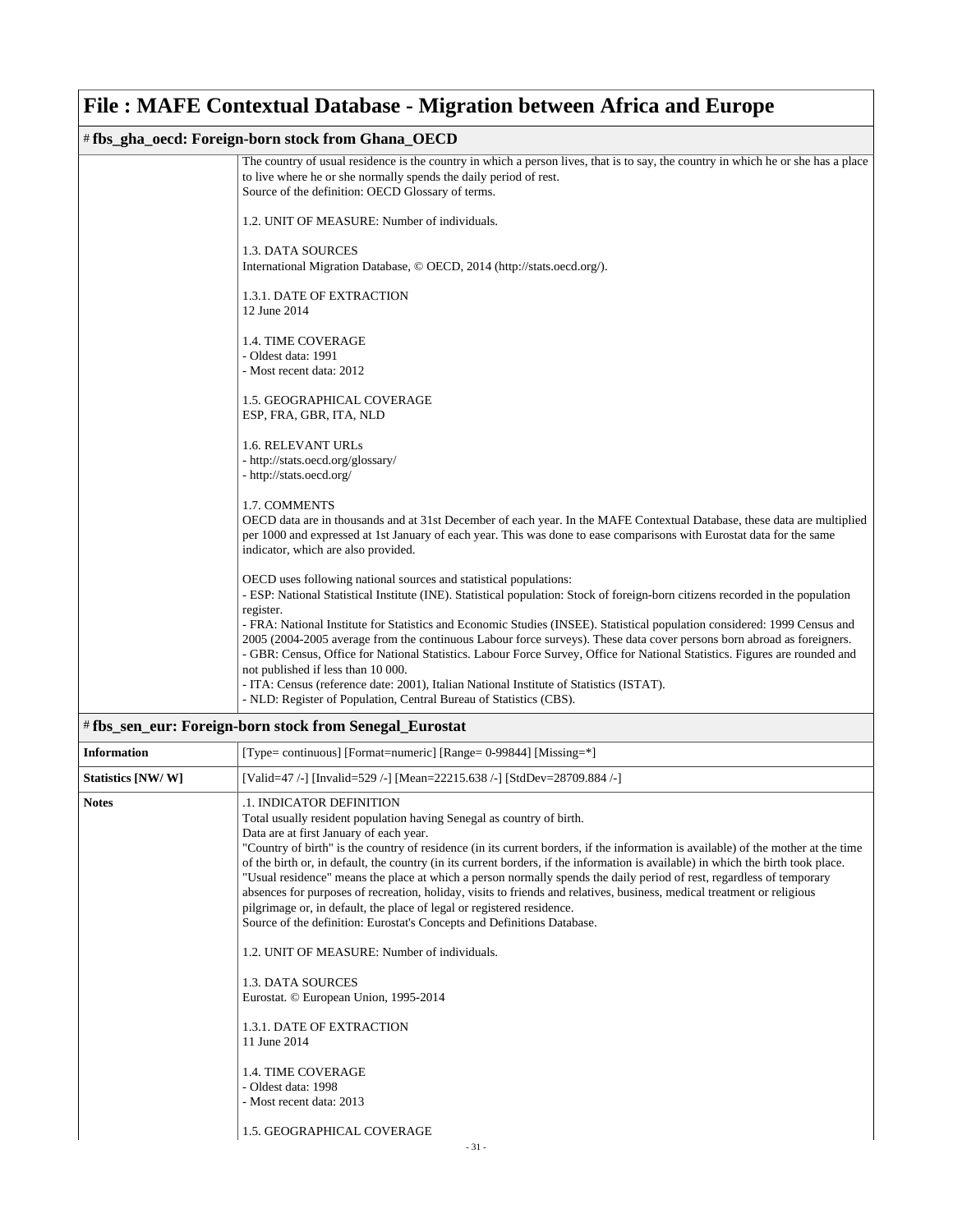| # fbs_sen_eur: Foreign-born stock from Senegal_Eurostat |                                                                                                                                                                                                                                                                                                                                                                                                                                                                                                                                                                                                                                                                                                                                                                                                                                                                                                                                                                                                                                                                                                |
|---------------------------------------------------------|------------------------------------------------------------------------------------------------------------------------------------------------------------------------------------------------------------------------------------------------------------------------------------------------------------------------------------------------------------------------------------------------------------------------------------------------------------------------------------------------------------------------------------------------------------------------------------------------------------------------------------------------------------------------------------------------------------------------------------------------------------------------------------------------------------------------------------------------------------------------------------------------------------------------------------------------------------------------------------------------------------------------------------------------------------------------------------------------|
|                                                         | BEL, ESP, FRA, GBR, ITA, NLD                                                                                                                                                                                                                                                                                                                                                                                                                                                                                                                                                                                                                                                                                                                                                                                                                                                                                                                                                                                                                                                                   |
|                                                         | <b>1.6. RELEVANT URLs</b><br>- http://ec.europa.eu/eurostat/ramon/nomenclatures/<br>- http://epp.eurostat.ec.europa.eu/                                                                                                                                                                                                                                                                                                                                                                                                                                                                                                                                                                                                                                                                                                                                                                                                                                                                                                                                                                        |
|                                                         | 1.7. COMMENTS<br>A number of different concepts, definitions and data sources are used in different countries which can make comparisons<br>between countries difficult and occasionally misleading.<br>Eurostat receives and publishes data from the following national institutions:<br>- BEL: not available.<br>- ESP: National Statistics Institute of Spain (INE), main data source: Estimation methods (Population Now Cast) plus<br>population register and census.<br>- FRA: National Institute of Statistics and Economic Studies (INSEE), main data source: census.<br>- GBR: Office for National Statistics, main data source: Household surveys.<br>- ITA: Italian National Institute of Statistics (ISTAT), main data source: Population register.<br>- NLD: Statistics Netherlands (CBS), main data source: Population register.<br>For further information about data sources used by these national institutions, please refer to the annexes of the reference<br>metadata "Population by citizenship and by country of birth (migr_stock)" available on the Eurostat webpage. |
|                                                         | Improvements and changes in the administrative systems and statistical methodology may cause breaks in the time-series.<br>Country-specific flags:<br>- BEL, 2009 and 2010: provisional.<br>- BEL, 2011: break in time series.<br>- ESP, 2009: break in time series.<br>For further information, please refer to the annexes of the reference metadata "Population by citizenship and by country of<br>birth (migr_stock)" available on the Eurostat webpage.<br>For this indicator, in the MAFE contextual database, data from OECD International Migration Database are also provided.                                                                                                                                                                                                                                                                                                                                                                                                                                                                                                       |

### # **fbs\_sen\_oecd: Foreign-born stock from Senegal\_OECD**

| <b>Information</b> | [Type= continuous] [Format=numeric] [Range= 574-112129] [Missing=*]                                                                                                                                                                                                                                                                                                                                                                                                                                                                                                                                                                                                                                                                                                                                                                                                                                                                                                                                                                                 |
|--------------------|-----------------------------------------------------------------------------------------------------------------------------------------------------------------------------------------------------------------------------------------------------------------------------------------------------------------------------------------------------------------------------------------------------------------------------------------------------------------------------------------------------------------------------------------------------------------------------------------------------------------------------------------------------------------------------------------------------------------------------------------------------------------------------------------------------------------------------------------------------------------------------------------------------------------------------------------------------------------------------------------------------------------------------------------------------|
| Statistics [NW/W]  | [Valid=36 /-] [Invalid=540 /-] [Mean=29665.444 /-] [StdDev=35539.658 /-]                                                                                                                                                                                                                                                                                                                                                                                                                                                                                                                                                                                                                                                                                                                                                                                                                                                                                                                                                                            |
| <b>Notes</b>       | <b>1.1. INDICATOR DEFINITION</b><br>Usually resident population born having Senegal as a country of birth.<br>Data are at first January of each year.<br>The foreign-born population of a country is all persons who have that country as the country of usual residence and whose<br>place of birth is located in another country.<br>The country of usual residence is the country in which a person lives, that is to say, the country in which he or she has a place<br>to live where he or she normally spends the daily period of rest.<br>Source of the definition: OECD Glossary of terms.<br>1.2. UNIT OF MEASURE: Number of individuals.<br>1.3. DATA SOURCES<br>International Migration Database, © OECD, 2014 (http://stats.oecd.org/).<br>1.3.1. DATE OF EXTRACTION<br>12 June 2014<br><b>1.4. TIME COVERAGE</b><br>- Oldest data: 1998<br>- Most recent data: 2012<br>1.5. GEOGRAPHICAL COVERAGE<br>ESP, FRA, ITA, NLD<br><b>1.6. RELEVANT URLs</b><br>- http://stats.oecd.org/glossary/<br>- http://stats.oecd.org/<br>1.7. COMMENTS |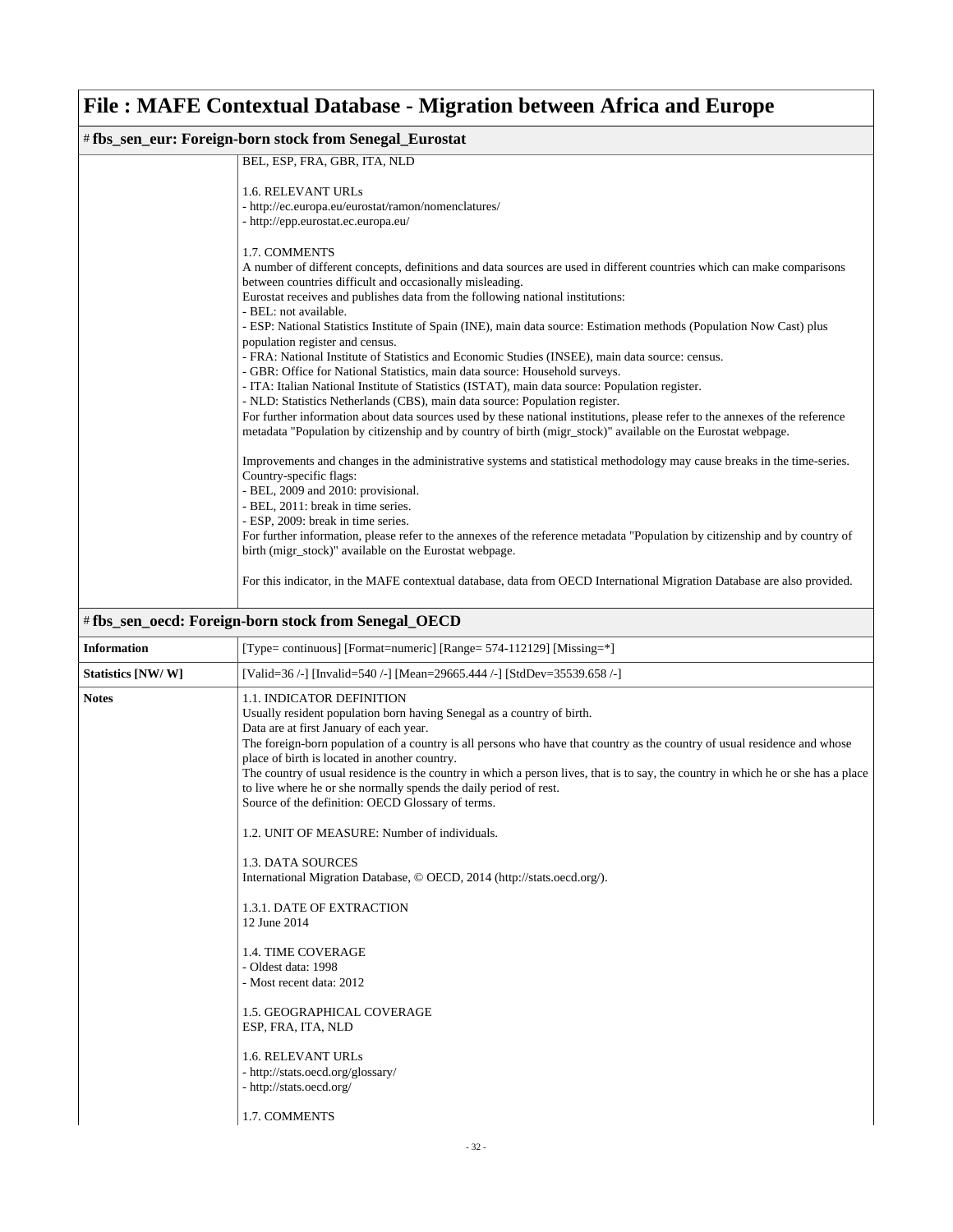#### # **fbs\_sen\_oecd: Foreign-born stock from Senegal\_OECD**

| OECD data are in thousands and at 31st December of each year. In the MAFE Contextual Database, these data are multiplied       |
|--------------------------------------------------------------------------------------------------------------------------------|
| per 1000 and expressed at 1st January of each year. This was done to ease comparisons with Eurostat data for the same          |
| indicator, which are also provided.                                                                                            |
|                                                                                                                                |
| OECD uses following national sources and statistical populations:                                                              |
| - ESP: National Statistical Institute (INE). Statistical population: Stock of foreign-born citizens recorded in the population |
| register.                                                                                                                      |
| - FRA: National Institute for Statistics and Economic Studies (INSEE). Statistical population considered: 1999 Census and      |
| 2005 (2004-2005 average from the continuous Labour force surveys). These data cover persons born abroad as foreigners.         |
| - ITA: Census (reference date: 2001), Italian National Institute of Statistics (ISTAT).                                        |
| - NLD: Register of Population, Central Bureau of Statistics (CBS).                                                             |
|                                                                                                                                |

#### # **fcs\_tot\_eur: Foreign citizens stock (total)\_Eurostat**

| <b>Information</b> | [Type= continuous] [Format=numeric] [Range= 609813-5402578] [Missing=*]                                                                                                                                                                                                                                                                                                                                                                                                                                                                                                                                                                                                                                                                                                                                                                                                                                                                                                                                                                                                                                                                                                                                                                                                                                                                                                                                                                                                                                                                                                                                                                               |
|--------------------|-------------------------------------------------------------------------------------------------------------------------------------------------------------------------------------------------------------------------------------------------------------------------------------------------------------------------------------------------------------------------------------------------------------------------------------------------------------------------------------------------------------------------------------------------------------------------------------------------------------------------------------------------------------------------------------------------------------------------------------------------------------------------------------------------------------------------------------------------------------------------------------------------------------------------------------------------------------------------------------------------------------------------------------------------------------------------------------------------------------------------------------------------------------------------------------------------------------------------------------------------------------------------------------------------------------------------------------------------------------------------------------------------------------------------------------------------------------------------------------------------------------------------------------------------------------------------------------------------------------------------------------------------------|
| Statistics [NW/W]  | [Valid=88 /-] [Invalid=488 /-] [Mean=2419154.466 /-] [StdDev=1610807.155 /-]                                                                                                                                                                                                                                                                                                                                                                                                                                                                                                                                                                                                                                                                                                                                                                                                                                                                                                                                                                                                                                                                                                                                                                                                                                                                                                                                                                                                                                                                                                                                                                          |
| <b>Notes</b>       | <b>1.1. INDICATOR DEFINITION</b><br>Total usually resident population with a citizenship of a foreign country (including European Union Member States).<br>Data are at first January of each year.<br>"Citizenship" denotes the particular legal bond between an individual and his or her State, acquired by birth or naturalization,<br>whether by declaration, choice, marriage or other means according to national legislation.<br>"Usual residence" means the place at which a person normally spends the daily period of rest, regardless of temporary<br>absences for purposes of recreation, holiday, visits to friends and relatives, business, medical treatment or religious<br>pilgrimage or, in default, the place of legal or registered residence.<br>Source of the definition: Eurostat's Concepts and Definitions Database.                                                                                                                                                                                                                                                                                                                                                                                                                                                                                                                                                                                                                                                                                                                                                                                                         |
|                    | 1.2. UNIT OF MEASURE: Number of individuals.                                                                                                                                                                                                                                                                                                                                                                                                                                                                                                                                                                                                                                                                                                                                                                                                                                                                                                                                                                                                                                                                                                                                                                                                                                                                                                                                                                                                                                                                                                                                                                                                          |
|                    | 1.3. DATA SOURCES<br>Eurostat. © European Union, 1995-2014                                                                                                                                                                                                                                                                                                                                                                                                                                                                                                                                                                                                                                                                                                                                                                                                                                                                                                                                                                                                                                                                                                                                                                                                                                                                                                                                                                                                                                                                                                                                                                                            |
|                    | 1.3.1. DATE OF EXTRACTION<br>12 June 2014                                                                                                                                                                                                                                                                                                                                                                                                                                                                                                                                                                                                                                                                                                                                                                                                                                                                                                                                                                                                                                                                                                                                                                                                                                                                                                                                                                                                                                                                                                                                                                                                             |
|                    | <b>1.4. TIME COVERAGE</b><br>- Oldest data: 1998<br>- Most recent data: 2013                                                                                                                                                                                                                                                                                                                                                                                                                                                                                                                                                                                                                                                                                                                                                                                                                                                                                                                                                                                                                                                                                                                                                                                                                                                                                                                                                                                                                                                                                                                                                                          |
|                    | 1.5. GEOGRAPHICAL COVERAGE<br>BEL, ESP, FRA, GBR, ITA, NLD                                                                                                                                                                                                                                                                                                                                                                                                                                                                                                                                                                                                                                                                                                                                                                                                                                                                                                                                                                                                                                                                                                                                                                                                                                                                                                                                                                                                                                                                                                                                                                                            |
|                    | 1.6. RELEVANT URLs<br>- http://ec.europa.eu/eurostat/ramon/nomenclatures/<br>- http://epp.eurostat.ec.europa.eu/                                                                                                                                                                                                                                                                                                                                                                                                                                                                                                                                                                                                                                                                                                                                                                                                                                                                                                                                                                                                                                                                                                                                                                                                                                                                                                                                                                                                                                                                                                                                      |
|                    | 1.7. COMMENTS<br>A number of different concepts, definitions and data sources are used in different countries which can make comparisons<br>between countries difficult and occasionally misleading.<br>Eurostat receives and publishes data from the following national institutions:<br>- BEL: Until 2008 Population register, then the information is not available.<br>- ESP: National Statistics Institute of Spain (INE). Main data source: census based estimates for total annual population<br>(Population Now Cast) and population register (PADRON) for distribution of population by citizenship (adjusted to now<br>cast).<br>- FRA: National Institute of Statistics and Economic Studies (INSEE). Main data source: census based estimates.<br>- GBR: Office for National Statistics. Main data source: until 2008 census based estimates for total annual population and<br>survey based estimates for data on citizenship of foreigners, then Household surveys.<br>- ITA: Italian National Institute of Statistics (ISTAT). Main data source: census based estimates and population register for<br>distribution of population by citizenship.<br>- NLD: Statistics Netherlands (CBS). Main data source: Population register.<br>For further information about data sources used by these national institutions, please refer to the annexes of the reference<br>metadata "Population by citizenship and by country of birth (migr_stock)" available on the Eurostat webpage.<br>Improvements and changes in the administrative systems and statistical methodology may cause breaks in the time-series.<br>Country-specific flags: |
|                    |                                                                                                                                                                                                                                                                                                                                                                                                                                                                                                                                                                                                                                                                                                                                                                                                                                                                                                                                                                                                                                                                                                                                                                                                                                                                                                                                                                                                                                                                                                                                                                                                                                                       |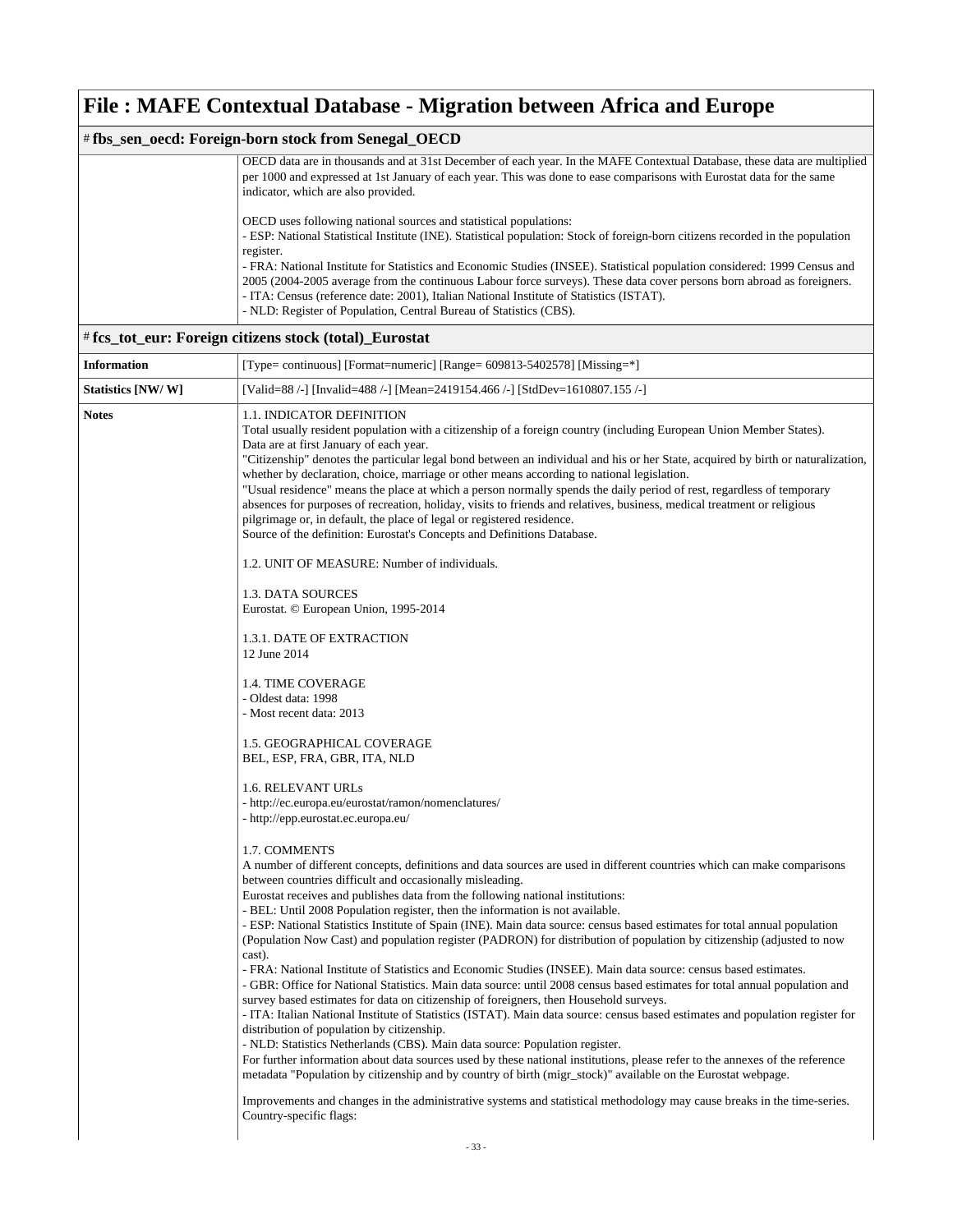| # fcs_tot_eur: Foreign citizens stock (total)_Eurostat |                                                                                                                             |
|--------------------------------------------------------|-----------------------------------------------------------------------------------------------------------------------------|
|                                                        | - BEL, 2006: estimated.                                                                                                     |
|                                                        | - BEL, 2009 and 2010: provisional.                                                                                          |
|                                                        | - BEL, 2011: break in time series.                                                                                          |
|                                                        | - FRA, 2006-2008: estimated.                                                                                                |
|                                                        | - GBR, 2006-2008: estimated.                                                                                                |
|                                                        | - GBR, 2011: provisional.                                                                                                   |
|                                                        | For further information, please refer to the annexes of the reference metadata "Population by citizenship and by country of |
|                                                        | birth (migr_stock)" available on the Eurostat webpage.                                                                      |
|                                                        | For this indicator, in the MAFE contextual database, data from OECD International Migration Database are also provided.     |

### # **fcs\_tot\_oecd: Foreign citizens stock (total)\_OECD**

| <b>Information</b> | [Type= continuous] [Format=numeric] [Range= 403923-5751487] [Missing=*]                                                                                                                                                                                                                                                                                                                                                                                                                                                                                                                                                                                                                                                                                                                                         |
|--------------------|-----------------------------------------------------------------------------------------------------------------------------------------------------------------------------------------------------------------------------------------------------------------------------------------------------------------------------------------------------------------------------------------------------------------------------------------------------------------------------------------------------------------------------------------------------------------------------------------------------------------------------------------------------------------------------------------------------------------------------------------------------------------------------------------------------------------|
| Statistics [NW/W]  | [Valid=137/-] [Invalid=439/-] [Mean=1837036.737/-] [StdDev=1433412.357/-]                                                                                                                                                                                                                                                                                                                                                                                                                                                                                                                                                                                                                                                                                                                                       |
| <b>Notes</b>       | 1.1. INDICATOR DEFINITION<br>Total usually resident population having the citizenship of a foreign country (including European Union Member States).<br>Data are at first January of each year.<br>Citizenship is the legal nationality of the persons concerned (i.e. of live births, parents, descendants, brides, grooms,<br>divorcees).<br>The country of usual residence is the country in which a person lives, that is to say, the country in which he or she has a place<br>to live where he or she normally spends the daily period of rest.<br>Source of the definition: OECD Glossary of terms.                                                                                                                                                                                                      |
|                    | 1.2. UNIT OF MEASURE: Number of individuals.                                                                                                                                                                                                                                                                                                                                                                                                                                                                                                                                                                                                                                                                                                                                                                    |
|                    | 1.3. DATA SOURCES<br>International Migration Database, © OECD, 2014 (http://stats.oecd.org/).                                                                                                                                                                                                                                                                                                                                                                                                                                                                                                                                                                                                                                                                                                                   |
|                    | 1.3.1. DATE OF EXTRACTION<br>12 June 2014                                                                                                                                                                                                                                                                                                                                                                                                                                                                                                                                                                                                                                                                                                                                                                       |
|                    | <b>1.4. TIME COVERAGE</b><br>- Oldest data: 1976<br>- Most recent data: 2012                                                                                                                                                                                                                                                                                                                                                                                                                                                                                                                                                                                                                                                                                                                                    |
|                    | 1.5. GEOGRAPHICAL COVERAGE<br>BEL, ESP, FRA, GBR, ITA, NLD                                                                                                                                                                                                                                                                                                                                                                                                                                                                                                                                                                                                                                                                                                                                                      |
|                    | 1.6. RELEVANT URLs<br>- http://stats.oecd.org/glossary/<br>- http://stats.oecd.org/                                                                                                                                                                                                                                                                                                                                                                                                                                                                                                                                                                                                                                                                                                                             |
|                    | 1.7. COMMENTS<br>OECD data are in thousands and at 31st December of each year. In the MAFE Contextual Database, these data are multiplied<br>per 1000 and expressed at 1st January of each year. This was done to ease comparisons with Eurostat data for the same<br>indicator, which are also provided.                                                                                                                                                                                                                                                                                                                                                                                                                                                                                                       |
|                    | OECD uses following national sources and statistical populations:<br>- BEL: Population register, National Statistical Office. Statistical population: Stock of foreign citizens recorded in the<br>population register. Asylum seekers are recorded in a separate register.<br>- ESP: National Statistical Institute (INE). Statistical population: Stock of foreign citizens recorded in the population register.<br>- FRA: Census, National Institute for Statistics and Economic Studies (INSEE). Statistical population: foreigners with<br>permanent residence in France. Includes permanent workers, trainees, students and their dependent families. Seasonal and<br>cross-border workers are not included.                                                                                              |
|                    | - GBR: Labour Force Survey, Home Office. Foreign residents. Those with unknown nationality from the New<br>Commonwealth are not included (around 10 000 to 15 000 persons). There is a break in the series as 2004 data are calculated<br>using a new weighting system. Figures are rounded and not published if less than 10 000.<br>- ITA: Ministry of the Interior, Italian National Institute of Statistics (ISTAT).<br>Statistical Population: Until 2003, data refer to holders of residence permits. Children under 18 who are registered on their<br>parents' permit are not counted. Data include foreigners who were regularised following the 1987-1988, 1990, 1995-1996,<br>1998 and 2002 programmes. In 1999 and 2000, figures include 139 601 and 116 253 regularised persons respectively. Since |
|                    | 2004, data refer to resident foreigners (those who are registered with municipal registry offices).                                                                                                                                                                                                                                                                                                                                                                                                                                                                                                                                                                                                                                                                                                             |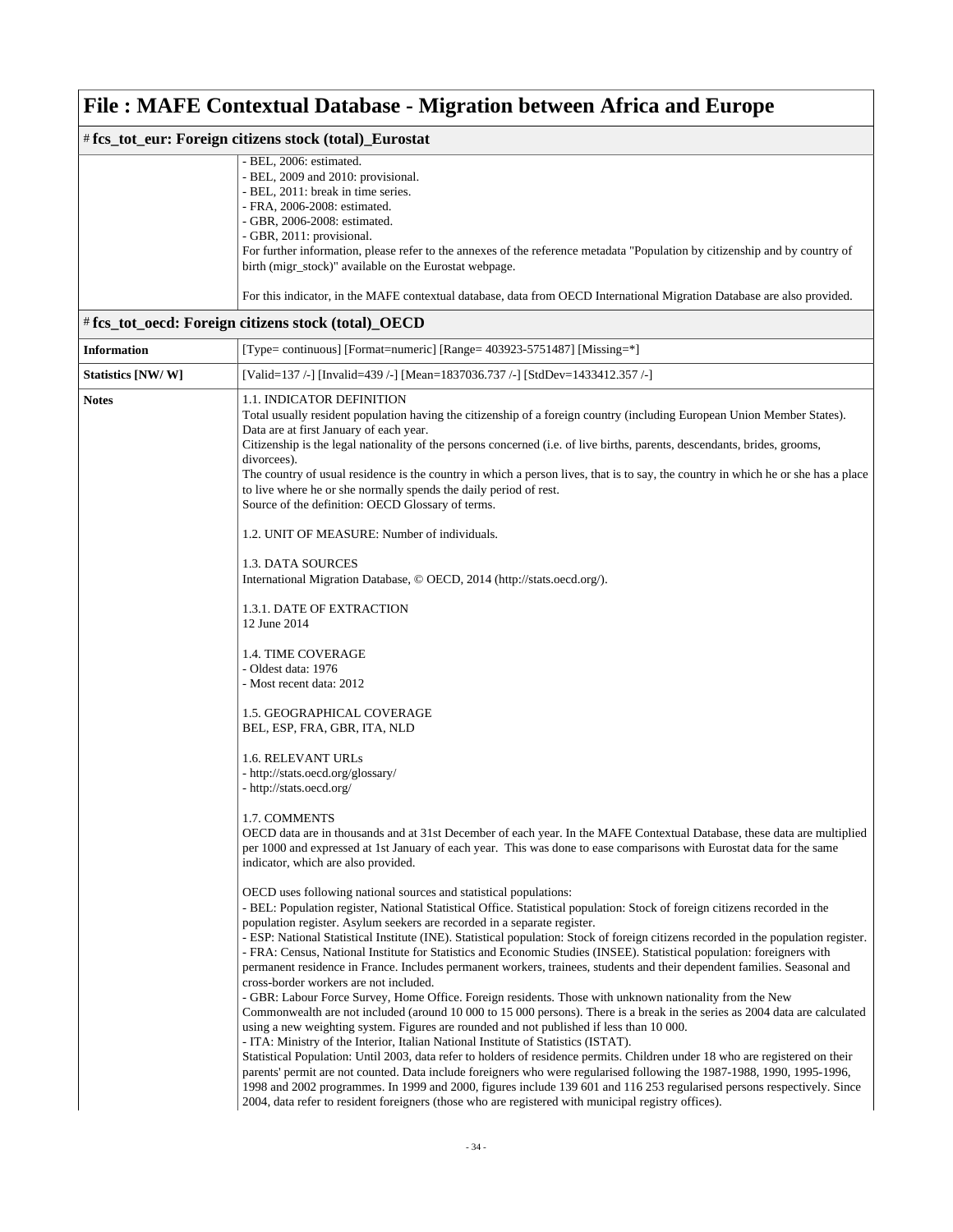|                    | # fcs_tot_oecd: Foreign citizens stock (total)_OECD                                                                                                                                                                                                                                                                                                                                                                                                                                                                                                                                                                                                                                                                                                                                                                                                                                                                                                                                                                                                                                                                                                                                                                                                                                                                                                                                                                                                                                                                                                                                                                                                                                                                                                                                                                                                                                                                                                                                                                                                                                                                                                                                                                                                                                                                                                                                                                                                                                                                                                                                                                                                                                                                                                                                                                                                                                                                        |
|--------------------|----------------------------------------------------------------------------------------------------------------------------------------------------------------------------------------------------------------------------------------------------------------------------------------------------------------------------------------------------------------------------------------------------------------------------------------------------------------------------------------------------------------------------------------------------------------------------------------------------------------------------------------------------------------------------------------------------------------------------------------------------------------------------------------------------------------------------------------------------------------------------------------------------------------------------------------------------------------------------------------------------------------------------------------------------------------------------------------------------------------------------------------------------------------------------------------------------------------------------------------------------------------------------------------------------------------------------------------------------------------------------------------------------------------------------------------------------------------------------------------------------------------------------------------------------------------------------------------------------------------------------------------------------------------------------------------------------------------------------------------------------------------------------------------------------------------------------------------------------------------------------------------------------------------------------------------------------------------------------------------------------------------------------------------------------------------------------------------------------------------------------------------------------------------------------------------------------------------------------------------------------------------------------------------------------------------------------------------------------------------------------------------------------------------------------------------------------------------------------------------------------------------------------------------------------------------------------------------------------------------------------------------------------------------------------------------------------------------------------------------------------------------------------------------------------------------------------------------------------------------------------------------------------------------------------|
|                    | - NLD: Population register, Central Bureau of Statistics (CBS). Stock of foreign citizens recorded in the population register.<br>Figures include administrative corrections and asylum seekers (except those staying in reception centres).                                                                                                                                                                                                                                                                                                                                                                                                                                                                                                                                                                                                                                                                                                                                                                                                                                                                                                                                                                                                                                                                                                                                                                                                                                                                                                                                                                                                                                                                                                                                                                                                                                                                                                                                                                                                                                                                                                                                                                                                                                                                                                                                                                                                                                                                                                                                                                                                                                                                                                                                                                                                                                                                               |
|                    | # fcs_afr_eur: Foreign citizens stock - Africans_Eurostat                                                                                                                                                                                                                                                                                                                                                                                                                                                                                                                                                                                                                                                                                                                                                                                                                                                                                                                                                                                                                                                                                                                                                                                                                                                                                                                                                                                                                                                                                                                                                                                                                                                                                                                                                                                                                                                                                                                                                                                                                                                                                                                                                                                                                                                                                                                                                                                                                                                                                                                                                                                                                                                                                                                                                                                                                                                                  |
| <b>Information</b> | [Type= continuous] [Format=numeric] [Range= 80061-1510460] [Missing=*]                                                                                                                                                                                                                                                                                                                                                                                                                                                                                                                                                                                                                                                                                                                                                                                                                                                                                                                                                                                                                                                                                                                                                                                                                                                                                                                                                                                                                                                                                                                                                                                                                                                                                                                                                                                                                                                                                                                                                                                                                                                                                                                                                                                                                                                                                                                                                                                                                                                                                                                                                                                                                                                                                                                                                                                                                                                     |
| Statistics [NW/W]  | [Valid=58 /-] [Invalid=518 /-] [Mean=458222.034 /-] [StdDev=411125.147 /-]                                                                                                                                                                                                                                                                                                                                                                                                                                                                                                                                                                                                                                                                                                                                                                                                                                                                                                                                                                                                                                                                                                                                                                                                                                                                                                                                                                                                                                                                                                                                                                                                                                                                                                                                                                                                                                                                                                                                                                                                                                                                                                                                                                                                                                                                                                                                                                                                                                                                                                                                                                                                                                                                                                                                                                                                                                                 |
| <b>Notes</b>       | <b>1.1. INDICATOR DEFINITION</b><br>Total usually resident population with a citizenship of an African country.<br>Data are at first January of each year.<br>"Citizenship" denotes the particular legal bond between an individual and his or her State, acquired by birth or naturalization,<br>whether by declaration, choice, marriage or other means according to national legislation.<br>"Usual residence" means the place at which a person normally spends the daily period of rest, regardless of temporary<br>absences for purposes of recreation, holiday, visits to friends and relatives, business, medical treatment or religious<br>pilgrimage or, in default, the place of legal or registered residence.<br>Source of the definition: Eurostat's Concepts and Definitions Database.<br>1.2. UNIT OF MEASURE: Number of individuals.<br>1.3. DATA SOURCES<br>Eurostat. © European Union, 1995-2014<br>1.3.1. DATE OF EXTRACTION<br>12 June 2014<br>1.4. TIME COVERAGE<br>- Oldest data: 1998<br>- Most recent data: 2013<br>1.5. GEOGRAPHICAL COVERAGE<br>BEL, ESP, FRA, GBR, ITA, NLD<br>1.6. RELEVANT URLs<br>- http://ec.europa.eu/eurostat/ramon/nomenclatures/<br>- http://epp.eurostat.ec.europa.eu/<br>1.7. COMMENTS<br>A number of different concepts, definitions and data sources are used in different countries which can make comparisons<br>between countries difficult and occasionally misleading.<br>Eurostat receives and publishes data from the following national institutions:<br>- BEL: Until 2008 Population register, then the information is not available.<br>- ESP: National Statistics Institute of Spain (INE). Main data source: census based estimates for total annual population<br>(Population Now Cast) and population register (PADRON) for distribution of population by citizenship (adjusted to now<br>cast).<br>- FRA: National Institute of Statistics and Economic Studies (INSEE). Main data source: census based estimates.<br>- GBR: Office for National Statistics. Main data source: until 2008 census based estimates for total annual population and<br>survey based estimates for data on citizenship of foreigners, then Household surveys.<br>- ITA: Italian National Institute of Statistics (ISTAT). Main data source: census based estimates and population register for<br>distribution of population by citizenship.<br>- NLD: Statistics Netherlands (CBS). Main data source: Population register.<br>For further information about data sources used by these national institutions, please refer to the annexes of the reference<br>metadata "Population by citizenship and by country of birth (migr_stock)" available on the Eurostat webpage.<br>Improvements and changes in the administrative systems and statistical methodology may cause breaks in the time-series.<br>Country-specific flags:<br>- BEL, 2009 and 2010: provisional. |
|                    | - BEL, 2011: break in time series.<br>- ESP, 2009: break in time series.<br>For further information, please refer to the annexes of the reference metadata "Population by citizenship and by country of                                                                                                                                                                                                                                                                                                                                                                                                                                                                                                                                                                                                                                                                                                                                                                                                                                                                                                                                                                                                                                                                                                                                                                                                                                                                                                                                                                                                                                                                                                                                                                                                                                                                                                                                                                                                                                                                                                                                                                                                                                                                                                                                                                                                                                                                                                                                                                                                                                                                                                                                                                                                                                                                                                                    |
|                    | birth (migr_stock)" available on the Eurostat webpage.<br>For this indicator, in the MAFE contextual database, data from OECD International Migration Database are also provided.                                                                                                                                                                                                                                                                                                                                                                                                                                                                                                                                                                                                                                                                                                                                                                                                                                                                                                                                                                                                                                                                                                                                                                                                                                                                                                                                                                                                                                                                                                                                                                                                                                                                                                                                                                                                                                                                                                                                                                                                                                                                                                                                                                                                                                                                                                                                                                                                                                                                                                                                                                                                                                                                                                                                          |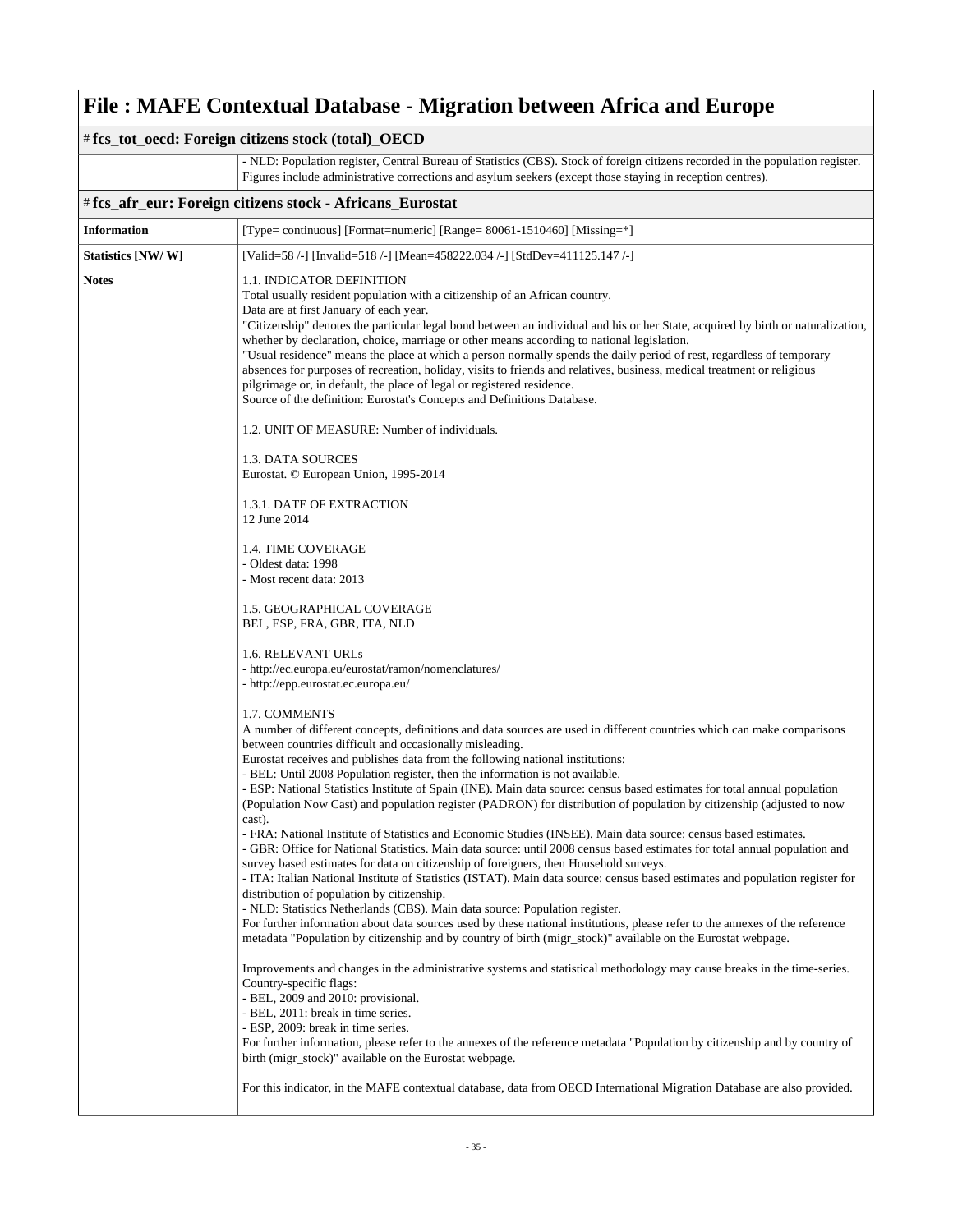| # fcs_con_eur: Foreign citizens stock - Congoleses_Eurostat |                                                                                                                                                                                                                                                                                                                                                                                                                                                                                                                                                                                                                                                                                                                                                                                                        |
|-------------------------------------------------------------|--------------------------------------------------------------------------------------------------------------------------------------------------------------------------------------------------------------------------------------------------------------------------------------------------------------------------------------------------------------------------------------------------------------------------------------------------------------------------------------------------------------------------------------------------------------------------------------------------------------------------------------------------------------------------------------------------------------------------------------------------------------------------------------------------------|
| <b>Information</b>                                          | [Type= continuous] [Format=numeric] [Range= 0-35226] [Missing=*]                                                                                                                                                                                                                                                                                                                                                                                                                                                                                                                                                                                                                                                                                                                                       |
| Statistics [NW/W]                                           | [Valid=61 /-] [Invalid=515 /-] [Mean=4701.885 /-] [StdDev=7539.11 /-]                                                                                                                                                                                                                                                                                                                                                                                                                                                                                                                                                                                                                                                                                                                                  |
| <b>Notes</b>                                                | 1.1. INDICATOR DEFINITION<br>Usually resident population having the citizenship of Democratic Republic of Congo.<br>Data are at first January of each year.<br>"Citizenship" denotes the particular legal bond between an individual and his or her State, acquired by birth or naturalization,<br>whether by declaration, choice, marriage or other means according to national legislation.<br>"Usual residence" means the place at which a person normally spends the daily period of rest, regardless of temporary<br>absences for purposes of recreation, holiday, visits to friends and relatives, business, medical treatment or religious<br>pilgrimage or, in default, the place of legal or registered residence.<br>Source of the definition: Eurostat's Concepts and Definitions Database. |
|                                                             | 1.2. UNIT OF MEASURE: Number of individuals.                                                                                                                                                                                                                                                                                                                                                                                                                                                                                                                                                                                                                                                                                                                                                           |
|                                                             | 1.3. DATA SOURCES<br>Eurostat. © European Union, 1995-2014                                                                                                                                                                                                                                                                                                                                                                                                                                                                                                                                                                                                                                                                                                                                             |
|                                                             | 1.3.1. DATE OF EXTRACTION<br>12 June 2014                                                                                                                                                                                                                                                                                                                                                                                                                                                                                                                                                                                                                                                                                                                                                              |
|                                                             | <b>1.4. TIME COVERAGE</b><br>- Oldest data: 1998<br>- Most recent data: 2013                                                                                                                                                                                                                                                                                                                                                                                                                                                                                                                                                                                                                                                                                                                           |
|                                                             | 1.5. GEOGRAPHICAL COVERAGE<br>BEL, ESP, FRA, GBR, ITA, NLD                                                                                                                                                                                                                                                                                                                                                                                                                                                                                                                                                                                                                                                                                                                                             |
|                                                             | 1.6. RELEVANT URLs<br>- http://ec.europa.eu/eurostat/ramon/nomenclatures/<br>- http://epp.eurostat.ec.europa.eu/                                                                                                                                                                                                                                                                                                                                                                                                                                                                                                                                                                                                                                                                                       |
|                                                             | 1.7. COMMENTS<br>A number of different concepts, definitions and data sources are used in different countries which can make comparisons<br>between countries difficult and occasionally misleading.<br>Eurostat receives and publishes data from the following national institutions:<br>- BEL: Until 2008 Population register, then the information is not available.<br>- ESP: National Statistics Institute of Spain (INE). Main data source: census based estimates for total annual population                                                                                                                                                                                                                                                                                                   |
|                                                             | (Population Now Cast) and population register (PADRON) for distribution of population by citizenship (adjusted to now<br>cast).<br>- FRA: National Institute of Statistics and Economic Studies (INSEE). Main data source: census based estimates.<br>- GBR: Office for National Statistics. Main data source: until 2008 census based estimates for total annual population and<br>survey based estimates for data on citizenship of foreigners, then Household surveys.<br>- ITA: Italian National Institute of Statistics (ISTAT). Main data source: census based estimates and population register for<br>distribution of population by citizenship.<br>- NLD: Statistics Netherlands (CBS). Main data source: Population register.                                                                |
|                                                             | For further information about data sources used by these national institutions, please refer to the annexes of the reference<br>metadata "Population by citizenship and by country of birth (migr_stock)" available on the Eurostat webpage.                                                                                                                                                                                                                                                                                                                                                                                                                                                                                                                                                           |
|                                                             | Improvements and changes in the administrative systems and statistical methodology may cause breaks in the time-series.<br>Country-specific flags:<br>- BEL, 2009 and 2010: provisional.<br>- BEL, 2011: break in time series.<br>- ESP, 2009: break in time series.                                                                                                                                                                                                                                                                                                                                                                                                                                                                                                                                   |
|                                                             | For further information, please refer to the annexes of the reference metadata "Population by citizenship and by country of<br>birth (migr_stock)" available on the Eurostat webpage.                                                                                                                                                                                                                                                                                                                                                                                                                                                                                                                                                                                                                  |
|                                                             | For this indicator, in the MAFE contextual database, data from OECD International Migration Database are also provided.                                                                                                                                                                                                                                                                                                                                                                                                                                                                                                                                                                                                                                                                                |

#### # **fcs\_con\_oecd: Foreign citizens stock - Congoleses\_OECD**

| <b>Information</b> | [Type= continuous] [Format=numeric] [Range= 0-38418] [Missing=*]      |
|--------------------|-----------------------------------------------------------------------|
| Statistics [NW/W]  | [Valid=86 /-] [Invalid=490 /-] [Mean=7456.965 /-] [StdDev=8707.13 /-] |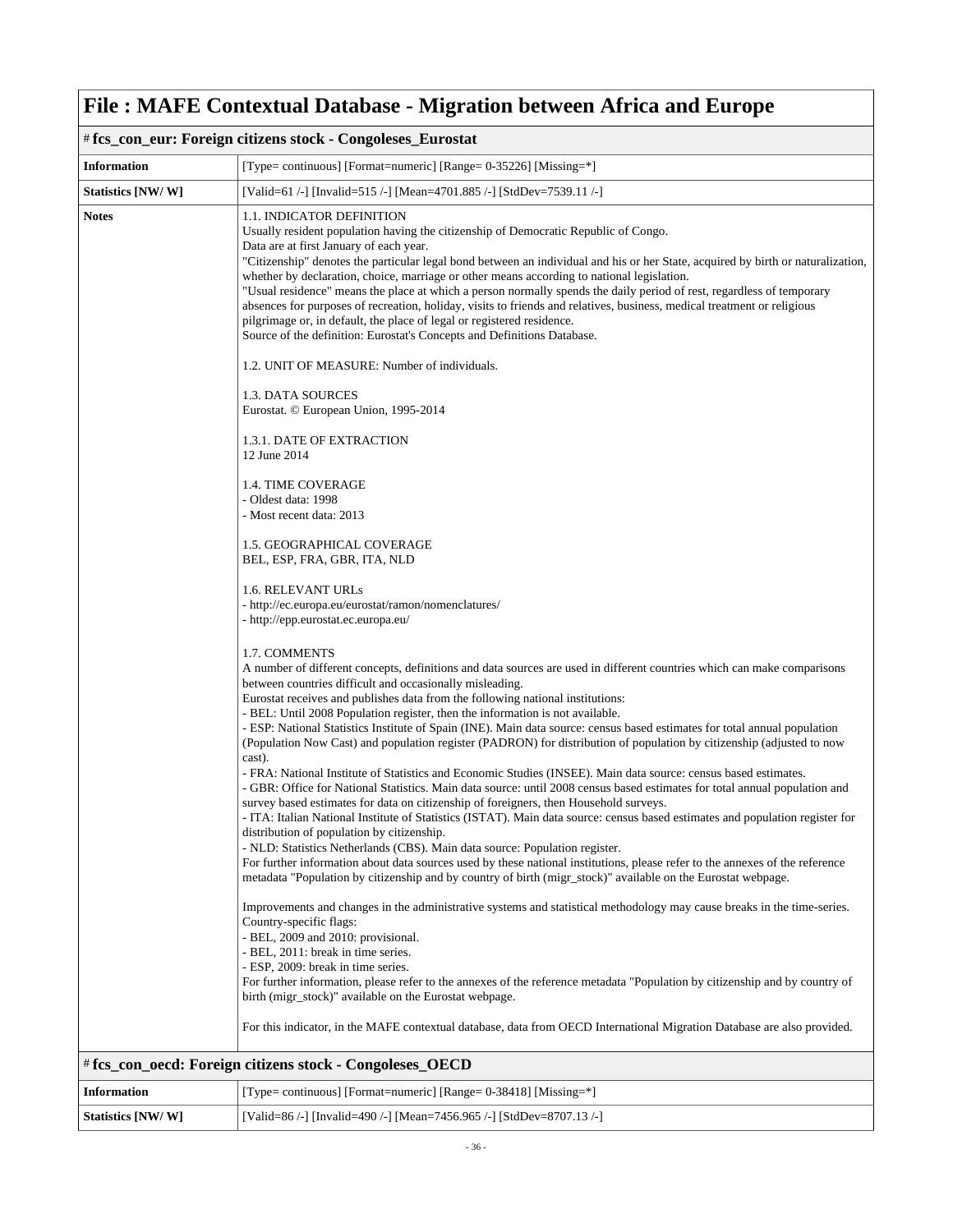#### # **fcs\_con\_oecd: Foreign citizens stock - Congoleses\_OECD Notes** 1.1. INDICATOR DEFINITION Usually resident population having the citizenship of Democratic Republic of Congo. Data are at first January of each year. Citizenship is the legal nationality of the persons concerned (i.e. of live births, parents, descendants, brides, grooms, divorcees). The country of usual residence is the country in which a person lives, that is to say, the country in which he or she has a place to live where he or she normally spends the daily period of rest. Source of the definition: OECD Glossary of terms. 1.2. UNIT OF MEASURE: Number of individuals. 1.3. DATA SOURCES International Migration Database, © OECD, 2014 (http://stats.oecd.org/). 1.3.1. DATE OF EXTRACTION 12 June 2014 1.4. TIME COVERAGE - Oldest data: 1986 - Most recent data: 2012 1.5. GEOGRAPHICAL COVERAGE BEL, ESP, FRA, GBR, ITA, NLD 1.6. RELEVANT URLs - http://stats.oecd.org/glossary/ - http://stats.oecd.org/ 1.7. COMMENTS OECD data are in thousands and at 31st December of each year. In the MAFE Contextual Database, these data are multiplied per 1000 and expressed at 1st January of each year. This was done to ease comparisons with Eurostat data for the same indicator, which are also provided. OECD uses following national sources and statistical populations: - BEL: Population register, National Statistical Office. Statistical population: Stock of foreign citizens recorded in the population register. Asylum seekers are recorded in a separate register. - ESP: National Statistical Institute (INE). Statistical population: Stock of foreign citizens recorded in the population register. - FRA: Census, National Institute for Statistics and Economic Studies (INSEE). Statistical population: foreigners with permanent residence in France. Includes permanent workers, trainees, students and their dependent families. Seasonal and cross-border workers are not included. - GBR: Labour Force Survey, Home Office. Foreign residents. Those with unknown nationality from the New Commonwealth are not included (around 10 000 to 15 000 persons). Figures are rounded and not published if less than 10 000. - ITA: Ministry of the Interior, Italian National Institute of Statistics (ISTAT). Statistical Population: Until 2003, data refer to holders of residence permits. Children under 18 who are registered on their parents' permit are not counted. Data include foreigners who were regularised following the 1995-1996, 1998 and 2002 programmes. In 1999 and 2000, figures include 139 601 and 116 253 regularised persons respectively. Since 2004, data refer to resident foreigners (those who are registered with municipal registry offices). - NLD: Population register, Central Bureau of Statistics (CBS). Stock of foreign citizens recorded in the population register. Figures include administrative corrections and asylum seekers (except those staying in reception centres).

#### # **fcs\_gha\_eur: Foreign citizens stock - Ghanaians\_Eurostat**

| <b>Information</b> | [Type= continuous] [Format=numeric] [Range= 575-54194] [Missing=*]                                                                                                                                                                                                                                                                                                                                                                                                                                                                                                                                                                                                                                                                                                                     |
|--------------------|----------------------------------------------------------------------------------------------------------------------------------------------------------------------------------------------------------------------------------------------------------------------------------------------------------------------------------------------------------------------------------------------------------------------------------------------------------------------------------------------------------------------------------------------------------------------------------------------------------------------------------------------------------------------------------------------------------------------------------------------------------------------------------------|
| Statistics [NW/W]  | [Valid=66 /-] [Invalid=510 /-] [Mean=14062.621 /-] [StdDev=15222.442 /-]                                                                                                                                                                                                                                                                                                                                                                                                                                                                                                                                                                                                                                                                                                               |
| <b>Notes</b>       | <b>1.1. INDICATOR DEFINITION</b><br>Usually resident population having the citizenship of Ghana.<br>Data are at first January of each year.<br>"Citizenship" denotes the particular legal bond between an individual and his or her State, acquired by birth or naturalization,<br>whether by declaration, choice, marriage or other means according to national legislation.<br>"Usual residence" means the place at which a person normally spends the daily period of rest, regardless of temporary<br>absences for purposes of recreation, holiday, visits to friends and relatives, business, medical treatment or religious<br>pilgrimage or, in default, the place of legal or registered residence.<br>Source of the definition: Eurostat's Concepts and Definitions Database. |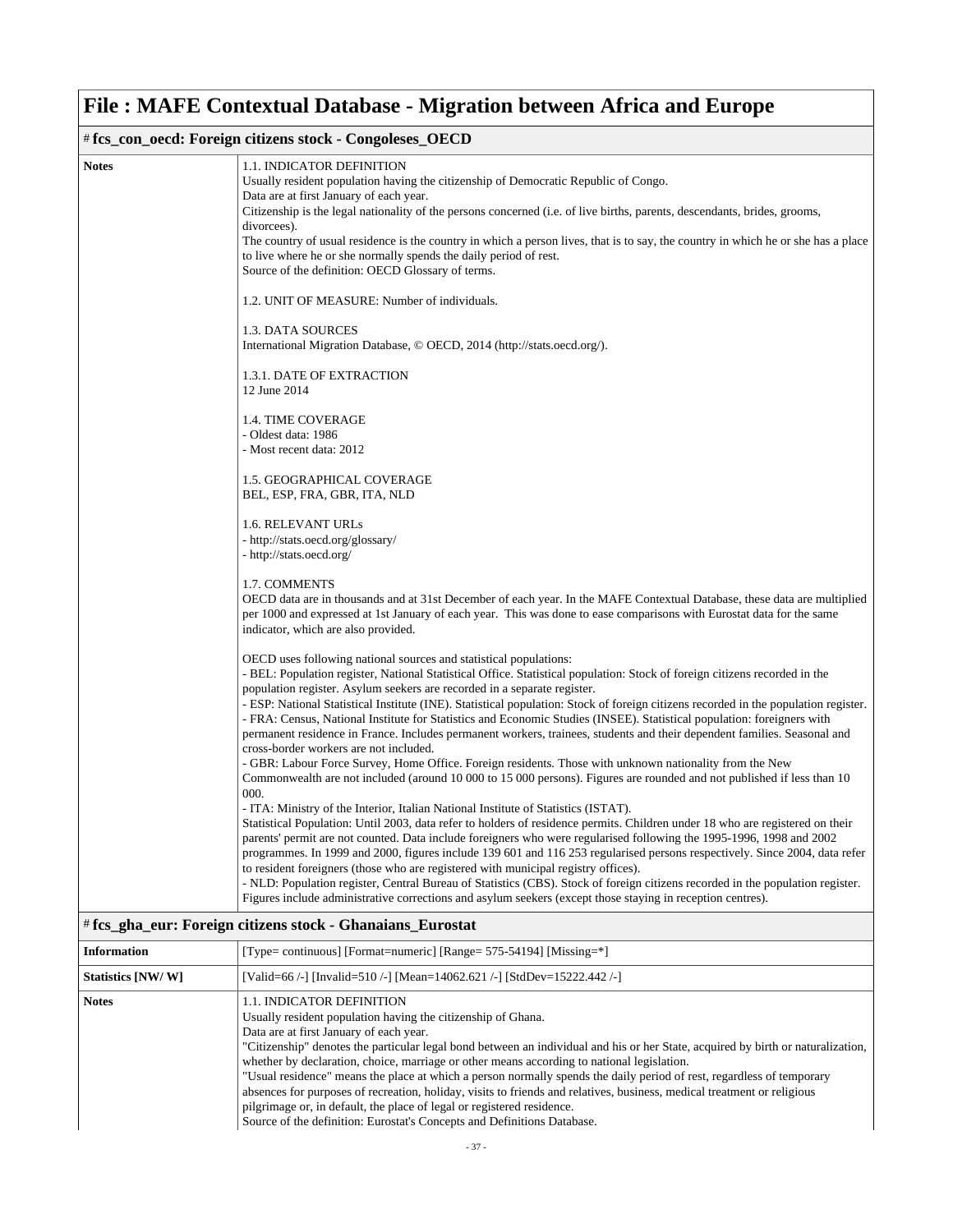#### # **fcs\_gha\_eur: Foreign citizens stock - Ghanaians\_Eurostat** 1.2. UNIT OF MEASURE: Number of individuals. 1.3. DATA SOURCES Eurostat. © European Union, 1995-2014 1.3.1. DATE OF EXTRACTION 12 June 2014 1.4. TIME COVERAGE - Oldest data: 1998 - Most recent data: 2013 1.5. GEOGRAPHICAL COVERAGE BEL, ESP, FRA, GBR, ITA, NLD 1.6. RELEVANT URLs - http://ec.europa.eu/eurostat/ramon/nomenclatures/ - http://epp.eurostat.ec.europa.eu/ 1.7. COMMENTS A number of different concepts, definitions and data sources are used in different countries which can make comparisons between countries difficult and occasionally misleading. Eurostat receives and publishes data from the following national institutions: - BEL: Until 2008 Population register, then the information is not available. - ESP: National Statistics Institute of Spain (INE). Main data source: census based estimates for total annual population (Population Now Cast) and population register (PADRON) for distribution of population by citizenship (adjusted to now cast). - FRA: National Institute of Statistics and Economic Studies (INSEE). Main data source: census based estimates. - GBR: Office for National Statistics. Main data source: until 2008 census based estimates for total annual population and survey based estimates for data on citizenship of foreigners, then Household surveys. - ITA: Italian National Institute of Statistics (ISTAT). Main data source: census based estimates and population register for distribution of population by citizenship. - NLD: Statistics Netherlands (CBS). Main data source: Population register. For further information about data sources used by these national institutions, please refer to the annexes of the reference metadata "Population by citizenship and by country of birth (migr\_stock)" available on the Eurostat webpage. Improvements and changes in the administrative systems and statistical methodology may cause breaks in the time-series. Country-specific flags: - BEL, 2009 and 2010: provisional. - BEL, 2011: break in time series. - ESP, 2009: break in time series. For further information, please refer to the annexes of the reference metadata "Population by citizenship and by country of birth (migr\_stock)" available on the Eurostat webpage. For this indicator, in the MAFE contextual database, data from OECD International Migration Database are also provided.

#### # **fcs\_gha\_oecd: Foreign citizens stock - Ghanaians\_OECD**

| <b>Information</b> | [Type= continuous] [Format=numeric] [Range= 636-66000] [Missing=*]                                                                                                                                                                                                                                                                                                                                                                                                                                                                                                                                                                                                                                            |
|--------------------|---------------------------------------------------------------------------------------------------------------------------------------------------------------------------------------------------------------------------------------------------------------------------------------------------------------------------------------------------------------------------------------------------------------------------------------------------------------------------------------------------------------------------------------------------------------------------------------------------------------------------------------------------------------------------------------------------------------|
| Statistics [NW/W]  | [Valid=68 /-] [Invalid=508 /-] [Mean=17678.662 /-] [StdDev=16668.374 /-]                                                                                                                                                                                                                                                                                                                                                                                                                                                                                                                                                                                                                                      |
| <b>Notes</b>       | <b>1.1. INDICATOR DEFINITION</b><br>Usually resident population having the citizenship of Ghana.<br>Data are at first January of each year.<br>Citizenship is the legal nationality of the persons concerned (i.e. of live births, parents, descendants, brides, grooms,<br>divorcees).<br>The country of usual residence is the country in which a person lives, that is to say, the country in which he or she has a place<br>to live where he or she normally spends the daily period of rest.<br>Source of the definition: OECD Glossary of terms.<br>1.2. UNIT OF MEASURE: Number of individuals.<br>1.3. DATA SOURCES<br>International Migration Database, © OECD, 2014 (http://stats.oecd.org/).<br>20 |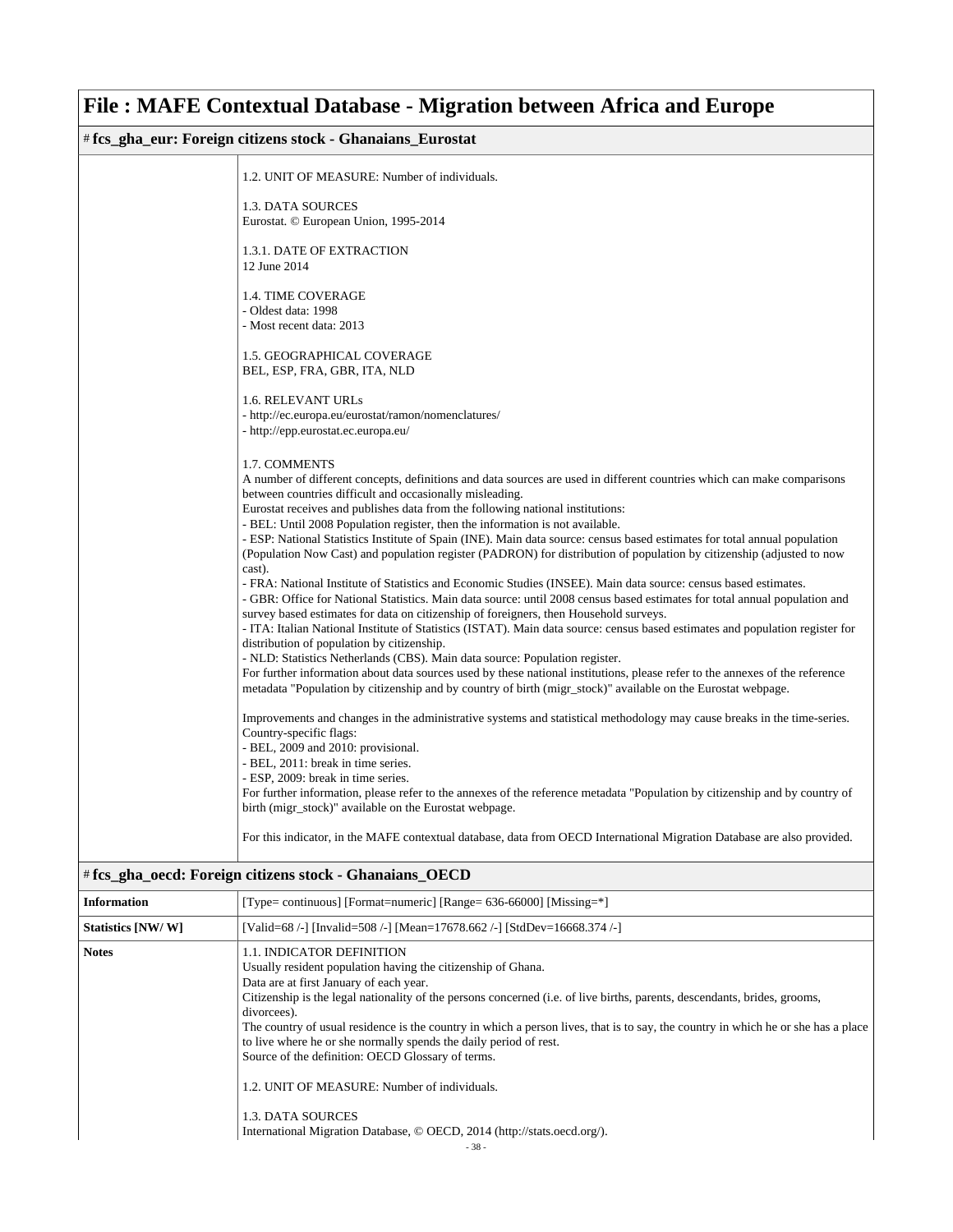#### # **fcs\_gha\_oecd: Foreign citizens stock - Ghanaians\_OECD**

| 1.3.1. DATE OF EXTRACTION<br>12 June 2014                                                                                                                                                                                                                                                                                                                                                                                                                                 |
|---------------------------------------------------------------------------------------------------------------------------------------------------------------------------------------------------------------------------------------------------------------------------------------------------------------------------------------------------------------------------------------------------------------------------------------------------------------------------|
| 1.4. TIME COVERAGE<br>- Oldest data: 1991                                                                                                                                                                                                                                                                                                                                                                                                                                 |
| - Most recent data: 2012                                                                                                                                                                                                                                                                                                                                                                                                                                                  |
| 1.5. GEOGRAPHICAL COVERAGE<br>BEL, ESP, FRA, GBR, ITA, NLD                                                                                                                                                                                                                                                                                                                                                                                                                |
| 1.6. RELEVANT URLs<br>- http://stats.oecd.org/glossary/                                                                                                                                                                                                                                                                                                                                                                                                                   |
| - http://stats.oecd.org/                                                                                                                                                                                                                                                                                                                                                                                                                                                  |
| 1.7. COMMENTS<br>OECD data are in thousands and at 31st December of each year. In the MAFE Contextual Database, these data are multiplied<br>per 1000 and expressed at 1st January of each year. This was done to ease comparisons with Eurostat data for the same<br>indicator, which are also provided.                                                                                                                                                                 |
| OECD uses following national sources and statistical populations:<br>- BEL: Population register, National Statistical Office. Statistical population: Stock of foreign citizens recorded in the<br>population register. Asylum seekers are recorded in a separate register.                                                                                                                                                                                               |
| - ESP: National Statistical Institute (INE). Statistical population: Stock of foreign citizens recorded in the population register.<br>- FRA: Census, National Institute for Statistics and Economic Studies (INSEE). Statistical population: foreigners with<br>permanent residence in France. Includes permanent workers, trainees, students and their dependent families. Seasonal and<br>cross-border workers are not included.                                       |
| - GBR: Labour Force Survey, Home Office. Foreign residents. Those with unknown nationality from the New<br>Commonwealth are not included (around 10 000 to 15 000 persons). There is a break in the series as 2004 data are calculated<br>using a new weighting system. Figures are rounded and not published if less than 10 000.                                                                                                                                        |
| - ITA: Ministry of the Interior, Italian National Institute of Statistics (ISTAT).<br>Statistical Population: Until 2003, data refer to holders of residence permits. Children under 18 who are registered on their<br>parents' permit are not counted. Data include foreigners who were regularised following the 1995-1996, 1998 and 2002<br>programmes. In 1999 and 2000, figures include 139 601 and 116 253 regularised persons respectively. Since 2004, data refer |
| to resident foreigners (those who are registered with municipal registry offices).<br>- NLD: Population register, Central Bureau of Statistics (CBS). Stock of foreign citizens recorded in the population register.<br>Figures include administrative corrections and asylum seekers (except those staying in reception centres).                                                                                                                                        |

### # **fcs\_sen\_eur: Foreign citizens stock - Senegaleses\_Eurostat**

| <b>Information</b> | [Type= continuous] [Format=numeric] [Range= 0-87285] [Missing=*]                                                                                                                                                                                                                                                                                                                                                                                                                                                                                                                                                                                                                                                                                                                                                                                                                                                                                                                                                                                                                   |
|--------------------|------------------------------------------------------------------------------------------------------------------------------------------------------------------------------------------------------------------------------------------------------------------------------------------------------------------------------------------------------------------------------------------------------------------------------------------------------------------------------------------------------------------------------------------------------------------------------------------------------------------------------------------------------------------------------------------------------------------------------------------------------------------------------------------------------------------------------------------------------------------------------------------------------------------------------------------------------------------------------------------------------------------------------------------------------------------------------------|
| Statistics [NW/W]  | [Valid=60 /-] [Invalid=516 /-] [Mean=24051.583 /-] [StdDev=27190.872 /-]                                                                                                                                                                                                                                                                                                                                                                                                                                                                                                                                                                                                                                                                                                                                                                                                                                                                                                                                                                                                           |
| <b>Notes</b>       | <b>1.1. INDICATOR DEFINITION</b><br>Usually resident population having the citizenship of Senegal.<br>Data are at first January of each year.<br>"Citizenship" denotes the particular legal bond between an individual and his or her State, acquired by birth or naturalization,<br>whether by declaration, choice, marriage or other means according to national legislation.<br>"Usual residence" means the place at which a person normally spends the daily period of rest, regardless of temporary<br>absences for purposes of recreation, holiday, visits to friends and relatives, business, medical treatment or religious<br>pilgrimage or, in default, the place of legal or registered residence.<br>Source of the definition: Eurostat's Concepts and Definitions Database.<br>1.2. UNIT OF MEASURE: Number of individuals.<br><b>1.3. DATA SOURCES</b><br>Eurostat. © European Union, 1995-2014<br>1.3.1. DATE OF EXTRACTION<br>12 June 2014<br><b>1.4. TIME COVERAGE</b><br>- Oldest data: 1998<br>- Most recent data: 2013<br>1.5. GEOGRAPHICAL COVERAGE<br>$-39-$ |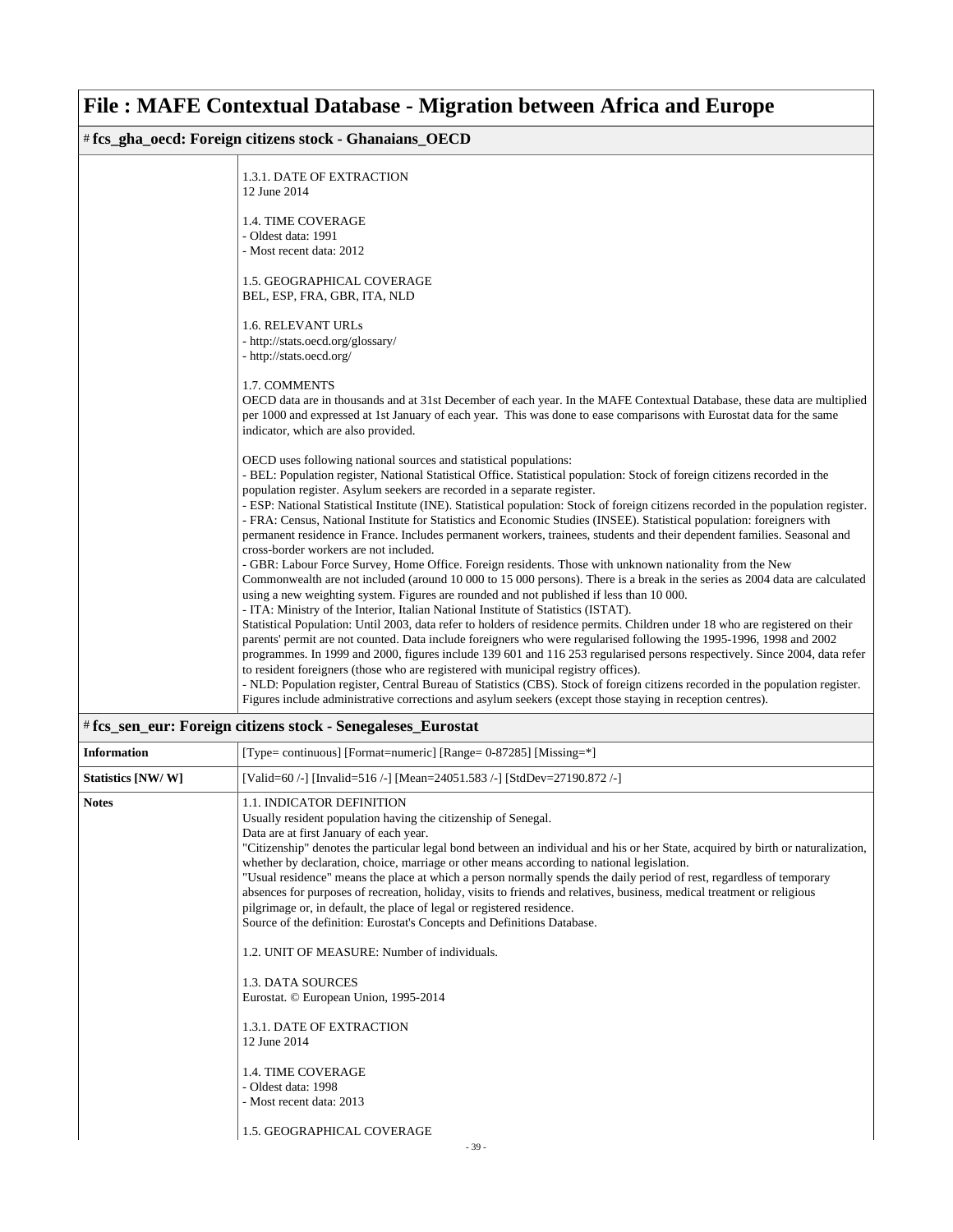| # fcs_sen_eur: Foreign citizens stock - Senegaleses_Eurostat                                                                                                                                                                                 |
|----------------------------------------------------------------------------------------------------------------------------------------------------------------------------------------------------------------------------------------------|
| BEL, ESP, FRA, ITA, NLD                                                                                                                                                                                                                      |
| 1.6. RELEVANT URLS                                                                                                                                                                                                                           |
| - http://ec.europa.eu/eurostat/ramon/nomenclatures/                                                                                                                                                                                          |
| - http://epp.eurostat.ec.europa.eu/                                                                                                                                                                                                          |
| 1.7. COMMENTS                                                                                                                                                                                                                                |
| A number of different concepts, definitions and data sources are used in different countries which can make comparisons                                                                                                                      |
| between countries difficult and occasionally misleading.                                                                                                                                                                                     |
| Eurostat receives and publishes data from the following national institutions:                                                                                                                                                               |
| - BEL: Until 2008 Population register, then the information is not available.                                                                                                                                                                |
| - ESP: National Statistics Institute of Spain (INE). Main data source: census based estimates for total annual population                                                                                                                    |
| (Population Now Cast) and population register (PADRON) for distribution of population by citizenship (adjusted to now                                                                                                                        |
| cast).                                                                                                                                                                                                                                       |
| - FRA: National Institute of Statistics and Economic Studies (INSEE). Main data source: census based estimates.                                                                                                                              |
| - ITA: Italian National Institute of Statistics (ISTAT). Main data source: census based estimates and population register for<br>distribution of population by citizenship.                                                                  |
| - NLD: Statistics Netherlands (CBS). Main data source: Population register.                                                                                                                                                                  |
| For further information about data sources used by these national institutions, please refer to the annexes of the reference<br>metadata "Population by citizenship and by country of birth (migr_stock)" available on the Eurostat webpage. |
| Improvements and changes in the administrative systems and statistical methodology may cause breaks in the time-series.<br>Country-specific flags:                                                                                           |
| - BEL, 2009 and 2010: provisional.                                                                                                                                                                                                           |
| - BEL, 2011: break in time series.                                                                                                                                                                                                           |
| - ESP, 2009: break in time series.                                                                                                                                                                                                           |
| For further information, please refer to the annexes of the reference metadata "Population by citizenship and by country of                                                                                                                  |
| birth (migr_stock)" available on the Eurostat webpage.                                                                                                                                                                                       |
| For this indicator, in the MAFE contextual database, data from OECD International Migration Database are also provided.                                                                                                                      |

| # fcs_sen_oecd: Foreign citizens stock - Senegaleses_OECD |                                                                                                                                                                                                                                                                                                                                                                                                                                                                                                                                                                                                                                                                                                                                                                                                                                                                                                                                                                                                                            |
|-----------------------------------------------------------|----------------------------------------------------------------------------------------------------------------------------------------------------------------------------------------------------------------------------------------------------------------------------------------------------------------------------------------------------------------------------------------------------------------------------------------------------------------------------------------------------------------------------------------------------------------------------------------------------------------------------------------------------------------------------------------------------------------------------------------------------------------------------------------------------------------------------------------------------------------------------------------------------------------------------------------------------------------------------------------------------------------------------|
| <b>Information</b>                                        | [Type= continuous] [Format=numeric] [Range= 143-80989] [Missing=*]                                                                                                                                                                                                                                                                                                                                                                                                                                                                                                                                                                                                                                                                                                                                                                                                                                                                                                                                                         |
| Statistics [NW/W]                                         | [Valid=67/-] [Invalid=509/-] [Mean=25612.612/-] [StdDev=23721.386/-]                                                                                                                                                                                                                                                                                                                                                                                                                                                                                                                                                                                                                                                                                                                                                                                                                                                                                                                                                       |
| <b>Notes</b>                                              | <b>1.1. INDICATOR DEFINITION</b><br>Usually resident population having the citizenship of Senegal.<br>Data are at first January of each year.<br>Citizenship is the legal nationality of the persons concerned (i.e. of live births, parents, descendants, brides, grooms,<br>divorcees).<br>The country of usual residence is the country in which a person lives, that is to say, the country in which he or she has a place<br>to live where he or she normally spends the daily period of rest.<br>Source of the definition: OECD Glossary of terms.<br>1.2. UNIT OF MEASURE: Number of individuals.<br>1.3. DATA SOURCES<br>International Migration Database, © OECD, 2014 (http://stats.oecd.org/).<br><b>1.3.1. DATE OF EXTRACTION</b><br>12 June 2014<br><b>1.4. TIME COVERAGE</b><br>- Oldest data: 1976<br>- Most recent data: 2012<br>1.5. GEOGRAPHICAL COVERAGE<br>BEL, ESP, FRA, GBR, ITA, NLD<br><b>1.6. RELEVANT URLs</b><br>- http://stats.oecd.org/glossary/<br>- http://stats.oecd.org/<br>1.7. COMMENTS |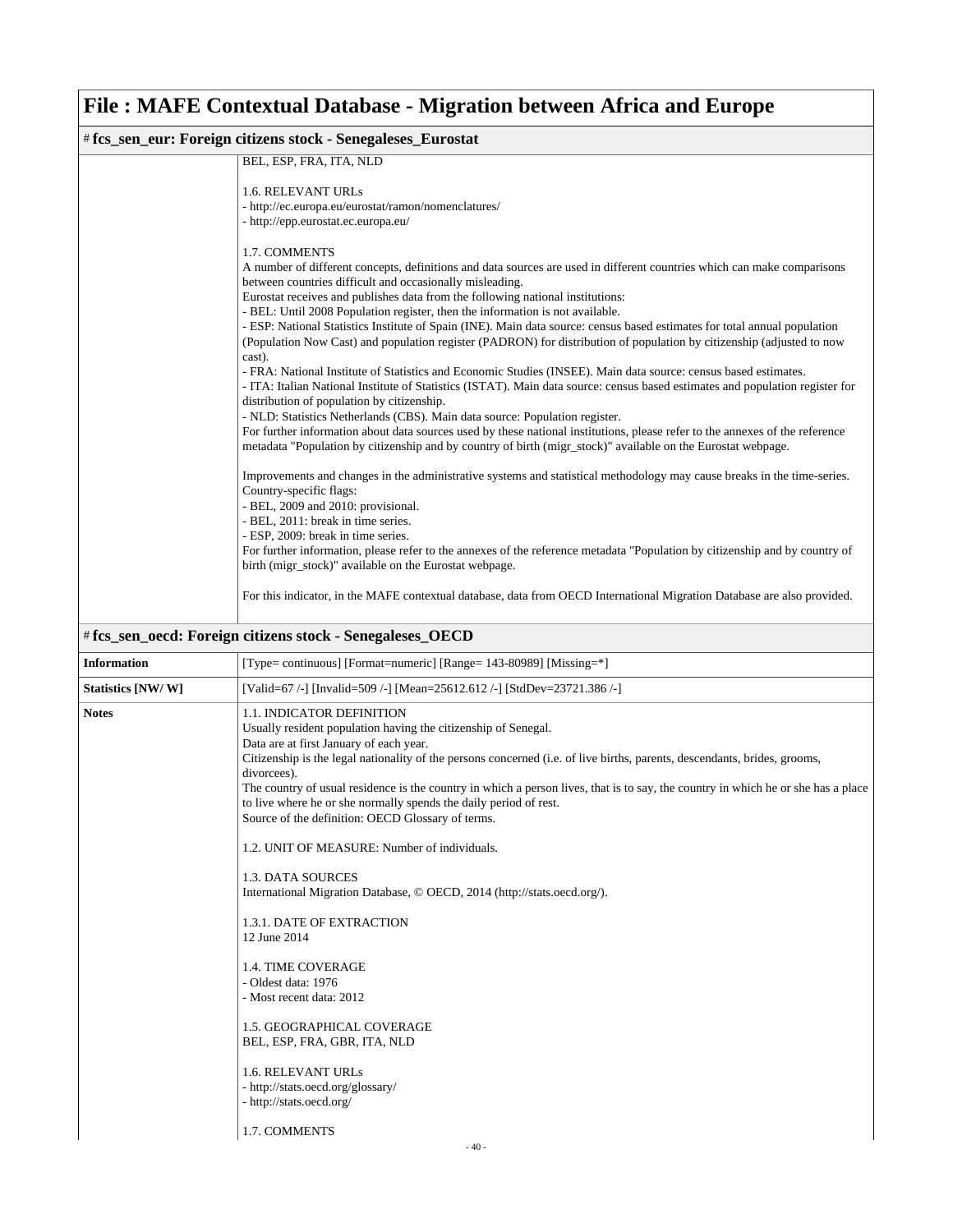#### # **fcs\_sen\_oecd: Foreign citizens stock - Senegaleses\_OECD**

| OECD data are in thousands and at 31st December of each year. In the MAFE Contextual Database, these data are multiplied            |
|-------------------------------------------------------------------------------------------------------------------------------------|
| per 1000 and expressed at 1st January of each year. This was done to ease comparisons with Eurostat data for the same               |
| indicator, which are also provided.                                                                                                 |
|                                                                                                                                     |
| OECD uses following national sources and statistical populations:                                                                   |
| - BEL: Population register, National Statistical Office. Statistical population: Stock of foreign citizens recorded in the          |
| population register. Asylum seekers are recorded in a separate register.                                                            |
| - ESP: National Statistical Institute (INE). Statistical population: Stock of foreign citizens recorded in the population register. |
| - FRA: Census, National Institute for Statistics and Economic Studies (INSEE). Statistical population: foreigners with              |
| permanent residence in France. Includes permanent workers, trainees, students and their dependent families. Seasonal and            |
| cross-border workers are not included.                                                                                              |
| - ITA: Ministry of the Interior, Italian National Institute of Statistics (ISTAT).                                                  |
| Statistical Population: Until 2003, data refer to holders of residence permits. Children under 18 who are registered on their       |
| parents' permit are not counted. Data include foreigners who were regularised following the 1987-1988, 1990, 1995-1996,             |
| 1998 and 2002 programmes. In 1999 and 2000, figures include 139 601 and 116 253 regularised persons respectively. Since             |
| 2004, data refer to resident foreigners (those who are registered with municipal registry offices).                                 |
| - NLD: Population register, Central Bureau of Statistics (CBS). Stock of foreign citizens recorded in the population register.      |
| Figures include administrative corrections and asylum seekers (except those staying in reception centres).                          |
|                                                                                                                                     |

### # **irreg: Irregular population (stocks)**

| <b>Information</b> | [Type= continuous] [Format=numeric] [Range= $77077-1203751$ ] [Missing=*]                                                                                                                                                                                                                                                                                                                                                                                                                                                                                                                                                                                                                                                                                                                                                                                                                                                                                                                                                                                                                                                                                                                                                                                                                                                                                                                                                                                                                                                                                                                                                                                                                                                                                                                                                                                                                                                                                                                                                                               |
|--------------------|---------------------------------------------------------------------------------------------------------------------------------------------------------------------------------------------------------------------------------------------------------------------------------------------------------------------------------------------------------------------------------------------------------------------------------------------------------------------------------------------------------------------------------------------------------------------------------------------------------------------------------------------------------------------------------------------------------------------------------------------------------------------------------------------------------------------------------------------------------------------------------------------------------------------------------------------------------------------------------------------------------------------------------------------------------------------------------------------------------------------------------------------------------------------------------------------------------------------------------------------------------------------------------------------------------------------------------------------------------------------------------------------------------------------------------------------------------------------------------------------------------------------------------------------------------------------------------------------------------------------------------------------------------------------------------------------------------------------------------------------------------------------------------------------------------------------------------------------------------------------------------------------------------------------------------------------------------------------------------------------------------------------------------------------------------|
| Statistics [NW/W]  | [Valid=22 /-] [Invalid=554 /-] [Mean=487472.364 /-] [StdDev=313583.561 /-]                                                                                                                                                                                                                                                                                                                                                                                                                                                                                                                                                                                                                                                                                                                                                                                                                                                                                                                                                                                                                                                                                                                                                                                                                                                                                                                                                                                                                                                                                                                                                                                                                                                                                                                                                                                                                                                                                                                                                                              |
| <b>Notes</b>       | 1.1. INDICATOR DEFINITION<br>Definitions of irregular migrants are problematic and complex. For the sake of approximate comparability among countries,<br>two broad types of irregularity have been distinguished in the database: irregular foreign residents (IFR) and irregular foreign<br>workers (IFW).<br>- IFR are foreign nationals without any legal resident status in the country they are residing in, and persons violating the<br>terms of their status so that their stay may be terminated.<br>- IFW are foreign nationals working in the shadow economy, including those with a regular residence status who work<br>without registration to avoid due taxes and regulations.<br>There may be overlaps between the two groups. For further information, please refer to the methodology explanations and<br>reports available on the Database on irregular migration.<br>Source of the definition: Database on Irregular Migration www.irregular-migration.net http://www.irregular-migration.net,<br>data of access: 13 June 2014.<br>1.2. UNIT OF MEASURE: Estimates of total stocks<br>1.1. DATA SOURCES<br>Database on Irregular Migration, www.irregular-migration.net, data of access: 13 June 2014.<br>Main scientific reference: Dita Vogel, Vesela Kovacheva and Hannah Prescott (2011); The size of the irregular migrant<br>population in the European Union - Counting the uncountable? in: International Migration Vol. 49 (5), 78-96.<br>Methodological information can be found in: Dita Vogel and Vesela Kovacheva (2009), The size of the irregular foreign<br>resident population in the European Union in 2002, 2005 and 2008: a dynamic aggregate country estimate, Hamburg Institute<br>of International Economics (HWWI), Database on Irregular Migration, Working paper No.4<br>http://nesstar.ined.fr/other_docs/MAFEcontextual/WP4_Kovacheva-Vogel_2009_EuropeEstimate_Dec09.pdf<br>1.3.1. DATE OF EXTRACTION<br>13 June 2014<br><b>1.4. TIME COVERAGE</b><br>- Oldest data: 2000<br>- Most recent data: 2009 |
|                    | 1.5. GEOGRAPHICAL COVERAGE<br>ESP, FRA, GBR, ITA, NLD<br>1.6. RELEVANT URLs                                                                                                                                                                                                                                                                                                                                                                                                                                                                                                                                                                                                                                                                                                                                                                                                                                                                                                                                                                                                                                                                                                                                                                                                                                                                                                                                                                                                                                                                                                                                                                                                                                                                                                                                                                                                                                                                                                                                                                             |
|                    | - www.irregular-migration.net                                                                                                                                                                                                                                                                                                                                                                                                                                                                                                                                                                                                                                                                                                                                                                                                                                                                                                                                                                                                                                                                                                                                                                                                                                                                                                                                                                                                                                                                                                                                                                                                                                                                                                                                                                                                                                                                                                                                                                                                                           |
|                    | 1.7. COMMENTS<br>- ESP, 2001-2008: Maximum medium quality estimates of IFR, based on administrative data. CLANDESTINO country<br>expert estimate based on residual method: municipal registrations minus persons with residence permits, persons with<br>$-41 -$                                                                                                                                                                                                                                                                                                                                                                                                                                                                                                                                                                                                                                                                                                                                                                                                                                                                                                                                                                                                                                                                                                                                                                                                                                                                                                                                                                                                                                                                                                                                                                                                                                                                                                                                                                                        |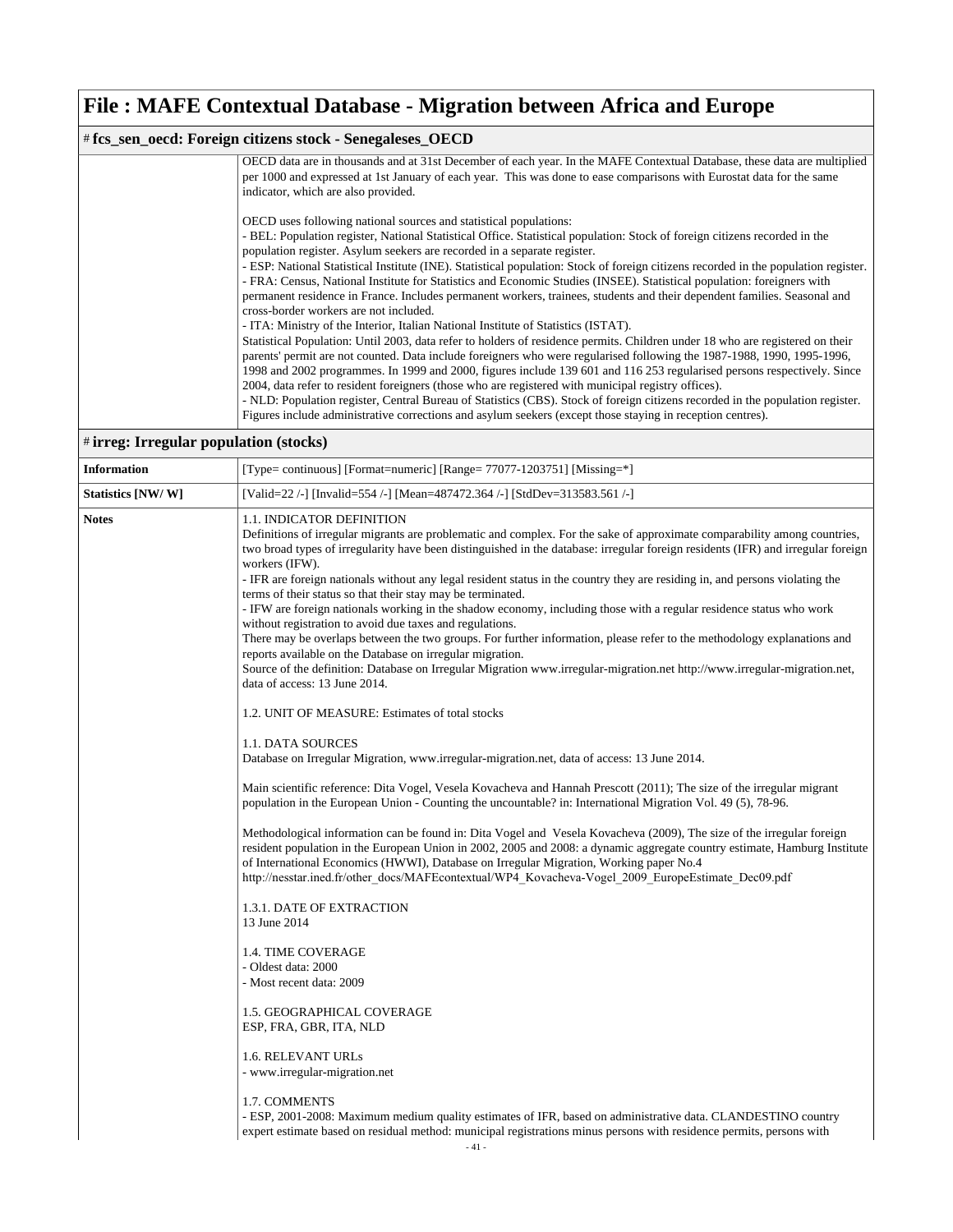#### # **irreg: Irregular population (stocks)** pending renewal of residence permit and students. Estimate are of medium quality due to not fully adequate underlying data: Apart from residents, an unknown number of people who no longer or have never lived in Spain are registered in the municipal files. - ESP, 2009: Maximum medium quality estimates of IFR, based on multiple sources and the residual method. Medium quality due to not fully adequate data: minimum estimate for 2008 is taken over for 2009 without adjustment, as no new survey research was available. - FRA: Maximum low quality estimate of IFR, based on enforcement data and support service data, and produced by the minister of the Interior. The minimum estimate (equal to 200 000) is derived from medical aid statistics, the maximum estimate is derived from ministerial considerations of border and internal flow data. These estimates are of low quality because there is no reliability assessment of minimum estimate and inadequate method of calculation for maximum assessment due to mixing of stock and flow data. - GBR, 2001: Central medium quality estimate of IFR. This is a scientific study estimate: Residual method - Census data from 2001 for total foreign-born population minus number of regularly residing foreign-born population. Medium quality due to arguments concerning the participation rates of the census, failed subtraction of US armed forces, and rejected asylum seekers. - GBR, 2008: Central medium quality estimate of IFR. Academic expert estimate based on multiple sources: comprehensive adjustment and updating of residual estimate of IFR 2 from 2001. Medium quality due to comprehensive effort to update the residual estimate of 2001. Data-based estimations were added about the number UK-born children of irregular residents, failed asylum seekers assumed to stay in the UK, and new net inflows of irregular entrants and overstayers. It was also estimated the legalisation effect of the EU enlargement. The estimate was made for the end of 2007, but it is inserted here as 2008 because as a rule as we aim at having estimates for the beginning of a year. - ITA, 2002: Minimum medium quality estimate of IFR. CLANDESTINO country expert estimate based on data on applications in the frame of the amnesty programme in 2002. It is a careful minimum estimate because, as the amnesty was relatively broad, it can be assumed that a high proportion of irregular migrants applied. - ITA, 2005-2008: Central high quality estimates of IFR aged 15+ years, including migrants from EU countries. Data are scientific study estimates: migrant survey based on "Centre Sampling Technique" with specific efforts to include irregular migrants, weighting answers according to inclusion likelihood. - NLD: Central high quality estimates. Scientific study estimate with capture-recapture method based on police apprehension data. Estimates fulfilling usual academic standards; while the capture-recapture-method is not without shortcomings, these estimates were embedded in substantial fieldwork and adjusted to the extent possible. For further information about the estimates and their quality assessment, please refer to the information, working papers, and

country specific reports available from the website of the Database on Irregular Migration.

|                    | ar ar tot eur: Foreign highation inflows (total) Eurostat                                                                                                                                                                                                                                                                                                                                                                                                                                                                                                                                                                                                                                                                                                                                                                                                                                                                                                                                                                                                                                                                                                                                         |  |
|--------------------|---------------------------------------------------------------------------------------------------------------------------------------------------------------------------------------------------------------------------------------------------------------------------------------------------------------------------------------------------------------------------------------------------------------------------------------------------------------------------------------------------------------------------------------------------------------------------------------------------------------------------------------------------------------------------------------------------------------------------------------------------------------------------------------------------------------------------------------------------------------------------------------------------------------------------------------------------------------------------------------------------------------------------------------------------------------------------------------------------------------------------------------------------------------------------------------------------|--|
| <b>Information</b> | [Type= continuous] [Format=numeric] [Range= 57195-920534] [Missing=*]                                                                                                                                                                                                                                                                                                                                                                                                                                                                                                                                                                                                                                                                                                                                                                                                                                                                                                                                                                                                                                                                                                                             |  |
| Statistics [NW/W]  | [Valid=81 /-] [Invalid=495 /-] [Mean=257799.975 /-] [StdDev=194384.052 /-]                                                                                                                                                                                                                                                                                                                                                                                                                                                                                                                                                                                                                                                                                                                                                                                                                                                                                                                                                                                                                                                                                                                        |  |
| <b>Notes</b>       | <b>1.1. INDICATOR DEFINITION</b><br>Total number of immigrants with a citizenship of a foreign country (including European Union Member States).<br>"Immigration" denotes the action by which a person establishes his or her usual residence in the territory of a Member State<br>for a period that is, or is expected to be, of at least 12 months, having previously been usually resident in another Member<br>State or a third country.<br>"Citizenship" denotes the particular legal bond between an individual and his or her State, acquired by birth or naturalisation,<br>whether by declaration, choice, marriage or other means, according to national legislation.<br>Source of the definition: Eurostat's Concepts and Definitions Database.<br>1.2. UNIT OF MEASURE: Number of immigrants.<br>1.3. DATA SOURCES<br>Eurostat. © European Union, 1995-2014<br>1.3.1. DATE OF EXTRACTION<br>12 June 2014<br><b>1.4. TIME COVERAGE</b><br>- Oldest data: 1998<br>- Most recent data: 2012<br>1.5. GEOGRAPHICAL COVERAGE<br>BEL, ESP, FRA, GBR, ITA, NLD<br>1.6. RELEVANT URLs<br>- http://ec.europa.eu/eurostat/ramon/nomenclatures/<br>- http://epp.eurostat.ec.europa.eu/<br>$-42-$ |  |
|                    |                                                                                                                                                                                                                                                                                                                                                                                                                                                                                                                                                                                                                                                                                                                                                                                                                                                                                                                                                                                                                                                                                                                                                                                                   |  |

# **arr\_tot\_eur: Foreign migration inflows (total)\_Eurostat**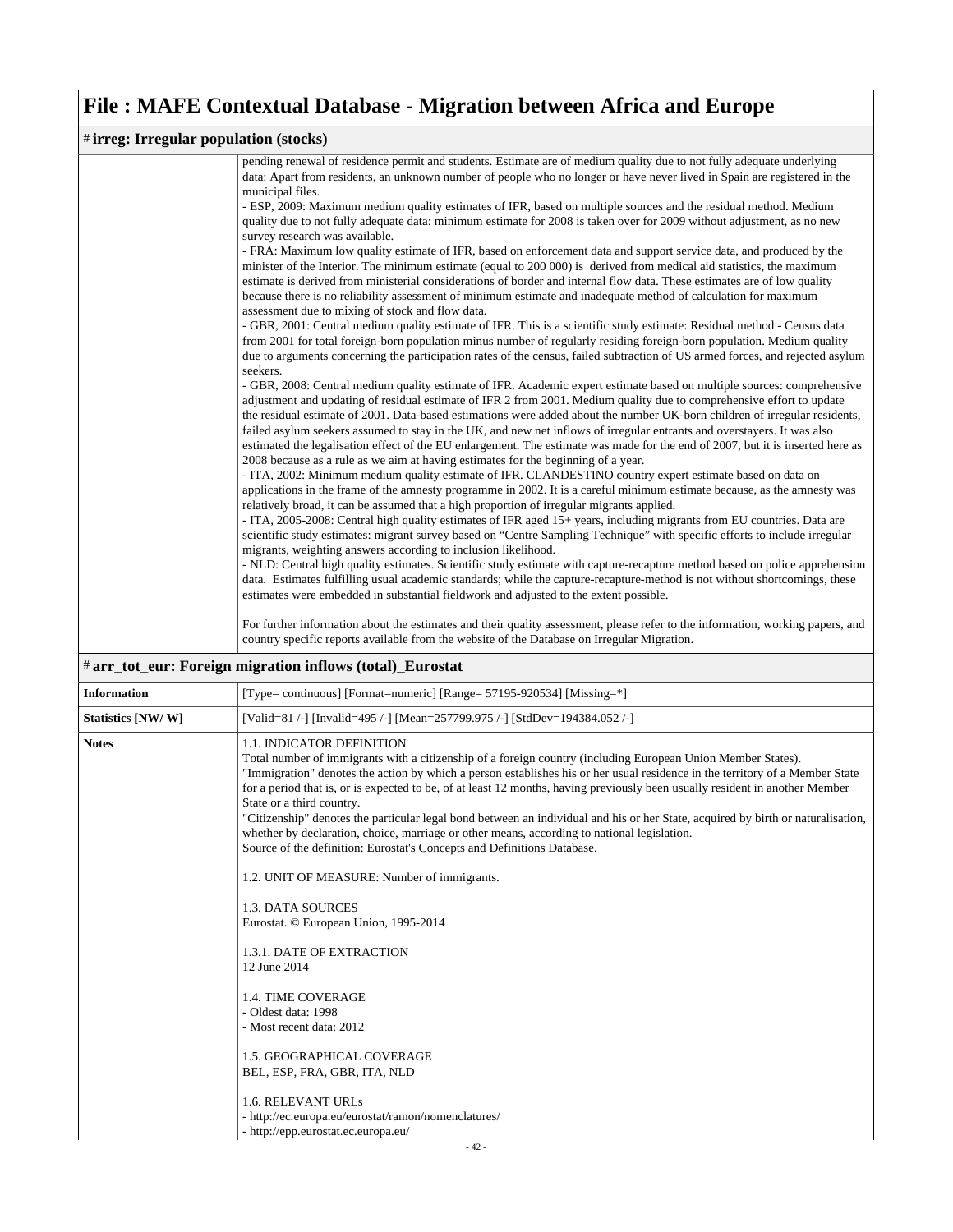### # **arr\_tot\_eur: Foreign migration inflows (total)\_Eurostat**

|                          | 1.7. COMMENTS<br>A number of different concepts, definitions and data sources are used in different countries which can make comparisons<br>between countries difficult and occasionally misleading.<br>Eurostat receives and publishes data from the following national institutions:<br>- BEL: Until 2008 Population register, then the information is not available.<br>- ESP: National Statistics Institute of Spain (INE). Main data source used: Population register (PADRON).<br>- FRA: National Institute of Statistics and Economic Studies (INSEE). Main data source used: until 2008 register of<br>foreigners or residence permits, then census.<br>- GBR: Office for National Statistics. Main data source used: Border sample survey and since 2008 also Household surveys<br>are used.<br>- ITA: Italian National Institute of Statistics (ISTAT). Main data source used: population register.<br>- NLD: Statistics Netherlands (CBS). Main data source: Population register.<br>For further information about data sources used by these national institutions, please refer to the annexes of the reference<br>metadata "International migration flows (migr_flow)" available on the Eurostat webpage.<br>Improvements and changes in the administrative systems and statistical methodology may cause breaks in the time-series.<br>Country-specific flags:<br>- BEL, 2010: break in time series.<br>- ESP, 2003 and 2008: break in time series.<br>- FRA, 2006: break in time series.<br>- ITA, 2008-2009: provisional.<br>- NLD, 2009: break in time series.<br>- GBR, 2008: break in time series.<br>For further information, please refer to the annexes of the reference metadata International migration flows (migr_flow)"<br>available on the Eurostat webpage.<br>For this indicator, in the MAFE contextual database, data from OECD International Migration Database are also provided. |
|--------------------------|----------------------------------------------------------------------------------------------------------------------------------------------------------------------------------------------------------------------------------------------------------------------------------------------------------------------------------------------------------------------------------------------------------------------------------------------------------------------------------------------------------------------------------------------------------------------------------------------------------------------------------------------------------------------------------------------------------------------------------------------------------------------------------------------------------------------------------------------------------------------------------------------------------------------------------------------------------------------------------------------------------------------------------------------------------------------------------------------------------------------------------------------------------------------------------------------------------------------------------------------------------------------------------------------------------------------------------------------------------------------------------------------------------------------------------------------------------------------------------------------------------------------------------------------------------------------------------------------------------------------------------------------------------------------------------------------------------------------------------------------------------------------------------------------------------------------------------------------------------------------------------------------------------------------|
|                          | # arr_tot_oecd: Foreign migration inflows (total)_OECD                                                                                                                                                                                                                                                                                                                                                                                                                                                                                                                                                                                                                                                                                                                                                                                                                                                                                                                                                                                                                                                                                                                                                                                                                                                                                                                                                                                                                                                                                                                                                                                                                                                                                                                                                                                                                                                               |
| <b>Information</b>       | [Type= continuous] [Format=numeric] [Range= 4334-920534] [Missing=*]                                                                                                                                                                                                                                                                                                                                                                                                                                                                                                                                                                                                                                                                                                                                                                                                                                                                                                                                                                                                                                                                                                                                                                                                                                                                                                                                                                                                                                                                                                                                                                                                                                                                                                                                                                                                                                                 |
|                          |                                                                                                                                                                                                                                                                                                                                                                                                                                                                                                                                                                                                                                                                                                                                                                                                                                                                                                                                                                                                                                                                                                                                                                                                                                                                                                                                                                                                                                                                                                                                                                                                                                                                                                                                                                                                                                                                                                                      |
| <b>Statistics [NW/W]</b> | [Valid=162 /-] [Invalid=414 /-] [Mean=156331.272 /-] [StdDev=167127.663 /-]                                                                                                                                                                                                                                                                                                                                                                                                                                                                                                                                                                                                                                                                                                                                                                                                                                                                                                                                                                                                                                                                                                                                                                                                                                                                                                                                                                                                                                                                                                                                                                                                                                                                                                                                                                                                                                          |
| <b>Notes</b>             | 1.1. INDICATOR DEFINITION<br>Total number of immigrants with a citizenship of a foreign country (including European Union Member States).<br>OECD countries seldom have tools specifically designed to measure the inflows and outflows of the foreign population, and<br>national estimates are generally based either on population registers or residence permit data.<br>Citizenship is the legal nationality of the persons concerned (i.e. of live births, parents, descendants, brides, grooms,<br>divorcees).<br>Source of the definition: International Migration Database, © OECD, 2014 (http://stats.oecd.org/), and OECD Glossary of<br>terms.<br>1.2. UNIT OF MEASURE: Number of individuals.<br>1.3. DATA SOURCES<br>International Migration Database, © OECD, 2014 (http://stats.oecd.org/).<br>1.3.1. DATE OF EXTRACTION<br>13 June 2014<br><b>1.4. TIME COVERAGE</b><br>- Oldest data: 1984<br>- Most recent data: 2011<br>1.5. GEOGRAPHICAL COVERAGE<br>BEL, ESP, FRA, GBR, ITA, NLD<br>1.6. RELEVANT URLs<br>- http://stats.oecd.org/glossary/<br>- http://stats.oecd.org/<br>1.7. COMMENTS<br>OECD data are in thousands. In the MAFE Contextual Database, these data are multiplied per 1000. This was done to ease                                                                                                                                                                                                                                                                                                                                                                                                                                                                                                                                                                                                                                                                             |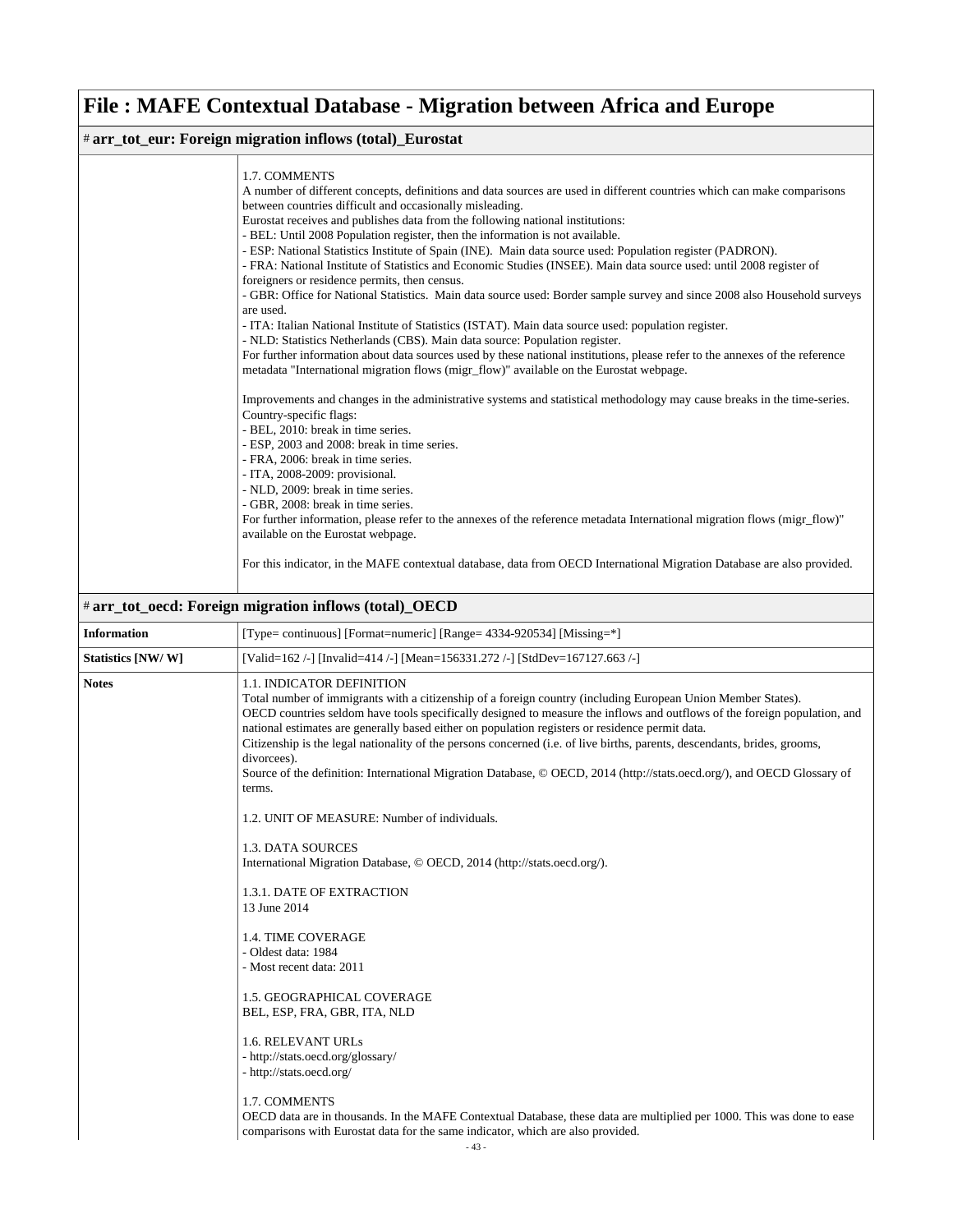### # **arr\_tot\_oecd: Foreign migration inflows (total)\_OECD**

### # **arr\_afr\_eur: Foreign migration inflows from Africa\_Eurostat**

| <b>Information</b> | [Type= continuous] [Format=numeric] [Range= 4835-130795] [Missing=*]                                                                                                                                                                                                                                                                                                                                                                                                                                                                                                                                                                                                                                                                                                                                                                                                                                                                                                                           |
|--------------------|------------------------------------------------------------------------------------------------------------------------------------------------------------------------------------------------------------------------------------------------------------------------------------------------------------------------------------------------------------------------------------------------------------------------------------------------------------------------------------------------------------------------------------------------------------------------------------------------------------------------------------------------------------------------------------------------------------------------------------------------------------------------------------------------------------------------------------------------------------------------------------------------------------------------------------------------------------------------------------------------|
| Statistics [NW/W]  | [Valid=49 /-] [Invalid=527 /-] [Mean=43403.959 /-] [StdDev=34562.617 /-]                                                                                                                                                                                                                                                                                                                                                                                                                                                                                                                                                                                                                                                                                                                                                                                                                                                                                                                       |
| <b>Notes</b>       | 1.1. INDICATOR DEFINITION<br>Total number of immigrants with a citizenship of an African country.<br>"Immigration" denotes the action by which a person establishes his or her usual residence in the territory of a Member State<br>for a period that is, or is expected to be, of at least 12 months, having previously been usually resident in another Member<br>State or a third country.<br>"Citizenship" denotes the particular legal bond between an individual and his or her State, acquired by birth or naturalisation,<br>whether by declaration, choice, marriage or other means, according to national legislation.<br>Source of the definition: Eurostat's Concepts and Definitions Database.                                                                                                                                                                                                                                                                                   |
|                    | 1.2. UNIT OF MEASURE: Number of immigrants.                                                                                                                                                                                                                                                                                                                                                                                                                                                                                                                                                                                                                                                                                                                                                                                                                                                                                                                                                    |
|                    | 1.3. DATA SOURCES<br>Eurostat. © European Union, 1995-2014                                                                                                                                                                                                                                                                                                                                                                                                                                                                                                                                                                                                                                                                                                                                                                                                                                                                                                                                     |
|                    | 1.3.1. DATE OF EXTRACTION<br>12 June 2014                                                                                                                                                                                                                                                                                                                                                                                                                                                                                                                                                                                                                                                                                                                                                                                                                                                                                                                                                      |
|                    | <b>1.4. TIME COVERAGE</b><br>- Oldest data: 1998<br>- Most recent data: 2011                                                                                                                                                                                                                                                                                                                                                                                                                                                                                                                                                                                                                                                                                                                                                                                                                                                                                                                   |
|                    | 1.5. GEOGRAPHICAL COVERAGE<br>BEL, ESP, FRA, GBR, ITA, NLD                                                                                                                                                                                                                                                                                                                                                                                                                                                                                                                                                                                                                                                                                                                                                                                                                                                                                                                                     |
|                    | 1.6. RELEVANT URLs<br>- http://ec.europa.eu/eurostat/ramon/nomenclatures/<br>- http://epp.eurostat.ec.europa.eu/                                                                                                                                                                                                                                                                                                                                                                                                                                                                                                                                                                                                                                                                                                                                                                                                                                                                               |
|                    | 1.7. COMMENTS<br>A number of different concepts, definitions and data sources are used in different countries which can make comparisons<br>between countries difficult and occasionally misleading.<br>Eurostat receives and publishes data from the following national institutions:<br>- BEL: Until 2008 Population register, then the information is not available.<br>- ESP: National Statistics Institute of Spain (INE). Main data source used: Population register (PADRON).<br>- FRA: National Institute of Statistics and Economic Studies (INSEE). Main data source used: until 2008 register of<br>foreigners or residence permits, then census.<br>- GBR: Office for National Statistics. Main data source used: Border sample survey and, since 2008, also Household surveys<br>are used.<br>- ITA: Italian National Institute of Statistics (ISTAT). Main data source used: population register.<br>- NLD: Statistics Netherlands (CBS). Main data source: Population register. |
|                    | For further information about data sources used by these national institutions, please refer to the annexes of the reference<br>metadata "International migration flows (migr_flow)" available on the Eurostat webpage.                                                                                                                                                                                                                                                                                                                                                                                                                                                                                                                                                                                                                                                                                                                                                                        |
|                    | $-44-$                                                                                                                                                                                                                                                                                                                                                                                                                                                                                                                                                                                                                                                                                                                                                                                                                                                                                                                                                                                         |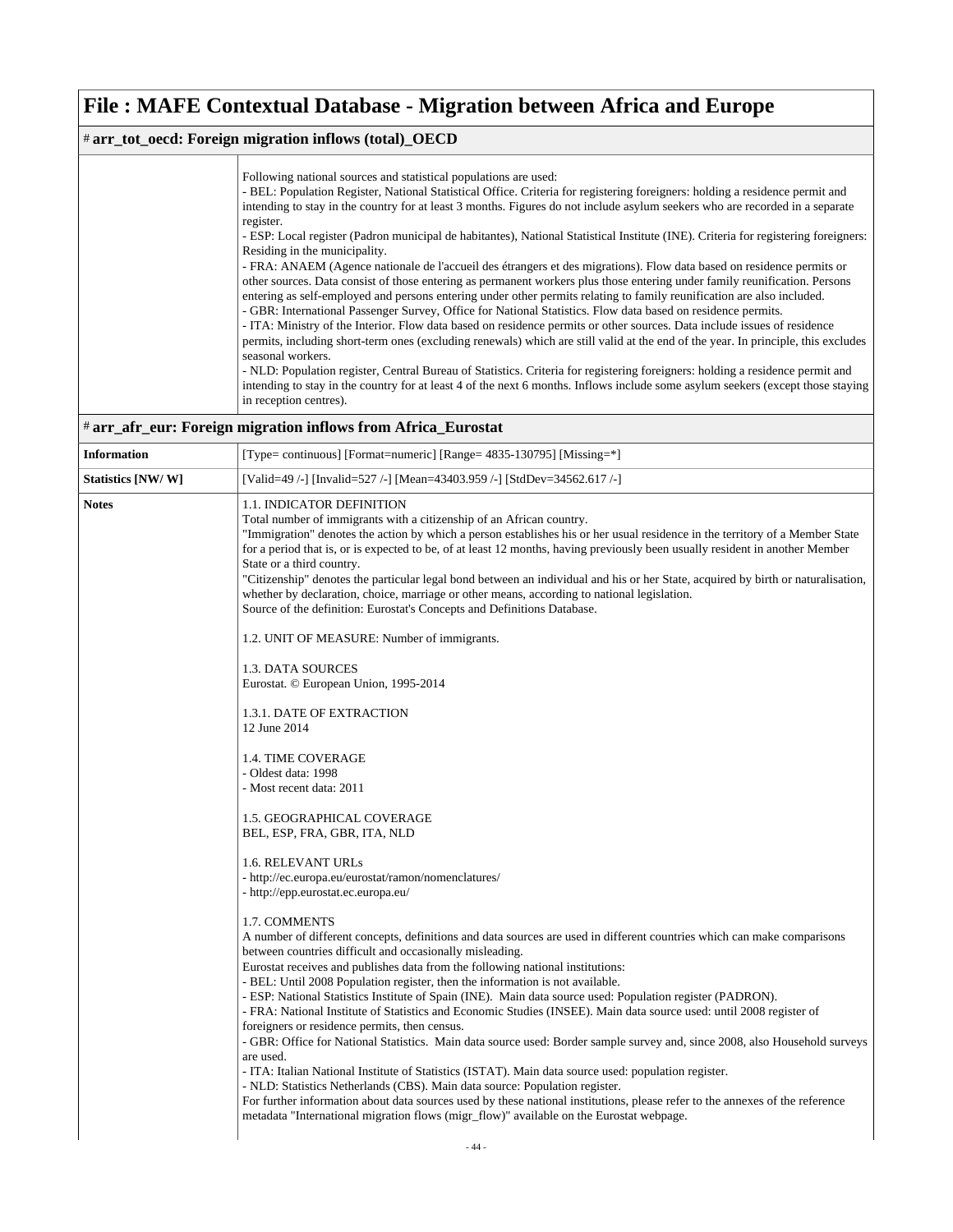### # **arr\_afr\_eur: Foreign migration inflows from Africa\_Eurostat**

| Improvements and changes in the administrative systems and statistical methodology may cause breaks in the time-series.<br>Country-specific flags:<br>- BEL, 2010: break in time series. |
|------------------------------------------------------------------------------------------------------------------------------------------------------------------------------------------|
| - ESP, 2003 and 2008: break in time series.<br>- ITA, 2008-2009: provisional.                                                                                                            |
| - NLD, 2009: break in time series.                                                                                                                                                       |
| For further information, please refer to the annexes of the reference metadata International migration flows (migr flow)"                                                                |
| available on the Eurostat webpage.                                                                                                                                                       |
| For this indicator, in the MAFE contextual database, data from OECD International Migration Database are also provided.                                                                  |

### # **arr\_con\_eur: Foreign migration inflows from Congo\_Eurostat**

| <b>Information</b> | [Type= continuous] [Format=numeric] [Range= 0-2660] [Missing=*]                                                                                                                                                                                                                                                                                                                                                                                                                                                                                                                                                                                                                                                                                                                                                                                                                                                                                                                                                                                                                                                                                                                                                         |
|--------------------|-------------------------------------------------------------------------------------------------------------------------------------------------------------------------------------------------------------------------------------------------------------------------------------------------------------------------------------------------------------------------------------------------------------------------------------------------------------------------------------------------------------------------------------------------------------------------------------------------------------------------------------------------------------------------------------------------------------------------------------------------------------------------------------------------------------------------------------------------------------------------------------------------------------------------------------------------------------------------------------------------------------------------------------------------------------------------------------------------------------------------------------------------------------------------------------------------------------------------|
| Statistics [NW/W]  | [Valid=58 /-] [Invalid=518 /-] [Mean=216.828 /-] [StdDev=546.132 /-]                                                                                                                                                                                                                                                                                                                                                                                                                                                                                                                                                                                                                                                                                                                                                                                                                                                                                                                                                                                                                                                                                                                                                    |
| <b>Notes</b>       | 1.1. INDICATOR DEFINITION<br>Total number of immigrants with a citizenship of the Democratic Republic of Congo.<br>"Immigration" denotes the action by which a person establishes his or her usual residence in the territory of a Member State<br>for a period that is, or is expected to be, of at least 12 months, having previously been usually resident in another Member<br>State or a third country.<br>"Citizenship" denotes the particular legal bond between an individual and his or her State, acquired by birth or naturalisation,<br>whether by declaration, choice, marriage or other means, according to national legislation.<br>Source of the definition: Eurostat's Concepts and Definitions Database.<br>1.2. UNIT OF MEASURE: Number of immigrants.                                                                                                                                                                                                                                                                                                                                                                                                                                               |
|                    | 1.3. DATA SOURCES<br>Eurostat. © European Union, 1995-2014                                                                                                                                                                                                                                                                                                                                                                                                                                                                                                                                                                                                                                                                                                                                                                                                                                                                                                                                                                                                                                                                                                                                                              |
|                    | 1.3.1. DATE OF EXTRACTION<br>12 June 2014                                                                                                                                                                                                                                                                                                                                                                                                                                                                                                                                                                                                                                                                                                                                                                                                                                                                                                                                                                                                                                                                                                                                                                               |
|                    | 1.4. TIME COVERAGE<br>- Oldest data: 1998<br>- Most recent data: 2012                                                                                                                                                                                                                                                                                                                                                                                                                                                                                                                                                                                                                                                                                                                                                                                                                                                                                                                                                                                                                                                                                                                                                   |
|                    | 1.5. GEOGRAPHICAL COVERAGE<br>BEL, ESP, FRA, GBR, ITA, NLD                                                                                                                                                                                                                                                                                                                                                                                                                                                                                                                                                                                                                                                                                                                                                                                                                                                                                                                                                                                                                                                                                                                                                              |
|                    | 1.6. RELEVANT URLs<br>- http://ec.europa.eu/eurostat/ramon/nomenclatures/<br>- http://epp.eurostat.ec.europa.eu/                                                                                                                                                                                                                                                                                                                                                                                                                                                                                                                                                                                                                                                                                                                                                                                                                                                                                                                                                                                                                                                                                                        |
|                    | 1.7. COMMENTS<br>A number of different concepts, definitions and data sources are used in different countries which can make comparisons<br>between countries difficult and occasionally misleading.<br>Eurostat receives and publishes data from the following national institutions:<br>- BEL: Until 2008 Population register, then the information is not available.<br>- ESP: National Statistics Institute of Spain (INE). Main data source used: Population register (PADRON).<br>- FRA: National Institute of Statistics and Economic Studies (INSEE). Main data source used: until 2008 register of<br>foreigners or residence permits, then census.<br>- GBR: Office for National Statistics. Main data source used: Border sample survey and since 2008 also Household surveys<br>are used.<br>- ITA: Italian National Institute of Statistics (ISTAT). Main data source used: population register.<br>- NLD: Statistics Netherlands (CBS). Main data source: Population register.<br>For further information about data sources used by these national institutions, please refer to the annexes of the reference<br>metadata "International migration flows (migr_flow)" available on the Eurostat webpage. |
|                    | Improvements and changes in the administrative systems and statistical methodology may cause breaks in the time-series.<br>Country-specific flags:<br>- BEL, 2010: break in time series.<br>- ESP, 2003 and 2008: break in time series.<br>- ITA, 2008-2009: provisional.                                                                                                                                                                                                                                                                                                                                                                                                                                                                                                                                                                                                                                                                                                                                                                                                                                                                                                                                               |
|                    | $-45-$                                                                                                                                                                                                                                                                                                                                                                                                                                                                                                                                                                                                                                                                                                                                                                                                                                                                                                                                                                                                                                                                                                                                                                                                                  |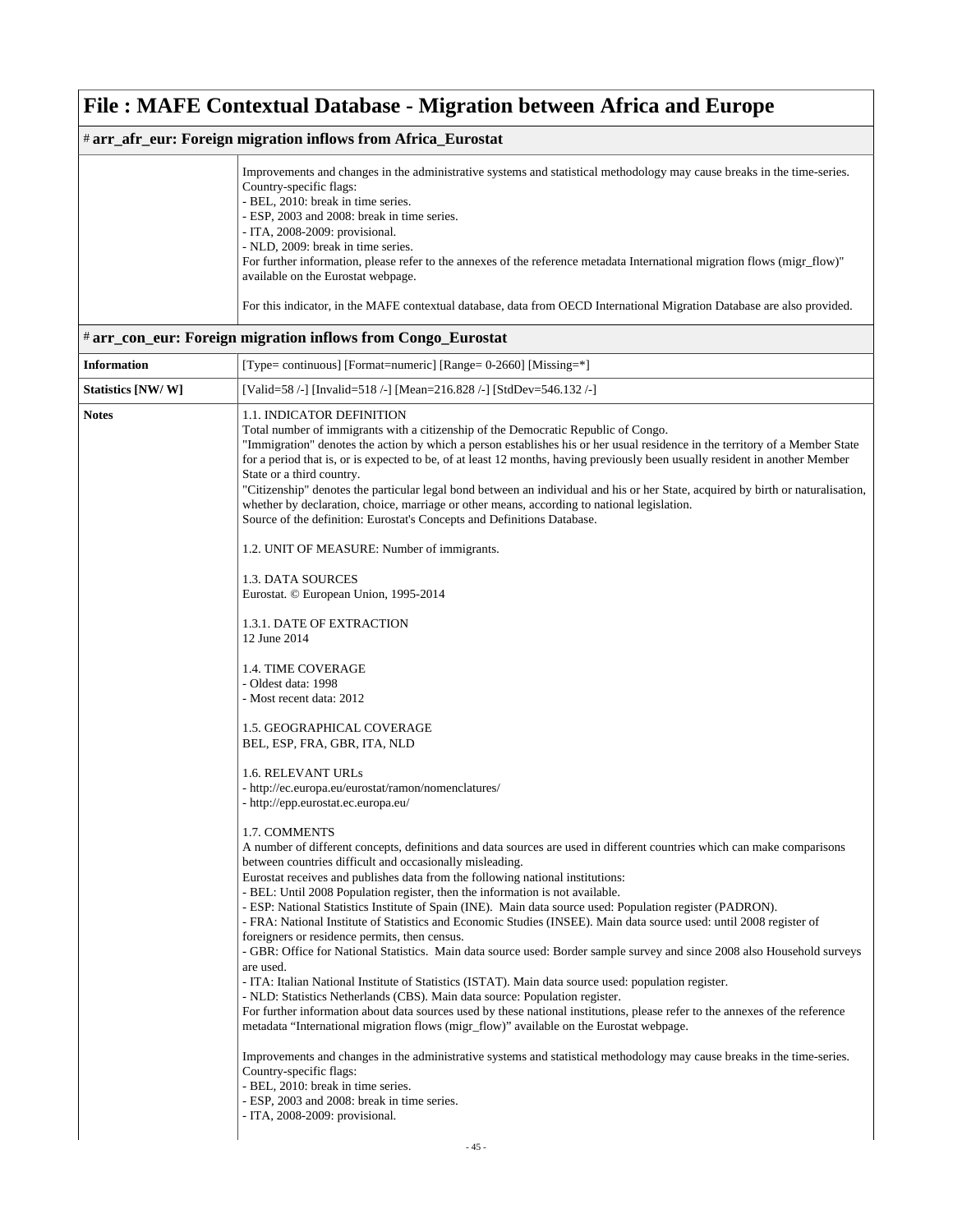|                    | # arr_con_eur: Foreign migration inflows from Congo_Eurostat                                                                                                                                                                                                                                                                                                                                                                                                                                                                                                                                                                                                                                                                                                                                                                                                                                                                                                                                                                                                                                                                                                                                                                                                                                                                                                                                                                                                                                                                                                                                                                                                                                                                                                                                                                                                                                                                                                                                                                                                                                                                                                                                                                                                                                                                                                                                                                                                                                                                                                                                                                                                                                                                                             |
|--------------------|----------------------------------------------------------------------------------------------------------------------------------------------------------------------------------------------------------------------------------------------------------------------------------------------------------------------------------------------------------------------------------------------------------------------------------------------------------------------------------------------------------------------------------------------------------------------------------------------------------------------------------------------------------------------------------------------------------------------------------------------------------------------------------------------------------------------------------------------------------------------------------------------------------------------------------------------------------------------------------------------------------------------------------------------------------------------------------------------------------------------------------------------------------------------------------------------------------------------------------------------------------------------------------------------------------------------------------------------------------------------------------------------------------------------------------------------------------------------------------------------------------------------------------------------------------------------------------------------------------------------------------------------------------------------------------------------------------------------------------------------------------------------------------------------------------------------------------------------------------------------------------------------------------------------------------------------------------------------------------------------------------------------------------------------------------------------------------------------------------------------------------------------------------------------------------------------------------------------------------------------------------------------------------------------------------------------------------------------------------------------------------------------------------------------------------------------------------------------------------------------------------------------------------------------------------------------------------------------------------------------------------------------------------------------------------------------------------------------------------------------------------|
|                    | - NLD, 2009: break in time series.<br>For further information, please refer to the annexes of the reference metadata International migration flows (migr_flow)"<br>available on the Eurostat webpage.                                                                                                                                                                                                                                                                                                                                                                                                                                                                                                                                                                                                                                                                                                                                                                                                                                                                                                                                                                                                                                                                                                                                                                                                                                                                                                                                                                                                                                                                                                                                                                                                                                                                                                                                                                                                                                                                                                                                                                                                                                                                                                                                                                                                                                                                                                                                                                                                                                                                                                                                                    |
|                    | For this indicator, in the MAFE contextual database, data from OECD International Migration Database are also provided.                                                                                                                                                                                                                                                                                                                                                                                                                                                                                                                                                                                                                                                                                                                                                                                                                                                                                                                                                                                                                                                                                                                                                                                                                                                                                                                                                                                                                                                                                                                                                                                                                                                                                                                                                                                                                                                                                                                                                                                                                                                                                                                                                                                                                                                                                                                                                                                                                                                                                                                                                                                                                                  |
|                    | # arr_con_oecd: Foreign migration inflows from Congo_OECD                                                                                                                                                                                                                                                                                                                                                                                                                                                                                                                                                                                                                                                                                                                                                                                                                                                                                                                                                                                                                                                                                                                                                                                                                                                                                                                                                                                                                                                                                                                                                                                                                                                                                                                                                                                                                                                                                                                                                                                                                                                                                                                                                                                                                                                                                                                                                                                                                                                                                                                                                                                                                                                                                                |
| <b>Information</b> | [Type= continuous] [Format=numeric] [Range= 0-4564] [Missing=*]                                                                                                                                                                                                                                                                                                                                                                                                                                                                                                                                                                                                                                                                                                                                                                                                                                                                                                                                                                                                                                                                                                                                                                                                                                                                                                                                                                                                                                                                                                                                                                                                                                                                                                                                                                                                                                                                                                                                                                                                                                                                                                                                                                                                                                                                                                                                                                                                                                                                                                                                                                                                                                                                                          |
| Statistics [NW/W]  | [Valid=59 /-] [Invalid=517 /-] [Mean=1161.797 /-] [StdDev=1085.772 /-]                                                                                                                                                                                                                                                                                                                                                                                                                                                                                                                                                                                                                                                                                                                                                                                                                                                                                                                                                                                                                                                                                                                                                                                                                                                                                                                                                                                                                                                                                                                                                                                                                                                                                                                                                                                                                                                                                                                                                                                                                                                                                                                                                                                                                                                                                                                                                                                                                                                                                                                                                                                                                                                                                   |
| Notes              | 1.1. INDICATOR DEFINITION<br>Total number of immigrants with a citizenship of the Democratic Republic of Congo.<br>OECD countries seldom have tools specifically designed to measure the inflows and outflows of the foreign population, and<br>national estimates are generally based either on population registers or residence permit data.<br>Citizenship is the legal nationality of the persons concerned (i.e. of live births, parents, descendants, brides, grooms,<br>divorcees).<br>Source of the definition: International Migration Database, © OECD, 2014 (http://stats.oecd.org/), and OECD Glossary of<br>terms.<br>1.2. UNIT OF MEASURE: Number of individuals.<br>1.3. DATA SOURCES<br>International Migration Database, © OECD, 2014 (http://stats.oecd.org/).<br>1.3.1. DATE OF EXTRACTION<br>13 June 2014<br>1.4. TIME COVERAGE<br>- Oldest data: 1990<br>- Most recent data: 2011<br>1.5. GEOGRAPHICAL COVERAGE<br>BEL, ESP, FRA, ITA, NLD<br>1.6. RELEVANT URLs<br>- http://stats.oecd.org/glossary/<br>- http://stats.oecd.org/<br>1.7. COMMENTS<br>OECD data are in thousands. In the MAFE Contextual Database, these data are multiplied per 1000. This was done to ease<br>comparisons with Eurostat data for the same indicator, which are also provided.<br>Following national sources and statistical populations are used:<br>- BEL: Population Register, National Statistical Office. Criteria for registering foreigners: holding a residence permit and<br>intending to stay in the country for at least 3 months. Figures do not include asylum seekers who are recorded in a separate<br>register.<br>- ESP: Local register (Padron municipal de habitantes), National Statistical Institute (INE). Criteria for registering foreigners:<br>Residing in the municipality.<br>- FRA: ANAEM (Agence nationale de l'accueil des étrangers et des migrations). Flow data based on residence permits or<br>other sources. Data consist of those entering as permanent workers plus those entering under family reunification. Persons<br>entering as self-employed and persons entering under other permits relating to family reunification are also included.<br>- ITA: Ministry of the Interior. Flow data based on residence permits or other sources. Data include issues of residence<br>permits, including short-term ones (excluding renewals) which are still valid at the end of the year. In principle, this excludes<br>seasonal workers.<br>- NLD: Population register, Central Bureau of Statistics. Criteria for registering foreigners: holding a residence permit and<br>intending to stay in the country for at least 4 of the next 6 months. Inflows include some asylum seekers (except those staying |
|                    | in reception centres).<br># arr_gha_eur: Foreign migration inflows from Ghana_Eurostat                                                                                                                                                                                                                                                                                                                                                                                                                                                                                                                                                                                                                                                                                                                                                                                                                                                                                                                                                                                                                                                                                                                                                                                                                                                                                                                                                                                                                                                                                                                                                                                                                                                                                                                                                                                                                                                                                                                                                                                                                                                                                                                                                                                                                                                                                                                                                                                                                                                                                                                                                                                                                                                                   |
|                    |                                                                                                                                                                                                                                                                                                                                                                                                                                                                                                                                                                                                                                                                                                                                                                                                                                                                                                                                                                                                                                                                                                                                                                                                                                                                                                                                                                                                                                                                                                                                                                                                                                                                                                                                                                                                                                                                                                                                                                                                                                                                                                                                                                                                                                                                                                                                                                                                                                                                                                                                                                                                                                                                                                                                                          |
| <b>Information</b> | [Type= continuous] [Format=numeric] [Range= 28-5627] [Missing=*]                                                                                                                                                                                                                                                                                                                                                                                                                                                                                                                                                                                                                                                                                                                                                                                                                                                                                                                                                                                                                                                                                                                                                                                                                                                                                                                                                                                                                                                                                                                                                                                                                                                                                                                                                                                                                                                                                                                                                                                                                                                                                                                                                                                                                                                                                                                                                                                                                                                                                                                                                                                                                                                                                         |

### **Statistics [NW/ W]** [Valid=58 /-] [Invalid=518 /-] [Mean=1537.31 /-] [StdDev=1285.725 /-] **Notes** 1.1. INDICATOR DEFINITION Total number of immigrants with a Ghanaian citizenship of Ghana.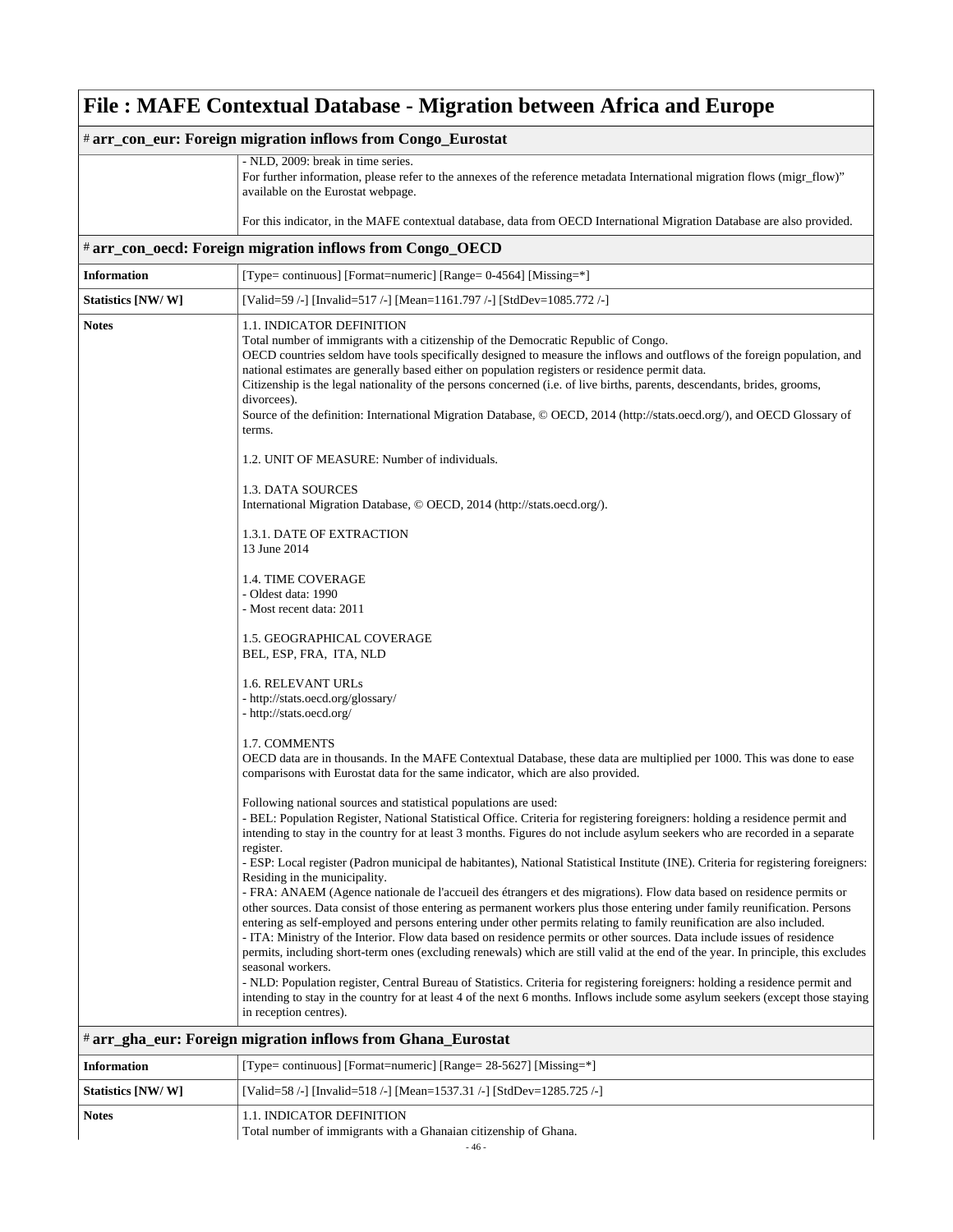#### # **arr\_gha\_eur: Foreign migration inflows from Ghana\_Eurostat**

| <u>м сагт огода ша</u> гааон шполятош спана ваговат                                                                                                                                                                                                                                                                                                                                                           |
|---------------------------------------------------------------------------------------------------------------------------------------------------------------------------------------------------------------------------------------------------------------------------------------------------------------------------------------------------------------------------------------------------------------|
| "Immigration" denotes the action by which a person establishes his or her usual residence in the territory of a Member State<br>for a period that is, or is expected to be, of at least 12 months, having previously been usually resident in another Member<br>State or a third country.                                                                                                                     |
| "Citizenship" denotes the particular legal bond between an individual and his or her State, acquired by birth or naturalisation,<br>whether by declaration, choice, marriage or other means, according to national legislation.<br>Source of the definition: Eurostat's Concepts and Definitions Database.                                                                                                    |
| 1.2. UNIT OF MEASURE: Number of immigrants.                                                                                                                                                                                                                                                                                                                                                                   |
| 1.3. DATA SOURCES<br>Eurostat. © European Union, 1995-2014                                                                                                                                                                                                                                                                                                                                                    |
| 1.3.1. DATE OF EXTRACTION<br>12 June 2014                                                                                                                                                                                                                                                                                                                                                                     |
| 1.4. TIME COVERAGE<br>- Oldest data: 1998<br>- Most recent data: 2012                                                                                                                                                                                                                                                                                                                                         |
| 1.5. GEOGRAPHICAL COVERAGE<br>BEL, ESP, FRA, GBR, ITA, NLD                                                                                                                                                                                                                                                                                                                                                    |
| 1.6. RELEVANT URLs<br>- http://ec.europa.eu/eurostat/ramon/nomenclatures/<br>- http://epp.eurostat.ec.europa.eu/                                                                                                                                                                                                                                                                                              |
| 1.7. COMMENTS<br>A number of different concepts, definitions and data sources are used in different countries which can make comparisons<br>between countries difficult and occasionally misleading.<br>Eurostat receives and publishes data from the following national institutions:<br>- BEL: Until 2008 Population register, then the information is not available.                                       |
| - ESP: National Statistics Institute of Spain (INE). Main data source used: Population register (PADRON).<br>- FRA: National Institute of Statistics and Economic Studies (INSEE). Main data source used: until 2008 register of<br>foreigners or residence permits, then census.<br>- GBR: Office for National Statistics. Main data source used: Border sample survey and since 2008 also Household surveys |
| are used.<br>- ITA: Italian National Institute of Statistics (ISTAT). Main data source used: population register.                                                                                                                                                                                                                                                                                             |
| - NLD: Statistics Netherlands (CBS). Main data source: Population register.<br>For further information about data sources used by these national institutions, please refer to the annexes of the reference<br>metadata "International migration flows (migr_flow)" available on the Eurostat webpage.                                                                                                        |
| Improvements and changes in the administrative systems and statistical methodology may cause breaks in the time-series.<br>Country-specific flags:<br>- BEL, 2010: break in time series.                                                                                                                                                                                                                      |
| - ESP, 2003 and 2008: break in time series.<br>- FRA, 2006: break in time series.<br>- ITA, 2008-2009: provisional.                                                                                                                                                                                                                                                                                           |
| - NLD, 2009: break in time series.<br>- GBR, 2008: break in time series.                                                                                                                                                                                                                                                                                                                                      |
| For further information, please refer to the annexes of the reference metadata International migration flows (migr_flow)"<br>available on the Eurostat webpage.                                                                                                                                                                                                                                               |
| For this indicator, in the MAFE contextual database, data from OECD International Migration Database are also provided.                                                                                                                                                                                                                                                                                       |
| # arr_gha_oecd: Foreign migration inflows from Ghana_OECD                                                                                                                                                                                                                                                                                                                                                     |

| <b>Information</b> | [Type= continuous] [Format=numeric] [Range= $16-7000$ ] [Missing=*]                                                                                                                                                                                                                                                                                                                                                                                                     |
|--------------------|-------------------------------------------------------------------------------------------------------------------------------------------------------------------------------------------------------------------------------------------------------------------------------------------------------------------------------------------------------------------------------------------------------------------------------------------------------------------------|
| Statistics [NW/W]  | [Valid=79 /-] [Invalid=497 /-] [Mean=1298.848 /-] [StdDev=1245.427 /-]                                                                                                                                                                                                                                                                                                                                                                                                  |
| <b>Notes</b>       | <b>1.1. INDICATOR DEFINITION</b><br>Total number of immigrants with a Ghanaian citizenship.<br>OECD countries seldom have tools specifically designed to measure the inflows and outflows of the foreign population, and<br>national estimates are generally based either on population registers or residence permit data.<br>Citizenship is the legal nationality of the persons concerned (i.e. of live births, parents, descendants, brides, grooms,<br>divorcees). |
|                    |                                                                                                                                                                                                                                                                                                                                                                                                                                                                         |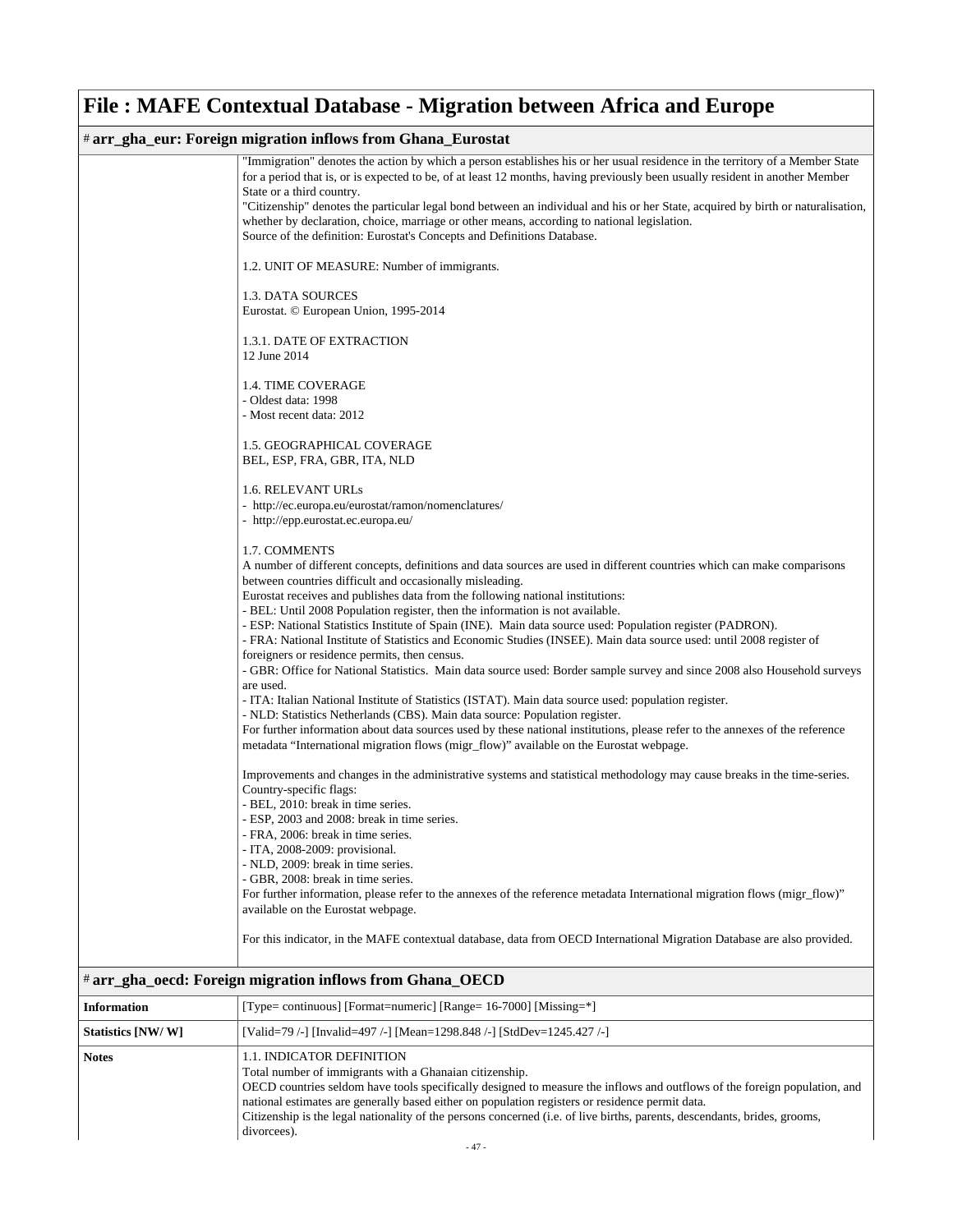### # **arr\_gha\_oecd: Foreign migration inflows from Ghana\_OECD**

|                    | Source of the definition: International Migration Database, © OECD, 2014 (http://stats.oecd.org/), and OECD Glossary of<br>terms.                                                                                                                            |
|--------------------|--------------------------------------------------------------------------------------------------------------------------------------------------------------------------------------------------------------------------------------------------------------|
|                    | 1.2. UNIT OF MEASURE: Number of individuals.                                                                                                                                                                                                                 |
|                    | 1.3. DATA SOURCES                                                                                                                                                                                                                                            |
|                    | International Migration Database, © OECD, 2014 (http://stats.oecd.org/).                                                                                                                                                                                     |
|                    | 1.3.1. DATE OF EXTRACTION                                                                                                                                                                                                                                    |
|                    | 13 June 2014                                                                                                                                                                                                                                                 |
|                    | 1.4. TIME COVERAGE                                                                                                                                                                                                                                           |
|                    | - Oldest data: 1985<br>- Most recent data: 2011                                                                                                                                                                                                              |
|                    | 1.5. GEOGRAPHICAL COVERAGE                                                                                                                                                                                                                                   |
|                    | BEL, ESP, FRA, GBR, ITA, NLD                                                                                                                                                                                                                                 |
|                    | 1.6. RELEVANT URLs                                                                                                                                                                                                                                           |
|                    | - http://stats.oecd.org/glossary/<br>- http://stats.oecd.org/                                                                                                                                                                                                |
|                    |                                                                                                                                                                                                                                                              |
|                    | 1.7. COMMENTS<br>OECD data are in thousands. In the MAFE Contextual Database, these data are multiplied per 1000. This was done to ease                                                                                                                      |
|                    | comparisons with Eurostat data for the same indicator, which are also provided.                                                                                                                                                                              |
|                    | Following national sources and statistical populations are used:                                                                                                                                                                                             |
|                    | - BEL: Population Register, National Statistical Office. Criteria for registering foreigners: holding a residence permit and<br>intending to stay in the country for at least 3 months. Figures do not include asylum seekers who are recorded in a separate |
|                    | register.                                                                                                                                                                                                                                                    |
|                    | - ESP: Local register (Padron municipal de habitantes), National Statistical Institute (INE). Criteria for registering foreigners:                                                                                                                           |
|                    | Residing in the municipality.<br>- FRA: ANAEM (Agence nationale de l'accueil des étrangers et des migrations). Flow data based on residence permits or                                                                                                       |
|                    | other sources. Data consist of those entering as permanent workers plus those entering under family reunification. Persons                                                                                                                                   |
|                    | entering as self-employed and persons entering under other permits relating to family reunification are also included.                                                                                                                                       |
|                    | - GBR: International Passenger Survey, Office for National Statistics. Flow data based on residence permits.<br>- ITA: Ministry of the Interior. Flow data based on residence permits or other sources. Data include issues of residence                     |
|                    | permits, including short-term ones (excluding renewals) which are still valid at the end of the year. In principle, this excludes                                                                                                                            |
|                    | seasonal workers.<br>- NLD: Population register, Central Bureau of Statistics. Criteria for registering foreigners: holding a residence permit and                                                                                                           |
|                    | intending to stay in the country for at least 4 of the next 6 months. Inflows include some asylum seekers (except those staying                                                                                                                              |
|                    | in reception centres).                                                                                                                                                                                                                                       |
|                    | # arr_sen_eur: Foreign migration inflows from Senegal_Eurostat                                                                                                                                                                                               |
| <b>Information</b> | [Type= continuous] [Format=numeric] [Range= 0-11602] [Missing=*]                                                                                                                                                                                             |
| Statistics [NW/W]  | [Valid=58 /-] [Invalid=518 /-] [Mean=2428.224 /-] [StdDev=3040.884 /-]                                                                                                                                                                                       |
| Notes              | 1.1. INDICATOR DEFINITION<br>Total number of immigrants with a Senegalese citizenship.                                                                                                                                                                       |
|                    | "Immigration" denotes the action by which a person establishes his or her usual residence in the territory of a Member State                                                                                                                                 |
|                    | for a period that is, or is expected to be, of at least 12 months, having previously been usually resident in another Member                                                                                                                                 |
|                    | State or a third country.<br>"Citizenship" denotes the particular legal bond between an individual and his or her State, acquired by birth or naturalisation,                                                                                                |
|                    | whether by declaration, choice, marriage or other means, according to national legislation.                                                                                                                                                                  |
|                    | Source of the definition: Eurostat's Concepts and Definitions Database.                                                                                                                                                                                      |
|                    | 1.2. UNIT OF MEASURE: Number of immigrants.                                                                                                                                                                                                                  |
|                    | 1.3. DATA SOURCES<br>Eurostat. © European Union, 1995-2014                                                                                                                                                                                                   |
|                    |                                                                                                                                                                                                                                                              |
|                    | 1.3.1. DATE OF EXTRACTION<br>12 June 2014                                                                                                                                                                                                                    |
|                    | 1.4. TIME COVERAGE                                                                                                                                                                                                                                           |
|                    | 48                                                                                                                                                                                                                                                           |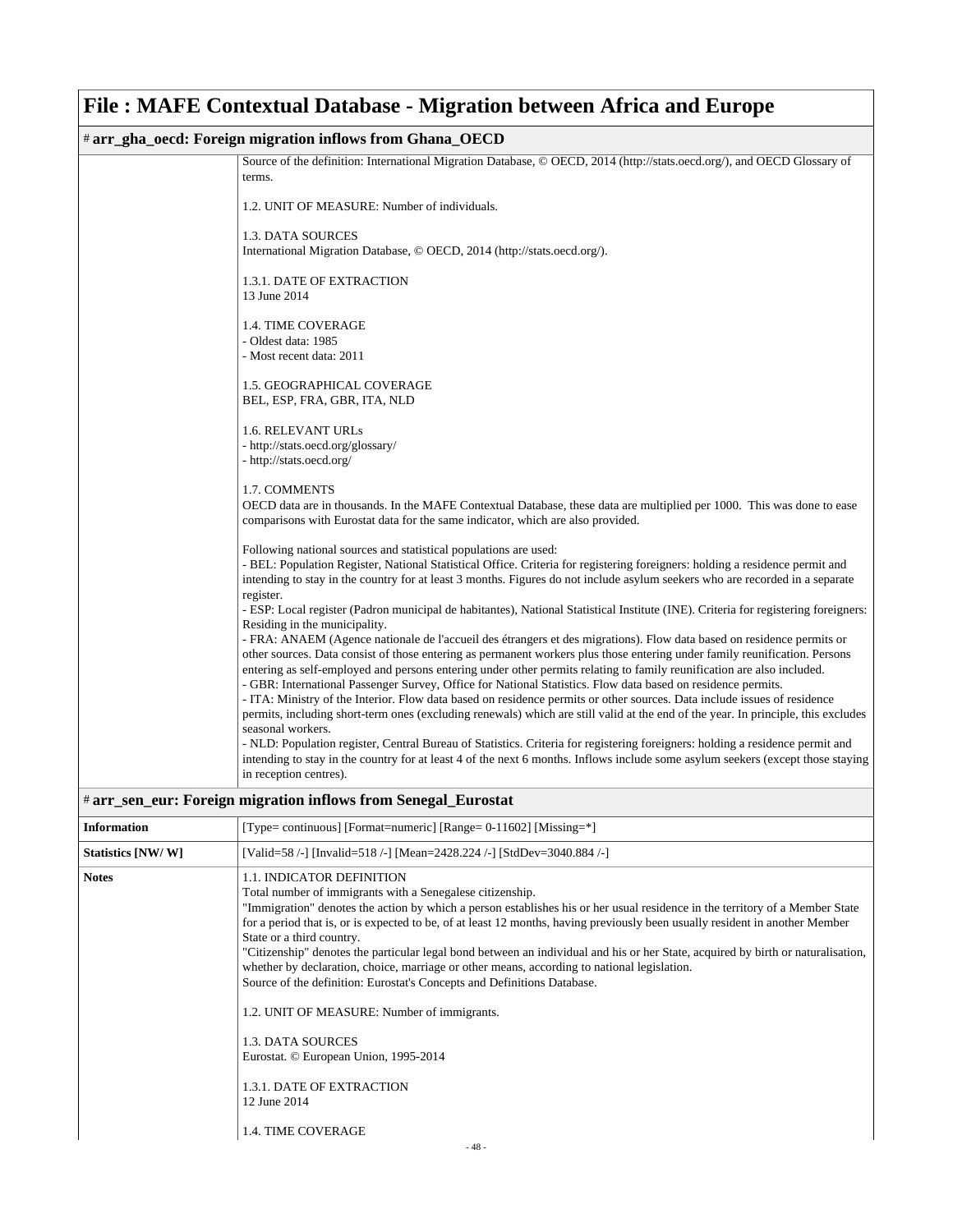|                    | # arr_sen_eur: Foreign migration inflows from Senegal_Eurostat                                                                        |
|--------------------|---------------------------------------------------------------------------------------------------------------------------------------|
|                    | - Oldest data: 1998                                                                                                                   |
|                    | - Most recent data: 2012                                                                                                              |
|                    |                                                                                                                                       |
|                    | 1.5. GEOGRAPHICAL COVERAGE<br>BEL, ESP, FRA, GBR, ITA, NLD                                                                            |
|                    |                                                                                                                                       |
|                    | 1.6. RELEVANT URLs                                                                                                                    |
|                    | - http://ec.europa.eu/eurostat/ramon/nomenclatures/                                                                                   |
|                    | - http://epp.eurostat.ec.europa.eu/                                                                                                   |
|                    | 1.7. COMMENTS                                                                                                                         |
|                    | A number of different concepts, definitions and data sources are used in different countries which can make comparisons               |
|                    | between countries difficult and occasionally misleading.                                                                              |
|                    | Eurostat receives and publishes data from the following national institutions:                                                        |
|                    | - BEL: Until 2008 Population register, then the information is not available.                                                         |
|                    | - ESP: National Statistics Institute of Spain (INE). Main data source used: Population register (PADRON).                             |
|                    | - FRA: National Institute of Statistics and Economic Studies (INSEE). Main data source used: until 2008 register of                   |
|                    | foreigners or residence permits, then census.                                                                                         |
|                    | - GBR: Office for National Statistics. Main data source used: Border sample survey and since 2008 also Household surveys<br>are used. |
|                    | - ITA: Italian National Institute of Statistics (ISTAT). Main data source used: population register.                                  |
|                    | - NLD: Statistics Netherlands (CBS). Main data source: Population register.                                                           |
|                    | For further information about data sources used by these national institutions, please refer to the annexes of the reference          |
|                    | metadata "International migration flows (migr_flow)" available on the Eurostat webpage.                                               |
|                    | Improvements and changes in the administrative systems and statistical methodology may cause breaks in the time-series.               |
|                    | Country-specific flags:                                                                                                               |
|                    | - BEL, 2010: break in time series.                                                                                                    |
|                    | - ESP, 2003 and 2008: break in time series.                                                                                           |
|                    | - FRA, 2006: break in time series.                                                                                                    |
|                    | - ITA, 2008-2009: provisional.                                                                                                        |
|                    | - NLD, 2009: break in time series.                                                                                                    |
|                    | - GBR, 2008: break in time series.                                                                                                    |
|                    | For further information, please refer to the annexes of the reference metadata International migration flows (migr_flow)"             |
|                    | available on the Eurostat webpage.                                                                                                    |
|                    | For this indicator, in the MAFE contextual database, data from OECD International Migration Database are also provided.               |
|                    |                                                                                                                                       |
|                    | # arr_sen_oecd: Foreign migration inflows from Senegal_OECD                                                                           |
|                    |                                                                                                                                       |
| <b>Information</b> | [Type= continuous] [Format=numeric] [Range= 24-12688] [Missing=*]                                                                     |

| <b>Information</b> | [Type= continuous] [Format=numeric] [Range= 24-12688] [Missing=*]                                                                                                                                                                                                                                                                                                                                                                                                                                                                                                                                                                                                                                                                                                                                                                                                                                                                           |
|--------------------|---------------------------------------------------------------------------------------------------------------------------------------------------------------------------------------------------------------------------------------------------------------------------------------------------------------------------------------------------------------------------------------------------------------------------------------------------------------------------------------------------------------------------------------------------------------------------------------------------------------------------------------------------------------------------------------------------------------------------------------------------------------------------------------------------------------------------------------------------------------------------------------------------------------------------------------------|
| Statistics [NW/W]  | [Valid=61 /-] [Invalid=515 /-] [Mean=2864.311 /-] [StdDev=2943.859 /-]                                                                                                                                                                                                                                                                                                                                                                                                                                                                                                                                                                                                                                                                                                                                                                                                                                                                      |
| <b>Notes</b>       | <b>1.1. INDICATOR DEFINITION</b><br>Total number of immigrants with a Senegalese citizenship.<br>OECD countries seldom have tools specifically designed to measure the inflows and outflows of the foreign population, and<br>national estimates are generally based either on population registers or residence permit data.<br>Citizenship is the legal nationality of the persons concerned (i.e. of live births, parents, descendants, brides, grooms,<br>divorcees).<br>Source of the definition: International Migration Database, © OECD, 2014 (http://stats.oecd.org/), and OECD Glossary of<br>terms.<br>1.2. UNIT OF MEASURE: Number of individuals.<br><b>1.3. DATA SOURCES</b><br>International Migration Database, © OECD, 2014 (http://stats.oecd.org/).<br>1.3.1. DATE OF EXTRACTION<br>13 June 2014<br><b>1.4. TIME COVERAGE</b><br>- Oldest data: 1995<br>- Most recent data: 2011<br>1.5. GEOGRAPHICAL COVERAGE<br>$-49-$ |
|                    |                                                                                                                                                                                                                                                                                                                                                                                                                                                                                                                                                                                                                                                                                                                                                                                                                                                                                                                                             |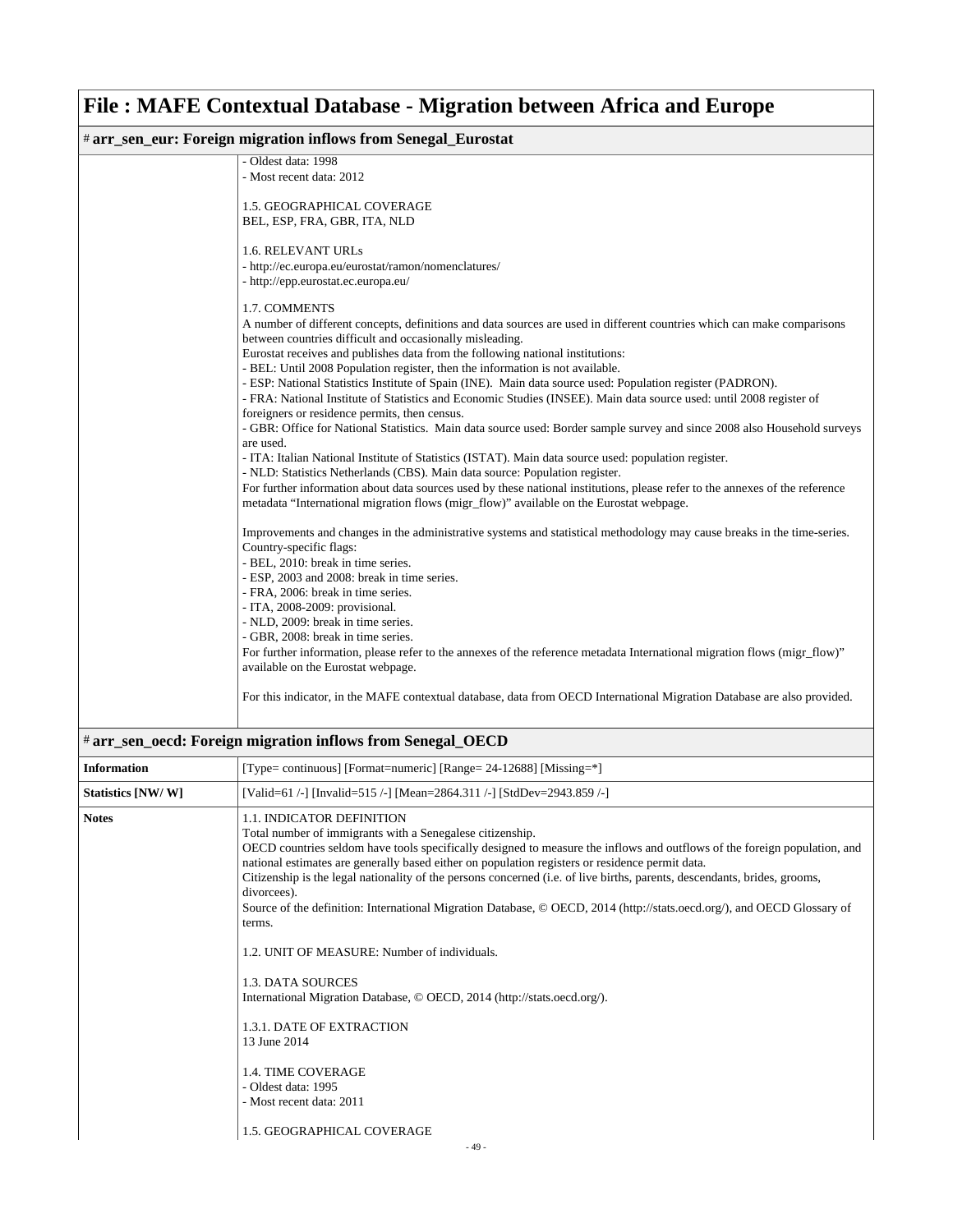| # arr_sen_oecd: Foreign migration inflows from Senegal_OECD |                                                                                                                                                                                                                                                                                                                                                                                                                                                                                                                                                                                                                                                                                                                                                                                                                                                                                                                                                                   |  |
|-------------------------------------------------------------|-------------------------------------------------------------------------------------------------------------------------------------------------------------------------------------------------------------------------------------------------------------------------------------------------------------------------------------------------------------------------------------------------------------------------------------------------------------------------------------------------------------------------------------------------------------------------------------------------------------------------------------------------------------------------------------------------------------------------------------------------------------------------------------------------------------------------------------------------------------------------------------------------------------------------------------------------------------------|--|
|                                                             | BEL, ESP, FRA, ITA, NLD                                                                                                                                                                                                                                                                                                                                                                                                                                                                                                                                                                                                                                                                                                                                                                                                                                                                                                                                           |  |
|                                                             | 1.6. RELEVANT URLs<br>- http://stats.oecd.org/glossary/                                                                                                                                                                                                                                                                                                                                                                                                                                                                                                                                                                                                                                                                                                                                                                                                                                                                                                           |  |
|                                                             | - http://stats.oecd.org/                                                                                                                                                                                                                                                                                                                                                                                                                                                                                                                                                                                                                                                                                                                                                                                                                                                                                                                                          |  |
|                                                             | 1.7. COMMENTS<br>OECD data are in thousands. In the MAFE Contextual Database, these data are multiplied per 1000. This was done to ease<br>comparisons with Eurostat data for the same indicator, which are also provided.                                                                                                                                                                                                                                                                                                                                                                                                                                                                                                                                                                                                                                                                                                                                        |  |
|                                                             | Following national sources and statistical populations are used:<br>- BEL: Population Register, National Statistical Office. Criteria for registering foreigners: holding a residence permit and<br>intending to stay in the country for at least 3 months. Figures do not include asylum seekers who are recorded in a separate<br>register.                                                                                                                                                                                                                                                                                                                                                                                                                                                                                                                                                                                                                     |  |
|                                                             | - ESP: Local register (Padron municipal de habitantes), National Statistical Institute (INE). Criteria for registering foreigners:<br>Residing in the municipality.                                                                                                                                                                                                                                                                                                                                                                                                                                                                                                                                                                                                                                                                                                                                                                                               |  |
|                                                             | - FRA: ANAEM (Agence nationale de l'accueil des étrangers et des migrations). Flow data based on residence permits or<br>other sources. Data consist of those entering as permanent workers plus those entering under family reunification. Persons<br>entering as self-employed and persons entering under other permits relating to family reunification are also included.<br>- ITA: Ministry of the Interior. Flow data based on residence permits or other sources. Data include issues of residence<br>permits, including short-term ones (excluding renewals) which are still valid at the end of the year. In principle, this excludes<br>seasonal workers.<br>- NLD: Population register, Central Bureau of Statistics. Criteria for registering foreigners: holding a residence permit and<br>intending to stay in the country for at least 4 of the next 6 months. Inflows include some asylum seekers (except those staying<br>in reception centres). |  |
|                                                             | # cnmr_eur: Crude net migration rate (plus statistical adjustment)_Eurostat                                                                                                                                                                                                                                                                                                                                                                                                                                                                                                                                                                                                                                                                                                                                                                                                                                                                                       |  |
| <b>Information</b>                                          | [Type= continuous] [Format=numeric] [Range= -6.2-18.4] [Missing=*]                                                                                                                                                                                                                                                                                                                                                                                                                                                                                                                                                                                                                                                                                                                                                                                                                                                                                                |  |
| Statistics [NW/ W]                                          | [Valid=318 /-] [Invalid=258 /-] [Mean=1.568 /-] [StdDev=3.213 /-]                                                                                                                                                                                                                                                                                                                                                                                                                                                                                                                                                                                                                                                                                                                                                                                                                                                                                                 |  |
| <b>Notes</b>                                                | 1.1. INDICATOR DEFINITION<br>The ratio of the net migration including statistical adjustment during the year to the average population in that year.<br>Net migration figures are produced by taking the difference between total population change and natural change; this concept<br>is referred to as net migration plus statistical adjustment. Net migration is therefore considered as the part of population<br>change not attributable to births and deaths It is calculated in this way because immigration or emigration flows are either<br>unknown or the figures are not sufficiently precise.<br>Source of the definition: Eurostat's Concepts and Definitions Database and reference metadata "Population (demo_pop)"<br>available on Eurostat webpage.                                                                                                                                                                                           |  |
|                                                             | 1.2. UNIT OF MEASURE: Per 1000 inhabitants (of the average population).                                                                                                                                                                                                                                                                                                                                                                                                                                                                                                                                                                                                                                                                                                                                                                                                                                                                                           |  |
|                                                             | <b>1.3. DATA SOURCES</b><br>Eurostat. © European Union, 1995-2014                                                                                                                                                                                                                                                                                                                                                                                                                                                                                                                                                                                                                                                                                                                                                                                                                                                                                                 |  |
|                                                             | 1.3.1. DATE OF EXTRACTION<br>9 July 2014                                                                                                                                                                                                                                                                                                                                                                                                                                                                                                                                                                                                                                                                                                                                                                                                                                                                                                                          |  |
|                                                             | 1.4. TIME COVERAGE<br>- Oldest data: 1960<br>- Most recent data: 2012                                                                                                                                                                                                                                                                                                                                                                                                                                                                                                                                                                                                                                                                                                                                                                                                                                                                                             |  |
|                                                             | 1.5. GEOGRAPHICAL COVERAGE<br>BEL, ESP, FRA, GBR, ITA, NLD                                                                                                                                                                                                                                                                                                                                                                                                                                                                                                                                                                                                                                                                                                                                                                                                                                                                                                        |  |
|                                                             | 1.6. RELEVANT URLs<br>- http://ec.europa.eu/eurostat/ramon/nomenclatures/<br>- http://epp.eurostat.ec.europa.eu/                                                                                                                                                                                                                                                                                                                                                                                                                                                                                                                                                                                                                                                                                                                                                                                                                                                  |  |
|                                                             | 1.7. COMMENTS<br>- FRA: Metropolitan France, including Corsica, excluding the overseas departments (DOM).<br>- BEL: break in time series. Starting with 1.1.2011, Belgium population figures at national level refer to all registered persons<br>including asylum seekers.                                                                                                                                                                                                                                                                                                                                                                                                                                                                                                                                                                                                                                                                                       |  |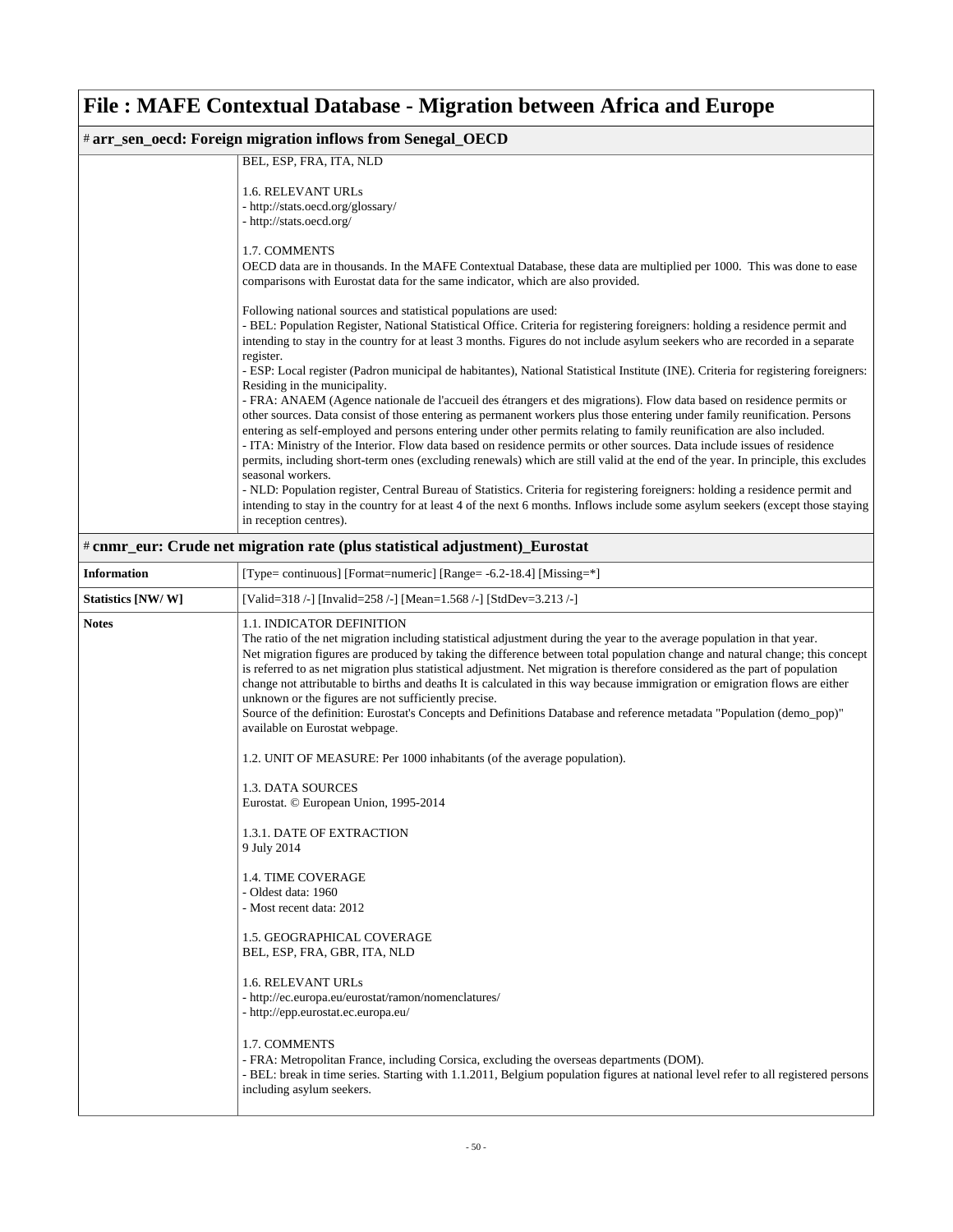|                    | $\ddotsc$ . There is convenium by a model $\ddotsc$ and the second contract $\ddotsc$ and $\ddotsc$                                                                                                                                                                                                                                                                                                                                                                   |
|--------------------|-----------------------------------------------------------------------------------------------------------------------------------------------------------------------------------------------------------------------------------------------------------------------------------------------------------------------------------------------------------------------------------------------------------------------------------------------------------------------|
|                    | # cnmr_oecd: Crude net migration rate_OECD                                                                                                                                                                                                                                                                                                                                                                                                                            |
| <b>Information</b> | [Type= continuous] [Format=numeric] [Range= -5.6-18.3] [Missing=*]                                                                                                                                                                                                                                                                                                                                                                                                    |
| Statistics [NW/W]  | [Valid=317 /-] [Invalid=259 /-] [Mean=1.448 /-] [StdDev=3.074 /-]                                                                                                                                                                                                                                                                                                                                                                                                     |
| <b>Notes</b>       | 1.1. INDICATOR DEFINITION<br>Net migration is the difference between immigration into and emigration from the area during the year (it is therefore<br>negative when the number of emigrants exceeds the number of immigrants).<br>The crude rate is obtained as the ratio of net migration to mid-year population of the given year.<br>Source of the definition: OECD Glossary of terms.<br>1.2. UNIT OF MEASURE: Per 1000 inhabitants (of the average population). |
|                    | 1.3. DATA SOURCES<br>Population and Vital Statistics, © OECD, 2014 (http://stats.oecd.org/).                                                                                                                                                                                                                                                                                                                                                                          |
|                    | 1.3.1. DATE OF EXTRACTION<br>13 June 2014                                                                                                                                                                                                                                                                                                                                                                                                                             |
|                    | 1.4. TIME COVERAGE<br>- Oldest data: 1955<br>- Most recent data: 2013                                                                                                                                                                                                                                                                                                                                                                                                 |
|                    | 1.5. GEOGRAPHICAL COVERAGE<br>BEL, ESP, FRA, GBR, ITA, NLD                                                                                                                                                                                                                                                                                                                                                                                                            |
|                    | 1.6. RELEVANT URLs<br>- http://stats.oecd.org/glossary/<br>- http://stats.oecd.org/                                                                                                                                                                                                                                                                                                                                                                                   |
|                    | 1.7. COMMENTS<br>- BEL, 1987 : break in series.<br>- FRA, 1998 : break in seris. Data refer to metropolitan France.<br>- ITA, 1984, 1989, 1992, 2001: break in series.                                                                                                                                                                                                                                                                                                |
|                    | # nation_tot: Acquisitions of nationality (total)                                                                                                                                                                                                                                                                                                                                                                                                                     |
| <b>Information</b> | [Type= continuous] [Format=numeric] [Range= 349-203628] [Missing=*]                                                                                                                                                                                                                                                                                                                                                                                                   |
| Statistics [NW/W]  | [Valid=136 /-] [Invalid=440 /-] [Mean=60554.397 /-] [StdDev=49944.397 /-]                                                                                                                                                                                                                                                                                                                                                                                             |
| <b>Notes</b>       | 1.1. INDICATOR DEFINITION<br>Total number of acquisitions of citizenship awarded to persons who were previously citizens of another country or stateless.<br>Source of the definition: Eurostat's Concepts and Definitions Database.                                                                                                                                                                                                                                  |
|                    | 1.2. UNIT OF MEASURE: Number of acquisitions                                                                                                                                                                                                                                                                                                                                                                                                                          |
|                    | 1.3. DATA SOURCES<br>- Eurostat. © European Union, 1995-2014<br>- BEL, years 1997-1998, ESP and GBR, years 1988-1990: International Migration Database, © OECD, 2014 (http://<br>stats.oecd.org/).                                                                                                                                                                                                                                                                    |
|                    | 1.3.1. DATE OF EXTRACTION<br>13 June 2014                                                                                                                                                                                                                                                                                                                                                                                                                             |
|                    | 1.4. TIME COVERAGE<br>- Oldest data: 1988<br>- Most recent data: 2012                                                                                                                                                                                                                                                                                                                                                                                                 |
|                    | 1.5. GEOGRAPHICAL COVERAGE<br>BEL, ESP, FRA, GBR, ITA, NLD                                                                                                                                                                                                                                                                                                                                                                                                            |
|                    | 1.6. RELEVANT URLs<br>- http://ec.europa.eu/eurostat/ramon/nomenclatures/                                                                                                                                                                                                                                                                                                                                                                                             |

- http://epp.eurostat.ec.europa.eu/
- http://stats.oecd.org/
- 1.7. COMMENTS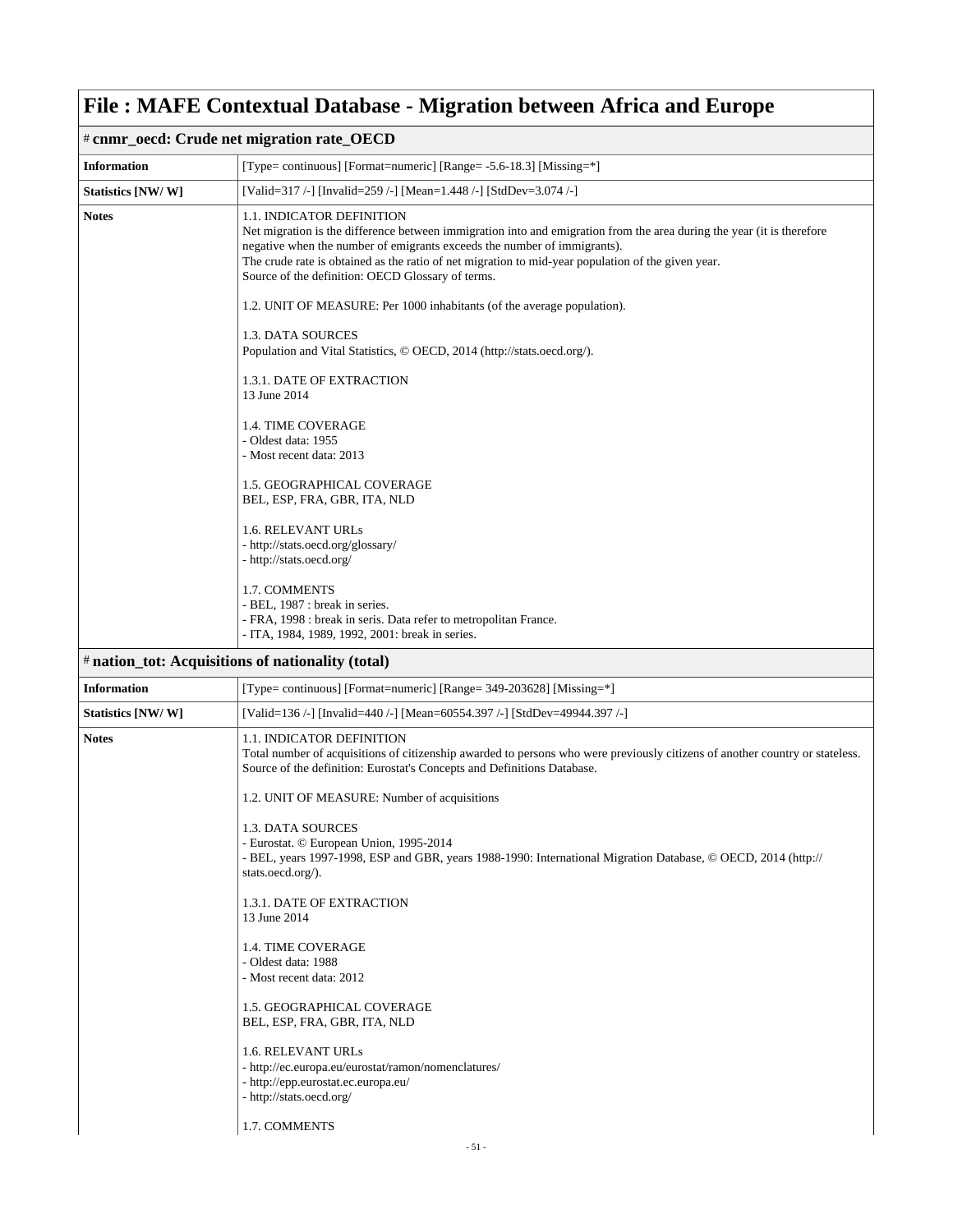| # nation_tot: Acquisitions of nationality (total) |                                                                                                                                                                                                                                                                                                                                                                                                                                                                                                        |  |
|---------------------------------------------------|--------------------------------------------------------------------------------------------------------------------------------------------------------------------------------------------------------------------------------------------------------------------------------------------------------------------------------------------------------------------------------------------------------------------------------------------------------------------------------------------------------|--|
|                                                   | Countries differ in terms of the conditions that must be fulfilled to acquire a citizenship. A number of different concepts,<br>definitions and data sources are used in different countries which can make comparisons between countries difficult and<br>occasionally misleading.<br>For country-specific information, please refer to the annexes of Eurostat reference metadata "Acquisition and loss of<br>citizenship (migr_acqn)", as well as to the metadata available from the OECD database. |  |
|                                                   | # nation_afr: Acquisitions of nationality - Africans                                                                                                                                                                                                                                                                                                                                                                                                                                                   |  |
| <b>Information</b>                                | [Type= continuous] [Format=numeric] [Range= 39-98588] [Missing=*]                                                                                                                                                                                                                                                                                                                                                                                                                                      |  |
| Statistics [NW/W]                                 | [Valid=106 /-] [Invalid=470 /-] [Mean=22008.66 /-] [StdDev=23389.103 /-]                                                                                                                                                                                                                                                                                                                                                                                                                               |  |
| <b>Notes</b>                                      | <b>1.1. INDICATOR DEFINITION</b><br>Total number of acquisitions of citizenship awarded to persons who were previously citizens of an African country.<br>Source of the definition: Eurostat's Concepts and Definitions Database.                                                                                                                                                                                                                                                                      |  |
|                                                   | 1.2. UNIT OF MEASURE: Number of acquisitions                                                                                                                                                                                                                                                                                                                                                                                                                                                           |  |
|                                                   | 1.3. DATA SOURCES<br>Eurostat. © European Union, 1995-2014                                                                                                                                                                                                                                                                                                                                                                                                                                             |  |
|                                                   | 1.3.1. DATE OF EXTRACTION<br>13 June 2014                                                                                                                                                                                                                                                                                                                                                                                                                                                              |  |
|                                                   | 1.4. TIME COVERAGE<br>- Oldest data: 1991<br>- Most recent data: 2012                                                                                                                                                                                                                                                                                                                                                                                                                                  |  |
|                                                   | 1.5. GEOGRAPHICAL COVERAGE<br>BEL, ESP, FRA, GBR, ITA, NLD                                                                                                                                                                                                                                                                                                                                                                                                                                             |  |
|                                                   | 1.6. RELEVANT URLs<br>- http://ec.europa.eu/eurostat/ramon/nomenclatures/<br>- http://epp.eurostat.ec.europa.eu/                                                                                                                                                                                                                                                                                                                                                                                       |  |
|                                                   | 1.7. COMMENTS<br>Countries differ in terms of the conditions that must be fulfilled to acquire a citizenship. A number of different concepts,<br>definitions and data sources are used in different countries which can make comparisons between countries difficult and<br>occasionally misleading.<br>For country-specific information, please refer to the annexes of Eurostat reference metadata "Acquisition and loss of<br>citizenship (migr_acqn)".                                             |  |
|                                                   | # nation_con: Acquisitions of nationality - Congoleses                                                                                                                                                                                                                                                                                                                                                                                                                                                 |  |
| <b>Information</b>                                | [Type= continuous] [Format=numeric] [Range= 0-2993] [Missing=*]                                                                                                                                                                                                                                                                                                                                                                                                                                        |  |
| Statistics [NW/W]                                 | [Valid=114 /-] [Invalid=462 /-] [Mean=756.43 /-] [StdDev=923.94 /-]                                                                                                                                                                                                                                                                                                                                                                                                                                    |  |
| <b>Notes</b>                                      | 1.1. INDICATOR DEFINITION<br>Total number of acquisitions of citizenship awarded to persons who were previously Congolese citizens.<br>Source of the definition: Eurostat's Concepts and Definitions Database.                                                                                                                                                                                                                                                                                         |  |
|                                                   | 1.2. UNIT OF MEASURE: Number of acquisitions                                                                                                                                                                                                                                                                                                                                                                                                                                                           |  |
|                                                   | 1.3. DATA SOURCES<br>- Eurostat. © European Union, 1995-2014<br>- BEL, years 1994-2001, FRA, years 1996-2003: International Migration Database, © OECD, 2014 (http://stats.oecd.org/).                                                                                                                                                                                                                                                                                                                 |  |
|                                                   | 1.3.1. DATE OF EXTRACTION<br>13 June 2014                                                                                                                                                                                                                                                                                                                                                                                                                                                              |  |
|                                                   | 1.4. TIME COVERAGE<br>- Oldest data: 1991<br>- Most recent data: 2012                                                                                                                                                                                                                                                                                                                                                                                                                                  |  |
|                                                   | 1.5. GEOGRAPHICAL COVERAGE<br>BEL, ESP, FRA, GBR, ITA, NLD                                                                                                                                                                                                                                                                                                                                                                                                                                             |  |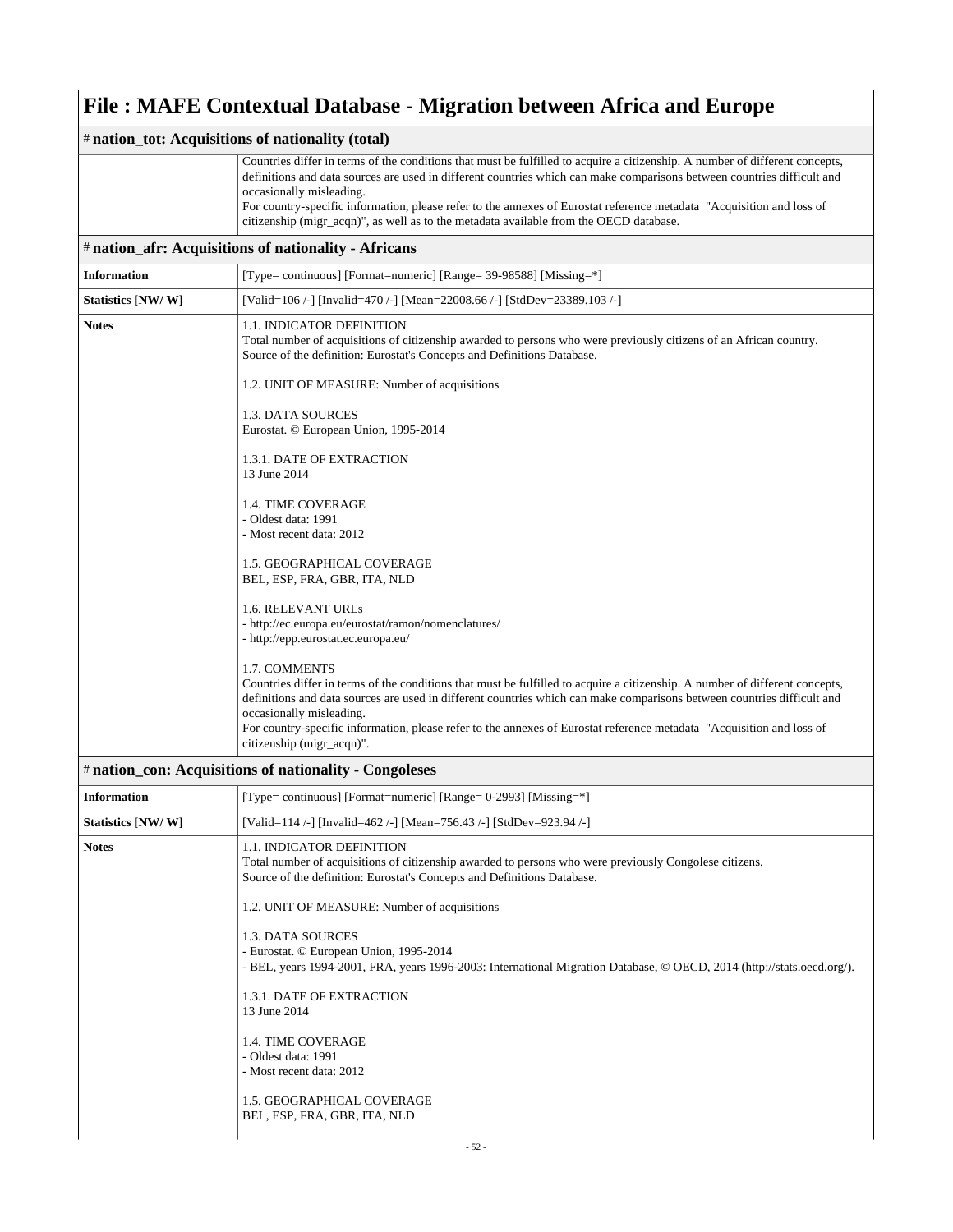| # nation_con: Acquisitions of nationality - Congoleses |                                                                                                                                                                                                                                                                                                                                                                                                                                                                                                                         |  |  |
|--------------------------------------------------------|-------------------------------------------------------------------------------------------------------------------------------------------------------------------------------------------------------------------------------------------------------------------------------------------------------------------------------------------------------------------------------------------------------------------------------------------------------------------------------------------------------------------------|--|--|
|                                                        | 1.6. RELEVANT URLs<br>- http://ec.europa.eu/eurostat/ramon/nomenclatures/<br>- http://epp.eurostat.ec.europa.eu/<br>- http://stats.oecd.org/                                                                                                                                                                                                                                                                                                                                                                            |  |  |
|                                                        | 1.7. COMMENTS<br>Countries differ in terms of the conditions that must be fulfilled to acquire a citizenship. A number of different concepts,<br>definitions and data sources are used in different countries which can make comparisons between countries difficult and<br>occasionally misleading.<br>For country-specific information, please refer to the annexes of Eurostat reference metadata "Acquisition and loss of<br>citizenship (migr_acqn)", as well as to the metadata available from the OECD database. |  |  |
|                                                        | # nation_gha: Acquisitions of nationality - Ghanaians                                                                                                                                                                                                                                                                                                                                                                                                                                                                   |  |  |
| <b>Information</b>                                     | [Type= continuous] [Format=numeric] [Range= 0-4740] [Missing=*]                                                                                                                                                                                                                                                                                                                                                                                                                                                         |  |  |
| Statistics [NW/W]                                      | [Valid=108 /-] [Invalid=468 /-] [Mean=726.85 /-] [StdDev=1125.497 /-]                                                                                                                                                                                                                                                                                                                                                                                                                                                   |  |  |
| <b>Notes</b>                                           | <b>1.1. INDICATOR DEFINITION</b><br>Total number of acquisitions of citizenship awarded to persons who were previously Ghanaian citizens.<br>Source of the definition: Eurostat's Concepts and Definitions Database.                                                                                                                                                                                                                                                                                                    |  |  |
|                                                        | 1.2. UNIT OF MEASURE: Number of acquisitions                                                                                                                                                                                                                                                                                                                                                                                                                                                                            |  |  |
|                                                        | 1.3. DATA SOURCES<br>- Eurostat. © European Union, 1995-2014<br>- FRA, years 1998-2003: International Migration Database, © OECD, 2014 (http://stats.oecd.org/).                                                                                                                                                                                                                                                                                                                                                        |  |  |
|                                                        | 1.3.1. DATE OF EXTRACTION<br>13 June 2014                                                                                                                                                                                                                                                                                                                                                                                                                                                                               |  |  |
|                                                        | 1.4. TIME COVERAGE<br>- Oldest data: 1991<br>- Most recent data: 2012                                                                                                                                                                                                                                                                                                                                                                                                                                                   |  |  |
|                                                        | 1.5. GEOGRAPHICAL COVERAGE<br>BEL, ESP, FRA, GBR, ITA, NLD                                                                                                                                                                                                                                                                                                                                                                                                                                                              |  |  |
|                                                        | 1.6. RELEVANT URLs<br>- http://ec.europa.eu/eurostat/ramon/nomenclatures/<br>- http://epp.eurostat.ec.europa.eu/<br>- http://stats.oecd.org/                                                                                                                                                                                                                                                                                                                                                                            |  |  |
|                                                        | 1.7. COMMENTS<br>Countries differ in terms of the conditions that must be fulfilled to acquire a citizenship. A number of different concepts,<br>definitions and data sources are used in different countries which can make comparisons between countries difficult and<br>occasionally misleading.<br>For country-specific information, please refer to the annexes of Eurostat reference metadata "Acquisition and loss of<br>citizenship (migr_acqn)", as well as to the metadata available from the OECD database. |  |  |
|                                                        | # nation_sen: Acquisitions of nationality - Senegaleses                                                                                                                                                                                                                                                                                                                                                                                                                                                                 |  |  |
| <b>Information</b>                                     | [Type= continuous] [Format=numeric] [Range= 10-3508] [Missing=*]                                                                                                                                                                                                                                                                                                                                                                                                                                                        |  |  |
| Statistics [NW/W]                                      | [Valid=78 /-] [Invalid=498 /-] [Mean=573.134 /-] [StdDev=905.095 /-]                                                                                                                                                                                                                                                                                                                                                                                                                                                    |  |  |
| <b>Notes</b>                                           | 1.1. INDICATOR DEFINITION<br>Total number of acquisitions of citizenship awarded to persons who were previously Senegalese citizens.<br>Source of the definition: Eurostat's Concepts and Definitions Database.                                                                                                                                                                                                                                                                                                         |  |  |
|                                                        | 1.2. UNIT OF MEASURE: Number of acquisitions                                                                                                                                                                                                                                                                                                                                                                                                                                                                            |  |  |
|                                                        | <b>1.3.DATA SOURCES</b><br>- Eurostat. © European Union, 1995-2014<br>- ESP, year 2001, FRA, years 1995-2003, GBR, years 1999-2002, NLD, years 1996-2001: International Migration Database,<br>$\odot$ OECD, 2014 (http://stats.oecd.org/).                                                                                                                                                                                                                                                                             |  |  |
|                                                        | 1.3.1. DATE OF EXTRACTION                                                                                                                                                                                                                                                                                                                                                                                                                                                                                               |  |  |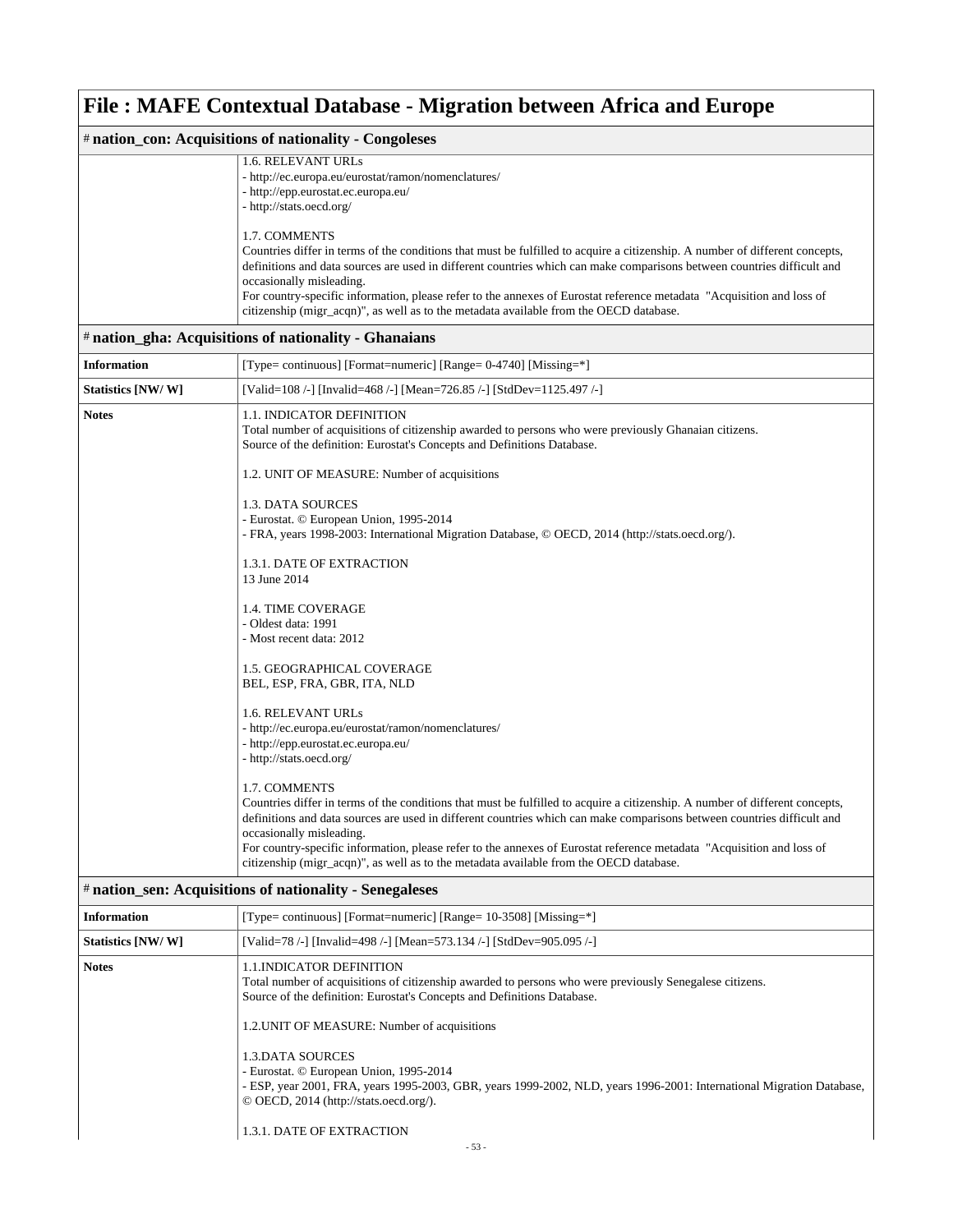| # nation_sen: Acquisitions of nationality - Senegaleses |                                                                                                                                                     |  |
|---------------------------------------------------------|-----------------------------------------------------------------------------------------------------------------------------------------------------|--|
|                                                         | 13 June 2014                                                                                                                                        |  |
|                                                         | 1.4. TIME COVERAGE                                                                                                                                  |  |
|                                                         | - Oldest data: 1995                                                                                                                                 |  |
|                                                         | - Most recent data: 2012                                                                                                                            |  |
|                                                         | 1.5. GEOGRAPHICAL COVERAGE                                                                                                                          |  |
|                                                         | BEL, ESP, FRA, GBR, ITA, NLD                                                                                                                        |  |
|                                                         | <b>1.6. RELEVANT URLs</b>                                                                                                                           |  |
|                                                         | - http://ec.europa.eu/eurostat/ramon/nomenclatures/                                                                                                 |  |
|                                                         | - http://epp.eurostat.ec.europa.eu/                                                                                                                 |  |
|                                                         | - http://stats.oecd.org/                                                                                                                            |  |
|                                                         | <b>1.7. COMMENTS</b>                                                                                                                                |  |
|                                                         | Countries differ in terms of the conditions that must be fulfilled to acquire a citizenship. A number of different concepts,                        |  |
|                                                         | definitions and data sources are used in different countries which can make comparisons between countries difficult and<br>occasionally misleading. |  |
|                                                         | For country-specific information, please refer to the annexes of Eurostat reference metadata "Acquisition and loss of                               |  |
|                                                         | citizenship (migr_acqn)", as well as to the metadata available from the OECD database.                                                              |  |

### # **asy\_req\_tot: Asylum requests (total)**

| <b>Information</b>                                       | [Type= continuous] [Format=numeric] [Range= 325-103110] [Missing=*]                                                                                                                                                                                                                                                                                                                                                                                                                                                                                                                                                                                                                                                                                                                                                                                                                                                                            |
|----------------------------------------------------------|------------------------------------------------------------------------------------------------------------------------------------------------------------------------------------------------------------------------------------------------------------------------------------------------------------------------------------------------------------------------------------------------------------------------------------------------------------------------------------------------------------------------------------------------------------------------------------------------------------------------------------------------------------------------------------------------------------------------------------------------------------------------------------------------------------------------------------------------------------------------------------------------------------------------------------------------|
| Statistics [NW/W]                                        | [Valid=191 /-] [Invalid=385 /-] [Mean=19066.675 /-] [StdDev=17628.378 /-]                                                                                                                                                                                                                                                                                                                                                                                                                                                                                                                                                                                                                                                                                                                                                                                                                                                                      |
| <b>Notes</b>                                             | <b>1.1. INDICATOR DEFINITION</b><br>Data show inflows of asylum seekers from all nationalities.<br>Asylum seekers are persons who file an application for asylum in a country other than their own. They remain in the status of<br>asylum-seeker until their application is considered and adjudicated.<br>Source of the definition: OECD Glossary of Statistical terms.                                                                                                                                                                                                                                                                                                                                                                                                                                                                                                                                                                      |
|                                                          | 1.2. UNIT OF MEASURE: Units                                                                                                                                                                                                                                                                                                                                                                                                                                                                                                                                                                                                                                                                                                                                                                                                                                                                                                                    |
|                                                          | 1.3. DATA SOURCES<br>International Migration Database, © OECD 2014, http://stats.oecd.org/.                                                                                                                                                                                                                                                                                                                                                                                                                                                                                                                                                                                                                                                                                                                                                                                                                                                    |
|                                                          | 1.3.1. DATE OF EXTRACTION<br>16 April 2014                                                                                                                                                                                                                                                                                                                                                                                                                                                                                                                                                                                                                                                                                                                                                                                                                                                                                                     |
|                                                          | <b>1.4. TIME COVERAGE</b><br>- Oldest data: 1980<br>- Most recent data: 2011                                                                                                                                                                                                                                                                                                                                                                                                                                                                                                                                                                                                                                                                                                                                                                                                                                                                   |
|                                                          | 1.5. GEOGRAPHICAL COVERAGE<br>BEL, FRA, ITA, NLD, ESP, GBR; no data for COD, GHA, SEN                                                                                                                                                                                                                                                                                                                                                                                                                                                                                                                                                                                                                                                                                                                                                                                                                                                          |
|                                                          | <b>1.6. RELEVANT URLS</b><br>- http://stats.oecd.org/glossary/<br>- http://stats.oecd.org/                                                                                                                                                                                                                                                                                                                                                                                                                                                                                                                                                                                                                                                                                                                                                                                                                                                     |
|                                                          | 1.7. COMMENTS<br>The statistics on asylum seekers published by OECD are based on data provided by Governments to the United Nations High<br>Commission for Refugees. (http://www.unhcr.org/).<br>Data refer to initial applications (primary processing stage) and may not be comparable across countries. In some countries,<br>asylum seekers are enumerated when the application is accepted. Consequently, they are shown in the statistics at that time<br>rather than at the date when they arrived in the country. In other countries, the data do not include the applicants' family<br>members, who are admitted under different provisions, while other countries count the entire family. Further information on<br>these data, please refer to the UNHCR Statistical Yearbooks.<br>- Prior to 2003 data for the United Kingdom refer to number of cases, and not persons. All figures are rounded to the nearest<br>multiple of 5. |
|                                                          | - From 2003 on, data for France include unaccompanied minors.                                                                                                                                                                                                                                                                                                                                                                                                                                                                                                                                                                                                                                                                                                                                                                                                                                                                                  |
| # asy_req_con: Asylum requests - nationals from dr Congo |                                                                                                                                                                                                                                                                                                                                                                                                                                                                                                                                                                                                                                                                                                                                                                                                                                                                                                                                                |

| <b>Information</b> | [Type= continuous] [Format=numeric] [Range= 2-7417] [Missing=*] |
|--------------------|-----------------------------------------------------------------|
|--------------------|-----------------------------------------------------------------|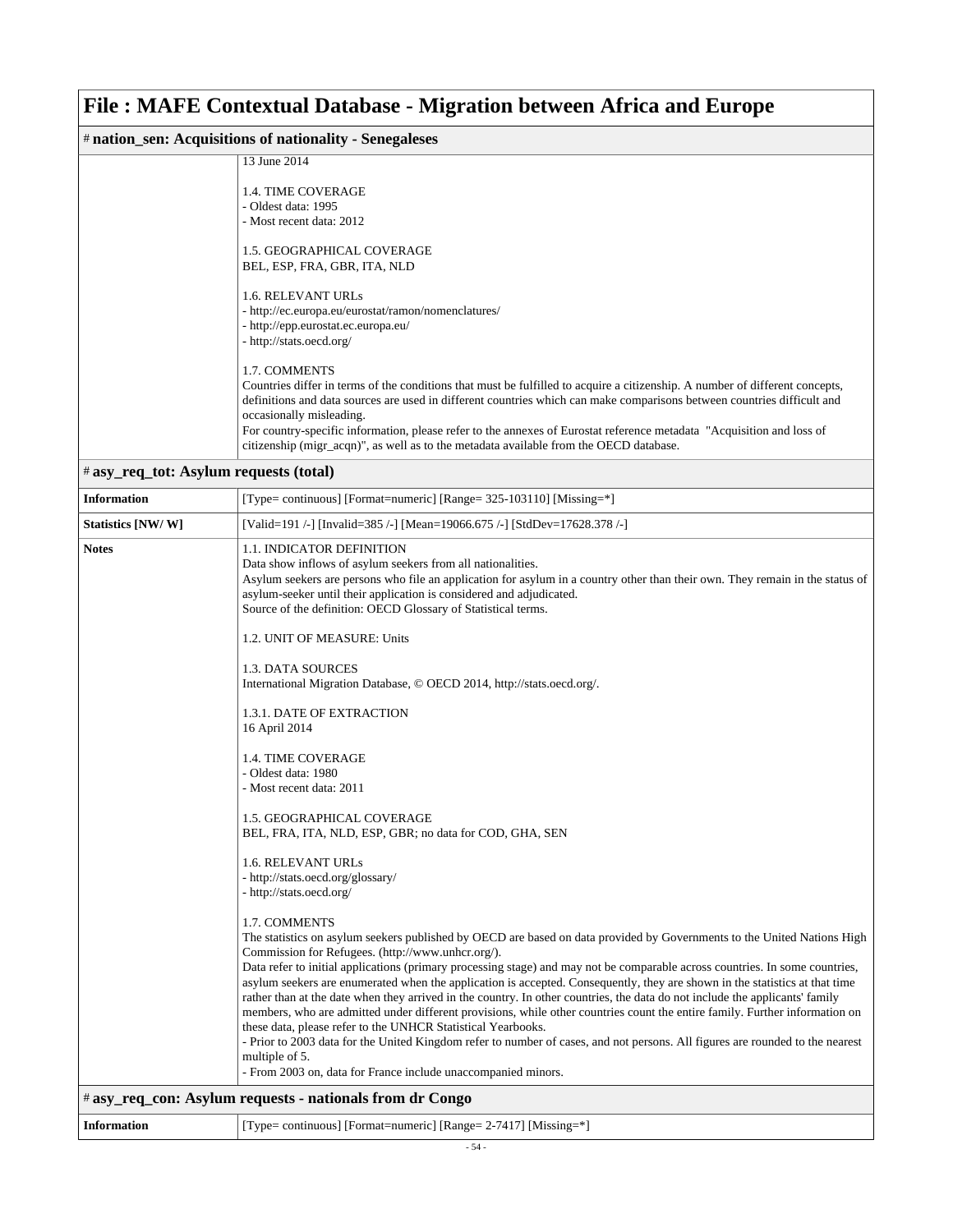| # asy_req_con: Asylum requests - nationals from dr Congo |                                                                                                                                                                                                                                                                                                                                                                                                                                                                                                                                                                                                                                                                                                                                                                                                                                                                                                                                                                                                                                                |  |
|----------------------------------------------------------|------------------------------------------------------------------------------------------------------------------------------------------------------------------------------------------------------------------------------------------------------------------------------------------------------------------------------------------------------------------------------------------------------------------------------------------------------------------------------------------------------------------------------------------------------------------------------------------------------------------------------------------------------------------------------------------------------------------------------------------------------------------------------------------------------------------------------------------------------------------------------------------------------------------------------------------------------------------------------------------------------------------------------------------------|--|
| Statistics [NW/W]                                        | [Valid=152 /-] [Invalid=424 /-] [Mean=1146.072 /-] [StdDev=1425.938 /-]                                                                                                                                                                                                                                                                                                                                                                                                                                                                                                                                                                                                                                                                                                                                                                                                                                                                                                                                                                        |  |
| <b>Notes</b>                                             | 1.1. INDICATOR DEFINITION<br>Data show inflows of asylum seekers who are nationals of Democratic Republic of the Congo.<br>Asylum seekers are persons who file an application for asylum in a country other than their own. They remain in the status of<br>asylum-seeker until their application is considered and adjudicated.<br>Source of the definition: OECD Glossary of Statistical terms.                                                                                                                                                                                                                                                                                                                                                                                                                                                                                                                                                                                                                                              |  |
|                                                          | 1.2. UNIT OF MEASURE: Units                                                                                                                                                                                                                                                                                                                                                                                                                                                                                                                                                                                                                                                                                                                                                                                                                                                                                                                                                                                                                    |  |
|                                                          | 1.3. DATA SOURCES<br>International Migration Database, © OECD 2014, http://stats.oecd.org/.                                                                                                                                                                                                                                                                                                                                                                                                                                                                                                                                                                                                                                                                                                                                                                                                                                                                                                                                                    |  |
|                                                          | 1.3.1. DATE OF EXTRACTION<br>16 April 2014                                                                                                                                                                                                                                                                                                                                                                                                                                                                                                                                                                                                                                                                                                                                                                                                                                                                                                                                                                                                     |  |
|                                                          | <b>1.4. TIME COVERAGE</b><br>- Oldest data: 1980<br>- Most recent data: 2011                                                                                                                                                                                                                                                                                                                                                                                                                                                                                                                                                                                                                                                                                                                                                                                                                                                                                                                                                                   |  |
|                                                          | 1.5. GEOGRAPHICAL COVERAGE<br>BEL, FRA, ITA, NLD, ESP, GBR; no data for COD, GHA, SEN                                                                                                                                                                                                                                                                                                                                                                                                                                                                                                                                                                                                                                                                                                                                                                                                                                                                                                                                                          |  |
|                                                          | <b>1.6. RELEVANT URLS</b><br>- http://stats.oecd.org/glossary/<br>- http://stats.oecd.org/                                                                                                                                                                                                                                                                                                                                                                                                                                                                                                                                                                                                                                                                                                                                                                                                                                                                                                                                                     |  |
|                                                          | 1.7. COMMENTS<br>The statistics on asylum seekers published by OECD are based on data provided by Governments to the United Nations High<br>Commission for Refugees. (http://www.unhcr.org/).<br>All data are based on annual submissions and include both initial applications and appeals. Data may not be comparable<br>across countries. In some countries, asylum seekers are enumerated when the application is accepted. Consequently, they are<br>shown in the statistics at that time rather than at the date when they arrived in the country. In other countries, the data do not<br>include the applicants' family members, who are admitted under different provisions, while other countries count the entire<br>family. Further information on these data, please refer to the UNHCR Statistical Yearbooks.<br>- Prior to 2003 data for the United Kingdom refer to number of cases, and not persons. All figures are rounded to the nearest<br>multiple of 5.<br>- From 2003 on, data for France include unaccompanied minors. |  |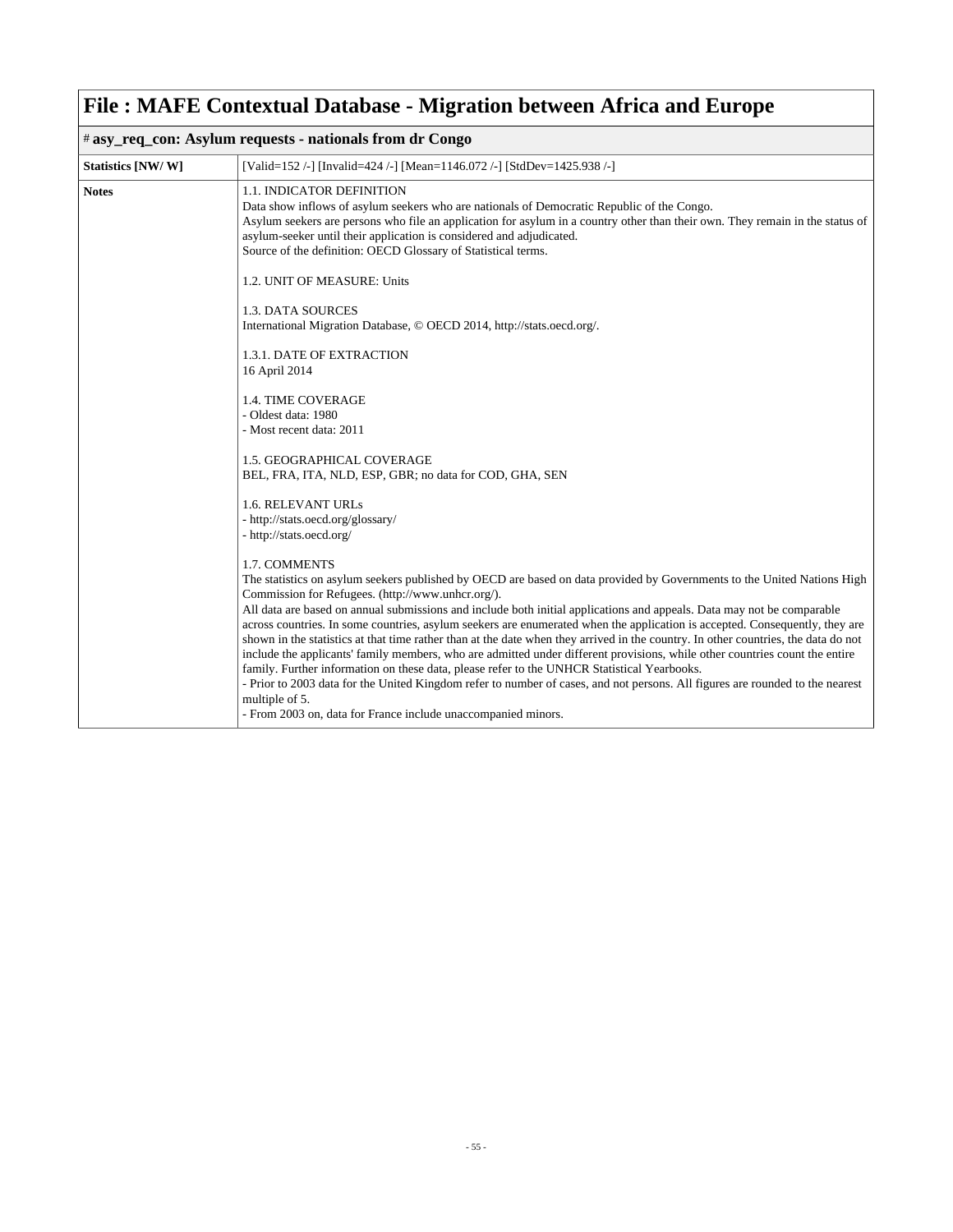| # asy_req_gha: Asylum requests - nationals from Ghana |                                                                                                                                                                                                                                                                                                                                                                                                                                                                                                                                                                                                                                                                                                                                                                                                                                                                                                                                                                                            |  |
|-------------------------------------------------------|--------------------------------------------------------------------------------------------------------------------------------------------------------------------------------------------------------------------------------------------------------------------------------------------------------------------------------------------------------------------------------------------------------------------------------------------------------------------------------------------------------------------------------------------------------------------------------------------------------------------------------------------------------------------------------------------------------------------------------------------------------------------------------------------------------------------------------------------------------------------------------------------------------------------------------------------------------------------------------------------|--|
| <b>Information</b>                                    | [Type= continuous] [Format=numeric] [Range= 0-3128] [Missing=*]                                                                                                                                                                                                                                                                                                                                                                                                                                                                                                                                                                                                                                                                                                                                                                                                                                                                                                                            |  |
| Statistics [NW/W]                                     | [Valid=127 /-] [Invalid=449 /-] [Mean=340.071 /-] [StdDev=593.805 /-]                                                                                                                                                                                                                                                                                                                                                                                                                                                                                                                                                                                                                                                                                                                                                                                                                                                                                                                      |  |
| <b>Notes</b>                                          | 1.1. INDICATOR DEFINITION<br>Data show inflows of asylum seekers who are Ghana nationals.<br>Asylum seekers are persons who file an application for asylum in a country other than their own. They remain in the status of<br>asylum-seeker until their application is considered and adjudicated.<br>Source of the definition: OECD Glossary of Statistical terms.                                                                                                                                                                                                                                                                                                                                                                                                                                                                                                                                                                                                                        |  |
|                                                       | 1.2. UNIT OF MEASURE: Units                                                                                                                                                                                                                                                                                                                                                                                                                                                                                                                                                                                                                                                                                                                                                                                                                                                                                                                                                                |  |
|                                                       | 1.3. DATA SOURCES<br>International Migration Database, © OECD 2014, http://stats.oecd.org/.                                                                                                                                                                                                                                                                                                                                                                                                                                                                                                                                                                                                                                                                                                                                                                                                                                                                                                |  |
|                                                       | 1.3.1. DATE OF EXTRACTION<br>16 April 2014                                                                                                                                                                                                                                                                                                                                                                                                                                                                                                                                                                                                                                                                                                                                                                                                                                                                                                                                                 |  |
|                                                       | <b>1.4. TIME COVERAGE</b><br>- Oldest data: 1980<br>- Most recent data: 2011                                                                                                                                                                                                                                                                                                                                                                                                                                                                                                                                                                                                                                                                                                                                                                                                                                                                                                               |  |
|                                                       | 1.5. GEOGRAPHICAL COVERAGE<br>BEL, FRA, ITA, NLD, ESP, GBR; no data for COD, GHA, SEN                                                                                                                                                                                                                                                                                                                                                                                                                                                                                                                                                                                                                                                                                                                                                                                                                                                                                                      |  |
|                                                       | 1.6. RELEVANT URLs<br>- http://stats.oecd.org/glossary/<br>- http://stats.oecd.org/                                                                                                                                                                                                                                                                                                                                                                                                                                                                                                                                                                                                                                                                                                                                                                                                                                                                                                        |  |
|                                                       | 1.7. COMMENTS<br>The statistics on asylum seekers published by OECD are based on data provided by Governments to the United Nations High<br>Commission for Refugees. (http://www.unhcr.org/).<br>All data are based on annual submissions and may not be comparable across countries. In some countries, asylum seekers<br>are enumerated when the application is accepted. Consequently, they are shown in the statistics at that time rather than at the<br>date when they arrived in the country. In other countries, the data do not include the applicants' family members, who are<br>admitted under different provisions, while other countries count the entire family. Further information on these data, please<br>refer to the UNHCR Statistical Yearbooks.<br>- Prior to 2003 data for the United Kingdom refer to number of cases, and not persons. All figures are rounded to the nearest<br>multiple of 5.<br>- From 2003 on, data for France include unaccompanied minors. |  |
|                                                       | # asy_req_sen: Asylum requests - nationals from Senegal                                                                                                                                                                                                                                                                                                                                                                                                                                                                                                                                                                                                                                                                                                                                                                                                                                                                                                                                    |  |
| <b>Information</b>                                    | [Type= continuous] [Format=numeric] [Range= 0-959] [Missing=*]                                                                                                                                                                                                                                                                                                                                                                                                                                                                                                                                                                                                                                                                                                                                                                                                                                                                                                                             |  |
| Statistics [NW/W]                                     | [Valid=107 /-] [Invalid=469 /-] [Mean=93.486 /-] [StdDev=169.549 /-]                                                                                                                                                                                                                                                                                                                                                                                                                                                                                                                                                                                                                                                                                                                                                                                                                                                                                                                       |  |
| <b>Notes</b>                                          | 1.1. INDICATOR DEFINITION<br>Data show inflows of asylum seekers who are Senegal nationals.<br>Asylum seekers are persons who file an application for asylum in a country other than their own. They remain in the status of<br>asylum-seeker until their application is considered and adjudicated.<br>Source of the definition: OECD Glossary of Statistical terms.<br>1.2. UNIT OF MEASURE: Units                                                                                                                                                                                                                                                                                                                                                                                                                                                                                                                                                                                       |  |

1.3. DATA SOURCES International Migration Database, © OECD 2014, http://stats.oecd.org/.

1.3.1. DATE OF EXTRACTION 16 April 2014

1.4. TIME COVERAGE

- Oldest data: 1980
- Most recent data: 2011

1.5. GEOGRAPHICAL COVERAGE BEL, FRA, ITA, NLD, ESP, GBR; no data for COD, GHA, SEN

1.6. RELEVANT URLs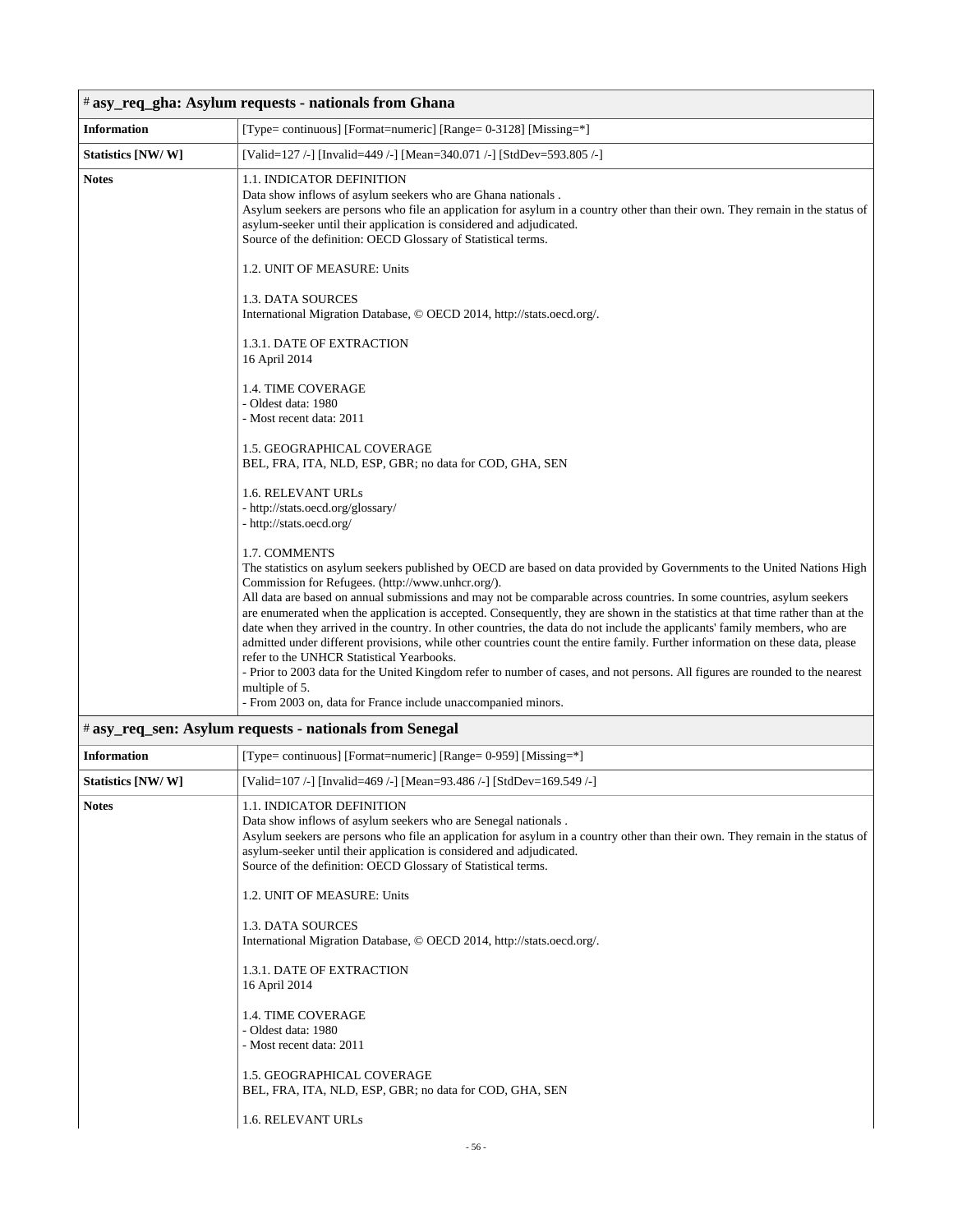#### - http://stats.oecd.org/ 1.7. COMMENTS The statistics on asylum seekers published by OECD are based on data provided by Governments to the United Nations High Commission for Refugees. (http://www.unhcr.org/). All data are based on annual submissions and may not be comparable across countries. In some countries, asylum seekers are enumerated when the application is accepted. Consequently, they are shown in the statistics at that time rather than at the date when they arrived in the country. In other countries, the data do not include the applicants' family members, who are admitted under different provisions, while other countries count the entire family. Further information on these data, please refer to the UNHCR Statistical Yearbooks. - Prior to 2003 data for the United Kingdom refer to number of cases, and not persons. All figures are rounded to the nearest multiple of 5. - From 2003 on, data for France include unaccompanied minors. # **mot\_empl: Immigration motive: employment Information** [Type= continuous] [Format=numeric] [Range= 4134-661770] [Missing=\*] **Statistics [NW/ W]** [Valid=50 /-] [Invalid=526 /-] [Mean=85718.8 /-] [StdDev=116385.647 /-] **Notes** 1.1. INDICATOR DEFINITION Data show first permits for remunerated activities reasons. First permits are defined as residence permit issued to a person for the first time. A residence permit is considered as a first permit also if the time gap between expiry of the old permit and the start of validity of the new permit issued for the same reason is at least 6 months, irrespective of the year of issuance of the permit. The convention of first permit relates to permits issued at all levels of administrative / judicial instances and by all national authorities. Thus, if at the first instance permission to reside was not granted but an appeal decision was positive at the second instance, the permission (resulting from appeal decision) shall be considered to be a first permit (if of course the time gap conditions are met). Residence permit is any authorisation valid for at least 3 months issued by the authorities of a Member State allowing a third country national to stay legally on its territory. According to Article 6.2 of the Council Regulation (CE) No 862/2007 of 11 July 2007, when national laws and administrative practices of a Member State allow for specific categories of long-term visa or immigration status to be granted instead of residence permits, such visas and grants of statuses are also included in these statistics. Third country nationals are any person who is not a citizen of the Union within the meaning of Article 17 (1) of the Treaty, including stateless persons (see Art. 2.1 (i) of the Council Regulation (EC) no 862/2007). Source of the definition: Eurostat. © European Union, 1995-2014. Reference metadata of "Residence permits (migr\_res)". 1.2. UNIT OF MEASURE: Persons 1.3. DATA SOURCES - 2004-2006: Table 5, in European Migration Network, "Annual Report on Asylum and Migration Statistics 2006, October 2009". [http://nesstar.ined.fr/other\\_docs/](http://nesstar.ined.fr/other_docs/MAFEcontextual/0._emn_synthesis_report_annual_report_on_asylum_and_migration_statistics_2006_en.pdf) [MAFEcontextual/0.\\_emn\\_synthesis\\_report\\_annual\\_report\\_on\\_asylum\\_and\\_migration\\_statistics\\_2006\\_en.pdf](http://nesstar.ined.fr/other_docs/MAFEcontextual/0._emn_synthesis_report_annual_report_on_asylum_and_migration_statistics_2006_en.pdf) - 2007: Table 10, in European Migration Network, "Annual Report on Asylum and Migration Statistics 2007, December 2010". [http://nesstar.ined.fr/other\\_docs/](http://nesstar.ined.fr/other_docs/MAFEcontextual/0_emn_synthesis_report_asylum_migration_statistics_2007_final_december_2010_en.pdf) [MAFEcontextual/0\\_emn\\_synthesis\\_report\\_asylum\\_migration\\_statistics\\_2007\\_final\\_december\\_2010\\_en.pdf](http://nesstar.ined.fr/other_docs/MAFEcontextual/0_emn_synthesis_report_asylum_migration_statistics_2007_final_december_2010_en.pdf) - 2008-2013: Eurostat. © European Union, 1995-2014 1.3.1. DATE OF EXTRACTION 7 July 2014 1.4. TIME COVERAGE - Oldest data: 2004 - Most recent data: 2013 1.5. GEOGRAPHICAL COVERAGE BEL, ESP, FRA, GBR, ITA, NLD 1.6. RELEVANT URLs - http://epp.eurostat.ec.europa.eu/cache/ITY\_SDDS/en/migr\_res\_esms.htm - http://epp.eurostat.ec.europa.eu/ [- http://ec.europa.eu/dgs/home-affairs/what-we-do/networks/european\\_migration\\_network/reports/migrationstatistics/](http://ec.europa.eu/dgs/home-affairs/what-we-do/networks/european_migration_network/reports/migrationstatistics/index_en.htm) index\_en.htm

1.7. COMMENTS

# **asy\_req\_sen: Asylum requests - nationals from Senegal**

- http://stats.oecd.org/glossary/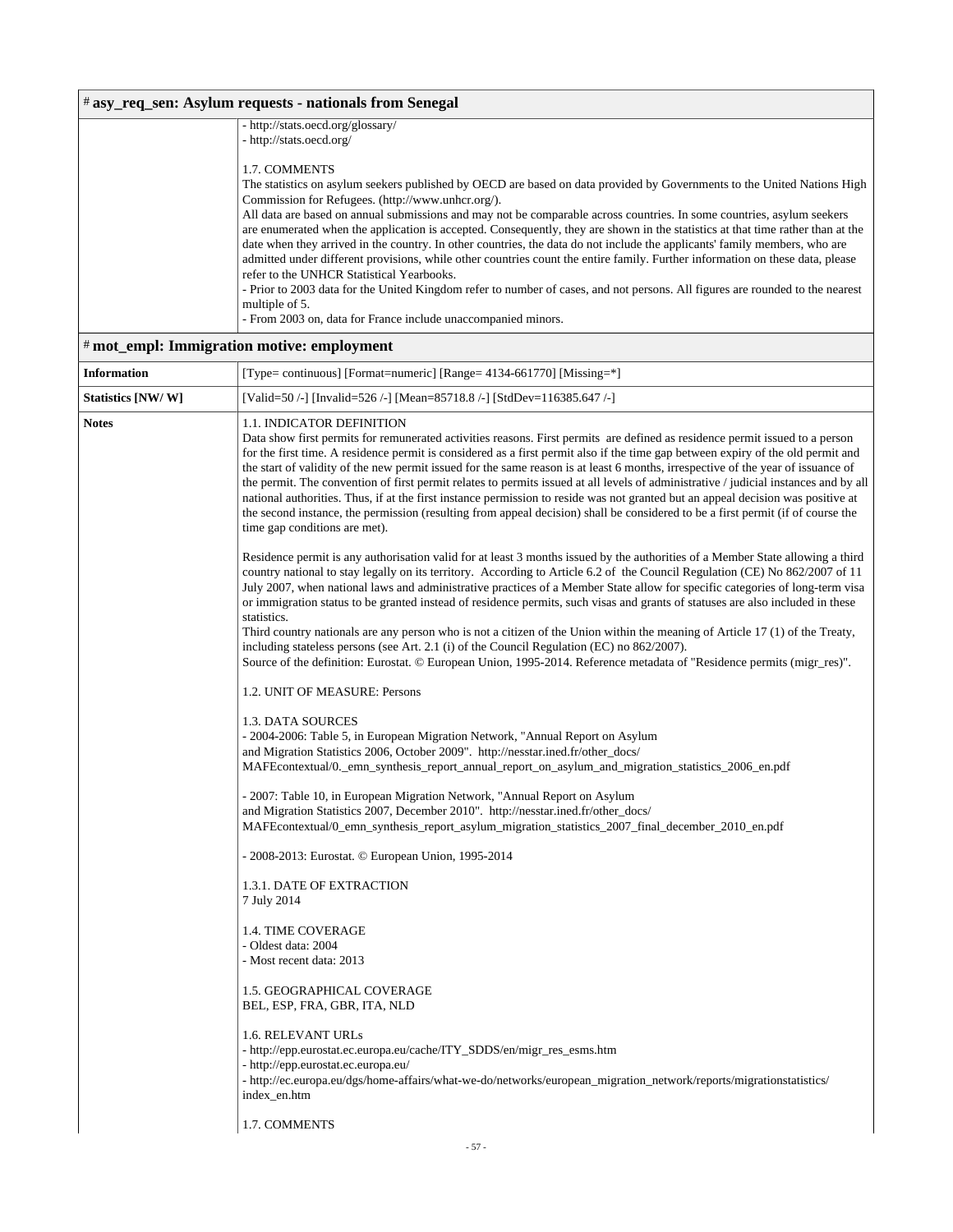| # mot_empl: Immigration motive: employment |                                                                                                                               |  |
|--------------------------------------------|-------------------------------------------------------------------------------------------------------------------------------|--|
|                                            | - ESP, 2004-2006: Data reflects all permits issued during the year: both first-time issued, as well as renewals.              |  |
|                                            | - ESP, 2007: Data reflects initial permits issued during the year. "Employment" does not include the permits granted under    |  |
|                                            | the Contingent Procedure, that rose to 70 437 in 2007: 64 716 correspond to fix-term work permits and 5 721 to permits for    |  |
|                                            | stable employment.                                                                                                            |  |
|                                            | - ITA, 2004-2006: Permit figures refer to persons (1 permit $=$ 1 person). Minors under 14 are recorded in the same document  |  |
|                                            | than one of their parents. 2004 data is for other EU( $-14$ ) nationals whilst 2005 data is for other EU( $-24$ ) nationals.  |  |
|                                            | - NLD, 2004-2007: Data for 2004 or earlier are not available, owing to a change in administration of these applications.      |  |
|                                            | Data relates to non-EU nationals only and to decisions (i.e. persons) not cases. Permits allowing long-term (5 years or more) |  |
|                                            | or permanent residence are not included, nor are asylum related figures and visa short stay or visa long stay. No distinction |  |
|                                            | between school pupils and students is made, likewise for Employment there is no distinction made between self-employed,       |  |
|                                            | employed and highly skilled persons.                                                                                          |  |
|                                            | - GBR, 2004-2007: Data are based on number of grants rather than number of persons. Figures are rounded to the nearest        |  |
|                                            | 1 000 and exclude EEA plus CH nationals. Figures also exclude EU-10 nationals from 1st May 2004 onwards. Since the            |  |
|                                            | United Kingdom does not publish information on residence permits, the information provided is mainly based on passengers      |  |
|                                            | given leave to enter, extension of leave to remain and settlement in the United Kingdom in selected categories. Data are      |  |
|                                            | provisional and due to be revised.                                                                                            |  |
|                                            | - Years 2008-2013: Due to the recent implementation of the Residence Permits Data Collection, some methodological             |  |
|                                            | and administrative differences still exist between the Member States. Similarly, the residence permit statistics should be    |  |
|                                            | compiled based on same methodology and the outputs should be comparable between years. However, due to ongoing                |  |
|                                            | methodological improvements Member States may still apply different rules for the same years. For further information on      |  |
|                                            | comparability over countries and time, please refer to Annex 1, Annex 2 and Annex 3 of the Reference metadata "Residence"     |  |
|                                            | permits (migr_res)", available from Eurostat website.                                                                         |  |

|  |  |  |  | # mot_reun: Immigration motive: family reunification |
|--|--|--|--|------------------------------------------------------|
|--|--|--|--|------------------------------------------------------|

| <b>Information</b> | [Type= continuous] [Format=numeric] [Range= 20320-180391] [Missing=*]                                                                                                                                                                                                                                                                                                                                                                                                                                                                                                                                                                                                                                                                                                                                                                                                                    |  |
|--------------------|------------------------------------------------------------------------------------------------------------------------------------------------------------------------------------------------------------------------------------------------------------------------------------------------------------------------------------------------------------------------------------------------------------------------------------------------------------------------------------------------------------------------------------------------------------------------------------------------------------------------------------------------------------------------------------------------------------------------------------------------------------------------------------------------------------------------------------------------------------------------------------------|--|
| Statistics [NW/W]  | [Valid=50 /-] [Invalid=526 /-] [Mean=88998.9 /-] [StdDev=45514.013 /-]                                                                                                                                                                                                                                                                                                                                                                                                                                                                                                                                                                                                                                                                                                                                                                                                                   |  |
| <b>Notes</b>       | <b>1.1. INDICATOR DEFINITION</b><br>Data show first permits for family formation/reunification. First permits are defined as residence permit issued to a person<br>for the first time. A residence permit is considered as a first permit also if the time gap between expiry of the old permit and<br>the start of validity of the new permit issued for the same reason is at least 6 months, irrespective of the year of issuance of<br>the permit. The convention of first permit relates to permits issued at all levels of administrative / judicial instances and by all<br>national authorities. Thus, if at the first instance permission to reside was not granted but an appeal decision was positive at<br>the second instance, the permission (resulting from appeal decision) shall be considered to be a first permit (if of course the<br>time gap conditions are met). |  |
|                    | Residence permit is any authorisation valid for at least 3 months issued by the authorities of a Member State allowing a third<br>country national to stay legally on its territory. According to Article 6.2 of the Council Regulation (CE) No 862/2007 of 11<br>July 2007, when national laws and administrative practices of a Member State allow for specific categories of long-term visa<br>or immigration status to be granted instead of residence permits, such visas and grants of statuses are also included in these<br>statistics.<br>Third country nationals are any person who is not a citizen of the Union within the meaning of Article 17 (1) of the Treaty,<br>including stateless persons (see Art. 2.1 (i) of the Council Regulation (EC) no 862/2007).                                                                                                            |  |
|                    | Source of the definition: Eurostat. © European Union, 1995-2014. Reference metadata of "Residence permits (migr_res)".                                                                                                                                                                                                                                                                                                                                                                                                                                                                                                                                                                                                                                                                                                                                                                   |  |
|                    | 1.2. UNIT OF MEASURE: Persons                                                                                                                                                                                                                                                                                                                                                                                                                                                                                                                                                                                                                                                                                                                                                                                                                                                            |  |
|                    | 1.3. DATA SOURCES<br>- 2004-2006: Table 5, in European Migration Network, "Annual Report on Asylum<br>and Migration Statistics 2006, October 2009". http://nesstar.ined.fr/other_docs/<br>MAFE contextual/0. emn_synthesis_report_annual_report_on_asylum_and_migration_statistics_2006_en.pdf                                                                                                                                                                                                                                                                                                                                                                                                                                                                                                                                                                                           |  |
|                    | - 2007: Table 10, in European Migration Network, "Annual Report on Asylum<br>and Migration Statistics 2007, December 2010". http://nesstar.ined.fr/other_docs/<br>MAFEcontextual/0_emn_synthesis_report_asylum_migration_statistics_2007_final_december_2010_en.pdf                                                                                                                                                                                                                                                                                                                                                                                                                                                                                                                                                                                                                      |  |
|                    | - 2008-2013: Eurostat. © European Union, 1995-2014                                                                                                                                                                                                                                                                                                                                                                                                                                                                                                                                                                                                                                                                                                                                                                                                                                       |  |
|                    | 1.3.1. DATE OF EXTRACTION<br>7 July 2014                                                                                                                                                                                                                                                                                                                                                                                                                                                                                                                                                                                                                                                                                                                                                                                                                                                 |  |
|                    | <b>1.4. TIME COVERAGE</b><br>- Oldest data: 2004<br>- Most recent data: 2013                                                                                                                                                                                                                                                                                                                                                                                                                                                                                                                                                                                                                                                                                                                                                                                                             |  |
|                    | 1.5. GEOGRAPHICAL COVERAGE<br>BEL, ESP, FRA, GBR, ITA, NLD                                                                                                                                                                                                                                                                                                                                                                                                                                                                                                                                                                                                                                                                                                                                                                                                                               |  |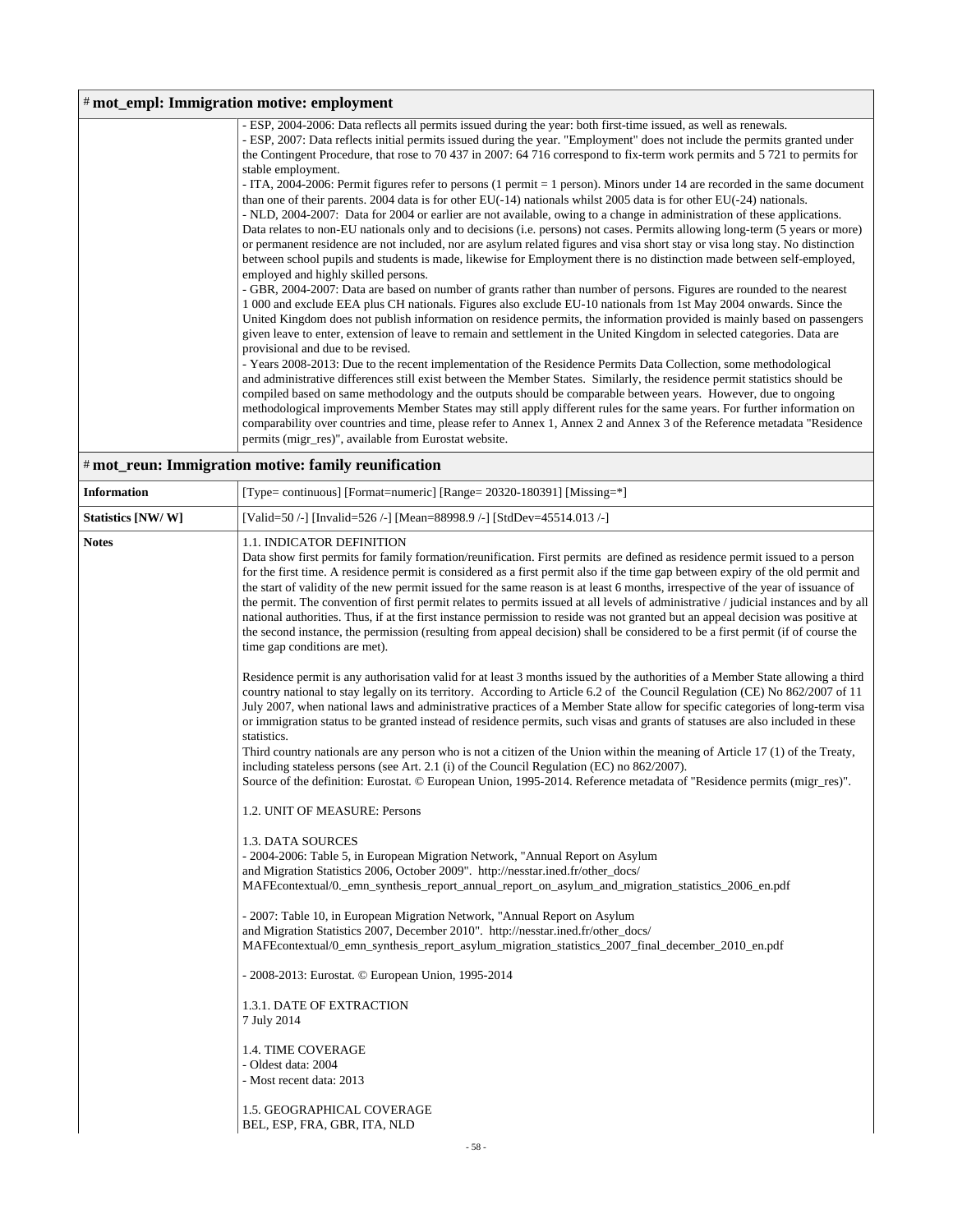### # **mot\_reun: Immigration motive: family reunification**

| <b>1.6. RELEVANT URLS</b><br>- http://epp.eurostat.ec.europa.eu/cache/ITY_SDDS/en/migr_res_esms.htm<br>- http://epp.eurostat.ec.europa.eu/<br>- http://ec.europa.eu/dgs/home-affairs/what-we-do/networks/european_migration_network/reports/migrationstatistics/<br>index_en.htm                                                                                                                                                                                                                                                                                                                                                                                                                                                                                                                                                                                                                                                                                                                                                                                                                                                                                                                                                                                                                                         |
|--------------------------------------------------------------------------------------------------------------------------------------------------------------------------------------------------------------------------------------------------------------------------------------------------------------------------------------------------------------------------------------------------------------------------------------------------------------------------------------------------------------------------------------------------------------------------------------------------------------------------------------------------------------------------------------------------------------------------------------------------------------------------------------------------------------------------------------------------------------------------------------------------------------------------------------------------------------------------------------------------------------------------------------------------------------------------------------------------------------------------------------------------------------------------------------------------------------------------------------------------------------------------------------------------------------------------|
| 1.7. COMMENTS<br>- ESP, 2004-2007: Data reflects all permits issued during the year: both first-time issued, as well as renewals.<br>- ITA, 2004-2006: Permit figures refer to persons (1 permit = 1 person). Minors under 14 are recorded in the same document<br>than one of their parents. 2004 data is for other $EU(-14)$ nationals whilst 2005 data is for other $EU(-24)$ nationals.<br>- NLD, 2004-2007: Data for 2004 or earlier are not available, owing to a change in administration of these applications. Data<br>relates to non-EU nationals only and to decisions (i.e. persons) not cases. Permits allowing long-term (5 years or more) or<br>permanent residence are not included, nor are asylum related figures and visa short stay or visa long stay.<br>- GBR, 2004-2007: Data are based on number of grants rather than number of persons. Figures are rounded to the nearest<br>1 000 and exclude EEA plus CH nationals. Figures also exclude EU-10 nationals from 1st May 2004 onwards. Since the<br>United Kingdom does not publish information on residence permits, the information provided is mainly based on passengers<br>given leave to enter, extension of leave to remain and settlement in the United Kingdom in selected categories. Data are<br>provisional and due to be revised. |
| - Years 2008-2013: Due to the recent implementation of the Residence Permits Data Collection, some methodological<br>and administrative differences still exist between the Member States. Similarly, the residence permit statistics should be<br>compiled based on same methodology and the outputs should be comparable between years. However, due to ongoing<br>methodological improvements Member States may still apply different rules for the same years. For further information<br>on comparability over countries and time, please refer to Annex 1, Annex 2 and Annex 3 of the Reference metadata<br>"Residence permits (migr_res)", available from Eurostat website (http://epp.eurostat.ec.europa.eu/cache/ITY_SDDS/en/<br>migr_res_esms.htm).                                                                                                                                                                                                                                                                                                                                                                                                                                                                                                                                                            |

### # **mot\_stud: Immigration motive: study**

| <b>Information</b> | [Type= continuous] [Format=numeric] [Range= 4035-343000] [Missing=*]                                                                                                                                                                                                                                                                                                                                                                                                                                                                                                                                                                                                                                                                                                                                                                                                                                       |
|--------------------|------------------------------------------------------------------------------------------------------------------------------------------------------------------------------------------------------------------------------------------------------------------------------------------------------------------------------------------------------------------------------------------------------------------------------------------------------------------------------------------------------------------------------------------------------------------------------------------------------------------------------------------------------------------------------------------------------------------------------------------------------------------------------------------------------------------------------------------------------------------------------------------------------------|
| Statistics [NW/W]  | [Valid=50/-] [Invalid=526/-] [Mean=72246.7/-] [StdDev=97212.242/-]                                                                                                                                                                                                                                                                                                                                                                                                                                                                                                                                                                                                                                                                                                                                                                                                                                         |
| <b>Notes</b>       | 1.1. INDICATOR DEFINITION<br>Data show first permits for study. First permits are defined as residence permit issued to a person for the first time. A<br>residence permit is considered as a first permit also if the time gap between expiry of the old permit and the start of validity<br>of the new permit issued for the same reason is at least 6 months, irrespective of the year of issuance of the permit. The<br>convention of first permit relates to permits issued at all levels of administrative / judicial instances and by all national<br>authorities. Thus, if at the first instance permission to reside was not granted but an appeal decision was positive at the<br>second instance, the permission (resulting from appeal decision) shall be considered to be a first permit (if of course the time<br>gap conditions are met).                                                   |
|                    | Residence permit is any authorisation valid for at least 3 months issued by the authorities of a Member State allowing a third<br>country national to stay legally on its territory. According to Article 6.2 of the Council Regulation (CE) No 862/2007 of 11<br>July 2007, when national laws and administrative practices of a Member State allow for specific categories of long-term visa<br>or immigration status to be granted instead of residence permits, such visas and grants of statuses are also included in these<br>statistics.<br>Third country nationals are any person who is not a citizen of the Union within the meaning of Article 17 (1) of the Treaty,<br>including stateless persons (see Art. 2.1 (i) of the Council Regulation (EC) no $862/2007$ ).<br>Source of the definition: Eurostat. © European Union, 1995-2014. Reference metadata of "Residence permits (migr res)". |
|                    | 1.2. UNIT OF MEASURE: Persons                                                                                                                                                                                                                                                                                                                                                                                                                                                                                                                                                                                                                                                                                                                                                                                                                                                                              |
|                    | 1.3. DATA SOURCES<br>- 2004-2006: Table 5, in European Migration Network, "Annual Report on Asylum<br>and Migration Statistics 2006, October 2009". http://nesstar.ined.fr/other_docs/<br>MAFE contextual/0. emn_synthesis_report_annual_report_on_asylum_and_migration_statistics_2006_en.pdf                                                                                                                                                                                                                                                                                                                                                                                                                                                                                                                                                                                                             |
|                    | - 2007: Table 10, in European Migration Network, "Annual Report on Asylum<br>and Migration Statistics 2007, December 2010". http://nesstar.ined.fr/other_docs/<br>MAFE contextual/0_emn_synthesis_report_asylum_migration_statistics_2007_final_december_2010_en.pdf                                                                                                                                                                                                                                                                                                                                                                                                                                                                                                                                                                                                                                       |
|                    | - 2008-2013: Eurostat. © European Union, 1995-2014                                                                                                                                                                                                                                                                                                                                                                                                                                                                                                                                                                                                                                                                                                                                                                                                                                                         |
|                    | 1.3.1. DATE OF EXTRACTION<br>7 July 2014                                                                                                                                                                                                                                                                                                                                                                                                                                                                                                                                                                                                                                                                                                                                                                                                                                                                   |
|                    | 1.4. TIME COVERAGE<br>- Oldest data: 2004                                                                                                                                                                                                                                                                                                                                                                                                                                                                                                                                                                                                                                                                                                                                                                                                                                                                  |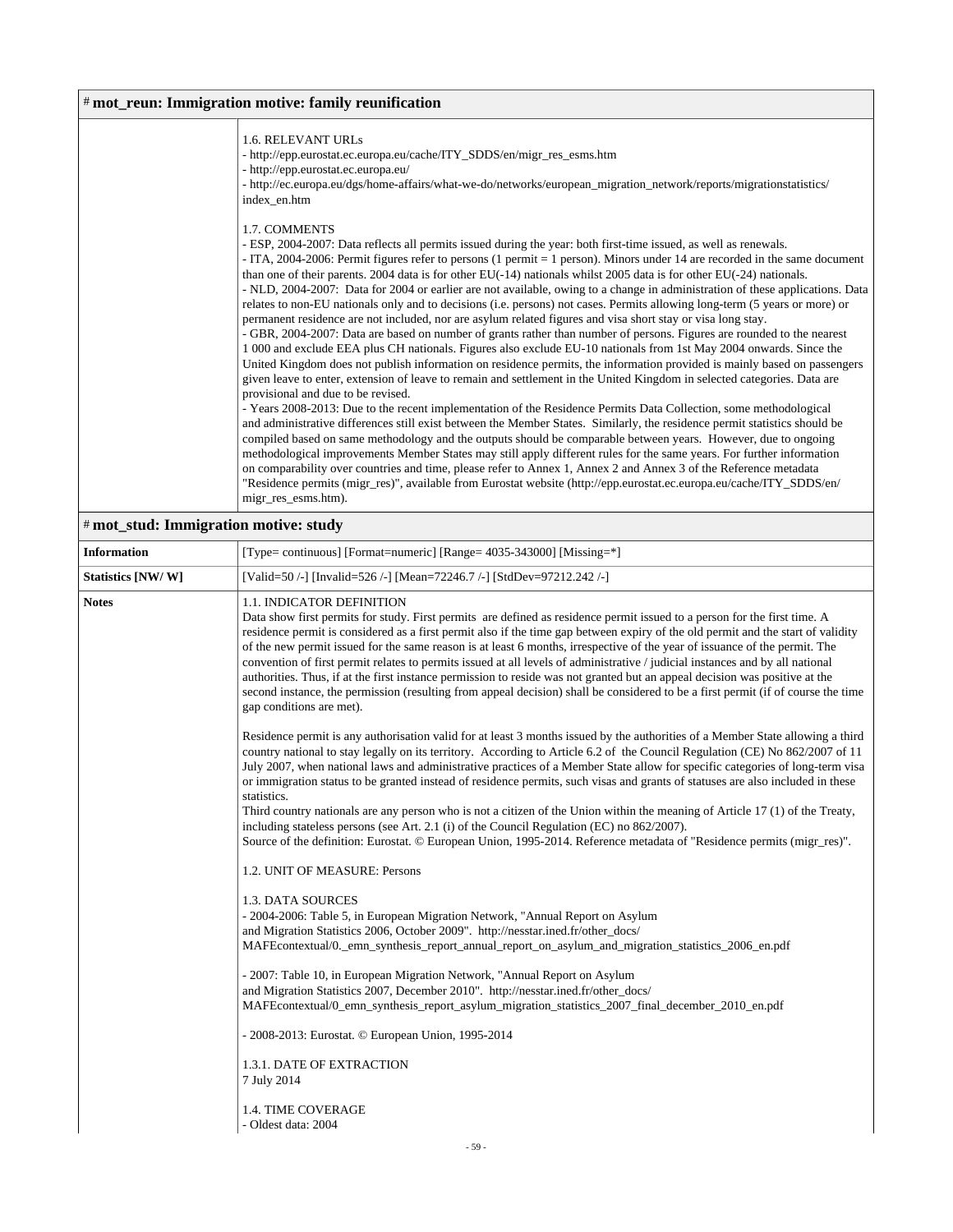| # mot_stud: Immigration motive: study        |                                                                                                                                                                                                                                                                                                                                                                                                                                                                                                                                                                                                                                                                                                                                                                                                                                                                                                                                                                                                                                                                                                                                                                                                                                                                                                                                          |  |
|----------------------------------------------|------------------------------------------------------------------------------------------------------------------------------------------------------------------------------------------------------------------------------------------------------------------------------------------------------------------------------------------------------------------------------------------------------------------------------------------------------------------------------------------------------------------------------------------------------------------------------------------------------------------------------------------------------------------------------------------------------------------------------------------------------------------------------------------------------------------------------------------------------------------------------------------------------------------------------------------------------------------------------------------------------------------------------------------------------------------------------------------------------------------------------------------------------------------------------------------------------------------------------------------------------------------------------------------------------------------------------------------|--|
|                                              | - Most recent data: 2013                                                                                                                                                                                                                                                                                                                                                                                                                                                                                                                                                                                                                                                                                                                                                                                                                                                                                                                                                                                                                                                                                                                                                                                                                                                                                                                 |  |
|                                              | 1.5. GEOGRAPHICAL COVERAGE<br>BEL, ESP, FRA, GBR, ITA, NLD                                                                                                                                                                                                                                                                                                                                                                                                                                                                                                                                                                                                                                                                                                                                                                                                                                                                                                                                                                                                                                                                                                                                                                                                                                                                               |  |
|                                              | 1.6. RELEVANT URLs<br>- http://epp.eurostat.ec.europa.eu/cache/ITY_SDDS/en/migr_res_esms.htm<br>- http://epp.eurostat.ec.europa.eu/<br>- http://ec.europa.eu/dgs/home-affairs/what-we-do/networks/european_migration_network/reports/migrationstatistics/<br>index en.htm                                                                                                                                                                                                                                                                                                                                                                                                                                                                                                                                                                                                                                                                                                                                                                                                                                                                                                                                                                                                                                                                |  |
|                                              | 1.7. COMMENTS<br>- ESP, 2004-2007: Data reflects all permits issued during the year: both first-time issued, as well as renewals.<br>- ITA, 2004-2006: Permit figures refer to persons (1 permit = 1 person). Minors under 14 are recorded in the same document<br>than one of their parents. 2004 data is for other $EU(-14)$ nationals whilst 2005 data is for other $EU(-24)$ nationals.<br>- NLD, 2004-2007: Data for 2004 or earlier are not available, owing to a change in administration of these applications.<br>Data relates to non-EU nationals only and to decisions (i.e. persons) not cases. Permits allowing long-term (5 years or more)<br>or permanent residence are not included, nor are asylum related figures and visa short stay or visa long stay. No distinction<br>between school pupils and students is made, likewise for Employment there is no distinction made between self-employed,<br>employed and highly skilled persons.<br>- GBR, 2004-2007: Data are based on number of grants rather than number of persons. Figures are rounded to the nearest<br>1 000 and exclude EEA plus CH nationals. Figures also exclude EU-10 nationals from 1st May 2004 onwards. Since the<br>United Kingdom does not publish information on residence permits, the information provided is mainly based on passengers |  |
|                                              | given leave to enter, extension of leave to remain and settlement in the United Kingdom in selected categories. Data are<br>provisional and due to be revised.<br>- Years 2008-2013: Due to the recent implementation of the Residence Permits Data Collection, some methodological<br>and administrative differences still exist between the Member States. Similarly, the residence permit statistics should be<br>compiled based on same methodology and the outputs should be comparable between years. However, due to ongoing<br>methodological improvements Member States may still apply different rules for the same years. For further information<br>on comparability over countries and time, please refer to Annex 1, Annex 2 and Annex 3 of the Reference metadata<br>"Residence permits (migr_res)", available from Eurostat website (http://epp.eurostat.ec.europa.eu/cache/ITY_SDDS/en/<br>migr_res_esms.htm).                                                                                                                                                                                                                                                                                                                                                                                                          |  |
| # mot_oth: Immigration motive: other reasons |                                                                                                                                                                                                                                                                                                                                                                                                                                                                                                                                                                                                                                                                                                                                                                                                                                                                                                                                                                                                                                                                                                                                                                                                                                                                                                                                          |  |

| <b>Information</b> | [Type= continuous] [Format=numeric] [Range= 8334-235991] [Missing=*]                                                                                                                                                                                                                                                                                                                                                                                                                                                                                                                                                                                                                                                                                                                                                                                                                                                     |
|--------------------|--------------------------------------------------------------------------------------------------------------------------------------------------------------------------------------------------------------------------------------------------------------------------------------------------------------------------------------------------------------------------------------------------------------------------------------------------------------------------------------------------------------------------------------------------------------------------------------------------------------------------------------------------------------------------------------------------------------------------------------------------------------------------------------------------------------------------------------------------------------------------------------------------------------------------|
| Statistics [NW/W]  | [Valid=50 /-] [Invalid=526 /-] [Mean=63268.06 /-] [StdDev=64479.958 /-]                                                                                                                                                                                                                                                                                                                                                                                                                                                                                                                                                                                                                                                                                                                                                                                                                                                  |
| <b>Notes</b>       | 1.1. INDICATOR DEFINITION<br>Data show first permits for other reasons (other than employment, family reunification and study). First permits are defined<br>as residence permit issued to a person for the first time. A residence permit is considered as a first permit also if the time gap<br>between expiry of the old permit and the start of validity of the new permit issued for the same reason is at least 6 months,<br>irrespective of the year of issuance of the permit. The convention of first permit relates to permits issued at all levels of<br>administrative / judicial instances and by all national authorities. Thus, if at the first instance permission to reside was not<br>granted but an appeal decision was positive at the second instance, the permission (resulting from appeal decision) shall be<br>considered to be a first permit (if of course the time gap conditions are met). |
|                    | Residence permit is any authorisation valid for at least 3 months issued by the authorities of a Member State allowing a third<br>country national to stay legally on its territory. According to Article 6.2 of the Council Regulation (CE) No 862/2007 of 11<br>July 2007, when national laws and administrative practices of a Member State allow for specific categories of long-term visa<br>or immigration status to be granted instead of residence permits, such visas and grants of statuses are also included in these<br>statistics.<br>Third country nationals are any person who is not a citizen of the Union within the meaning of Article 17 (1) of the Treaty,<br>including stateless persons (see Art. 2.1 (i) of the Council Regulation (EC) no $862/2007$ ).<br>Source of the definition: Eurostat. © European Union, 1995-2014. Reference metadata of "Residence permits (migr_res)".               |
|                    | 1.2. UNIT OF MEASURE: Persons<br>1.3. DATA SOURCES<br>- 2004-2006: Table 5, in European Migration Network, "Annual Report on Asylum                                                                                                                                                                                                                                                                                                                                                                                                                                                                                                                                                                                                                                                                                                                                                                                      |
|                    | and Migration Statistics 2006, October 2009". http://nesstar.ined.fr/other_docs/<br>MAFE contextual/0, emn synthesis report annual report on asylum and migration statistics 2006 en.pdf                                                                                                                                                                                                                                                                                                                                                                                                                                                                                                                                                                                                                                                                                                                                 |
|                    | - 2007: Table 10, in European Migration Network, "Annual Report on Asylum<br>and Migration Statistics 2007, December 2010". http://nesstar.ined.fr/other docs/<br>MAFE contextual/0_emn_synthesis_report_asylum_migration_statistics_2007_final_december_2010_en.pdf                                                                                                                                                                                                                                                                                                                                                                                                                                                                                                                                                                                                                                                     |
|                    | - 2008-2013: Eurostat. © European Union, 1995-2014                                                                                                                                                                                                                                                                                                                                                                                                                                                                                                                                                                                                                                                                                                                                                                                                                                                                       |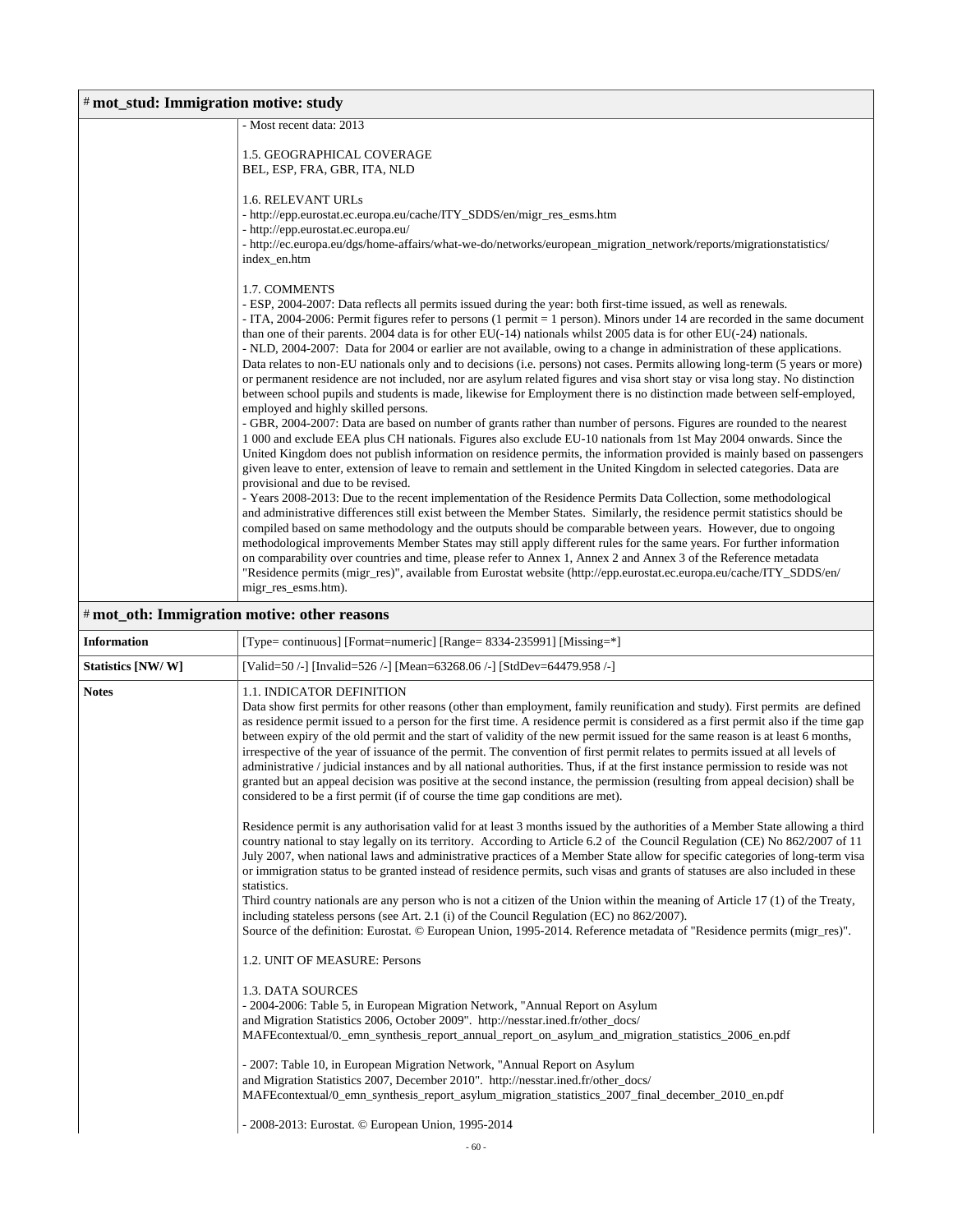### # **mot\_oth: Immigration motive: other reasons**

|                                         | 1.3.1. DATE OF EXTRACTION<br>7 July 2014                                                                                                                                                                                                                                                                                                                                                                                                                                                                                                   |
|-----------------------------------------|--------------------------------------------------------------------------------------------------------------------------------------------------------------------------------------------------------------------------------------------------------------------------------------------------------------------------------------------------------------------------------------------------------------------------------------------------------------------------------------------------------------------------------------------|
|                                         | <b>1.4. TIME COVERAGE</b><br>- Oldest data: 2004<br>- Most recent data: 2013                                                                                                                                                                                                                                                                                                                                                                                                                                                               |
|                                         | 1.5. GEOGRAPHICAL COVERAGE<br>BEL, ESP, FRA, GBR, ITA, NLD                                                                                                                                                                                                                                                                                                                                                                                                                                                                                 |
|                                         | 1.6. RELEVANT URLs<br>- http://epp.eurostat.ec.europa.eu/cache/ITY_SDDS/en/migr_res_esms.htm<br>- http://epp.eurostat.ec.europa.eu/                                                                                                                                                                                                                                                                                                                                                                                                        |
|                                         | - http://ec.europa.eu/dgs/home-affairs/what-we-do/networks/european_migration_network/reports/migrationstatistics/<br>index_en.htm                                                                                                                                                                                                                                                                                                                                                                                                         |
|                                         | 1.7. COMMENTS<br>- ESP, 2004-2006: Data reflects all permits issued during the year: both first-time issued, as well as renewals. Others<br>comprises (in 2005) 3rd country nationals with residence permits only (259 095), 3rd country nationals with long-term (>5<br>years of residence) residence permit (87 717), Other EU-26 nationals and their 3rd country relatives (240 057) and others<br>categories not determined (52 479).                                                                                                  |
|                                         | - ESP, 2007: Data reflects initial permits issued during the year."Others" refers to third country nationals who have been<br>issued a permit to reside in Spain but not to work, and the permits issued for humanitarian reasons and other exceptional<br>circumstances.                                                                                                                                                                                                                                                                  |
|                                         | - ITA, 2004-2006: Permit figures refer to persons (1 permit = 1 person). Minors under 14 are recorded in the same document<br>than one of their parents. 2004 data is for other $EU(-14)$ nationals whilst 2005 data is for other $EU(-24)$ nationals.<br>- NLD, 2004-2007: Data for 2004 or earlier are not available, owing to a change in administration of these applications.                                                                                                                                                         |
|                                         | Data relates to non-EU nationals only and to decisions (i.e. persons) not cases. Permits allowing long-term (5 years or more)<br>or permanent residence are not included, nor are asylum related figures and visa short stay or visa long stay. No distinction<br>between school pupils and students is made, likewise for Employment there is no distinction made between self-employed,<br>employed and highly skilled persons.                                                                                                          |
|                                         | - GBR, 2004-2007: Data are based on number of grants rather than number of persons. Figures are rounded to the nearest<br>1 000 and exclude EEA plus CH nationals. Figures also exclude EU-10 nationals from 1st May 2004 onwards. Since the<br>United Kingdom does not publish information on residence permits, the information provided is mainly based on passengers<br>given leave to enter, extension of leave to remain and settlement in the United Kingdom in selected categories. Data are<br>provisional and due to be revised. |
|                                         | - Years 2008-2013: Due to the recent implementation of the Residence Permits Data Collection, some methodological<br>and administrative differences still exist between the Member States. Similarly, the residence permit statistics should be<br>compiled based on same methodology and the outputs should be comparable between years. However, due to ongoing<br>methodological improvements Member States may still apply different rules for the same years. For further information                                                 |
|                                         | on comparability over countries and time, please refer to Annex 1, Annex 2 and Annex 3 of the Reference metadata<br>"Residence permits (migr_res)", available from Eurostat website (http://epp.eurostat.ec.europa.eu/cache/ITY_SDDS/en/<br>migr_res_esms.htm).                                                                                                                                                                                                                                                                            |
| # mot_tot: Immigration by motive: total |                                                                                                                                                                                                                                                                                                                                                                                                                                                                                                                                            |

| <b>Information</b> | [Type= continuous] [Format=numeric] [Range= $42463-919575$ ] [Missing= $*$ ]                                                                                                                                                                                                                                                                                                                                                                                                                                                                                                                                                                                                                                                                                                                                                                                                                                                                                                                                                                                                                                                                                                                                                                                                                                                                                                                                                                                                                                                                                                                                                                                                                                                                                                                        |
|--------------------|-----------------------------------------------------------------------------------------------------------------------------------------------------------------------------------------------------------------------------------------------------------------------------------------------------------------------------------------------------------------------------------------------------------------------------------------------------------------------------------------------------------------------------------------------------------------------------------------------------------------------------------------------------------------------------------------------------------------------------------------------------------------------------------------------------------------------------------------------------------------------------------------------------------------------------------------------------------------------------------------------------------------------------------------------------------------------------------------------------------------------------------------------------------------------------------------------------------------------------------------------------------------------------------------------------------------------------------------------------------------------------------------------------------------------------------------------------------------------------------------------------------------------------------------------------------------------------------------------------------------------------------------------------------------------------------------------------------------------------------------------------------------------------------------------------|
| Statistics [NW/W]  | [Valid=54 /-] [Invalid=522 /-] [Mean=294593.611 /-] [StdDev=249204.929 /-]                                                                                                                                                                                                                                                                                                                                                                                                                                                                                                                                                                                                                                                                                                                                                                                                                                                                                                                                                                                                                                                                                                                                                                                                                                                                                                                                                                                                                                                                                                                                                                                                                                                                                                                          |
| <b>Notes</b>       | <b>1.1. INDICATOR DEFINITION</b><br>Data show total of first permits (all reasons included). First permits are defined as residence permit issued to a person for<br>the first time. A residence permit is considered as a first permit also if the time gap between expiry of the old permit and the<br>start of validity of the new permit issued for the same reason is at least 6 months, irrespective of the year of issuance of the<br>permit. The convention of first permit relates to permits issued at all levels of administrative / judicial instances and by all<br>national authorities. Thus, if at the first instance permission to reside was not granted but an appeal decision was positive at<br>the second instance, the permission (resulting from appeal decision) shall be considered to be a first permit (if of course the<br>time gap conditions are met).<br>Residence permit is any authorisation valid for at least 3 months issued by the authorities of a Member State allowing a third<br>country national to stay legally on its territory. According to Article 6.2 of the Council Regulation (CE) No 862/2007 of 11<br>July 2007, when national laws and administrative practices of a Member State allow for specific categories of long-term visa<br>or immigration status to be granted instead of residence permits, such visas and grants of statuses are also included in these<br>statistics.<br>Third country nationals are any person who is not a citizen of the Union within the meaning of Article 17 (1) of the Treaty,<br>including stateless persons (see Art. 2.1 (i) of the Council Regulation (EC) no $862/2007$ ).<br>Source of the definition: Eurostat. © European Union, 1995-2014. Reference metadata of "Residence permits (migr_res)". |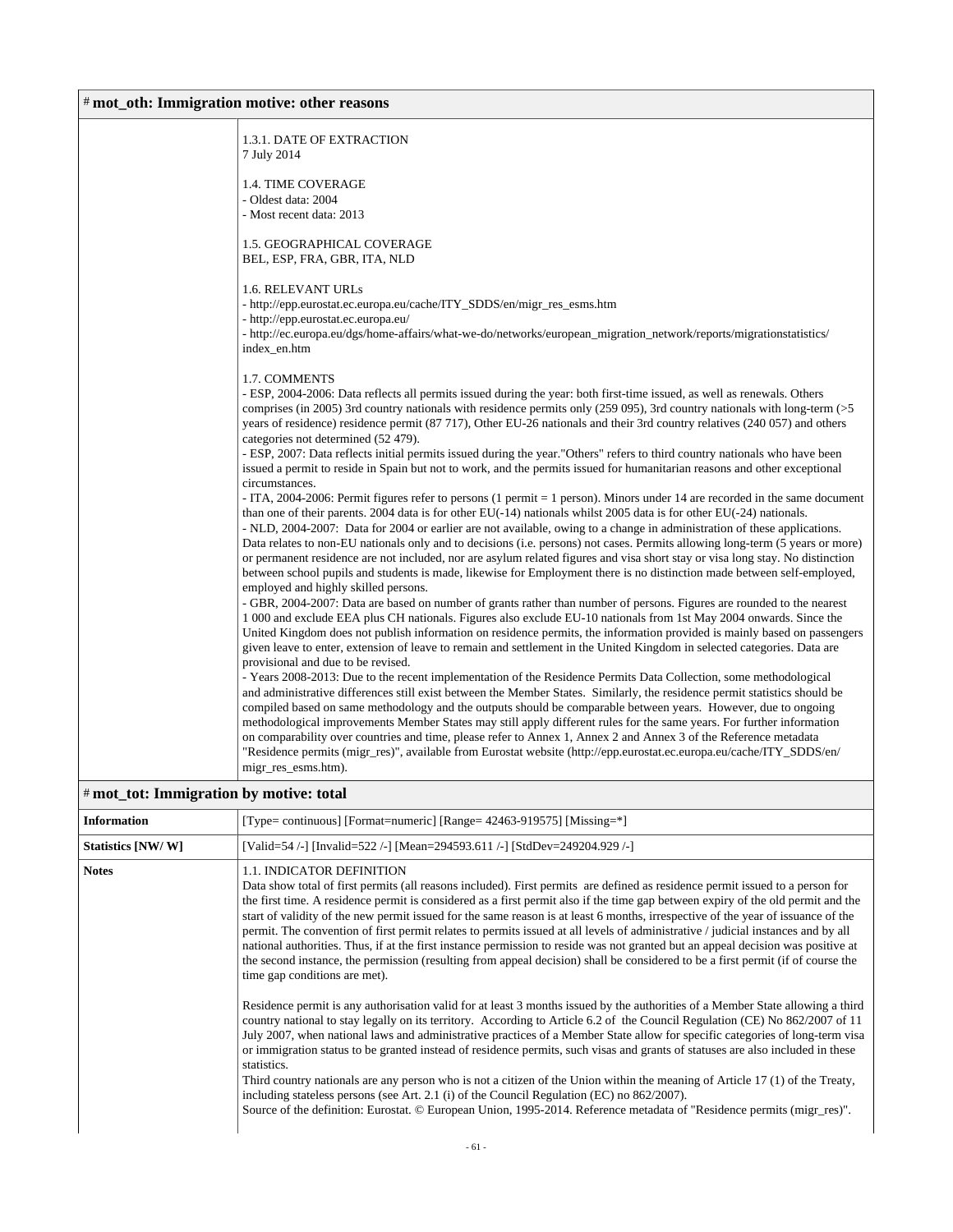### # **mot\_tot: Immigration by motive: total**

|                            | 1.2. UNIT OF MEASURE: Persons                                                                                                                                                                                                                                  |
|----------------------------|----------------------------------------------------------------------------------------------------------------------------------------------------------------------------------------------------------------------------------------------------------------|
|                            | 1.3. DATA SOURCES                                                                                                                                                                                                                                              |
|                            | - 2004-2006: Table 5, in European Migration Network, "Annual Report on Asylum                                                                                                                                                                                  |
|                            | and Migration Statistics 2006, October 2009". http://nesstar.ined.fr/other_docs/                                                                                                                                                                               |
|                            | MAFE contextual/0. emn_synthesis_report_annual_report_on_asylum_and_migration_statistics_2006_en.pdf                                                                                                                                                           |
|                            | - 2007: Table 10, in European Migration Network, "Annual Report on Asylum                                                                                                                                                                                      |
|                            | and Migration Statistics 2007, December 2010". http://nesstar.ined.fr/other_docs/                                                                                                                                                                              |
|                            | MAFEcontextual/0_emn_synthesis_report_asylum_migration_statistics_2007_final_december_2010_en.pdf                                                                                                                                                              |
|                            | - 2008-2013: Eurostat. © European Union, 1995-2014                                                                                                                                                                                                             |
|                            |                                                                                                                                                                                                                                                                |
|                            | 1.3.1. DATE OF EXTRACTION                                                                                                                                                                                                                                      |
|                            | 7 July 2014                                                                                                                                                                                                                                                    |
|                            | 1.4. TIME COVERAGE                                                                                                                                                                                                                                             |
|                            | - Oldest data: 2004                                                                                                                                                                                                                                            |
|                            | - Most recent data: 2013                                                                                                                                                                                                                                       |
|                            | 1.5. GEOGRAPHICAL COVERAGE                                                                                                                                                                                                                                     |
|                            | BEL, ESP, FRA, GBR, ITA, NLD                                                                                                                                                                                                                                   |
|                            |                                                                                                                                                                                                                                                                |
|                            | 1.6. RELEVANT URLs<br>- http://epp.eurostat.ec.europa.eu/cache/ITY_SDDS/en/migr_res_esms.htm                                                                                                                                                                   |
|                            | - http://epp.eurostat.ec.europa.eu/                                                                                                                                                                                                                            |
|                            | - http://ec.europa.eu/dgs/home-affairs/what-we-do/networks/european_migration_network/reports/migrationstatistics/                                                                                                                                             |
|                            | index_en.htm                                                                                                                                                                                                                                                   |
|                            | 1.7. COMMENTS                                                                                                                                                                                                                                                  |
|                            | - BEL, 2004-2007: data corresponds to new residence permits issued to newly-arrived foreigners (both EU + third country                                                                                                                                        |
|                            | nationals). In 2007, figures on motives of migration for Belgium were based on the motives for delivering a long-term visa                                                                                                                                     |
|                            | abroad (figures from the Federal Public Service Foreign Affairs). Motives of migration were not registered in the National                                                                                                                                     |
|                            | Register back then. This changed in the beginning of 2008: specific categories were introduced in the National Register so<br>that the municipalities could start register the reason (motive of migration) for delivering a first residence document.         |
|                            | - ESP, 2004-2006: Data reflects all permits issued during the year: both first-time issued, as well as renewals. Others                                                                                                                                        |
|                            | comprises (in 2005) 3rd country nationals with residence permits only (259 095), 3rd country nationals with long-term ( $>5$                                                                                                                                   |
|                            | years of residence) residence permit (87 717), Other EU-26 nationals and their 3rd country relatives (240 057) and others                                                                                                                                      |
|                            | categories not determined (52 479).                                                                                                                                                                                                                            |
|                            | - ESP, 2007: Data reflects initial permits issued during the year. "Employment" does not include the permits granted under<br>the Contingent Procedure, that rose to 70 437 in 2007: 64 716 correspond to fix-term work permits and 5 721 to permits for       |
|                            | stable employment. "Others" refers to third country nationals who have been issued a permit to reside in Spain but not to                                                                                                                                      |
|                            | work, and the permits issued for humanitarian reasons and other exceptional circumstances.                                                                                                                                                                     |
|                            | - ITA, 2004-2006: Permit figures refer to persons (1 permit = 1 person). Minors under 14 are recorded in the same document                                                                                                                                     |
|                            | than one of their parents. 2004 data is for other $EU(-14)$ nationals whilst 2005 data is for other $EU(-24)$ nationals.                                                                                                                                       |
|                            | - NLD, 2004-2007: Data for 2004 or earlier are not available, owing to a change in administration of these applications.                                                                                                                                       |
|                            | Data relates to non-EU nationals only and to decisions (i.e. persons) not cases. Permits allowing long-term (5 years or more)<br>or permanent residence are not included, nor are asylum related figures and visa short stay or visa long stay. No distinction |
|                            | between school pupils and students is made, likewise for Employment there is no distinction made between self-employed,                                                                                                                                        |
|                            | employed and highly skilled persons.                                                                                                                                                                                                                           |
|                            | - GBR, 2004-2007: Data are based on number of grants rather than number of persons. Figures are rounded to the nearest                                                                                                                                         |
|                            | 1 000 and exclude EEA plus CH nationals. Figures also exclude EU-10 nationals from 1st May 2004 onwards. Since the                                                                                                                                             |
|                            | United Kingdom does not publish information on residence permits, the information provided is mainly based on passengers<br>given leave to enter, extension of leave to remain and settlement in the United Kingdom in selected categories. Data are           |
|                            | provisional and due to be revised.                                                                                                                                                                                                                             |
|                            | - Years 2008-2013: Due to the recent implementation of the Residence Permits Data Collection, some methodological                                                                                                                                              |
|                            | and administrative differences still exist between the Member States. Similarly, the residence permit statistics should be                                                                                                                                     |
|                            | compiled based on same methodology and the outputs should be comparable between years. However, due to ongoing                                                                                                                                                 |
|                            | methodological improvements Member States may still apply different rules for the same years. For further information                                                                                                                                          |
|                            | on comparability over countries and time, please refer to Annex 1, Annex 2 and Annex 3 of the Reference metadata<br>"Residence permits (migr_res)", available from Eurostat website (http://epp.eurostat.ec.europa.eu/cache/ITY_SDDS/en/                       |
|                            | migr_res_esms.htm).                                                                                                                                                                                                                                            |
|                            |                                                                                                                                                                                                                                                                |
| #infmort: Infant mortality |                                                                                                                                                                                                                                                                |

| <b>Information</b> | [Type= continuous] [Format=numeric] [Range= 3.3-153.6] [Missing=*] |
|--------------------|--------------------------------------------------------------------|
| Statistics [NW/W]  | [Valid=538 /-] [Invalid=38 /-] [Mean=44.041 /-] [StdDev=44.294 /-] |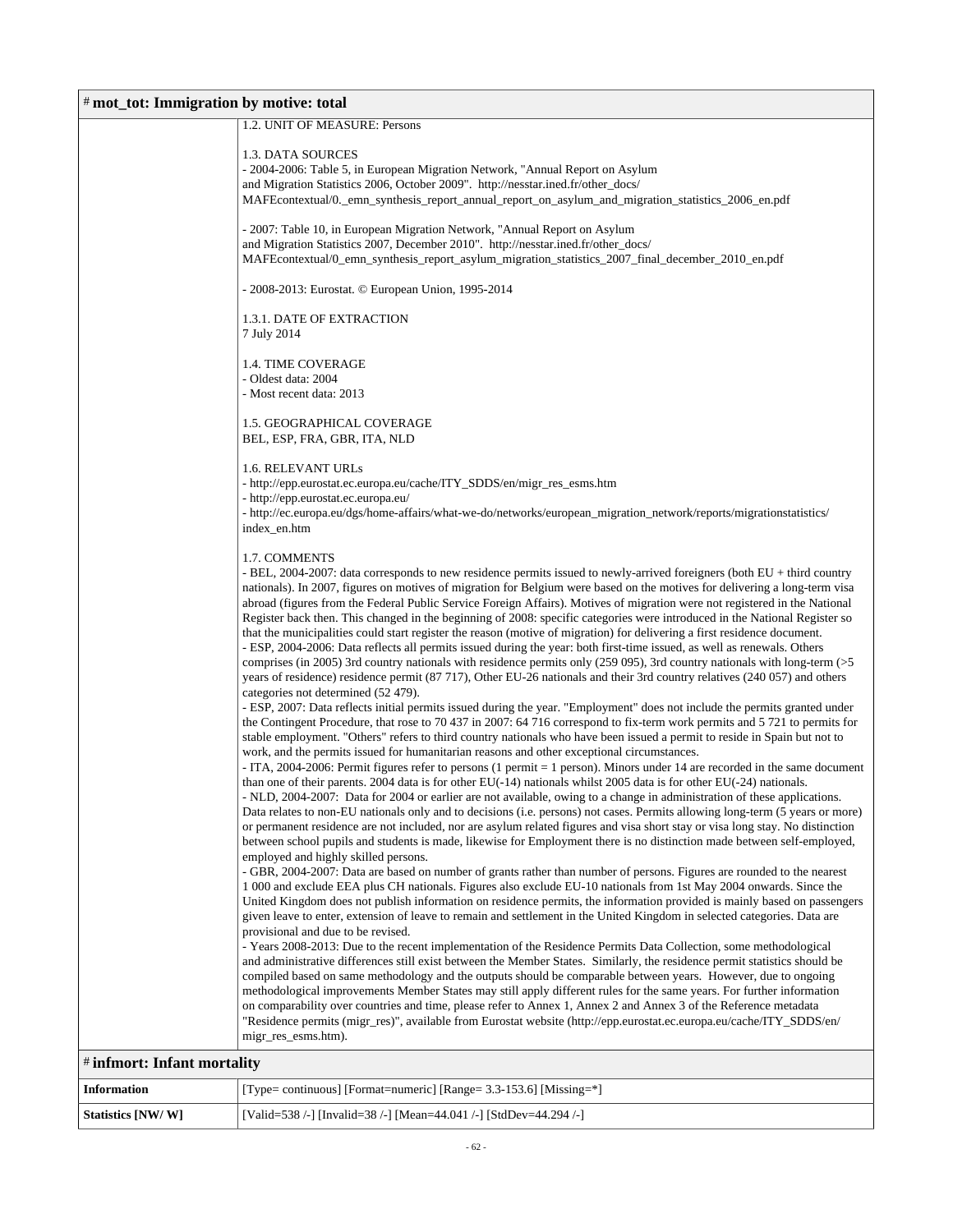| <b>Notes</b> | <b>1.1. INDICATOR DEFINITION</b>                                                                                                                                                                                                  |
|--------------|-----------------------------------------------------------------------------------------------------------------------------------------------------------------------------------------------------------------------------------|
|              | The ratio of the total number of deaths of children under one year of age during the year to the number of live births in that<br>year.                                                                                           |
|              | Source of the definition: Eurostat's Concepts and Definitions Database.                                                                                                                                                           |
|              | 1.2. UNIT OF MEASURE: Values are presented per 1000 live births.                                                                                                                                                                  |
|              | 1.3. DATA SOURCES                                                                                                                                                                                                                 |
|              | - BEL, FRA, ITA, NLD, ESP, GBR: Human Mortality Database. University of California, Berkeley (USA), and Max<br>Planck Institute for Demographic Research (Germany). Available at www.mortality.org or www.humanmortality.de (data |
|              | downloaded on 9 April 2014).<br>- COD, GHA, SEN: UN Inter-agency Group for Child Mortality Estimation (UNICEF, WHO, World Bank, UN DESA<br>Population Division) at www.childmortality.org.                                        |
|              | 1.3.1. DATE OF EXTRACTION<br>9 April 2014                                                                                                                                                                                         |
|              | 1.4. TIME COVERAGE                                                                                                                                                                                                                |
|              | - Oldest data: 1950<br>- Most recent data: 2012                                                                                                                                                                                   |
|              | <b>1.5. GEOGRAPHICAL COVERAGE</b><br>All the nine MAFE countries are covered.                                                                                                                                                     |
|              | 1.6. RELEVANT URLs                                                                                                                                                                                                                |
|              | - http://ec.europa.eu/eurostat/ramon/nomenclatures/                                                                                                                                                                               |
|              | - http://www.childmortality.org/<br>- http://www.mortality.org/                                                                                                                                                                   |
|              | 1.7. COMMENTS                                                                                                                                                                                                                     |
|              | - COD, GHA, SEN: Data are estimates; for detailed explanations on the methods uses to calculate the estimates, please refer<br>to the website of the original source (http://www.childmortality.org/).                            |
|              | - FRA: France métropolitaine, i.e. France without overseas departments.                                                                                                                                                           |

| <b>Information</b> | [Type= continuous] [Format=numeric] [Range= 34.51-81.83] [Missing=*]                                                                                                                                                                                                                                                                                                                                                                                                                                                                                                                                                                                                                     |
|--------------------|------------------------------------------------------------------------------------------------------------------------------------------------------------------------------------------------------------------------------------------------------------------------------------------------------------------------------------------------------------------------------------------------------------------------------------------------------------------------------------------------------------------------------------------------------------------------------------------------------------------------------------------------------------------------------------------|
| Statistics [NW/W]  | [Valid=557 /-] [Invalid=19 /-] [Mean=65.673 /-] [StdDev=13.336 /-]                                                                                                                                                                                                                                                                                                                                                                                                                                                                                                                                                                                                                       |
| <b>Notes</b>       | <b>1.1. INDICATOR DEFINITION</b><br>The mean number of years that a newborn child can expect to live if subjected throughout his life to the current mortality<br>conditions (age specific probabilities of dying).<br>Source of the definition: Eurostat's Concepts and Definitions Database                                                                                                                                                                                                                                                                                                                                                                                            |
|                    | 1.2. UNIT OF MEASURE: Number of years<br>1.3. DATA SOURCES<br>- BEL, FRA, ITA, NLD, ESP, GBR: Human Mortality Database. University of California, Berkeley (USA), and Max<br>Planck Institute for Demographic Research (Germany). Available at www.mortality.org or www.humanmortality.de (data<br>downloaded on 29 April 2014).<br>- COD, GHA, SEN: United Nations, Department of Economic and Social Affairs, Population Division (2013). World<br>Population Prospects: The 2012 Revision, DVD Edition. Retrieved from http://esa.un.org/wpp/. Date of retrieval: 29 April<br>2014.<br>1.3.1. DATE OF EXTRACTION<br>29 April 2014<br><b>1.4. TIME COVERAGE</b><br>- Oldest data: 1950 |
|                    | - Most recent data: 2012<br>1.5. GEOGRAPHICAL COVERAGE<br>All the nine MAFE countries are covered.<br>1.6. RELEVANT URLs<br>- http://ec.europa.eu/eurostat/ramon/nomenclatures/<br>- http://www.mortality.org/                                                                                                                                                                                                                                                                                                                                                                                                                                                                           |
|                    | $-63-$                                                                                                                                                                                                                                                                                                                                                                                                                                                                                                                                                                                                                                                                                   |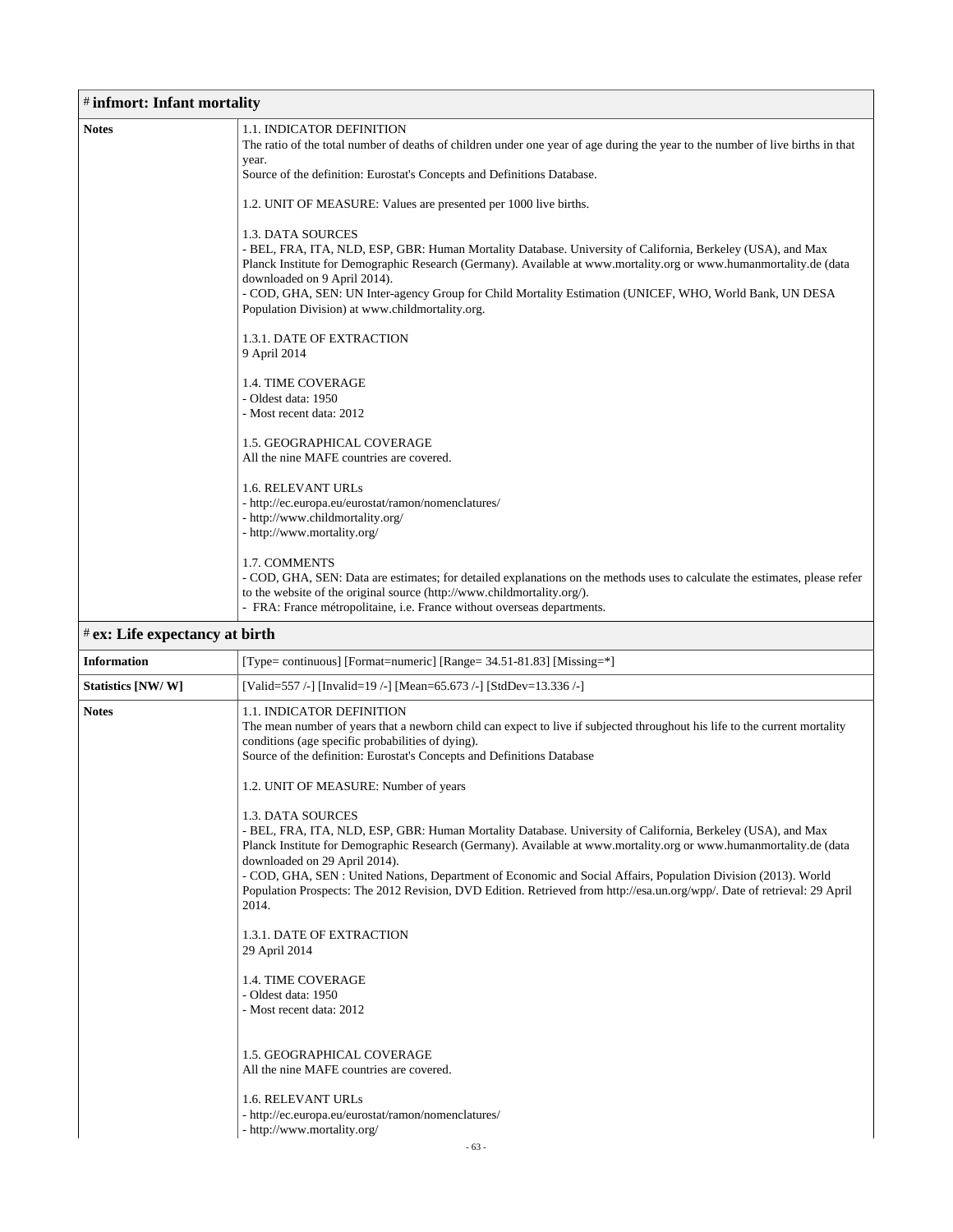| # ex: Life expectancy at birth           |                                                                                                                                                                                                                                                                                                                                                                                                                                                                                                                                                                                                                                                                                                                                                                                                                                                                                                                                                                                                                                                                                                                                                                                                                                                                                                                                                                                                                             |
|------------------------------------------|-----------------------------------------------------------------------------------------------------------------------------------------------------------------------------------------------------------------------------------------------------------------------------------------------------------------------------------------------------------------------------------------------------------------------------------------------------------------------------------------------------------------------------------------------------------------------------------------------------------------------------------------------------------------------------------------------------------------------------------------------------------------------------------------------------------------------------------------------------------------------------------------------------------------------------------------------------------------------------------------------------------------------------------------------------------------------------------------------------------------------------------------------------------------------------------------------------------------------------------------------------------------------------------------------------------------------------------------------------------------------------------------------------------------------------|
|                                          | - http://esa.un.org/wpp/                                                                                                                                                                                                                                                                                                                                                                                                                                                                                                                                                                                                                                                                                                                                                                                                                                                                                                                                                                                                                                                                                                                                                                                                                                                                                                                                                                                                    |
|                                          | 1.7. COMMENTS<br>- FRA: France métropolitaine, i.e. France without overseas departments.<br>- COD, GHA, SEN, year 1950-2009: estimates according to the 2012 revision; for data sources and meta-information of the<br>estimates please refer to the website of the UN World Population Prospects.<br>- COD, GHA, SEN, year 2010-2012: projections according to the 2012 revision medium variant; for methodological<br>documentation about the probabilistic mortality projections please refer to the website of the UN World Population<br>Prospects.                                                                                                                                                                                                                                                                                                                                                                                                                                                                                                                                                                                                                                                                                                                                                                                                                                                                    |
| # pop_av: Average or mid-year population |                                                                                                                                                                                                                                                                                                                                                                                                                                                                                                                                                                                                                                                                                                                                                                                                                                                                                                                                                                                                                                                                                                                                                                                                                                                                                                                                                                                                                             |
| <b>Information</b>                       | [Type= continuous] [Format=numeric] [Range= $2476638-65705093$ ] [Missing= $*$ ]                                                                                                                                                                                                                                                                                                                                                                                                                                                                                                                                                                                                                                                                                                                                                                                                                                                                                                                                                                                                                                                                                                                                                                                                                                                                                                                                            |
| Statistics [NW/W]                        | [Valid=507/-] [Invalid=69/-] [Mean=30457165.704/-] [StdDev=20912204.031/-]                                                                                                                                                                                                                                                                                                                                                                                                                                                                                                                                                                                                                                                                                                                                                                                                                                                                                                                                                                                                                                                                                                                                                                                                                                                                                                                                                  |
| <b>Notes</b>                             | 1.1. INDICATOR DEFINITION<br>- The average population during a calendar year is generally calculated as the arithmetic mean of the population on 1 January<br>of two consecutive years (it is also referred to as the mean population). However, some countries calculate it differently,<br>using the population based on registers or estimating it on a date close to 1 July (mid-year population).<br>Source of the definition: Eurostat's Concepts and Definitions Database.<br>- De facto population in a country, area or region as of 1 July of the year indicated.<br>Source of the definition: World Population Prospects: The 2012 Revision, Glossary of Demographic Terms.<br>1.2. UNIT OF MEASURE: Number of persons<br>1.3. DATA SOURCES<br>- BEL, FRA, ITA, NLD, ESP, GBR: Eurostat. © European Union, 1995-2014.<br>- COD, GHA, SEN : United Nations, Department of Economic and Social Affairs, Population Division (2013). World<br>Population Prospects: The 2012 Revision, DVD Edition. Retrieved from http://esa.un.org/wpp/. Date of retrieval: 29 April<br>2014.<br>1.3.1. DATE OF EXTRACTION<br>29 April 2014<br>1.4. TIME COVERAGE<br>- Oldest data: 1950<br>- Most recent data: 2012<br>1.5. GEOGRAPHICAL COVERAGE<br>All the nine MAFE countries are covered.<br>1.6. RELEVANT URLs<br>- http://ec.europa.eu/eurostat/ramon/nomenclatures/<br>- http://esa.un.org/wpp/Documentation/glossary.htm |
|                                          | - http://epp.eurostat.ec.europa.eu/<br>- http://esa.un.org/wpp/                                                                                                                                                                                                                                                                                                                                                                                                                                                                                                                                                                                                                                                                                                                                                                                                                                                                                                                                                                                                                                                                                                                                                                                                                                                                                                                                                             |
|                                          | 1.7. COMMENTS                                                                                                                                                                                                                                                                                                                                                                                                                                                                                                                                                                                                                                                                                                                                                                                                                                                                                                                                                                                                                                                                                                                                                                                                                                                                                                                                                                                                               |

- FRA: France métropolitaine, i.e. France without overseas departments.

- BEL, year 2011: break in series, starting with 1.1.2011, population figures at national level refer to all registered persons including asylum seekers.

- COD, GHA, SEN, year 1950-2009: estimates according to the 2012 revision; for data sources and meta-information of the estimates please refer to the website of the UN World Population Prospects.

- COD, GHA, SEN, year 2010-2012: projections according to the 2012 revision medium variant; for methodological documentation about the probabilistic fertility projections please refer to the website of the UN World Population Prospects. - COD, GHA, SEN: Data from the original source, expressed in thousands, were multiplied by 1000.

#### # **pop\_den: Population density (per km2)**

| <b>Information</b> | [Type= continuous] [Format=numeric] [Range= $5.2-496.9$ ] [Missing=*]                                                                                                                                                                                                                                                                           |
|--------------------|-------------------------------------------------------------------------------------------------------------------------------------------------------------------------------------------------------------------------------------------------------------------------------------------------------------------------------------------------|
| Statistics [NW/W]  | [Valid=317/-] [Invalid=259/-] [Mean=120.369/-] [StdDev=137.723/-]                                                                                                                                                                                                                                                                               |
| <b>Notes</b>       | <b>1.1. INDICATOR DEFINITION</b><br>- The ratio of the (annual average) population of a region to the (land) area of the region; total area (including inland waters)<br>is used when land area is not available.<br>Source of the definition: Eurostat's Concepts and Definitions Database.<br>- Population per square Kilometer, as of 1 July |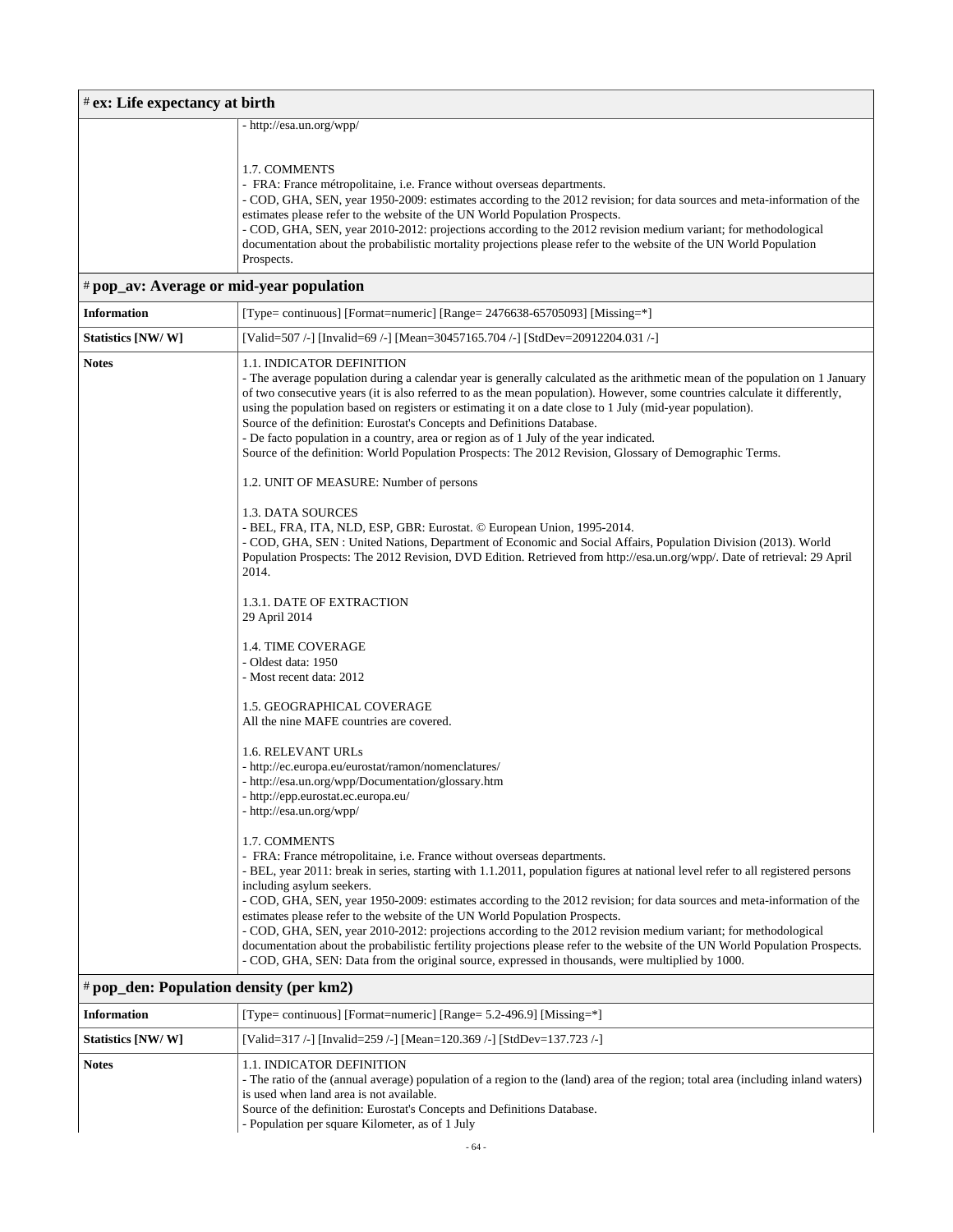| # pop_den: Population density (per km2) |                                                                                                                                                                                                                                                                                                                                                                                                                                                                                                                                                                                                                                                                                                                                                                                                                                                                                                                                                         |  |
|-----------------------------------------|---------------------------------------------------------------------------------------------------------------------------------------------------------------------------------------------------------------------------------------------------------------------------------------------------------------------------------------------------------------------------------------------------------------------------------------------------------------------------------------------------------------------------------------------------------------------------------------------------------------------------------------------------------------------------------------------------------------------------------------------------------------------------------------------------------------------------------------------------------------------------------------------------------------------------------------------------------|--|
|                                         | Source of the definition: World Population Prospects: The 2012 Revision, Glossary of Demographic Terms.                                                                                                                                                                                                                                                                                                                                                                                                                                                                                                                                                                                                                                                                                                                                                                                                                                                 |  |
|                                         | 1.2. UNIT OF MEASURE: Inhabitants per square kilometer                                                                                                                                                                                                                                                                                                                                                                                                                                                                                                                                                                                                                                                                                                                                                                                                                                                                                                  |  |
|                                         | 1.3. DATA SOURCES<br>- BEL, FRA, ITA, NLD, ESP, GBR: Eurostat. © European Union, 1995-2014.<br>- COD, GHA, SEN : United Nations, Department of Economic and Social Affairs, Population Division (2013). World<br>Population Prospects: The 2012 Revision, DVD Edition. Retrieved from http://esa.un.org/wpp/. Date of retrieval: 29 April<br>2014.                                                                                                                                                                                                                                                                                                                                                                                                                                                                                                                                                                                                      |  |
|                                         | 1.3.1. DATE OF EXTRACTION<br>29 April 2014                                                                                                                                                                                                                                                                                                                                                                                                                                                                                                                                                                                                                                                                                                                                                                                                                                                                                                              |  |
|                                         | 1.4. TIME COVERAGE<br>- Oldest data: 1950<br>- Most recent data: 2012<br>1.5. GEOGRAPHICAL COVERAGE<br>All the nine MAFE countries are covered.<br>1.6. RELEVANT URLs<br>- http://ec.europa.eu/eurostat/ramon/nomenclatures/<br>- http://esa.un.org/wpp/Documentation/glossary.htm<br>- http://epp.eurostat.ec.europa.eu/<br>- http://esa.un.org/wpp/<br>1.7. COMMENTS<br>- FRA: Data for France refer to 'metropolitan France' for the time period 1990-1997; starting with 1998 data refer to 'entire<br>France' and include as well data for Guadeloupe, Martinique, Guyane and Réunion (overseas departments).<br>- BEL, year 2011: break in series, starting with 1.1.2011, population figures at national level refer to all registered persons<br>including asylum seekers.<br>- COD, GHA, SEN, year 1950-2009: estimates according to the 2012 revision; for data sources and meta-information of the                                           |  |
|                                         | estimates please refer to the website of the UN World Population Prospects.<br>- COD, GHA, SEN, year 2010-2012: projections according to the 2012 revision medium variant; for methodological<br>documentation about the probabilistic fertility projections please refer to the website of the UN World Population Prospects.                                                                                                                                                                                                                                                                                                                                                                                                                                                                                                                                                                                                                          |  |
| # pop_gr: Population growth (annual, %) |                                                                                                                                                                                                                                                                                                                                                                                                                                                                                                                                                                                                                                                                                                                                                                                                                                                                                                                                                         |  |
| <b>Information</b>                      | [Type= continuous] [Format=numeric] [Range= -0.19-3.981] [Missing=*]                                                                                                                                                                                                                                                                                                                                                                                                                                                                                                                                                                                                                                                                                                                                                                                                                                                                                    |  |
| Statistics [NW/W]                       | [Valid=507/-] [Invalid=69/-] [Mean=1.346/-] [StdDev=1.111/-]                                                                                                                                                                                                                                                                                                                                                                                                                                                                                                                                                                                                                                                                                                                                                                                                                                                                                            |  |
| <b>Notes</b>                            | 1.1. INDICATOR DEFINITION<br>- The ratio of the total population change during the year to the average population of the area in question in that year. The<br>total population change is the difference in the size of a population between the end and the beginning of a given time period<br>(usually one year). Specifically, it is the difference in population size on 1 January of two consecutive years. A positive<br>population change is also referred to as population growth. A negative population change is also referred to as population<br>decline.<br>Source of the definition: Eurostat's Concepts and Definitions Database.<br>- Average exponential rate of growth of the population over a given period. It is calculated as in $(Pt/P0)/t$ where t is the<br>length of the period. It is expressed as a percentage.<br>Source of the definition: World Population Prospects: The 2012 Revision. Glossary of Demographic Terms. |  |
|                                         | 1.2. UNIT OF MEASURE: Percentage of persons.                                                                                                                                                                                                                                                                                                                                                                                                                                                                                                                                                                                                                                                                                                                                                                                                                                                                                                            |  |
|                                         | 1.3. DATA SOURCES<br>- BEL, FRA, ITA, NLD, ESP, GBR: Eurostat. © European Union, 1995-2014.<br>- COD, GHA, SEN : United Nations, Department of Economic and Social Affairs, Population Division (2013). World<br>Population Prospects: The 2012 Revision, DVD Edition. Retrieved from http://esa.un.org/wpp/. Date of retrieval: 29 April<br>2014.                                                                                                                                                                                                                                                                                                                                                                                                                                                                                                                                                                                                      |  |

1.3.1. DATE OF EXTRACTION 29 April 2014

1.4. TIME COVERAGE - Oldest data: 1950

- Most recent data: 2012

1.5. GEOGRAPHICAL COVERAGE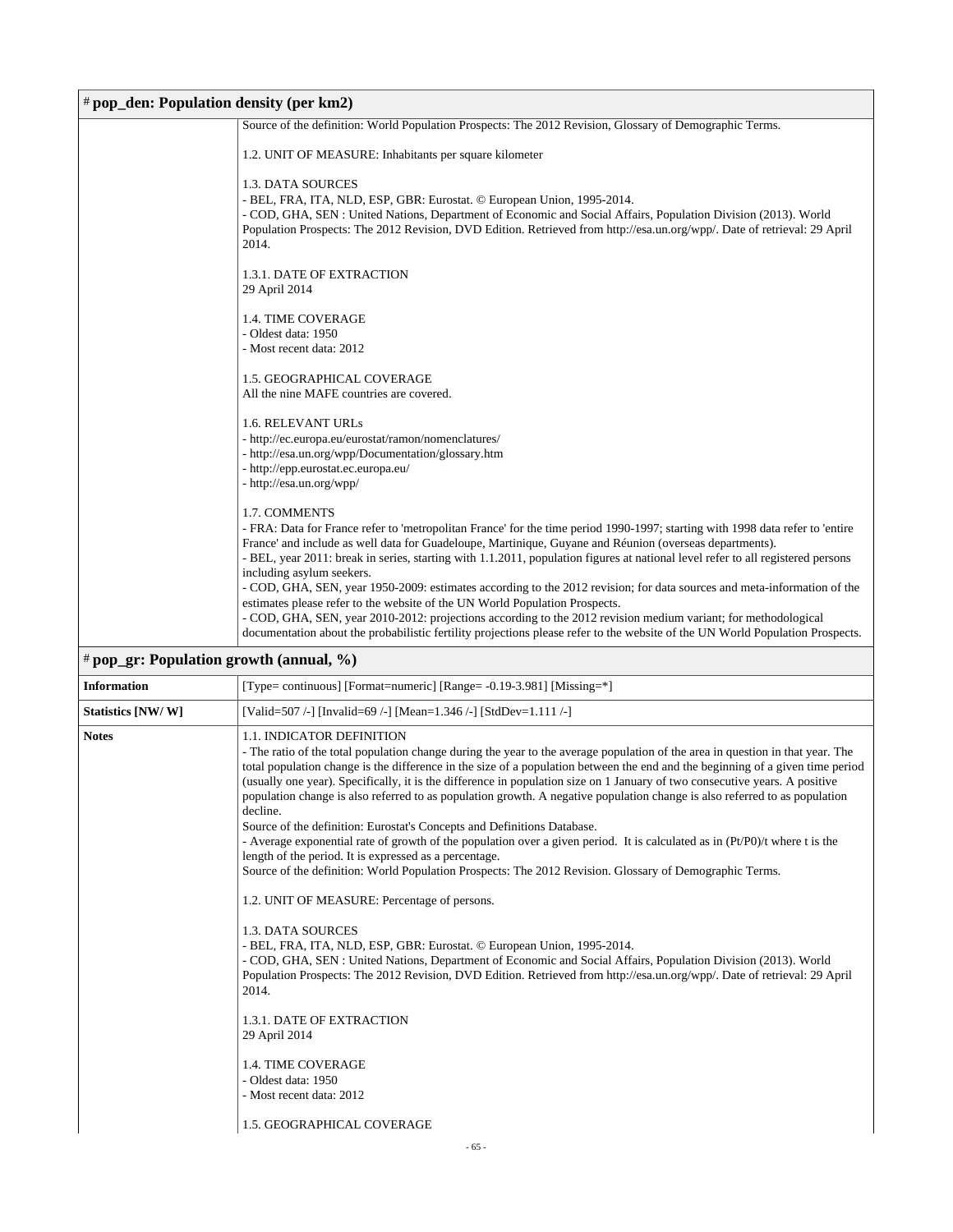| $#$ pop_gr: Population growth (annual, %) |                                                                                                                                                                                                                                                   |
|-------------------------------------------|---------------------------------------------------------------------------------------------------------------------------------------------------------------------------------------------------------------------------------------------------|
|                                           | All the nine MAFE countries are covered.                                                                                                                                                                                                          |
|                                           | <b>1.6. RELEVANT URLs</b>                                                                                                                                                                                                                         |
|                                           | - http://ec.europa.eu/eurostat/ramon/nomenclatures/                                                                                                                                                                                               |
|                                           | - http://esa.un.org/wpp/Documentation/glossary.htm                                                                                                                                                                                                |
|                                           | - http://epp.eurostat.ec.europa.eu/                                                                                                                                                                                                               |
|                                           | - http://esa.un.org/wpp/                                                                                                                                                                                                                          |
|                                           | 1.7. COMMENTS                                                                                                                                                                                                                                     |
|                                           | - FRA: France métropolitaine, <i>i.e.</i> France without overseas departments.                                                                                                                                                                    |
|                                           | - BEL, year 2011: break in series, starting with 1.1.2011, population figures at national level refer to all registered persons                                                                                                                   |
|                                           | including asylum seekers.                                                                                                                                                                                                                         |
|                                           | - COD, GHA, SEN, year 1950-2009: estimates according to the 2012 revision; for data sources and meta-information of the<br>estimates please refer to the website of the UN World Population Prospects.                                            |
|                                           | - COD, GHA, SEN, year 2010-2012: projections according to the 2012 revision medium variant; for methodological                                                                                                                                    |
|                                           | documentation about the probabilistic fertility projections please refer to the website of the UN World Population Prospects.<br>- BEL, FRA, ITA, NLD, ESP, GBR : Data from the original source, expressed per 1 000 persons, were divided by 10. |
| $#$ foster: Child fosterage $(\% )$       |                                                                                                                                                                                                                                                   |

| <b>Information</b>                            | [Type= continuous] [Format=numeric] [Range= 15.3-32.1] [Missing=*]                                                                                                                                                                                    |  |
|-----------------------------------------------|-------------------------------------------------------------------------------------------------------------------------------------------------------------------------------------------------------------------------------------------------------|--|
| Statistics [NW/W]                             | [Valid=8 /-] [Invalid=568 /-] [Mean=22.438 /-] [StdDev=7.752 /-]                                                                                                                                                                                      |  |
| <b>Notes</b>                                  | <b>1.1. INDICATOR DEFINITION</b><br>Percent distribution of households by whether household includes fostered children.<br>Source of definition: ICF International, 2012. The DHS Program STATcompiler-http://www.statcompiler.com - April 10<br>2014 |  |
|                                               | 1.2. UNIT OF MEASURE: Percentage of households                                                                                                                                                                                                        |  |
|                                               | 1.3. DATA SOURCES<br>ICF International, 2012. The DHS Program STATcompiler-http://www.statcompiler.com - April 10 2014.                                                                                                                               |  |
|                                               | 1.3.1. DATE OF EXTRACTION<br>10 April 2014                                                                                                                                                                                                            |  |
|                                               | 1.4. TIME COVERAGE<br>- Oldest data: 1992<br>- Most recent data: 2010                                                                                                                                                                                 |  |
|                                               | <b>1.5. GEOGRAPHICAL COVERAGE</b><br>COD, GHA, SEN; no data for BEL, FRA, ITA, NLD, ESP, GBR                                                                                                                                                          |  |
|                                               | 1.6. RELEVANT URLs<br>- http://www.statcompiler.com/                                                                                                                                                                                                  |  |
|                                               | 1.7. COMMENTS<br>- SEN, year 1993: 1992-93 DHS<br>- SEN, year 2010: 2010-11 DHS                                                                                                                                                                       |  |
| # gdpcap: GDP per capita (constant 2005 US\$) |                                                                                                                                                                                                                                                       |  |
| <b>Information</b>                            | [Type= continuous] [Format=numeric] [Range= 118.6-42467.3] [Missing=*]                                                                                                                                                                                |  |
| Statistics [NW/W]                             | [Valid=477 /-] [Invalid=99 /-] [Mean=15983.46 /-] [StdDev=12919.464 /-]                                                                                                                                                                               |  |
| <b>Notes</b>                                  | <b>1.1. INDICATOR DEFINITION</b>                                                                                                                                                                                                                      |  |

| GDP per capita is gross domestic product divided by midyear population. GDP is the sum of gross value added by all           |
|------------------------------------------------------------------------------------------------------------------------------|
| resident producers in the economy plus any product taxes and minus any subsidies not included in the value of the products.  |
| It is calculated without making deductions for depreciation of fabricated assets or for depletion and degradation of natural |
| resources. Data are in constant 2005 U.S. dollars.                                                                           |
| Source of the definition: The World Bank: : World Development Indicators: World Bank national accounts data, and OECD        |
| National Accounts data files.                                                                                                |

1.2. UNIT OF MEASURE: Euro per inhabitant

1.3. DATA SOURCES

The World Bank : World Development Indicators: World Bank national accounts data, and OECD National Accounts data files.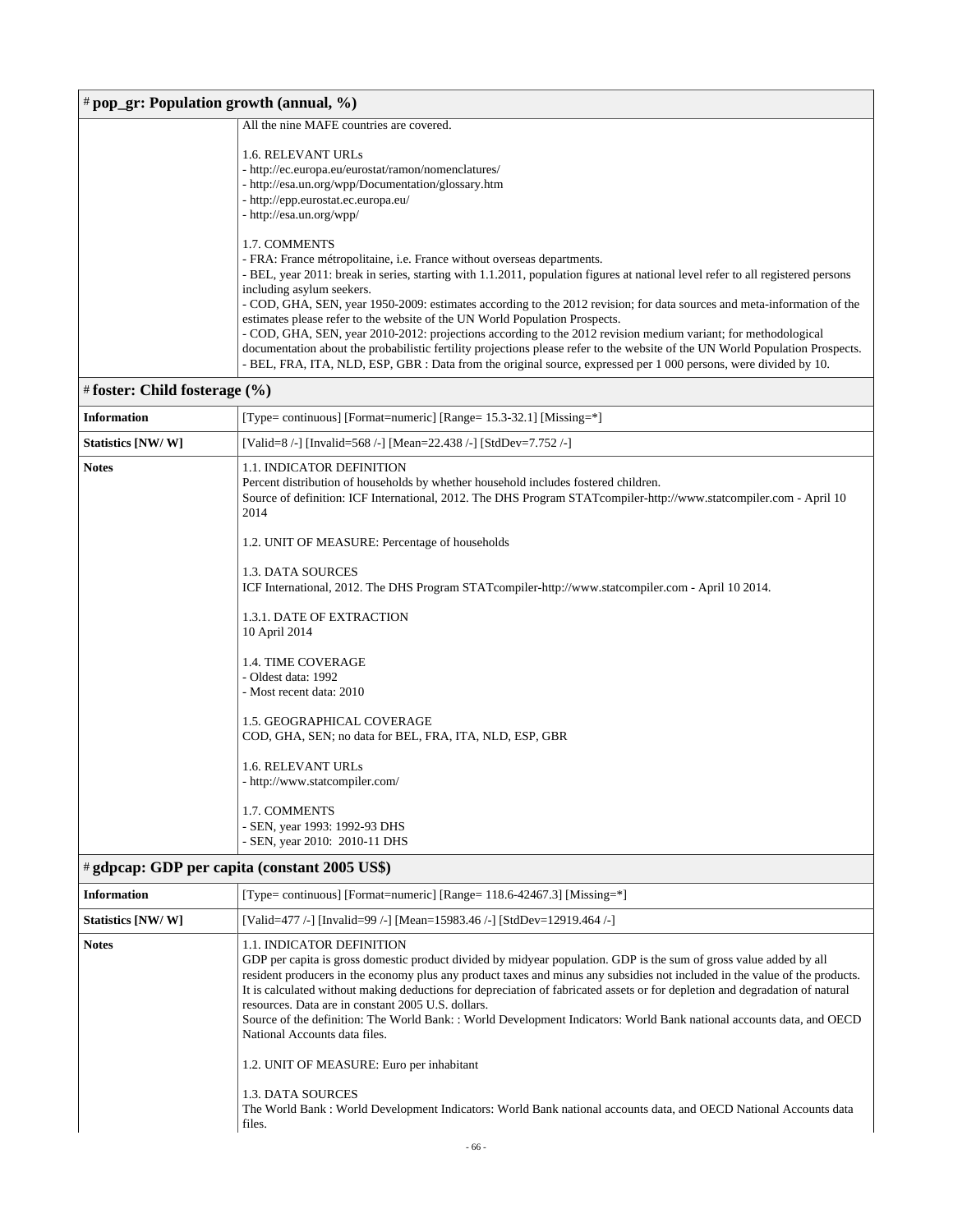### # **gdpcap: GDP per capita (constant 2005 US\$)**

| $\pi$ gapcap: GDT per capita (constant 2005 $0.8$ 4) |                                                                                                                                                                                                                                                                                                                                                                                                                                                                                                                                                                                                                                                                   |
|------------------------------------------------------|-------------------------------------------------------------------------------------------------------------------------------------------------------------------------------------------------------------------------------------------------------------------------------------------------------------------------------------------------------------------------------------------------------------------------------------------------------------------------------------------------------------------------------------------------------------------------------------------------------------------------------------------------------------------|
|                                                      | 1.3.1. DATE OF EXTRACTION<br>27 February 2014                                                                                                                                                                                                                                                                                                                                                                                                                                                                                                                                                                                                                     |
|                                                      | 1.4. TIME COVERAGE<br>- Oldest data: 1960<br>- Most recent data: 2012                                                                                                                                                                                                                                                                                                                                                                                                                                                                                                                                                                                             |
|                                                      | 1.5. GEOGRAPHICAL COVERAGE<br>All the nine MAFE countries are covered.                                                                                                                                                                                                                                                                                                                                                                                                                                                                                                                                                                                            |
|                                                      | 1.6. RELEVANT URLs<br>- http://www.worldbank.org/                                                                                                                                                                                                                                                                                                                                                                                                                                                                                                                                                                                                                 |
|                                                      | 1.7. COMMENTS<br>- BEL, ESP, FRA, ITA, NLD: A simple multiplier is used to convert the national currencies of EMU members to euros. The<br>following irrevocable euro conversion rate was adopted by the EU Council on January 1, 1999:<br>1 euro = $40.3399$ Belgian franc.<br>$1$ euro = 6.55957 French franc.<br>$1$ euro = 1936.27 Italian lira.<br>$1$ euro = 2.20371 Netherlands guilder.                                                                                                                                                                                                                                                                   |
|                                                      | $1$ euro = 166.386 Spanish peseta.<br>Please note that historical data before 1999 are not actual euros and are not comparable or suitable for aggregation across                                                                                                                                                                                                                                                                                                                                                                                                                                                                                                 |
|                                                      | countries.<br>- COD: April 2013 database update: Based on IMF data, national accounts data were revised for 2000 onward; the base year                                                                                                                                                                                                                                                                                                                                                                                                                                                                                                                            |
|                                                      | changed to 2000.<br>- GHA: In 2010, the Ghana Statistical Service revised the base year for Ghana's national accounts series from 1993 to 2006.<br>The new GDP data were about 60 percent higher than previously reported and incorporated improved data sources and<br>methodology.                                                                                                                                                                                                                                                                                                                                                                              |
| # gdpgr: GDP growth rate (annual, %)                 |                                                                                                                                                                                                                                                                                                                                                                                                                                                                                                                                                                                                                                                                   |
| Information                                          | [Type= continuous] [Format=numeric] [Range= -13.4690505390941-21.2006975139425] [Missing=*]                                                                                                                                                                                                                                                                                                                                                                                                                                                                                                                                                                       |
| <b>Statistics [NW/ W]</b>                            | [Valid=468 /-] [Invalid=108 /-] [Mean=2.725 /-] [StdDev=3.486 /-]                                                                                                                                                                                                                                                                                                                                                                                                                                                                                                                                                                                                 |
| Notes                                                | <b>1.1. INDICATOR DEFINITION</b><br>Annual percentage growth rate of GDP at market prices based on constant local currency. Aggregates are based on constant<br>2005 U.S. dollars. GDP is the sum of gross value added by all resident producers in the economy plus any product taxes and<br>minus any subsidies not included in the value of the products. It is calculated without making deductions for depreciation of<br>fabricated assets or for depletion and degradation of natural resources.<br>Source of the definition: The World Bank: : World Development Indicators: World Bank national accounts data, and OECD<br>National Accounts data files. |
|                                                      | 1.2. UNIT OF MEASURE: Percentage                                                                                                                                                                                                                                                                                                                                                                                                                                                                                                                                                                                                                                  |
|                                                      | 1.3. DATA SOURCES<br>The World Bank: World Development Indicators: World Bank national accounts data, and OECD National Accounts data<br>files.                                                                                                                                                                                                                                                                                                                                                                                                                                                                                                                   |
|                                                      | 1.3.1. DATE OF EXTRACTION<br>27 February 2014                                                                                                                                                                                                                                                                                                                                                                                                                                                                                                                                                                                                                     |
|                                                      | 1.4. TIME COVERAGE<br>- Oldest data: 1961<br>- Most recent data: 2012                                                                                                                                                                                                                                                                                                                                                                                                                                                                                                                                                                                             |
|                                                      | 1.5. GEOGRAPHICAL COVERAGE<br>All the nine MAFE countries are covered.                                                                                                                                                                                                                                                                                                                                                                                                                                                                                                                                                                                            |
|                                                      | 1.6. RELEVANT URLs<br>- http://www.worldbank.org/                                                                                                                                                                                                                                                                                                                                                                                                                                                                                                                                                                                                                 |
|                                                      | 1.7. COMMENTS<br>- BEL, ESP, FRA, ITA, NLD: A simple multiplier is used to convert the national currencies of EMU members to euros. The<br>following irrevocable euro conversion rate was adopted by the EU Council on January 1, 1999:<br>1 euro = $40.3399$ Belgian franc.                                                                                                                                                                                                                                                                                                                                                                                      |

I 1 euro = 6.55957 French franc.

1 euro = 1936.27 Italian lira.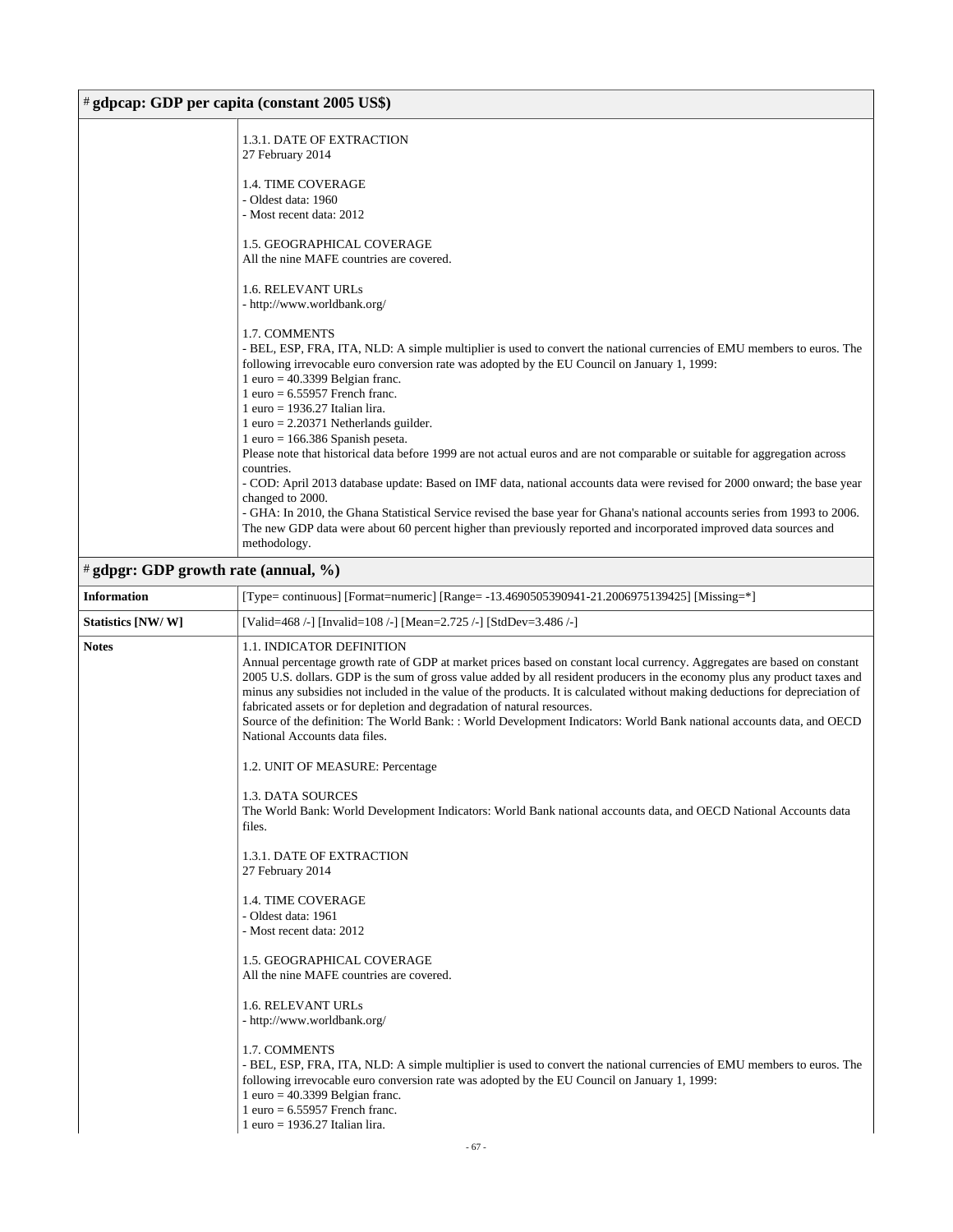|                    | # gdpgr: GDP growth rate (annual, %)                                                                                                                                                                                                                                                                                                                                                                                                                                                                                                                                                                                                                                                                                                                                                                                                                                                                                                                                                                                                                                                                                                                                                                                                                                                                                                                                                                                                                                                                                                                                                                                                                                                                                                                                                                                                                                                                                                                                                                                                                                                          |
|--------------------|-----------------------------------------------------------------------------------------------------------------------------------------------------------------------------------------------------------------------------------------------------------------------------------------------------------------------------------------------------------------------------------------------------------------------------------------------------------------------------------------------------------------------------------------------------------------------------------------------------------------------------------------------------------------------------------------------------------------------------------------------------------------------------------------------------------------------------------------------------------------------------------------------------------------------------------------------------------------------------------------------------------------------------------------------------------------------------------------------------------------------------------------------------------------------------------------------------------------------------------------------------------------------------------------------------------------------------------------------------------------------------------------------------------------------------------------------------------------------------------------------------------------------------------------------------------------------------------------------------------------------------------------------------------------------------------------------------------------------------------------------------------------------------------------------------------------------------------------------------------------------------------------------------------------------------------------------------------------------------------------------------------------------------------------------------------------------------------------------|
|                    | $1$ euro = 2.20371 Netherlands guilder.<br>$1$ euro = 166.386 Spanish peseta.<br>Please note that historical data before 1999 are not actual euros and are not comparable or suitable for aggregation across<br>countries.<br>- COD: April 2013 database update: Based on IMF data, national accounts data were revised for 2000 onward; the base year<br>changed to 2000.<br>- GHA: In 2010, the Ghana Statistical Service revised the base year for Ghana's national accounts series from 1993 to 2006.<br>The new GDP data were about 60 percent higher than previously reported and incorporated improved data sources and<br>methodology.<br># gdpcagr: GDP per capita growth rate (annual, %)                                                                                                                                                                                                                                                                                                                                                                                                                                                                                                                                                                                                                                                                                                                                                                                                                                                                                                                                                                                                                                                                                                                                                                                                                                                                                                                                                                                           |
| <b>Information</b> | [Type= continuous] [Format=numeric] [Range= -16.8332645462413-18.1517849282067] [Missing=*]                                                                                                                                                                                                                                                                                                                                                                                                                                                                                                                                                                                                                                                                                                                                                                                                                                                                                                                                                                                                                                                                                                                                                                                                                                                                                                                                                                                                                                                                                                                                                                                                                                                                                                                                                                                                                                                                                                                                                                                                   |
| Statistics [NW/W]  | [Valid=468 /-] [Invalid=108 /-] [Mean=1.429 /-] [StdDev=3.63 /-]                                                                                                                                                                                                                                                                                                                                                                                                                                                                                                                                                                                                                                                                                                                                                                                                                                                                                                                                                                                                                                                                                                                                                                                                                                                                                                                                                                                                                                                                                                                                                                                                                                                                                                                                                                                                                                                                                                                                                                                                                              |
| <b>Notes</b>       | <b>1.1. INDICATOR DEFINITION</b><br>Annual percentage growth rate of GDP per capita based on constant local currency. Aggregates are based on constant 2005<br>U.S. dollars. GDP per capita is gross domestic product divided by midyear population. GDP at purchaser's prices is the sum<br>of gross value added by all resident producers in the economy plus any product taxes and minus any subsidies not included in<br>the value of the products. It is calculated without making deductions for depreciation of fabricated assets or for depletion and<br>degradation of natural resources.<br>Source of the definition: The World Bank: World Development Indicators: World Bank national accounts data, and OECD<br>National Accounts data files.<br>1.2. UNIT OF MEASURE: Percentage<br>1.3. DATA SOURCES<br>The World Bank: World Development Indicators: World Bank national accounts data, and OECD National Accounts data<br>files.<br>1.3.1. DATE OF EXTRACTION<br>27 February 2014<br><b>1.4. TIME COVERAGE</b><br>- Oldest data: 1961<br>- Most recent data: 2012<br>1.5. GEOGRAPHICAL COVERAGE<br>All the nine MAFE countries are covered.<br><b>1.6. RELEVANT URLS</b><br>- http://www.worldbank.org/<br>1.7. COMMENTS<br>- BEL, ESP, FRA, ITA, NLD: A simple multiplier is used to convert the national currencies of EMU members to euros. The<br>following irrevocable euro conversion rate was adopted by the EU Council on January 1, 1999:<br>$1$ euro = 40.3399 Belgian franc.<br>$1$ euro = 6.55957 French franc.<br>$1$ euro = 1936.27 Italian lira.<br>$1$ euro = 2.20371 Netherlands guilder.<br>$1$ euro = 166.386 Spanish peseta.<br>Please note that historical data before 1999 are not actual euros and are not comparable or suitable for aggregation across<br>countries.<br>- COD: April 2013 database update: Based on IMF data, national accounts data were revised for 2000 onward; the base year<br>changed to 2000.<br>- GHA: In 2010, the Ghana Statistical Service revised the base year for Ghana's national accounts series from 1993 to 2006. |
|                    | The new GDP data were about 60 percent higher than previously reported and incorporated improved data sources and<br>methodology.                                                                                                                                                                                                                                                                                                                                                                                                                                                                                                                                                                                                                                                                                                                                                                                                                                                                                                                                                                                                                                                                                                                                                                                                                                                                                                                                                                                                                                                                                                                                                                                                                                                                                                                                                                                                                                                                                                                                                             |
|                    | # inflate: Inflation, GDP deflator (annual, %)                                                                                                                                                                                                                                                                                                                                                                                                                                                                                                                                                                                                                                                                                                                                                                                                                                                                                                                                                                                                                                                                                                                                                                                                                                                                                                                                                                                                                                                                                                                                                                                                                                                                                                                                                                                                                                                                                                                                                                                                                                                |
| <b>Information</b> | [Type= continuous] [Format=numeric] [Range= -3.88450752318413-26762.0183303217] [Missing=*]                                                                                                                                                                                                                                                                                                                                                                                                                                                                                                                                                                                                                                                                                                                                                                                                                                                                                                                                                                                                                                                                                                                                                                                                                                                                                                                                                                                                                                                                                                                                                                                                                                                                                                                                                                                                                                                                                                                                                                                                   |
| Statistics [NW/W]  | [Valid=468 /-] [Invalid=108 /-] [Mean=90.223 /-] [StdDev=1257.182 /-]                                                                                                                                                                                                                                                                                                                                                                                                                                                                                                                                                                                                                                                                                                                                                                                                                                                                                                                                                                                                                                                                                                                                                                                                                                                                                                                                                                                                                                                                                                                                                                                                                                                                                                                                                                                                                                                                                                                                                                                                                         |
| Notes              | 1.1. INDICATOR DEFINITION<br>Inflation as measured by the annual growth rate of the GDP implicit deflator shows the rate of price change in the economy<br>as a whole. The GDP implicit deflator is the ratio of GDP in current local currency to GDP in constant local currency.                                                                                                                                                                                                                                                                                                                                                                                                                                                                                                                                                                                                                                                                                                                                                                                                                                                                                                                                                                                                                                                                                                                                                                                                                                                                                                                                                                                                                                                                                                                                                                                                                                                                                                                                                                                                             |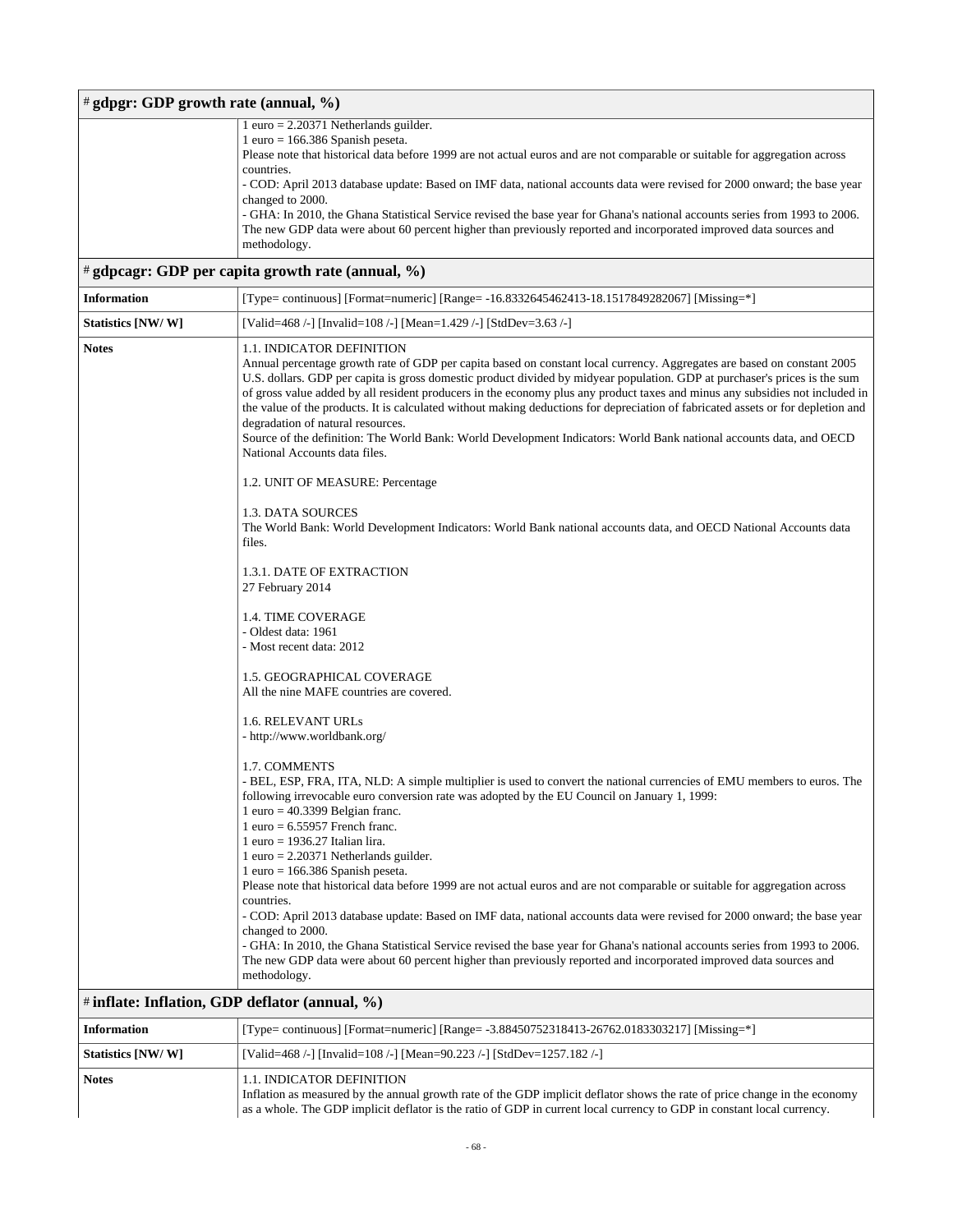| # inflate: Inflation, GDP deflator (annual, %) |                                                                                                                                              |
|------------------------------------------------|----------------------------------------------------------------------------------------------------------------------------------------------|
|                                                | Source of the definition: The World Bank: World Development Indicators: World Bank national accounts data, and OECD                          |
|                                                | National Accounts data files.                                                                                                                |
|                                                |                                                                                                                                              |
|                                                | 1.2. UNIT OF MEASURE: Percentage                                                                                                             |
|                                                | 1.3. DATA SOURCES                                                                                                                            |
|                                                | The World Bank: World Development Indicators: World Bank national accounts data, and OECD National Accounts data<br>files.                   |
|                                                | <b>1.3.1. DATE OF EXTRACTION</b><br>6 March 2014                                                                                             |
|                                                | 1.4. TIME COVERAGE                                                                                                                           |
|                                                | - Oldest data: 1961                                                                                                                          |
|                                                | - Most recent data: 2012                                                                                                                     |
|                                                |                                                                                                                                              |
|                                                | 1.5. GEOGRAPHICAL COVERAGE                                                                                                                   |
|                                                | All the nine MAFE countries are covered.                                                                                                     |
|                                                | <b>1.6. RELEVANT URLS</b>                                                                                                                    |
|                                                | - http://www.worldbank.org/                                                                                                                  |
|                                                | 1.7. COMMENTS                                                                                                                                |
|                                                | - BEL, ESP, FRA, ITA, NLD: A simple multiplier is used to convert the national currencies of EMU members to euros. The                       |
|                                                | following irrevocable euro conversion rate was adopted by the EU Council on January 1, 1999:                                                 |
|                                                | 1 euro = $40.3399$ Belgian franc.                                                                                                            |
|                                                | 1 euro = $6.55957$ French franc.                                                                                                             |
|                                                | 1 euro = $1936.27$ Italian lira.                                                                                                             |
|                                                | $1$ euro = 2.20371 Netherlands guilder.                                                                                                      |
|                                                | $1$ euro = 166.386 Spanish peseta.                                                                                                           |
|                                                | Please note that historical data before 1999 are not actual euros and are not comparable or suitable for aggregation across                  |
|                                                | countries.                                                                                                                                   |
|                                                | - COD: April 2013 database update: Based on IMF data, national accounts data were revised for 2000 onward; the base year<br>changed to 2000. |
|                                                | - GHA: In 2010, the Ghana Statistical Service revised the base year for Ghana's national accounts series from 1993 to 2006.                  |
|                                                | The new GDP data were about 60 percent higher than previously reported and incorporated improved data sources and                            |
|                                                | methodology.                                                                                                                                 |

| [Valid=247 /-] [Invalid=329 /-] [Mean=3.813 /-] [StdDev=7.404 /-]<br><b>1.1. INDICATOR DEFINITION</b><br>Real interest rate is the lending interest rate adjusted for inflation as measured by the GDP deflator. The terms and conditions<br>attached to lending rates differ by country, however, limiting their comparability.<br>Source of the definition: The World Bank: World Development Indicators: International Monetary Fund, International<br>Financial Statistics and data files using World Bank data on the GDP deflator.<br>1.2. UNIT OF MEASURE: Percentage<br>1.3. DATA SOURCES |
|---------------------------------------------------------------------------------------------------------------------------------------------------------------------------------------------------------------------------------------------------------------------------------------------------------------------------------------------------------------------------------------------------------------------------------------------------------------------------------------------------------------------------------------------------------------------------------------------------|
|                                                                                                                                                                                                                                                                                                                                                                                                                                                                                                                                                                                                   |
| The World Bank: World Development Indicators: International Monetary Fund, International Financial Statistics and data<br>files using World Bank data on the GDP deflator.<br><b>1.3.1. DATE OF EXTRACTION</b><br>6 March 2014<br><b>1.4. TIME COVERAGE</b><br>- Oldest data: 1961<br>- Most recent data: 2012<br>1.5. GEOGRAPHICAL COVERAGE<br>All the nine MAFE countries are covered.<br><b>1.6. RELEVANT URLS</b><br>- http://www.worldbank.org/                                                                                                                                              |
|                                                                                                                                                                                                                                                                                                                                                                                                                                                                                                                                                                                                   |

### # **interest: Real interest rate (%)**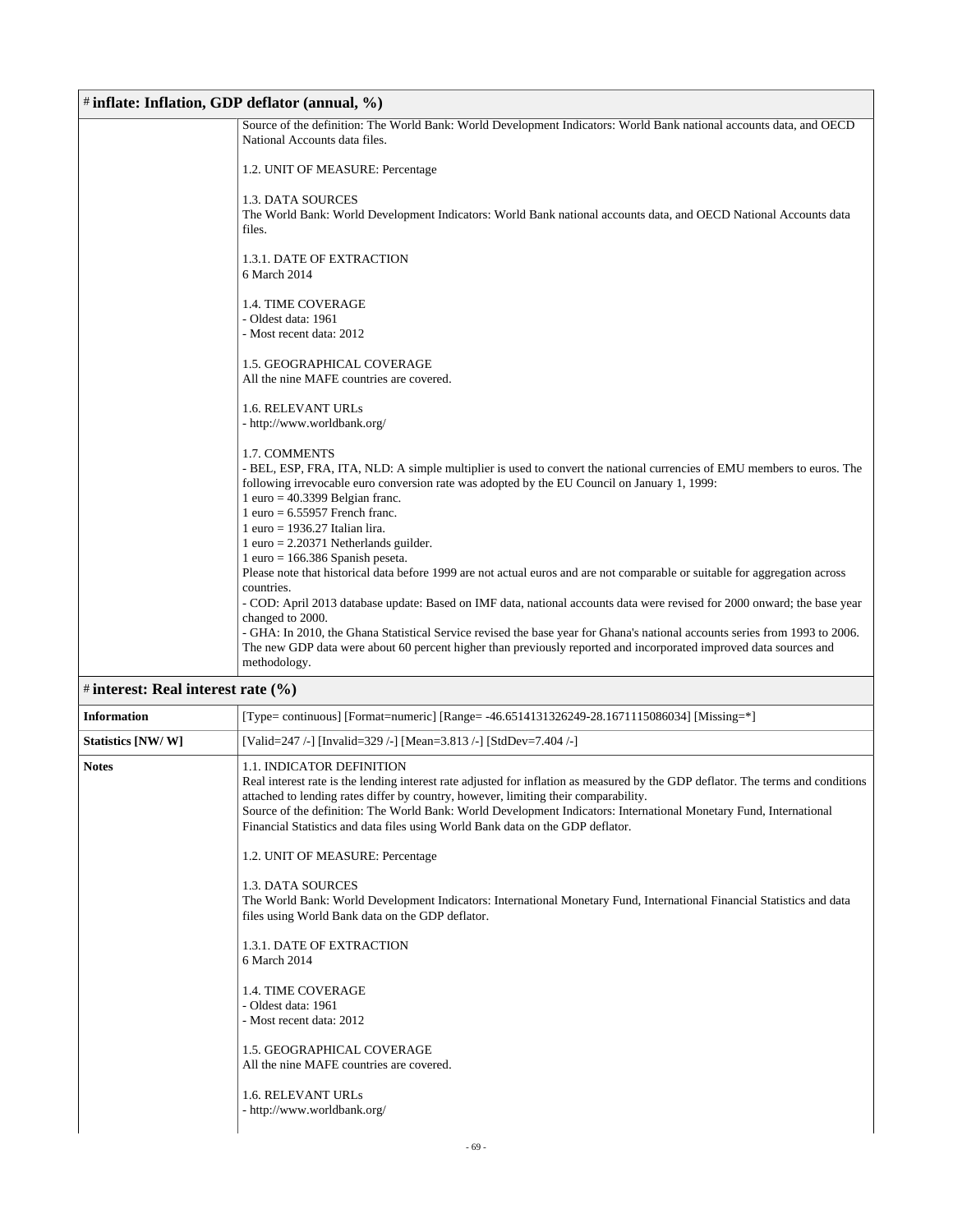| # interest: Real interest rate (%) |                                                                                                                                                                                                                                                                                                                                                                                                                                                                                                                                                                                                                                                                                                                                                                                                                                                                                                                                                                                                                                                                                                                                                                                                                                                                                                                                                                                                                                                                                                                                                                                                                                                                                                                                                                                                                                                                                                                                 |  |
|------------------------------------|---------------------------------------------------------------------------------------------------------------------------------------------------------------------------------------------------------------------------------------------------------------------------------------------------------------------------------------------------------------------------------------------------------------------------------------------------------------------------------------------------------------------------------------------------------------------------------------------------------------------------------------------------------------------------------------------------------------------------------------------------------------------------------------------------------------------------------------------------------------------------------------------------------------------------------------------------------------------------------------------------------------------------------------------------------------------------------------------------------------------------------------------------------------------------------------------------------------------------------------------------------------------------------------------------------------------------------------------------------------------------------------------------------------------------------------------------------------------------------------------------------------------------------------------------------------------------------------------------------------------------------------------------------------------------------------------------------------------------------------------------------------------------------------------------------------------------------------------------------------------------------------------------------------------------------|--|
|                                    | 1.7. COMMENTS<br>- BEL, ESP, FRA, ITA, NLD: A simple multiplier is used to convert the national currencies of EMU members to euros. The<br>following irrevocable euro conversion rate was adopted by the EU Council on January 1, 1999:<br>1 euro = $40.3399$ Belgian franc.<br>$1$ euro = 6.55957 French franc.<br>$1$ euro = 1936.27 Italian lira.<br>$1$ euro = 2.20371 Netherlands guilder.<br>$1$ euro = 166.386 Spanish peseta.<br>Please note that historical data before 1999 are not actual euros and are not comparable or suitable for aggregation across<br>countries.<br>- COD: April 2013 database update: Based on IMF data, national accounts data were revised for 2000 onward; the base year<br>changed to 2000.<br>- GHA: In 2010, the Ghana Statistical Service revised the base year for Ghana's national accounts series from 1993 to 2006.<br>The new GDP data were about 60 percent higher than previously reported and incorporated improved data sources and<br>methodology.                                                                                                                                                                                                                                                                                                                                                                                                                                                                                                                                                                                                                                                                                                                                                                                                                                                                                                                          |  |
|                                    | # exch: Official exchange rate (LCU per US\$, period average)                                                                                                                                                                                                                                                                                                                                                                                                                                                                                                                                                                                                                                                                                                                                                                                                                                                                                                                                                                                                                                                                                                                                                                                                                                                                                                                                                                                                                                                                                                                                                                                                                                                                                                                                                                                                                                                                   |  |
| <b>Information</b>                 | [Type= continuous] [Format=numeric] [Range= $1.7e-13-1909.439166664$ ] [Missing= $*$ ]                                                                                                                                                                                                                                                                                                                                                                                                                                                                                                                                                                                                                                                                                                                                                                                                                                                                                                                                                                                                                                                                                                                                                                                                                                                                                                                                                                                                                                                                                                                                                                                                                                                                                                                                                                                                                                          |  |
| Statistics [NW/W]                  | [Valid=407 /-] [Invalid=169 /-] [Mean=180.039 /-] [StdDev=352.894 /-]                                                                                                                                                                                                                                                                                                                                                                                                                                                                                                                                                                                                                                                                                                                                                                                                                                                                                                                                                                                                                                                                                                                                                                                                                                                                                                                                                                                                                                                                                                                                                                                                                                                                                                                                                                                                                                                           |  |
| <b>Notes</b>                       | 1.1. INDICATOR DEFINITION<br>Official exchange rate refers to the exchange rate determined by national authorities or to the rate determined in the legally<br>sanctioned exchange market. It is calculated as an annual average based on monthly averages (local currency units relative to<br>the U.S. dollar).<br>Source of the definition: The World Bank: World Development Indicators: International Monetary Fund, International<br><b>Financial Statistics.</b><br>1.2. UNIT OF MEASURE: Percentage<br>1.3. DATA SOURCES<br>The World Bank: World Development Indicators: International Monetary Fund, International Financial Statistics.<br>1.3.1. DATE OF EXTRACTION<br>6 March 2014<br><b>1.4. TIME COVERAGE</b><br>- Oldest data: 1960<br>- Most recent data: 2012<br>1.5. GEOGRAPHICAL COVERAGE<br>All the nine MAFE countries are covered.<br><b>1.6. RELEVANT URLS</b><br>- http://www.worldbank.org/<br>1.7. COMMENTS<br>- BEL, ESP, FRA, ITA, NLD: A simple multiplier is used to convert the national currencies of EMU members to euros. The<br>following irrevocable euro conversion rate was adopted by the EU Council on January 1, 1999:<br>$1$ euro = 40.3399 Belgian franc.<br>$1$ euro = 6.55957 French franc.<br>$1$ euro = 1936.27 Italian lira.<br>$1$ euro = 2.20371 Netherlands guilder.<br>$1$ euro = 166.386 Spanish peseta.<br>Please note that historical data before 1999 are not actual euros and are not comparable or suitable for aggregation across<br>countries.<br>- COD: April 2013 database update: Based on IMF data, national accounts data were revised for 2000 onward; the base year<br>changed to 2000.<br>- GHA: In 2010, the Ghana Statistical Service revised the base year for Ghana's national accounts series from 1993 to 2006.<br>The new GDP data were about 60 percent higher than previously reported and incorporated improved data sources and<br>methodology. |  |
|                                    | # unemp: Unemployment rate                                                                                                                                                                                                                                                                                                                                                                                                                                                                                                                                                                                                                                                                                                                                                                                                                                                                                                                                                                                                                                                                                                                                                                                                                                                                                                                                                                                                                                                                                                                                                                                                                                                                                                                                                                                                                                                                                                      |  |

 $\mathbf{r}$ 

| <b>Information</b> | [Type= continuous] [Format=numeric] [Range= $2.1-25.2$ ] [Missing=*] |
|--------------------|----------------------------------------------------------------------|
| Statistics [NW/ W] | [Valid=198 /-] [Invalid=378 /-] [Mean=8.776 /-] [StdDev=4.02 /-]     |
| <b>Notes</b>       | 1.1. INDICATOR DEFINITION                                            |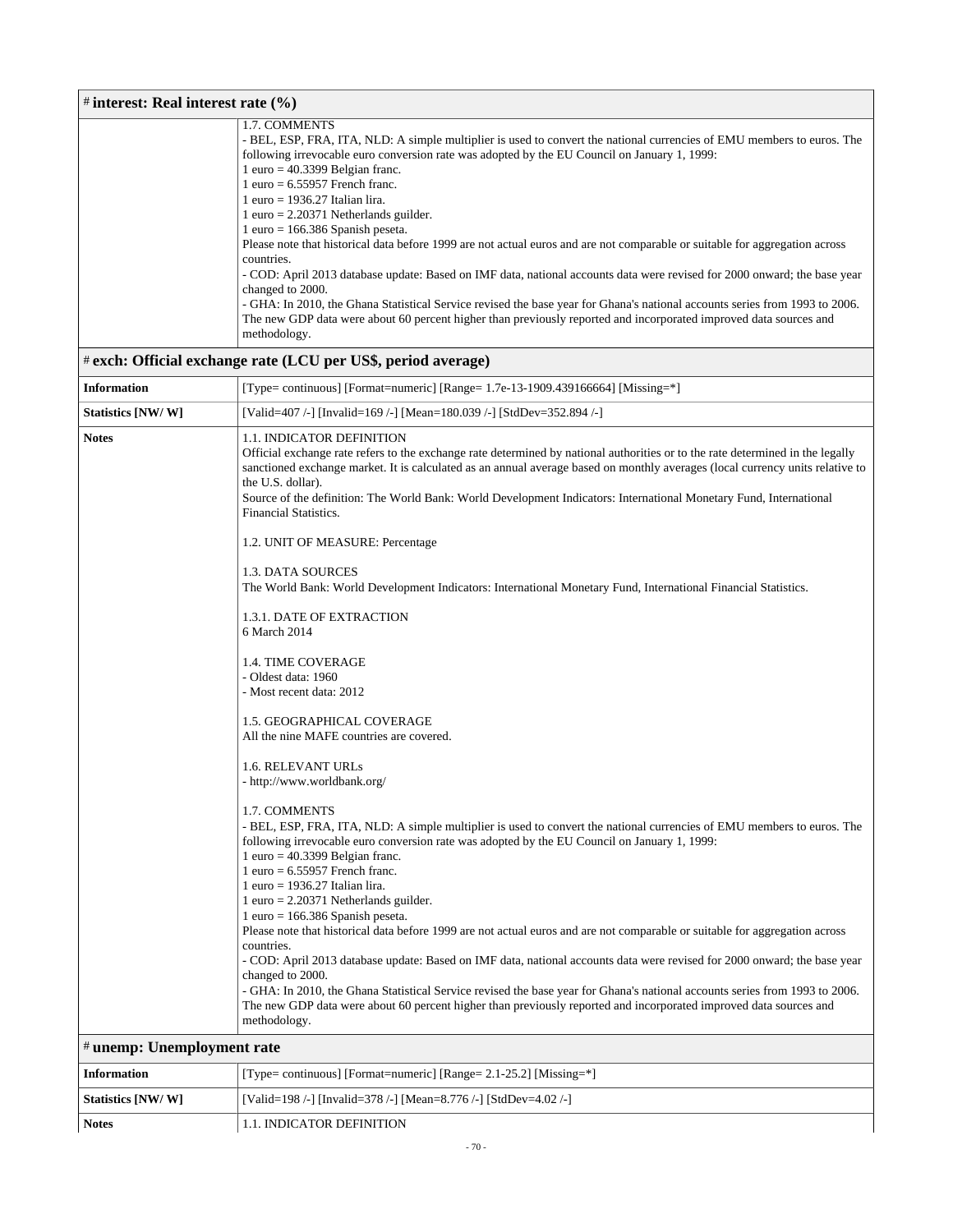| # unemp: Unemployment rate     |                                                                                                                                                                                                                                                                                                                                                                                                                                                                                                                                                                                                                                                                                                                                                                                                                                                                                                                                                                                                                                                                                  |
|--------------------------------|----------------------------------------------------------------------------------------------------------------------------------------------------------------------------------------------------------------------------------------------------------------------------------------------------------------------------------------------------------------------------------------------------------------------------------------------------------------------------------------------------------------------------------------------------------------------------------------------------------------------------------------------------------------------------------------------------------------------------------------------------------------------------------------------------------------------------------------------------------------------------------------------------------------------------------------------------------------------------------------------------------------------------------------------------------------------------------|
|                                | The unemployment rate indicates the proportion of the labour force that does not have a job and is actively looking and<br>available for work. It should not be interpreted as a direct measurement of economic hardship, however, although a<br>correlation often exists. The unemployment rates are harmonized to account for differences in national data collection and<br>tabulation methodologies. The series includes both nationally reported and imputed data and only estimates that are national,<br>meaning there are no geographic limitations in coverage.<br>Source of the definition: Copyright © International Labour Organization 2013.<br>1.2. UNIT OF MEASURE: Percentage<br>1.3. DATA SOURCES<br>Copyright © International Labour Organization 2013<br>1.3.1. DATE OF EXTRACTION<br>13 June 2014<br>1.4. TIME COVERAGE<br>- Oldest data: 1991<br>- Most recent data: 2012<br>1.5. GEOGRAPHICAL COVERAGE<br>All the nine MAFE countries are covered.<br>1.6. RELEVANT URLs<br>http://www.ilo.org/empelm/what/WCMS_114240/lang--en/index.htm<br>1.7. COMMENTS |
|                                | Data come from Key Indicators of the Labour Market (KILM) KILM 8th edition, Table 9a.<br>Data are nationally reported for all European countries.<br>For the 3 African countries, data are ILO estimates, except for the following countries and years:<br>- Ghana, years 1992, 1999, 2000, 2006.<br>- Senegal, year 2006.                                                                                                                                                                                                                                                                                                                                                                                                                                                                                                                                                                                                                                                                                                                                                       |
| # hdi: Human Development Index |                                                                                                                                                                                                                                                                                                                                                                                                                                                                                                                                                                                                                                                                                                                                                                                                                                                                                                                                                                                                                                                                                  |
| <b>Information</b>             | [Type= continuous] [Format=numeric] [Range= 0.234-0.921] [Missing=*]                                                                                                                                                                                                                                                                                                                                                                                                                                                                                                                                                                                                                                                                                                                                                                                                                                                                                                                                                                                                             |
| Statistics [NW/W]              | [Valid=72 /-] [Invalid=504 /-] [Mean=0.702 /-] [StdDev=0.228 /-]                                                                                                                                                                                                                                                                                                                                                                                                                                                                                                                                                                                                                                                                                                                                                                                                                                                                                                                                                                                                                 |
| <b>Notes</b>                   | 1.1. INDICATOR DEFINITION<br>The Human Development Index (HDI) is a summary measure of key dimensions of human development. It measures the<br>average achievements in a country in three basic dimensions of human development: a long and healthy life, access to<br>knowledge and a decent standard of living. The HDI sets a minimum and a maximum for each dimension, called goalposts,<br>and then shows where each country stands in relation to these goalposts, expressed as a value between 0 and 1.<br>The HDI is the geometric mean of normalized indices from each of the three dimensions. Source of the definition: United<br>Nations Development Program (2013). Human Development Report 2013 Technical Notes. Retrieved from <http: <br="">hdr.undp.org/en&gt;. Date of retrieval: 06 March 2014.</http:>                                                                                                                                                                                                                                                      |
|                                | 1.2. UNIT OF MEASURE: NA                                                                                                                                                                                                                                                                                                                                                                                                                                                                                                                                                                                                                                                                                                                                                                                                                                                                                                                                                                                                                                                         |
|                                | 1.3. DATA SOURCES<br>United Nations Development Program (2013). Human Development Report 2013. Retrieved from http://hdr.undp.org/en.<br>Date of retrieval: 06 March 2014.                                                                                                                                                                                                                                                                                                                                                                                                                                                                                                                                                                                                                                                                                                                                                                                                                                                                                                       |
|                                | 1.3.1. DATE OF EXTRACTION<br>06 March 2014                                                                                                                                                                                                                                                                                                                                                                                                                                                                                                                                                                                                                                                                                                                                                                                                                                                                                                                                                                                                                                       |
|                                | 1.4. TIME COVERAGE<br>- Oldest data: 1980<br>- Most recent data: 2012                                                                                                                                                                                                                                                                                                                                                                                                                                                                                                                                                                                                                                                                                                                                                                                                                                                                                                                                                                                                            |
|                                | 1.5. GEOGRAPHICAL COVERAGE<br>All the nine MAFE countries are covered.                                                                                                                                                                                                                                                                                                                                                                                                                                                                                                                                                                                                                                                                                                                                                                                                                                                                                                                                                                                                           |
|                                | 1.6. RELEVANT URLs<br>- http://hdr.undp.org/en/                                                                                                                                                                                                                                                                                                                                                                                                                                                                                                                                                                                                                                                                                                                                                                                                                                                                                                                                                                                                                                  |
|                                | 1.7. COMMENTS<br>The HDI provides a single statistic (a value between 0 and 1) which can be used as a frame of reference for both social and<br>economic development.                                                                                                                                                                                                                                                                                                                                                                                                                                                                                                                                                                                                                                                                                                                                                                                                                                                                                                            |
|                                | $-71-$                                                                                                                                                                                                                                                                                                                                                                                                                                                                                                                                                                                                                                                                                                                                                                                                                                                                                                                                                                                                                                                                           |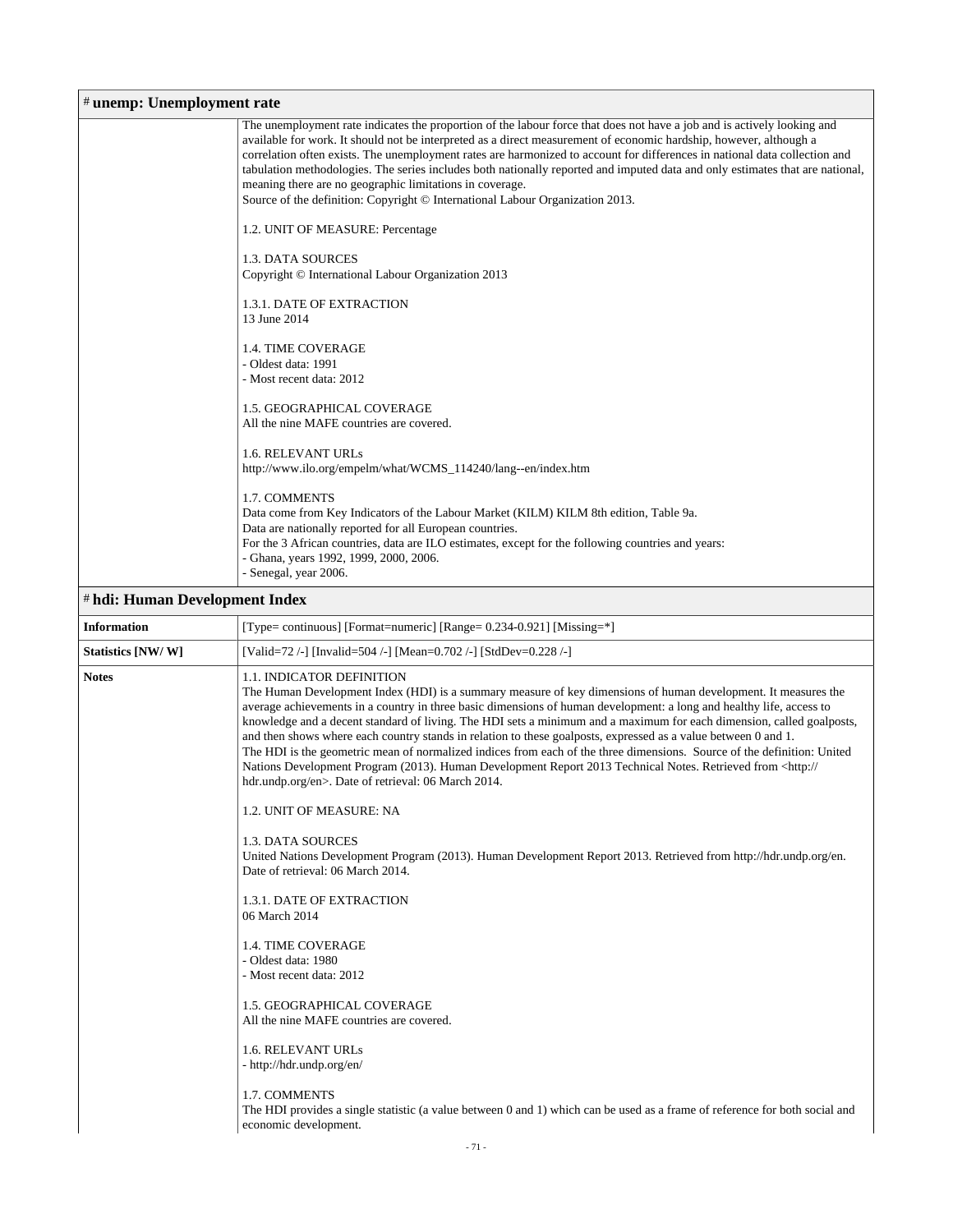| # hdi: Human Development Index |                                                                                                                                                                                                                                                                                                                                                                                                                                                                                                                                                                                                                                                                                                                                                                                                                                                                                                                                                                                                                                                                                                                                                                                                                                                                                                                                                                                                                                                                                                                                                                                                                                                                                                                                                                                                                                                                                                                                                                                                                                                                                                                                                                                                                                                                                                                                                                                                                                                                                                                                                                                        |
|--------------------------------|----------------------------------------------------------------------------------------------------------------------------------------------------------------------------------------------------------------------------------------------------------------------------------------------------------------------------------------------------------------------------------------------------------------------------------------------------------------------------------------------------------------------------------------------------------------------------------------------------------------------------------------------------------------------------------------------------------------------------------------------------------------------------------------------------------------------------------------------------------------------------------------------------------------------------------------------------------------------------------------------------------------------------------------------------------------------------------------------------------------------------------------------------------------------------------------------------------------------------------------------------------------------------------------------------------------------------------------------------------------------------------------------------------------------------------------------------------------------------------------------------------------------------------------------------------------------------------------------------------------------------------------------------------------------------------------------------------------------------------------------------------------------------------------------------------------------------------------------------------------------------------------------------------------------------------------------------------------------------------------------------------------------------------------------------------------------------------------------------------------------------------------------------------------------------------------------------------------------------------------------------------------------------------------------------------------------------------------------------------------------------------------------------------------------------------------------------------------------------------------------------------------------------------------------------------------------------------------|
|                                | For further information about the methodology for calculating the HDI, please refer to the Human Development Report 2013<br><b>Technical Notes.</b>                                                                                                                                                                                                                                                                                                                                                                                                                                                                                                                                                                                                                                                                                                                                                                                                                                                                                                                                                                                                                                                                                                                                                                                                                                                                                                                                                                                                                                                                                                                                                                                                                                                                                                                                                                                                                                                                                                                                                                                                                                                                                                                                                                                                                                                                                                                                                                                                                                    |
| # calor: kcal/capita/day       |                                                                                                                                                                                                                                                                                                                                                                                                                                                                                                                                                                                                                                                                                                                                                                                                                                                                                                                                                                                                                                                                                                                                                                                                                                                                                                                                                                                                                                                                                                                                                                                                                                                                                                                                                                                                                                                                                                                                                                                                                                                                                                                                                                                                                                                                                                                                                                                                                                                                                                                                                                                        |
| <b>Information</b>             | [Type= continuous] [Format=numeric] [Range= 1476-3751] [Missing=*]                                                                                                                                                                                                                                                                                                                                                                                                                                                                                                                                                                                                                                                                                                                                                                                                                                                                                                                                                                                                                                                                                                                                                                                                                                                                                                                                                                                                                                                                                                                                                                                                                                                                                                                                                                                                                                                                                                                                                                                                                                                                                                                                                                                                                                                                                                                                                                                                                                                                                                                     |
| Statistics [NW/W]              | [Valid=402 /-] [Invalid=174 /-] [Mean=2932.744 /-] [StdDev=564.831 /-]                                                                                                                                                                                                                                                                                                                                                                                                                                                                                                                                                                                                                                                                                                                                                                                                                                                                                                                                                                                                                                                                                                                                                                                                                                                                                                                                                                                                                                                                                                                                                                                                                                                                                                                                                                                                                                                                                                                                                                                                                                                                                                                                                                                                                                                                                                                                                                                                                                                                                                                 |
| <b>Notes</b>                   | 1.1. INDICATOR DEFINITION<br>Food: total calories refers to the total amount of food available for human consumption expressed in kilocalories (kcal).<br>Caloric content is derived by applying the appropriate food composition factors to the quantities of the commodities and<br>shown in million units.<br>Source of the definition: FAO Methods & Standards; glossary list.<br>1.2. UNIT OF MEASURE: kilocalories/person/day<br>1.3. DATA SOURCES<br>© FAO Statistics Division 2014. Food Balance Sheet, Food supply (kcal/capita/day), Grand Total.<br>http://faostat3.fao.org/faostat-gateway/go/to/home/E. Downloaded on 25/03/2014.<br>1.3.1. DATE OF EXTRACTION<br>25 March 2014<br>1.4. TIME COVERAGE<br>- Oldest data: 1961<br>- Most recent data: 2009<br>1.5. GEOGRAPHICAL COVERAGE<br>All the nine MAFE countries are covered.<br>1.6. RELEVANT URLs<br>- http://www.fao.org/home/en/<br>- http://faostat3.fao.org/faostat-gateway/go/to/home/E<br>- http://faostat3.fao.org/faostat-gateway/go/to/mes/glossary/*/E<br>1.7. COMMENTS<br>- Food Balance Sheets (FBS) are compiled every year by FAO, mainly with country-level data on the production and trade of<br>food commodities. Using these data and the available information on seed rates, waste coefficients, stock changes and types<br>of utilization (feed, food, processing and other utilization), a supply/utilization account is prepared for each commodity in<br>weight terms. The food component of the commodity account, which is usually derived as a balancing item, refers to the total<br>amount of the commodity available for human consumption during the year. Besides commodity-by-commodity information,<br>the FAO FBS also provide total food availability estimates by aggregating the food component of all commodities including<br>fishery products. From these values and the available population estimates, the per person dietary energy and protein and fat<br>supplies are derived and expressed on a daily basis. In the FBS production data refer only to primary products while data for<br>all other elements also include processed products derived there from, expressed in primary commodity equivalent. Source:<br>FAO Methods & Standards; glossary list (http://faostat3.fao.org/faostat-gateway/go/to/mes/glossary/*/E).<br>- Data for the indicatior "Food supply (kcal/capita/day)" are calculated by FAO Statistics Division.<br>- COD: data are taken from the old FAOSTAT, available here: http://faostat.fao.org/site/354/default.aspx (last accessed: |
|                                | 25/03/2014).                                                                                                                                                                                                                                                                                                                                                                                                                                                                                                                                                                                                                                                                                                                                                                                                                                                                                                                                                                                                                                                                                                                                                                                                                                                                                                                                                                                                                                                                                                                                                                                                                                                                                                                                                                                                                                                                                                                                                                                                                                                                                                                                                                                                                                                                                                                                                                                                                                                                                                                                                                           |

### # **enrol\_pr\_fe: Gross enrolment ratio, primary, females (%)**

| <b>Information</b> | [Type= continuous] [Format=numeric] [Range= $30.5023 - 119.38409$ ] [Missing=*]                                                                                                                                                                                                                                                                                                                                                                                                                                                                                                                                                                                                                                                                                                                                                                                                                                 |
|--------------------|-----------------------------------------------------------------------------------------------------------------------------------------------------------------------------------------------------------------------------------------------------------------------------------------------------------------------------------------------------------------------------------------------------------------------------------------------------------------------------------------------------------------------------------------------------------------------------------------------------------------------------------------------------------------------------------------------------------------------------------------------------------------------------------------------------------------------------------------------------------------------------------------------------------------|
| Statistics [NW/W]  | [Valid=353 /-] [Invalid=223 /-] [Mean=92.544 /-] [StdDev=20.784 /-]                                                                                                                                                                                                                                                                                                                                                                                                                                                                                                                                                                                                                                                                                                                                                                                                                                             |
| <b>Notes</b>       | <b>1.1. INDICATOR DEFINITION</b><br>Number of female pupils enrolled in primary level of education, regardless of age, expressed as a percentage of the official<br>school-age population corresponding to the same level of education. The purpose of the indicator is to show the general<br>level of participation in primary level of education. It indicates the capacity of the education system to enrol students of a<br>particular age group. The indicator can exceed 100% due to the inclusion of over-aged and under-aged pupils because of<br>early or late entrants, and grade repetition.<br>Source of the definition: UNESCO Institute for Statistics Glossary.<br>1.2. UNIT OF MEASURE: Percentage of the corresponding official school-age population<br>1.3. DATA SOURCES<br>UNESCO Institute for Statistics (UIS), http://data.uis.unesco.org/, April 30 2014.<br>1.3.1. DATE OF EXTRACTION |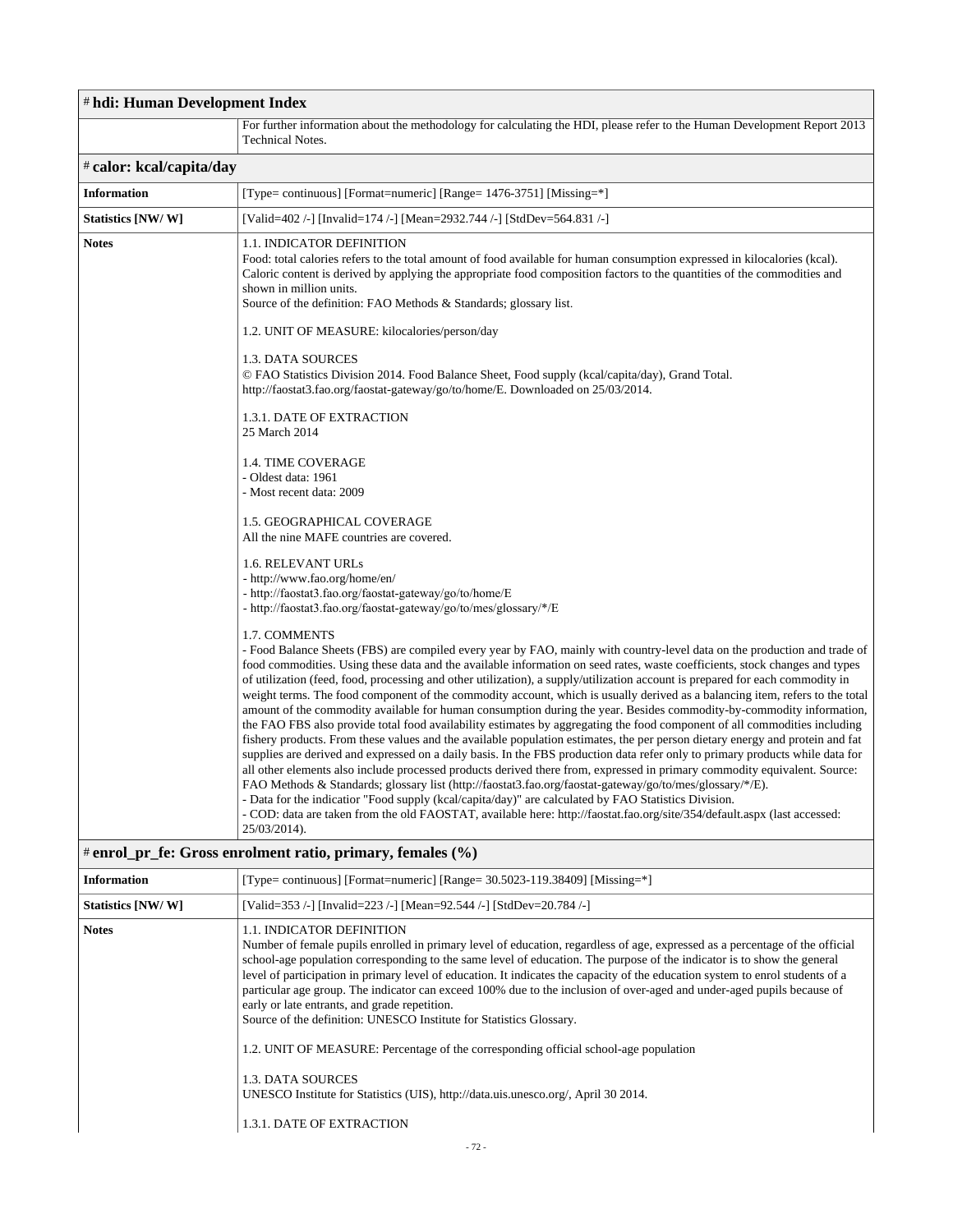| # enrol_pr_fe: Gross enrolment ratio, primary, females (%) |                                                                                                                                                                                                                                                                                                                                                                                                                                                                                                                                                                                                                                                                                                                                                                                     |  |  |  |
|------------------------------------------------------------|-------------------------------------------------------------------------------------------------------------------------------------------------------------------------------------------------------------------------------------------------------------------------------------------------------------------------------------------------------------------------------------------------------------------------------------------------------------------------------------------------------------------------------------------------------------------------------------------------------------------------------------------------------------------------------------------------------------------------------------------------------------------------------------|--|--|--|
|                                                            | 30 April 2014                                                                                                                                                                                                                                                                                                                                                                                                                                                                                                                                                                                                                                                                                                                                                                       |  |  |  |
|                                                            | 1.4. TIME COVERAGE<br>- Oldest data: 1971<br>- Most recent data: 2013                                                                                                                                                                                                                                                                                                                                                                                                                                                                                                                                                                                                                                                                                                               |  |  |  |
|                                                            | 1.5. GEOGRAPHICAL COVERAGE<br>All the nine MAFE countries are covered.                                                                                                                                                                                                                                                                                                                                                                                                                                                                                                                                                                                                                                                                                                              |  |  |  |
|                                                            | 1.6. RELEVANT URLs<br>- http://www.uis.unesco.org/                                                                                                                                                                                                                                                                                                                                                                                                                                                                                                                                                                                                                                                                                                                                  |  |  |  |
|                                                            | 1.7. COMMENTS<br>Original data sources are school register, school survey or census for data on enrolment by level of education; population<br>census or estimates for school-age population.                                                                                                                                                                                                                                                                                                                                                                                                                                                                                                                                                                                       |  |  |  |
|                                                            | # enrol_pr_ma: Gross enrolment ratio, primary, males (%)                                                                                                                                                                                                                                                                                                                                                                                                                                                                                                                                                                                                                                                                                                                            |  |  |  |
| <b>Information</b>                                         | [Type= continuous] [Format=numeric] [Range= $46.07456 - 122.06117$ ] [Missing= $*$ ]                                                                                                                                                                                                                                                                                                                                                                                                                                                                                                                                                                                                                                                                                                |  |  |  |
| Statistics [NW/W]                                          | [Valid=353 /-] [Invalid=223 /-] [Mean=97.846 /-] [StdDev=15.912 /-]                                                                                                                                                                                                                                                                                                                                                                                                                                                                                                                                                                                                                                                                                                                 |  |  |  |
| <b>Notes</b>                                               | 1.1. INDICATOR DEFINITION<br>Number of male pupils enrolled in primary level of education, regardless of age, expressed as a percentage of the official<br>school-age population corresponding to the same level of education. The purpose of the indicator is to show the general<br>level of participation in primary level of education. It indicates the capacity of the education system to enrol students of a<br>particular age group. The indicator can exceed 100% due to the inclusion of over-aged and under-aged pupils because of<br>early or late entrants, and grade repetition.<br>Source of the definition: UNESCO Institute for Statistics Glossary.<br>1.2. UNIT OF MEASURE: Percentage of the corresponding official school-age population<br>1.3. DATA SOURCES |  |  |  |
|                                                            | UNESCO Institute for Statistics (UIS), http://data.uis.unesco.org/, April 30 2014.<br>1.3.1. DATE OF EXTRACTION<br>30 April 2014                                                                                                                                                                                                                                                                                                                                                                                                                                                                                                                                                                                                                                                    |  |  |  |
|                                                            | 1.4. TIME COVERAGE<br>- Oldest data: 1971<br>- Most recent data: 2013<br>1.5. GEOGRAPHICAL COVERAGE<br>All the nine MAFE countries are covered.                                                                                                                                                                                                                                                                                                                                                                                                                                                                                                                                                                                                                                     |  |  |  |
|                                                            | 1.6. RELEVANT URLs<br>- http://www.uis.unesco.org/                                                                                                                                                                                                                                                                                                                                                                                                                                                                                                                                                                                                                                                                                                                                  |  |  |  |
|                                                            | 1.7. COMMENTS<br>Original data sources are school register, school survey or census for data on enrolment by level of education; population<br>census or estimates for school-age population.                                                                                                                                                                                                                                                                                                                                                                                                                                                                                                                                                                                       |  |  |  |
|                                                            | # enrol_se_fe: Gross enrolment ratio, secondary, females (%)                                                                                                                                                                                                                                                                                                                                                                                                                                                                                                                                                                                                                                                                                                                        |  |  |  |
| <b>Information</b>                                         | [Type= continuous] [Format=numeric] [Range= 4.10427-166.90618] [Missing=*]                                                                                                                                                                                                                                                                                                                                                                                                                                                                                                                                                                                                                                                                                                          |  |  |  |
| Statistics [NW/W]                                          | [Valid=333 /-] [Invalid=243 /-] [Mean=78.346 /-] [StdDev=38.604 /-]                                                                                                                                                                                                                                                                                                                                                                                                                                                                                                                                                                                                                                                                                                                 |  |  |  |
| <b>Notes</b>                                               | 1.1. INDICATOR DEFINITION<br>Number of female pupils enrolled in secondary level of education, regardless of age, expressed as a percentage of the official<br>school-age population corresponding to the same level of education. The purpose of the indicator is to show the general<br>level of participation in secondary level of education. It indicates the capacity of the education system to enrol students of<br>a particular age group. The indicator can exceed 100% due to the inclusion of over-aged and under-aged pupils because of<br>early or late entrants, and grade repetition.<br>Source of the definition: UNESCO Institute for Statistics Glossary.                                                                                                        |  |  |  |
|                                                            | 1.2. UNIT OF MEASURE: Percentage of the corresponding official school-age population<br>1.3. DATA SOURCES<br>UNESCO Institute for Statistics (UIS), http://data.uis.unesco.org/, April 30 2014.                                                                                                                                                                                                                                                                                                                                                                                                                                                                                                                                                                                     |  |  |  |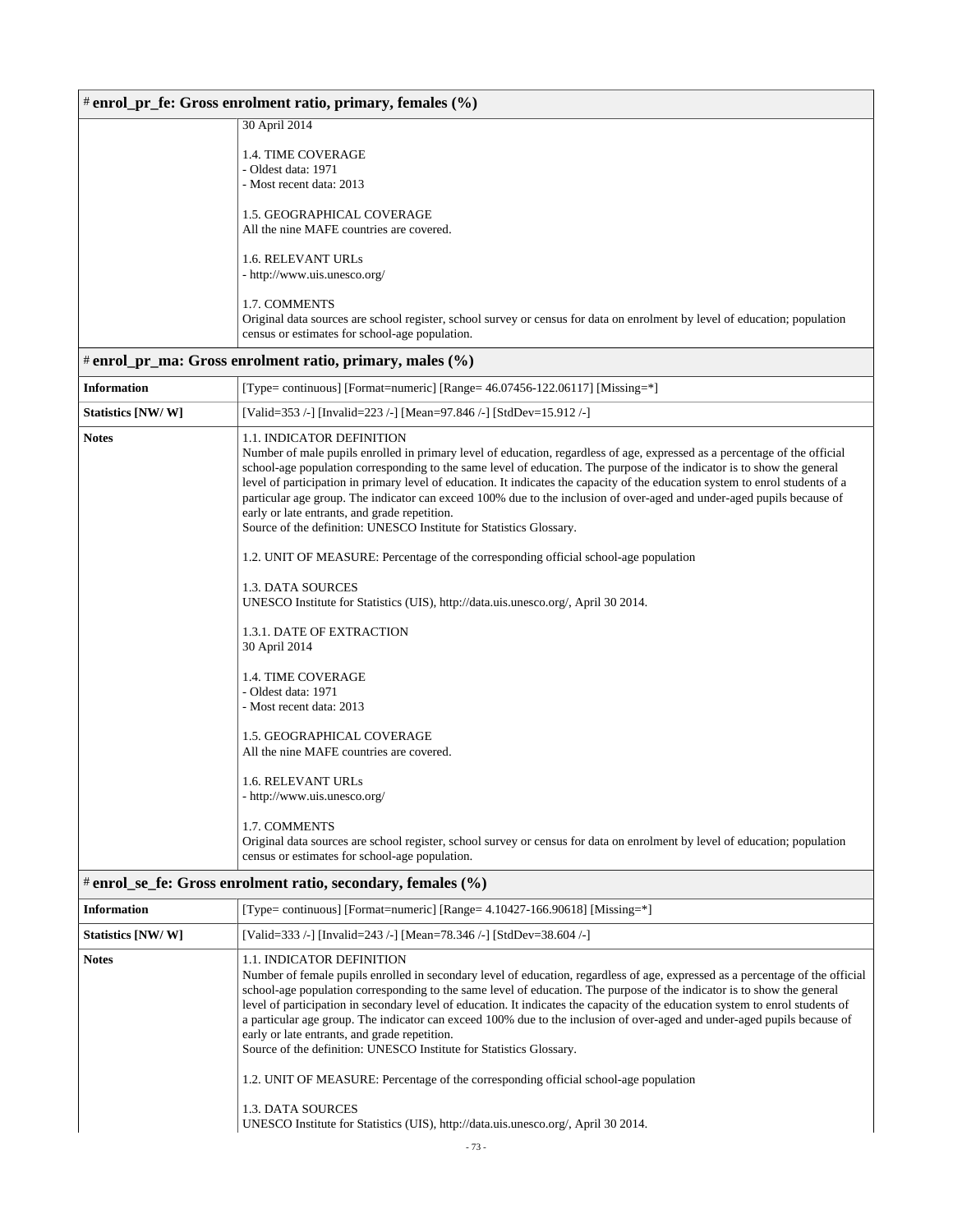### # **enrol\_se\_fe: Gross enrolment ratio, secondary, females (%)**

| 1.3.1. DATE OF EXTRACTION<br>30 April 2014                                                                                                                                                                                                                                                                                                                  |
|-------------------------------------------------------------------------------------------------------------------------------------------------------------------------------------------------------------------------------------------------------------------------------------------------------------------------------------------------------------|
| <b>1.4. TIME COVERAGE</b><br>- Oldest data: 1971<br>- Most recent data: 2013                                                                                                                                                                                                                                                                                |
| <b>1.5. GEOGRAPHICAL COVERAGE</b><br>All the nine MAFE countries are covered.                                                                                                                                                                                                                                                                               |
| <b>1.6. RELEVANT URLs</b><br>- http://www.uis.unesco.org/                                                                                                                                                                                                                                                                                                   |
| 1.7. COMMENTS<br>Original data sources are school register, school survey or census for data on enrolment by level of education; population<br>census or estimates for school-age population.<br>- COD, 2008: National Estimation<br>- GHA, 2002, 2003, 2005: UIS Estimation<br>- SEN, 1972, 1978, 2006: UIS Estimation<br>- SEN, 2011: National Estimation |
|                                                                                                                                                                                                                                                                                                                                                             |

### # **enrol\_se\_ma: Gross enrolment ratio, secondary, males (%)**

| <b>Information</b> | [Type= continuous] [Format=numeric] [Range= $13.22894 - 151.73008$ ] [Missing= $*$ ]                                                                                                                                                                                                                                                                                                                                                                                                                                                                                                                                                                                                                                                                                                                                                                                                                                                                                                                                                                                                                                                                                                                                                                                                                                                                                                                                                                                                                       |
|--------------------|------------------------------------------------------------------------------------------------------------------------------------------------------------------------------------------------------------------------------------------------------------------------------------------------------------------------------------------------------------------------------------------------------------------------------------------------------------------------------------------------------------------------------------------------------------------------------------------------------------------------------------------------------------------------------------------------------------------------------------------------------------------------------------------------------------------------------------------------------------------------------------------------------------------------------------------------------------------------------------------------------------------------------------------------------------------------------------------------------------------------------------------------------------------------------------------------------------------------------------------------------------------------------------------------------------------------------------------------------------------------------------------------------------------------------------------------------------------------------------------------------------|
| Statistics [NW/W]  | [Valid=333 /-] [Invalid=243 /-] [Mean=81.416 /-] [StdDev=32.93 /-]                                                                                                                                                                                                                                                                                                                                                                                                                                                                                                                                                                                                                                                                                                                                                                                                                                                                                                                                                                                                                                                                                                                                                                                                                                                                                                                                                                                                                                         |
| <b>Notes</b>       | 1.1. INDICATOR DEFINITION<br>Number of male pupils enrolled in secondary level of education, regardless of age, expressed as a percentage of the official<br>school-age population corresponding to the same level of education. The purpose of the indicator is to show the general<br>level of participation in secondary level of education. It indicates the capacity of the education system to enrol students of<br>a particular age group. The indicator can exceed 100% due to the inclusion of over-aged and under-aged pupils because of<br>early or late entrants, and grade repetition.<br>Source of the definition: UNESCO Institute for Statistics Glossary.<br>1.2. UNIT OF MEASURE: Percentage of the corresponding official school-age population<br>1.3. DATA SOURCES<br>UNESCO Institute for Statistics (UIS), http://data.uis.unesco.org/, April 30 2014.<br>1.3.1. DATE OF EXTRACTION<br>30 April 2014<br><b>1.4. TIME COVERAGE</b><br>- Oldest data: 1971<br>- Most recent data: 2013<br>1.5. GEOGRAPHICAL COVERAGE<br>All the nine MAFE countries are covered.<br>1.6. RELEVANT URLs<br>- http://www.uis.unesco.org/<br>1.7. COMMENTS<br>Original data sources are school register, school survey or census for data on enrolment by level of education; population<br>census or estimates for school-age population.<br>- COD, 2008: National Estimation<br>- GHA, 2002, 2003, 2005: UIS Estimation<br>- SEN, 1972, 1978, 2006: UIS Estimation<br>- SEN, 2011: National Estimation |
|                    | # enrol_te_fe: Gross enrolment ratio, tertiary, females (%)                                                                                                                                                                                                                                                                                                                                                                                                                                                                                                                                                                                                                                                                                                                                                                                                                                                                                                                                                                                                                                                                                                                                                                                                                                                                                                                                                                                                                                                |
| Information        | $[Tvpa-$ continuous] $[Format-numari]$ $[Dapaa-$ 0.07184, 01.27317] $[Miecina-*]$                                                                                                                                                                                                                                                                                                                                                                                                                                                                                                                                                                                                                                                                                                                                                                                                                                                                                                                                                                                                                                                                                                                                                                                                                                                                                                                                                                                                                          |

| <b>Information</b> | [Type= continuous] [Format=numeric] [Range= $0.07184-91.27317$ ] [Missing=*] |
|--------------------|------------------------------------------------------------------------------|
| Statistics [NW/W]  | [Valid=269 /-] [Invalid=307 /-] [Mean=35.992 /-] [StdDev=24.448 /-]          |
| <b>Notes</b>       | <b>1.1. INDICATOR DEFINITION</b>                                             |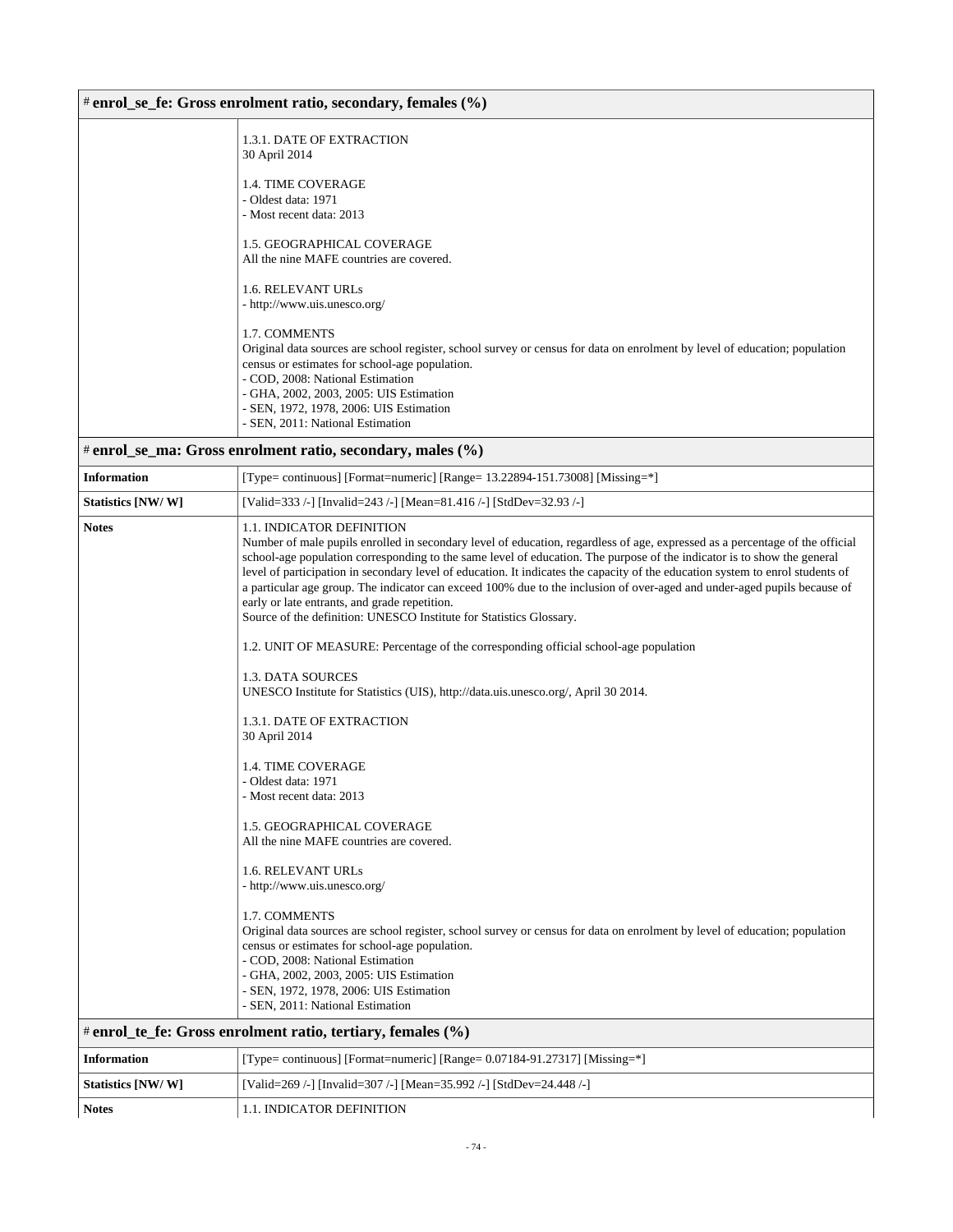# # **enrol\_te\_fe: Gross enrolment ratio, tertiary, females (%)**

|                    | Number of female pupils enrolled in tertiary level of education, regardless of age, expressed as a percentage of the official<br>school-age population corresponding to the same level of education. For the tertiary level, the population used is the 5-year<br>age group starting from the official secondary school graduation age. The purpose of the indicator is to show the general<br>level of participation in tertiary level of education. It indicates the capacity of the education system to enrol students of a<br>particular age group. The indicator can exceed 100% due to the inclusion of over-aged and under-aged students because of<br>early or late entrants, and grade repetition.<br>Source of the definition: UNESCO Institute for Statistics Glossary.<br>1.2. UNIT OF MEASURE: Percentage of the corresponding official school-age population<br>1.3. DATA SOURCES<br>UNESCO Institute for Statistics (UIS), http://data.uis.unesco.org/, April 30 2014.<br>1.3.1. DATE OF EXTRACTION<br>30 April 2014<br><b>1.4. TIME COVERAGE</b><br>- Oldest data: 1971<br>- Most recent data: 2012<br>1.5. GEOGRAPHICAL COVERAGE |
|--------------------|---------------------------------------------------------------------------------------------------------------------------------------------------------------------------------------------------------------------------------------------------------------------------------------------------------------------------------------------------------------------------------------------------------------------------------------------------------------------------------------------------------------------------------------------------------------------------------------------------------------------------------------------------------------------------------------------------------------------------------------------------------------------------------------------------------------------------------------------------------------------------------------------------------------------------------------------------------------------------------------------------------------------------------------------------------------------------------------------------------------------------------------------------|
|                    | All the nine MAFE countries are covered.                                                                                                                                                                                                                                                                                                                                                                                                                                                                                                                                                                                                                                                                                                                                                                                                                                                                                                                                                                                                                                                                                                          |
|                    | 1.6. RELEVANT URLs<br>- http://www.uis.unesco.org/                                                                                                                                                                                                                                                                                                                                                                                                                                                                                                                                                                                                                                                                                                                                                                                                                                                                                                                                                                                                                                                                                                |
|                    | 1.7. COMMENTS<br>Original data sources are school register, school survey or census for data on enrolment by level of education; population<br>census or estimates for school-age population.<br>- COD, 2007: National Estimation<br>- SEN, 1985: National Estimation<br>- SEN, 2010: UIS Estimation                                                                                                                                                                                                                                                                                                                                                                                                                                                                                                                                                                                                                                                                                                                                                                                                                                              |
|                    | # enrol te ma: Gross enrolment ratio, tertiary, males $(\% )$                                                                                                                                                                                                                                                                                                                                                                                                                                                                                                                                                                                                                                                                                                                                                                                                                                                                                                                                                                                                                                                                                     |
| <b>Information</b> | [Type= continuous] [Format=numeric] [Range= 1.14436-74.37386] [Missing=*]                                                                                                                                                                                                                                                                                                                                                                                                                                                                                                                                                                                                                                                                                                                                                                                                                                                                                                                                                                                                                                                                         |

| <b>Information</b>                                                                                                                                                                                                                                                                                                                                                                                                                                                                                                                                                                                                                                                                                                                                                                                                                   | [Type= continuous] [Format=numeric] [Range= $1.14436-74.37386$ ] [Missing= $*$ ]                                                                                                              |  |  |
|--------------------------------------------------------------------------------------------------------------------------------------------------------------------------------------------------------------------------------------------------------------------------------------------------------------------------------------------------------------------------------------------------------------------------------------------------------------------------------------------------------------------------------------------------------------------------------------------------------------------------------------------------------------------------------------------------------------------------------------------------------------------------------------------------------------------------------------|-----------------------------------------------------------------------------------------------------------------------------------------------------------------------------------------------|--|--|
| Statistics [NW/W]                                                                                                                                                                                                                                                                                                                                                                                                                                                                                                                                                                                                                                                                                                                                                                                                                    | [Valid=269 /-] [Invalid=307 /-] [Mean=34.741 /-] [StdDev=17.278 /-]                                                                                                                           |  |  |
| <b>Notes</b><br><b>1.1. INDICATOR DEFINITION</b><br>Number of male pupils enrolled in tertiary level of education, regardless of age, expressed as a percentage of the official<br>school-age population corresponding to the same level of education. For the tertiary level, the population used is the 5-year<br>age group starting from the official secondary school graduation age. The purpose of the indicator is to show the general<br>level of participation in tertiary level of education. It indicates the capacity of the education system to enrol students of a<br>particular age group. The indicator can exceed 100% due to the inclusion of over-aged and under-aged students because of<br>early or late entrants, and grade repetition.<br>Source of the definition: UNESCO Institute for Statistics Glossary. |                                                                                                                                                                                               |  |  |
| 1.2. UNIT OF MEASURE: Percentage of the corresponding official school-age population                                                                                                                                                                                                                                                                                                                                                                                                                                                                                                                                                                                                                                                                                                                                                 |                                                                                                                                                                                               |  |  |
|                                                                                                                                                                                                                                                                                                                                                                                                                                                                                                                                                                                                                                                                                                                                                                                                                                      | 1.3. DATA SOURCES<br>UNESCO Institute for Statistics (UIS), http://data.uis.unesco.org/, April 30 2014.                                                                                       |  |  |
| 1.3.1. DATE OF EXTRACTION<br>30 April 2014<br><b>1.4. TIME COVERAGE</b><br>- Oldest data: 1971<br>- Most recent data: 2012                                                                                                                                                                                                                                                                                                                                                                                                                                                                                                                                                                                                                                                                                                           |                                                                                                                                                                                               |  |  |
|                                                                                                                                                                                                                                                                                                                                                                                                                                                                                                                                                                                                                                                                                                                                                                                                                                      |                                                                                                                                                                                               |  |  |
|                                                                                                                                                                                                                                                                                                                                                                                                                                                                                                                                                                                                                                                                                                                                                                                                                                      | <b>1.5. GEOGRAPHICAL COVERAGE</b><br>All the nine MAFE countries are covered.                                                                                                                 |  |  |
|                                                                                                                                                                                                                                                                                                                                                                                                                                                                                                                                                                                                                                                                                                                                                                                                                                      | 1.6. RELEVANT URLS<br>- http://www.uis.unesco.org/                                                                                                                                            |  |  |
|                                                                                                                                                                                                                                                                                                                                                                                                                                                                                                                                                                                                                                                                                                                                                                                                                                      | 1.7. COMMENTS<br>Original data sources are school register, school survey or census for data on enrolment by level of education; population<br>census or estimates for school-age population. |  |  |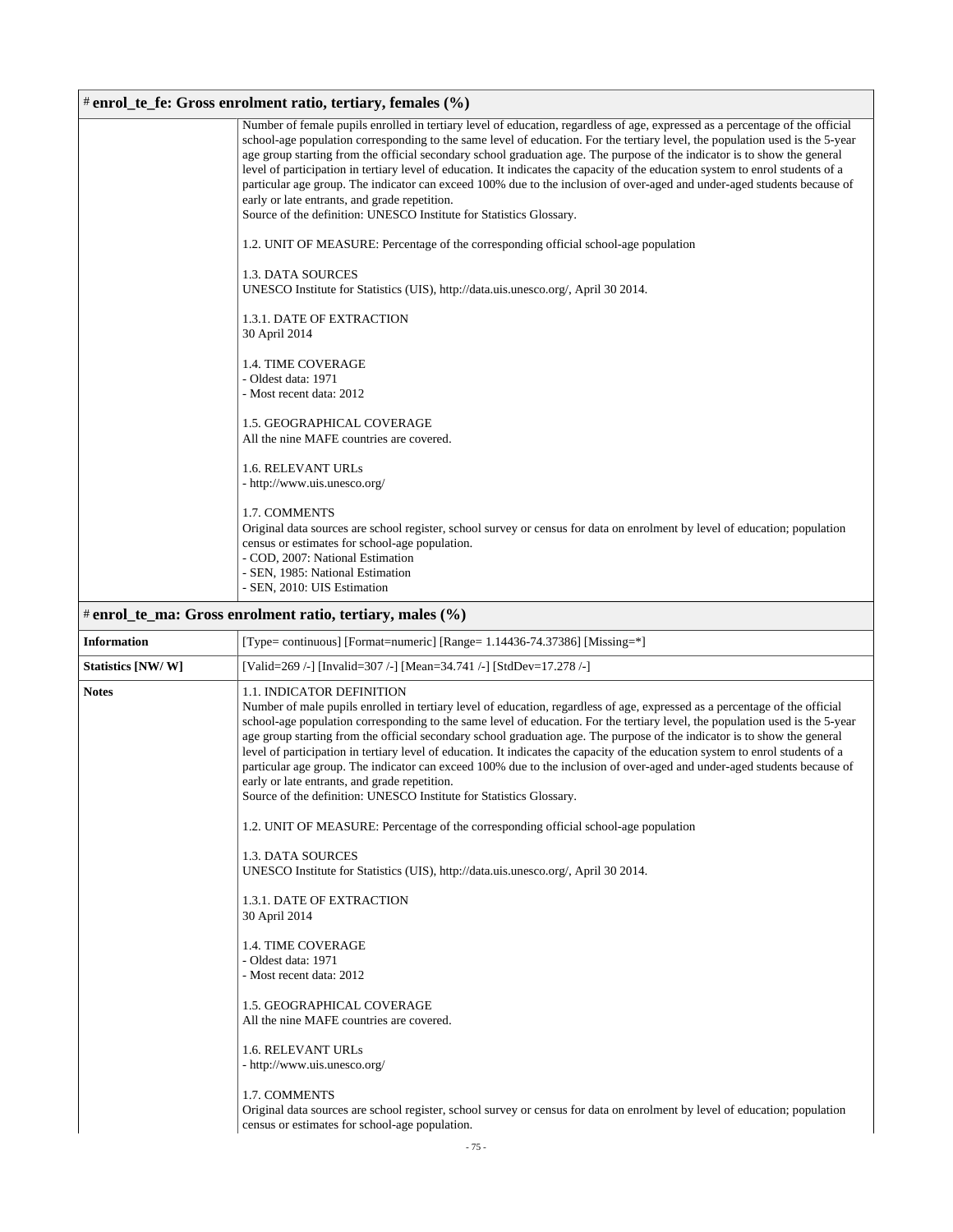| # enrol_te_ma: Gross enrolment ratio, tertiary, males (%)                 |                                                                                                                                                                                                                                                                                                                                                                                               |  |  |
|---------------------------------------------------------------------------|-----------------------------------------------------------------------------------------------------------------------------------------------------------------------------------------------------------------------------------------------------------------------------------------------------------------------------------------------------------------------------------------------|--|--|
|                                                                           | - COD, 2007: National Estimation<br>- SEN, 1985: National Estimation<br>- SEN, 2010: UIS Estimation                                                                                                                                                                                                                                                                                           |  |  |
| # compl_pr_fe: Gross graduation ratio from primary education, females (%) |                                                                                                                                                                                                                                                                                                                                                                                               |  |  |
| <b>Information</b>                                                        | [Type= continuous] [Format=numeric] [Range= 18.02738-100.53139] [Missing=*]                                                                                                                                                                                                                                                                                                                   |  |  |
| Statistics [NW/W]                                                         | [Valid=13 /-] [Invalid=563 /-] [Mean=59.519 /-] [StdDev=34.992 /-]                                                                                                                                                                                                                                                                                                                            |  |  |
| <b>Notes</b>                                                              | <b>1.1. INDICATOR DEFINITION</b><br>Number of female graduates regardless of age in primary education, expressed as a percentage of the population at the<br>theoretical graduation age for that level of education.<br>Source of the definition: UNESCO Institute for Statistics Glossary.<br>1.2. UNIT OF MEASURE: Percentage of population at the theoretical corresponding graduation age |  |  |
|                                                                           | 1.3. DATA SOURCES<br>UNESCO Institute for Statistics (UIS), http://data.uis.unesco.org/, April 30 2014.<br>1.3.1. DATE OF EXTRACTION                                                                                                                                                                                                                                                          |  |  |
|                                                                           | 30 April 2014<br>1.4. TIME COVERAGE<br>- Oldest data: 2004<br>- Most recent data: 2013                                                                                                                                                                                                                                                                                                        |  |  |
|                                                                           | 1.5. GEOGRAPHICAL COVERAGE<br>COD, ESP, GHA, SEN<br>1.6. RELEVANT URLs                                                                                                                                                                                                                                                                                                                        |  |  |
|                                                                           | - http://www.uis.unesco.org/<br>1.7. COMMENTS<br>$\cdots$                                                                                                                                                                                                                                                                                                                                     |  |  |
|                                                                           | # compl_pr_ma: Gross graduation ratio from primary education, males (%)                                                                                                                                                                                                                                                                                                                       |  |  |
| <b>Information</b>                                                        | [Type= continuous] [Format=numeric] [Range= 25.42179-100.22508] [Missing=*]                                                                                                                                                                                                                                                                                                                   |  |  |
| Statistics [NW/W]                                                         | [Valid=13 /-] [Invalid=563 /-] [Mean=62.729 /-] [StdDev=34.054 /-]                                                                                                                                                                                                                                                                                                                            |  |  |
| <b>Notes</b>                                                              | <b>1.1. INDICATOR DEFINITION</b><br>Number of male graduates regardless of age in primary education, expressed as a percentage of the population at the<br>theoretical graduation age for that level of education.<br>Source of the definition: UNESCO Institute for Statistics Glossary.                                                                                                     |  |  |
|                                                                           | 1.2. UNIT OF MEASURE: Percentage of population at the theoretical corresponding graduation age                                                                                                                                                                                                                                                                                                |  |  |
|                                                                           | 1.3. DATA SOURCES<br>UNESCO Institute for Statistics (UIS), http://data.uis.unesco.org/, April 30 2014.                                                                                                                                                                                                                                                                                       |  |  |
|                                                                           | 1.3.1. DATE OF EXTRACTION<br>30 April 2014                                                                                                                                                                                                                                                                                                                                                    |  |  |
|                                                                           | 1.4. TIME COVERAGE<br>- Oldest data: 2004<br>- Most recent data: 2013                                                                                                                                                                                                                                                                                                                         |  |  |
|                                                                           | 1.5. GEOGRAPHICAL COVERAGE<br>COD, ESP, GHA, SEN                                                                                                                                                                                                                                                                                                                                              |  |  |
|                                                                           | 1.6. RELEVANT URLs<br>- http://www.uis.unesco.org/                                                                                                                                                                                                                                                                                                                                            |  |  |
|                                                                           | 1.7. COMMENTS<br>$\cdots$                                                                                                                                                                                                                                                                                                                                                                     |  |  |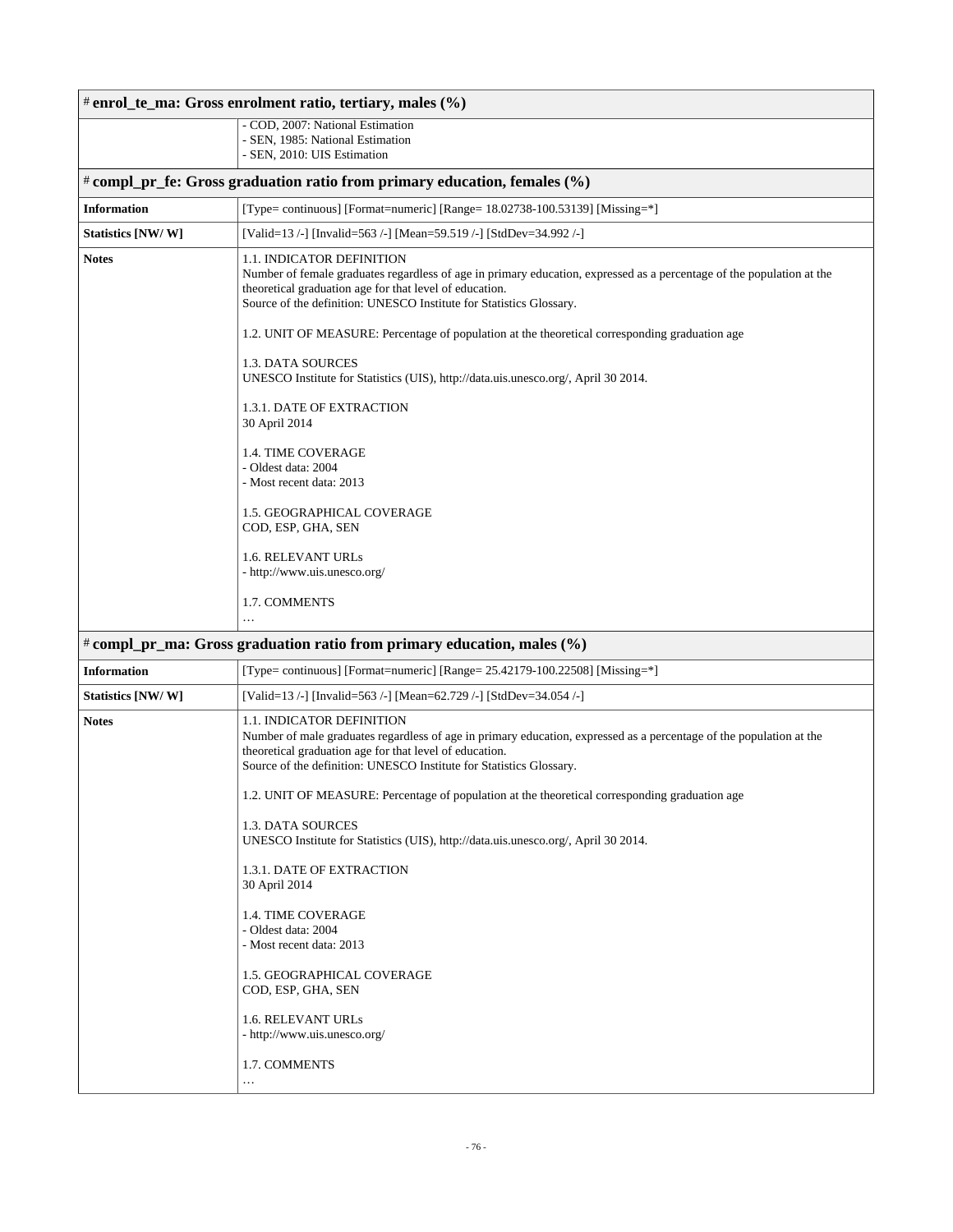| # compl_te_fe: Gross graduation ratio from first degrees (ISCED 5A) in tertiary education, females (%) |                                                                                                                                                                                                                                                                                                                       |  |  |
|--------------------------------------------------------------------------------------------------------|-----------------------------------------------------------------------------------------------------------------------------------------------------------------------------------------------------------------------------------------------------------------------------------------------------------------------|--|--|
| <b>Information</b>                                                                                     | [Type= continuous] [Format=numeric] [Range= 6.95588-56.69659] [Missing=*]                                                                                                                                                                                                                                             |  |  |
| Statistics [NW/W]                                                                                      | [Valid=73 /-] [Invalid=503 /-] [Mean=41.001 /-] [StdDev=10.664 /-]                                                                                                                                                                                                                                                    |  |  |
| <b>Notes</b>                                                                                           | 1.1. INDICATOR DEFINITION<br>All female graduates in ISCED 5A programmes (first degree) expressed as a percentage of the population of the age where<br>they theoretically finish the most common first degree programme in the given country.<br>Source of the definition: UNESCO Institute for Statistics Glossary. |  |  |
|                                                                                                        | 1.2. UNIT OF MEASURE: Percentage of population at the theoretical corresponding graduation age                                                                                                                                                                                                                        |  |  |
|                                                                                                        | 1.3. DATA SOURCES<br>UNESCO Institute for Statistics (UIS), http://data.uis.unesco.org/, April 30 2014.                                                                                                                                                                                                               |  |  |
|                                                                                                        | 1.3.1. DATE OF EXTRACTION<br>30 April 2014                                                                                                                                                                                                                                                                            |  |  |
|                                                                                                        | 1.4. TIME COVERAGE<br>- Oldest data: 1998<br>- Most recent data: 2012                                                                                                                                                                                                                                                 |  |  |
|                                                                                                        | 1.5. GEOGRAPHICAL COVERAGE<br>BEL, ESP, FRA, GBR, GHA, ITA, NLD                                                                                                                                                                                                                                                       |  |  |
|                                                                                                        | 1.6. RELEVANT URLs<br>- http://www.uis.unesco.org/                                                                                                                                                                                                                                                                    |  |  |
|                                                                                                        | 1.7. COMMENTS<br>- BEL, 2000; GBR, 1998: UIS Estimation                                                                                                                                                                                                                                                               |  |  |
| # compl_te_ma: Gross graduation ratio from first degrees (ISCED 5A) in tertiary education, males (%)   |                                                                                                                                                                                                                                                                                                                       |  |  |
| <b>Information</b>                                                                                     | [Type= continuous] [Format=numeric] [Range= 10.50675-42.28968] [Missing=*]                                                                                                                                                                                                                                            |  |  |
| Statistics [NW/W]                                                                                      | [Valid=73 /-] [Invalid=503 /-] [Mean=30.339 /-] [StdDev=7.049 /-]                                                                                                                                                                                                                                                     |  |  |
| <b>Notes</b>                                                                                           | 1.1. INDICATOR DEFINITION<br>All male graduates in ISCED 5A programmes (first degree) expressed as a percentage of the population of the age where<br>they theoretically finish the most common first degree programme in the given country.<br>Source of the definition: UNESCO Institute for Statistics Glossary.   |  |  |
|                                                                                                        | 1.2. UNIT OF MEASURE: Percentage of population at the theoretical corresponding graduation age                                                                                                                                                                                                                        |  |  |
|                                                                                                        | 1.3. DATA SOURCES<br>UNESCO Institute for Statistics (UIS), http://data.uis.unesco.org/, April 30 2014.                                                                                                                                                                                                               |  |  |
|                                                                                                        | 1.3.1. DATE OF EXTRACTION<br>30 April 2014                                                                                                                                                                                                                                                                            |  |  |
|                                                                                                        | 1.4. TIME COVERAGE<br>- Oldest data: 1998<br>- Most recent data: 2012                                                                                                                                                                                                                                                 |  |  |
|                                                                                                        | 1.5. GEOGRAPHICAL COVERAGE<br>BEL, ESP, FRA, GBR, GHA, ITA, NLD                                                                                                                                                                                                                                                       |  |  |
|                                                                                                        | <b>1.6. RELEVANT URLS</b><br>- http://www.uis.unesco.org/                                                                                                                                                                                                                                                             |  |  |
|                                                                                                        | 1.7. COMMENTS<br>- BEL, 2000; GBR, 1998: UIS Estimation                                                                                                                                                                                                                                                               |  |  |
|                                                                                                        | # females_se: Percentage of students in secondary education who are female (%)                                                                                                                                                                                                                                        |  |  |
| <b>Information</b>                                                                                     | [Type= continuous] [Format=numeric] [Range= 21.48455-53.40551] [Missing=*]                                                                                                                                                                                                                                            |  |  |
| Statistics [NW/W]                                                                                      | [Valid=333 /-] [Invalid=243 /-] [Mean=45.489 /-] [StdDev=6.613 /-]                                                                                                                                                                                                                                                    |  |  |
| <b>Notes</b>                                                                                           | 1.1. INDICATOR DEFINITION                                                                                                                                                                                                                                                                                             |  |  |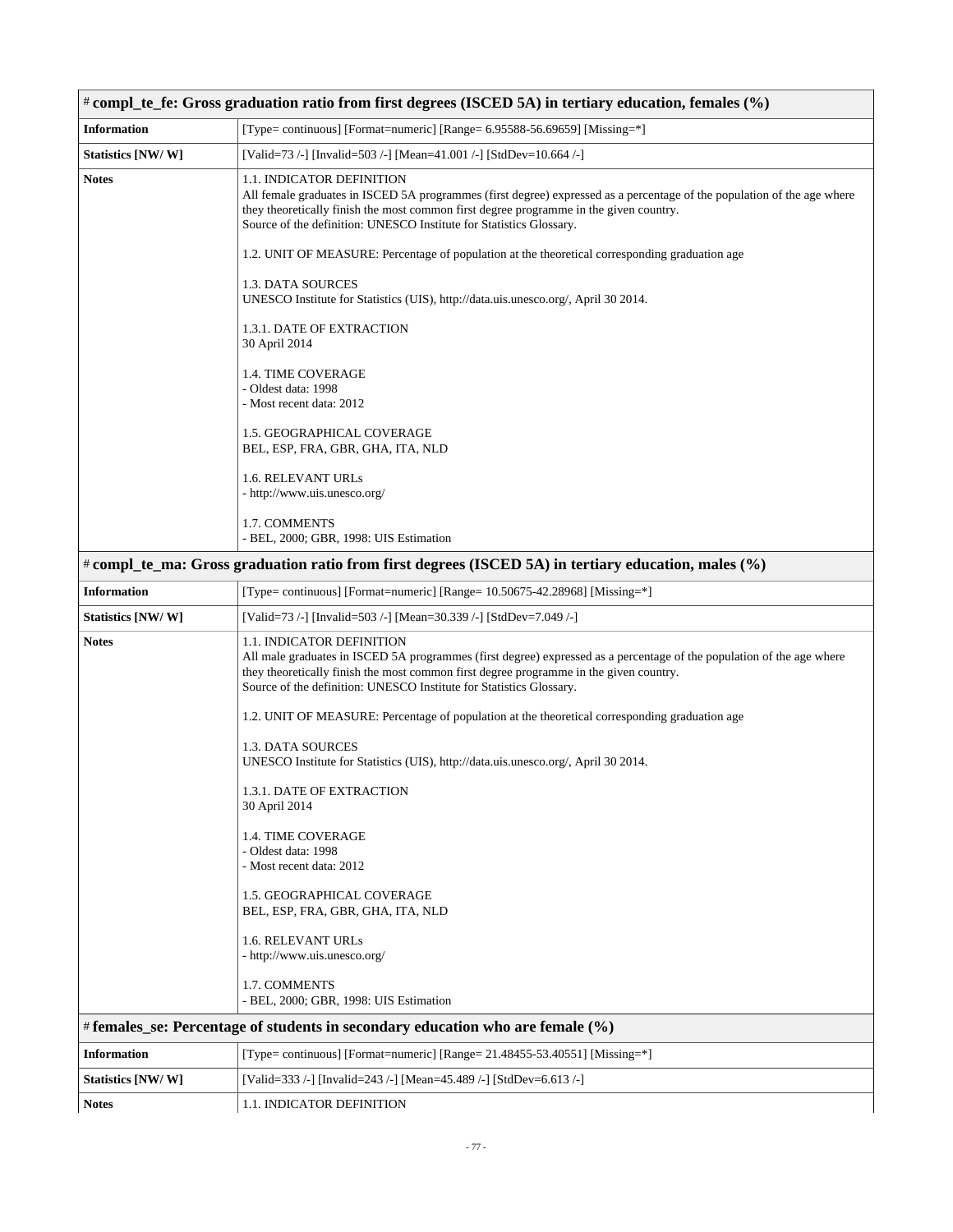| # females_se: Percentage of students in secondary education who are female (%) |                                                                                                                                                                                                                                                       |  |
|--------------------------------------------------------------------------------|-------------------------------------------------------------------------------------------------------------------------------------------------------------------------------------------------------------------------------------------------------|--|
|                                                                                | The total number of female students in secondary education, expressed as a percentage of the total number of students                                                                                                                                 |  |
|                                                                                | enrolled at that level of education.<br>Source of the definition: UNESCO Institute for Statistics Glossary.                                                                                                                                           |  |
|                                                                                | 1.2. UNIT OF MEASURE: Percentage of students enrolled at secondary education                                                                                                                                                                          |  |
|                                                                                | 1.3. DATA SOURCES<br>UNESCO Institute for Statistics (UIS), http://data.uis.unesco.org/, April 30 2014.                                                                                                                                               |  |
|                                                                                |                                                                                                                                                                                                                                                       |  |
|                                                                                | 1.3.1. DATE OF EXTRACTION<br>30 April 2014                                                                                                                                                                                                            |  |
|                                                                                | 1.4. TIME COVERAGE                                                                                                                                                                                                                                    |  |
|                                                                                | - Oldest data: 1971<br>- Most recent data: 2013                                                                                                                                                                                                       |  |
|                                                                                | 1.5. GEOGRAPHICAL COVERAGE                                                                                                                                                                                                                            |  |
|                                                                                | All the nine MAFE countries are covered.                                                                                                                                                                                                              |  |
|                                                                                | 1.6. RELEVANT URLs                                                                                                                                                                                                                                    |  |
|                                                                                | - http://www.uis.unesco.org/                                                                                                                                                                                                                          |  |
|                                                                                | 1.7. COMMENTS                                                                                                                                                                                                                                         |  |
|                                                                                | - The original data sources are school register, school survey or census for data on enrolment by level of education.<br>- The indicator shows the gender composition of the of the student body and should not be used as an indicator of the gender |  |
|                                                                                | parity as regards secondary education. Gender parity is better measured by the gender parity index.                                                                                                                                                   |  |
|                                                                                | - COD, 2008: National Estimation<br>- GHA, 2002, 2003, 2005 : UIS Estimation                                                                                                                                                                          |  |
|                                                                                | - SEN, 1972, 1978, 2006: UIS Estimation                                                                                                                                                                                                               |  |
|                                                                                | - SEN, 2011: National Estimation                                                                                                                                                                                                                      |  |
|                                                                                | # females_te: Percentage of students in tertiary education who are female (%)                                                                                                                                                                         |  |
| <b>Information</b>                                                             | [Type= continuous] [Format=numeric] [Range= 5.45984-57.68646] [Missing=*]                                                                                                                                                                             |  |
| Statistics [NW/ W]                                                             | [Valid=269 /-] [Invalid=307 /-] [Mean=44.227 /-] [StdDev=11.482 /-]                                                                                                                                                                                   |  |
| <b>Notes</b>                                                                   | 1.1. INDICATOR DEFINITION<br>The total number of female students in tertiary education, expressed as a percentage of the total number of students enrolled                                                                                            |  |
|                                                                                | at that level of education.                                                                                                                                                                                                                           |  |
|                                                                                | Source of the definition: UNESCO Institute for Statistics Glossary.                                                                                                                                                                                   |  |
|                                                                                | 1.2. UNIT OF MEASURE: Percentage of students enrolled at tertiary education                                                                                                                                                                           |  |
|                                                                                | 1.3. DATA SOURCES                                                                                                                                                                                                                                     |  |
|                                                                                | UNESCO Institute for Statistics (UIS), http://data.uis.unesco.org/, April 30 2014.                                                                                                                                                                    |  |
|                                                                                | 1.3.1. DATE OF EXTRACTION<br>30 April 2014                                                                                                                                                                                                            |  |
|                                                                                |                                                                                                                                                                                                                                                       |  |
|                                                                                | 1.4. TIME COVERAGE<br>- Oldest data: 1971                                                                                                                                                                                                             |  |
|                                                                                | - Most recent data: 2012                                                                                                                                                                                                                              |  |
|                                                                                | 1.5. GEOGRAPHICAL COVERAGE                                                                                                                                                                                                                            |  |
|                                                                                | All the nine MAFE countries are covered.                                                                                                                                                                                                              |  |
|                                                                                | 1.6. RELEVANT URLs                                                                                                                                                                                                                                    |  |
|                                                                                | - http://www.uis.unesco.org/                                                                                                                                                                                                                          |  |
|                                                                                | 1.7. COMMENTS                                                                                                                                                                                                                                         |  |
|                                                                                | - The original data sources are school register, school survey or census for data on enrolment by level of education.                                                                                                                                 |  |
|                                                                                | - The indicator shows the gender composition of the of the student body and should not be used as an indicator of the gender<br>parity as regards secondary education. Gender parity is better measured by the gender parity index.                   |  |
|                                                                                | - COD, 2007: National Estimation                                                                                                                                                                                                                      |  |
|                                                                                | - SEN, 1985: National Estimation<br>- SEN, 2010: UIS Estimation                                                                                                                                                                                       |  |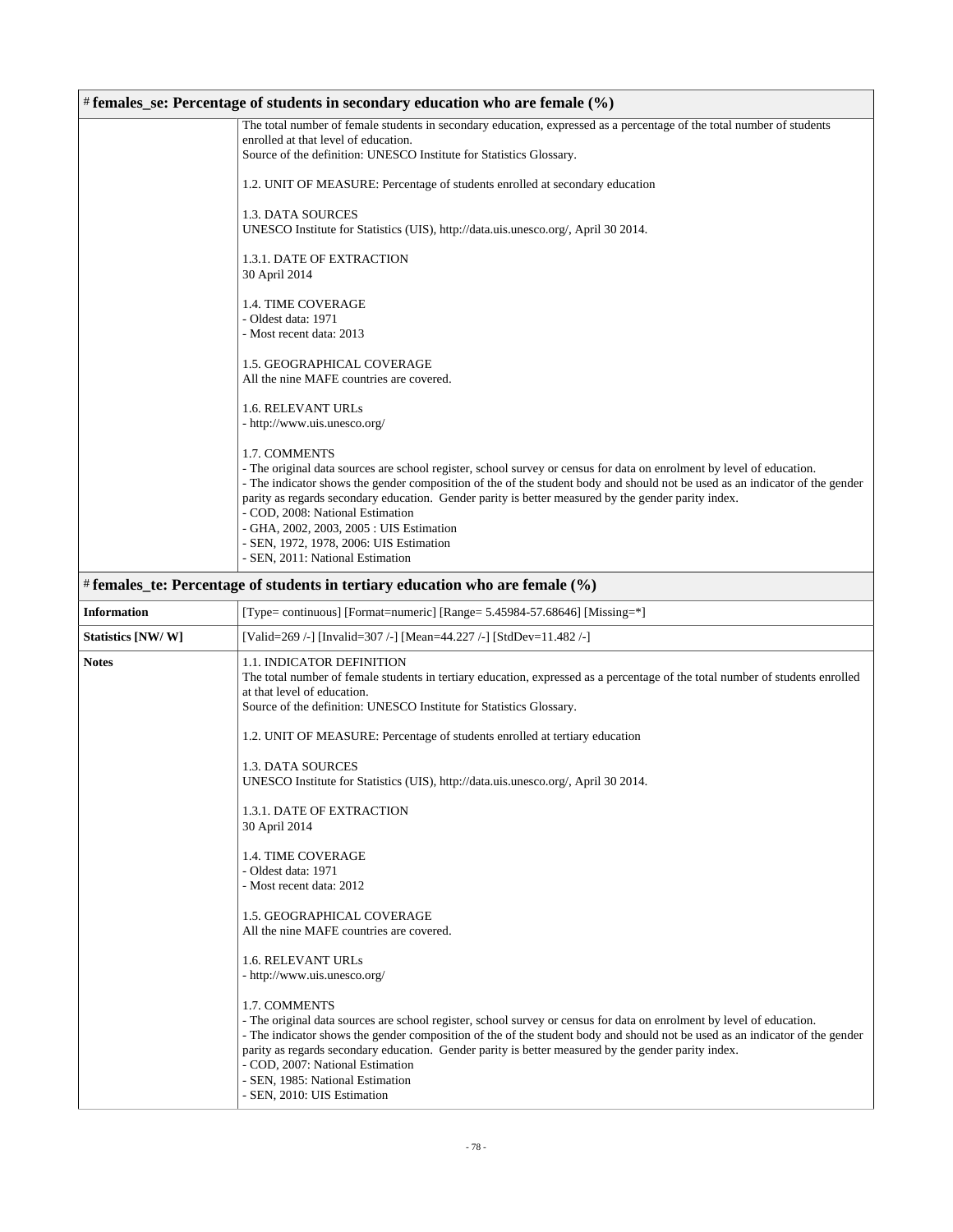| # im_view: Government view on immigration                                                                                                                   |       |                                                                                                                                                                                                                                                                                                                                                                                                                                                                                                                                                                                                                                                                                                                                                                                                                                                                                                                                                                                                                                                     |              |            |
|-------------------------------------------------------------------------------------------------------------------------------------------------------------|-------|-----------------------------------------------------------------------------------------------------------------------------------------------------------------------------------------------------------------------------------------------------------------------------------------------------------------------------------------------------------------------------------------------------------------------------------------------------------------------------------------------------------------------------------------------------------------------------------------------------------------------------------------------------------------------------------------------------------------------------------------------------------------------------------------------------------------------------------------------------------------------------------------------------------------------------------------------------------------------------------------------------------------------------------------------------|--------------|------------|
| <b>Information</b>                                                                                                                                          |       | [Type= discrete] [Format=character] [Missing=*]                                                                                                                                                                                                                                                                                                                                                                                                                                                                                                                                                                                                                                                                                                                                                                                                                                                                                                                                                                                                     |              |            |
| Statistics [NW/W]                                                                                                                                           |       | [Valid=54 /-] [Invalid=0 /-]                                                                                                                                                                                                                                                                                                                                                                                                                                                                                                                                                                                                                                                                                                                                                                                                                                                                                                                                                                                                                        |              |            |
| <b>Notes</b>                                                                                                                                                |       | 1.1. INDICATOR DEFINITION<br>Indicates how the Government perceives the overall level of documented or regular immigration into the country. It includes<br>immigration for permanent settlement, temporary work or family reunification. Government views towards asylum seekers,<br>refugees and undocumented immigrants are not considered.<br>Response categories: Too low - Satisfactory -Too high.<br>Source of the definition: United Nations, Department of Economic and Social Affairs, Population Division (2013). World<br>Population Population Policies Database: 2013 Revision. Available from: http://esa.un.org/poppolicy.<br>1.2. UNIT OF MEASURE: NA<br>1.3. DATA SOURCES<br>United Nations, Department of Economic and Social Affairs, Population Division (2013). World Population Policies<br>Database: 2013 Revision. Available from: http://esa.un.org/poppolicy.<br>1.3.1. DATE OF EXTRACTION<br>7 March 2014<br><b>1.4. TIME COVERAGE</b><br>- Oldest data: 1976<br>- Most recent data: 2011<br>1.5. GEOGRAPHICAL COVERAGE |              |            |
|                                                                                                                                                             |       | All the nine MAFE countries are covered.                                                                                                                                                                                                                                                                                                                                                                                                                                                                                                                                                                                                                                                                                                                                                                                                                                                                                                                                                                                                            |              |            |
|                                                                                                                                                             |       | 1.6. RELEVANT URLs<br>- http://esa.un.org/poppolicy<br>1.7. COMMENTS<br><b>NA</b>                                                                                                                                                                                                                                                                                                                                                                                                                                                                                                                                                                                                                                                                                                                                                                                                                                                                                                                                                                   |              |            |
| <b>Value</b>                                                                                                                                                | Label |                                                                                                                                                                                                                                                                                                                                                                                                                                                                                                                                                                                                                                                                                                                                                                                                                                                                                                                                                                                                                                                     | <b>Cases</b> | Percentage |
| satisfactory                                                                                                                                                |       |                                                                                                                                                                                                                                                                                                                                                                                                                                                                                                                                                                                                                                                                                                                                                                                                                                                                                                                                                                                                                                                     | 32           | 59.3%      |
| too high                                                                                                                                                    |       |                                                                                                                                                                                                                                                                                                                                                                                                                                                                                                                                                                                                                                                                                                                                                                                                                                                                                                                                                                                                                                                     | 22           | 40.7%      |
| Warning: these figures indicate the number of cases found in the data file. They cannot be interpreted as summary statistics of the population of interest. |       |                                                                                                                                                                                                                                                                                                                                                                                                                                                                                                                                                                                                                                                                                                                                                                                                                                                                                                                                                                                                                                                     |              |            |
| # em_view: Government view on emigration<br><b>Information</b><br>[Type= discrete] [Format=character] [Missing=*]                                           |       |                                                                                                                                                                                                                                                                                                                                                                                                                                                                                                                                                                                                                                                                                                                                                                                                                                                                                                                                                                                                                                                     |              |            |
| Statistics [NW/W]                                                                                                                                           |       | [Valid=54 /-] [Invalid=0 /-]                                                                                                                                                                                                                                                                                                                                                                                                                                                                                                                                                                                                                                                                                                                                                                                                                                                                                                                                                                                                                        |              |            |
| <b>Notes</b>                                                                                                                                                |       | 1.1. INDICATOR DEFINITION<br>Indicates how the Government perceives the level of emigration from the country.<br>Response categories: Too low - Satisfactory -Too high.<br>Source of the definition: United Nations, Department of Economic and Social Affairs, Population Division (2013). World<br>Population Population Policies Database: 2013 Revision. Available from: http://esa.un.org/poppolicy.<br>1.2. UNIT OF MEASURE: NA<br>1.3. DATA SOURCES<br>United Nations, Department of Economic and Social Affairs, Population Division (2013). World Population Policies<br>Database: 2013 Revision. Available from: http://esa.un.org/poppolicy.<br>1.3.1. DATE OF EXTRACTION<br>7 March 2014<br>1.4. TIME COVERAGE<br>- Oldest data: 1976<br>- Most recent data: 2011<br>1.5. GEOGRAPHICAL COVERAGE<br>All the nine MAFE countries are covered.                                                                                                                                                                                             |              |            |
|                                                                                                                                                             |       | 1.6. RELEVANT URLs                                                                                                                                                                                                                                                                                                                                                                                                                                                                                                                                                                                                                                                                                                                                                                                                                                                                                                                                                                                                                                  |              |            |
|                                                                                                                                                             |       | $-79-$                                                                                                                                                                                                                                                                                                                                                                                                                                                                                                                                                                                                                                                                                                                                                                                                                                                                                                                                                                                                                                              |              |            |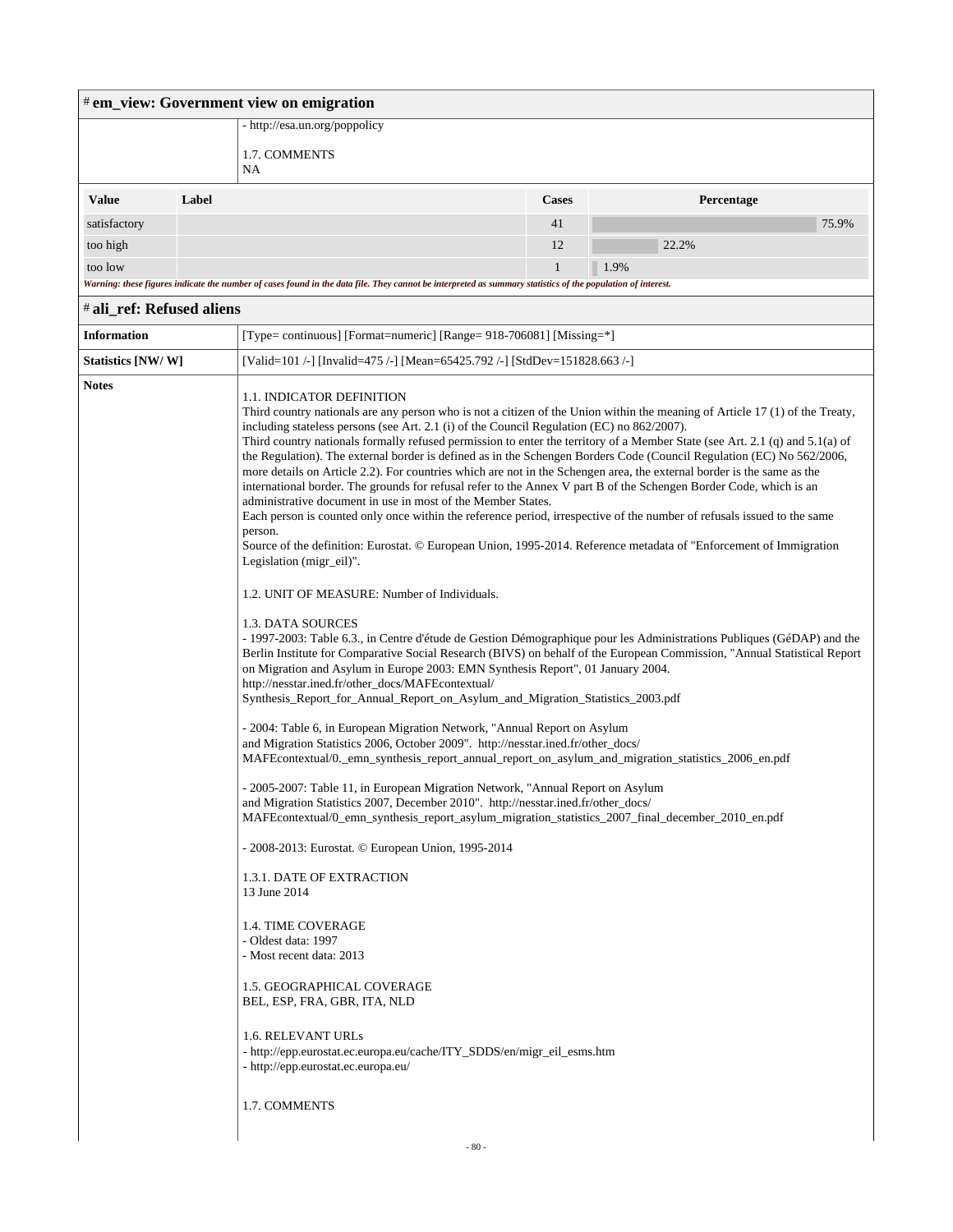| $\sharp$ ali ref: Refused aliens |                                                                                                                             |  |  |
|----------------------------------|-----------------------------------------------------------------------------------------------------------------------------|--|--|
|                                  | Administrative data sources only. Data are compiled from the administrative records of the national authorities, mainly the |  |  |
|                                  | Ministries of Interior or Immigration Agencies.                                                                             |  |  |
|                                  | - ESP, 2003: Since 2003 data on refusals of entry include refusals of entry without documented notice at Ceuta and Melilla. |  |  |
|                                  | This explains the huge increase in refusals at the border. Excluding refusals of entry without documented notice the 2003   |  |  |
|                                  | figure was $14,591$ .                                                                                                       |  |  |
|                                  | - ESP, 2004-2007: Data on Refusals includes refusals of entry at the two Spanish cities located on the African continent:   |  |  |
|                                  | Ceuta and Melilla.                                                                                                          |  |  |
|                                  | - GBR, 2003: Data for 2003 are taken from Home Office, "Control of Immigration: Statistics United Kingdom 2004", p. 77.     |  |  |
|                                  | - GBR, 2004-2007: Data are rounded to the nearest five. Prior to 2005, data are not directly comparable.                    |  |  |
|                                  | - ITA, 2004: These data may undergo slight changes depending on the date on which the data are extracted from the archives. |  |  |
|                                  | - NLD, 2004-2007: The data on Refusals only includes refused aliens at the Schiphol Airport in Amsterdam. Aliens refused    |  |  |
|                                  | at other airports or harbours are not included in the data as these airports and ports do not use centralised systems.      |  |  |

# # **ali\_app: Apprehended aliens illegally resident**

| <b>Information</b> | [Type= continuous] [Format=numeric] [Range= 2677-111690] [Missing=*]                                                                                                                                                                                                                                                                                                                                                                                                                                                                                                                                                                                                                                                                                                                                                                                                                                                                                                                                                                                                                                                                                                                                                                                                                                                                                                                            |
|--------------------|-------------------------------------------------------------------------------------------------------------------------------------------------------------------------------------------------------------------------------------------------------------------------------------------------------------------------------------------------------------------------------------------------------------------------------------------------------------------------------------------------------------------------------------------------------------------------------------------------------------------------------------------------------------------------------------------------------------------------------------------------------------------------------------------------------------------------------------------------------------------------------------------------------------------------------------------------------------------------------------------------------------------------------------------------------------------------------------------------------------------------------------------------------------------------------------------------------------------------------------------------------------------------------------------------------------------------------------------------------------------------------------------------|
| Statistics [NW/W]  | [Valid=92 /-] [Invalid=484 /-] [Mean=39538.446 /-] [StdDev=27354.306 /-]                                                                                                                                                                                                                                                                                                                                                                                                                                                                                                                                                                                                                                                                                                                                                                                                                                                                                                                                                                                                                                                                                                                                                                                                                                                                                                                        |
| <b>Notes</b>       | 1.1. INDICATOR DEFINITION<br>Third country nationals are any person who is not a citizen of the Union within the meaning of Article 17 (1) of the Treaty,<br>including stateless persons (see Art. 2.1 (i) of the Council Regulation (EC) no $862/2007$ ).<br>Third country nationals who are detected by Member States' authorities and have been determined to be illegally present<br>under national laws relating to immigration (see Art. 2.1 (r) and $5.1(b)$ of the Council Regulation (EC) no 862/2007). This<br>category relates to persons who have been found to have entered illegally (for example by avoiding immigration controls or<br>by employing a fraudulent document) and those who may have entered legitimately but have subsequently remained on an<br>illegal basis (for example by overstaying their permission to remain or by taking unauthorised employment).<br>Only persons who are apprehended or otherwise come to the attention of national immigration authorities are recorded in<br>these statistics. These are not intended to be a measure of the total number of persons who are present in the country on an<br>unauthorised basis.<br>Each person is counted only once within the reference period.<br>Source of the definition: Eurostat. © European Union, 1995-2014. Reference metadata of "Enforcement of Immigration<br>Legislation (migr_eil)". |
|                    | 1.2. UNIT OF MEASURE: Number of Individuals.<br>1.3. DATA SOURCES<br>- 1997-2003: Table 6.3., in Centre d'étude de Gestion Démographique pour les Administrations Publiques (GéDAP) and the<br>Berlin Institute for Comparative Social Research (BIVS) on behalf of the European Commission, "Annual Statistical Report<br>on Migration and Asylum in Europe 2003: EMN Synthesis Report", 01 January 2004.<br>http://nesstar.ined.fr/other_docs/MAFEcontextual/<br>Synthesis_Report_for_Annual_Report_on_Asylum_and_Migration_Statistics_2003.pdf                                                                                                                                                                                                                                                                                                                                                                                                                                                                                                                                                                                                                                                                                                                                                                                                                                               |
|                    | - 2004: Table 6, in European Migration Network, "Annual Report on Asylum<br>and Migration Statistics 2006, October 2009". http://nesstar.ined.fr/other_docs/<br>MAFE contextual/0. emn_synthesis_report_annual_report_on_asylum_and_migration_statistics_2006_en.pdf<br>- 2005-2007: Table 11, in European Migration Network, "Annual Report on Asylum<br>and Migration Statistics 2007, December 2010". http://nesstar.ined.fr/other_docs/<br>MAFEcontextual/0_emn_synthesis_report_asylum_migration_statistics_2007_final_december_2010_en.pdf                                                                                                                                                                                                                                                                                                                                                                                                                                                                                                                                                                                                                                                                                                                                                                                                                                                |
|                    | - 2008-2013: Eurostat. © European Union, 1995-2014<br>1.3.1. DATE OF EXTRACTION<br>13 June 2014<br>1.4. TIME COVERAGE<br>- Oldest data: 1997<br>- Most recent data: 2013<br>1.5. GEOGRAPHICAL COVERAGE<br>BEL, ESP, FRA, GBR, ITA, NLD<br><b>1.6. RELEVANT URLs</b><br>- http://epp.eurostat.ec.europa.eu/cache/ITY_SDDS/en/migr_eil_esms.htm                                                                                                                                                                                                                                                                                                                                                                                                                                                                                                                                                                                                                                                                                                                                                                                                                                                                                                                                                                                                                                                   |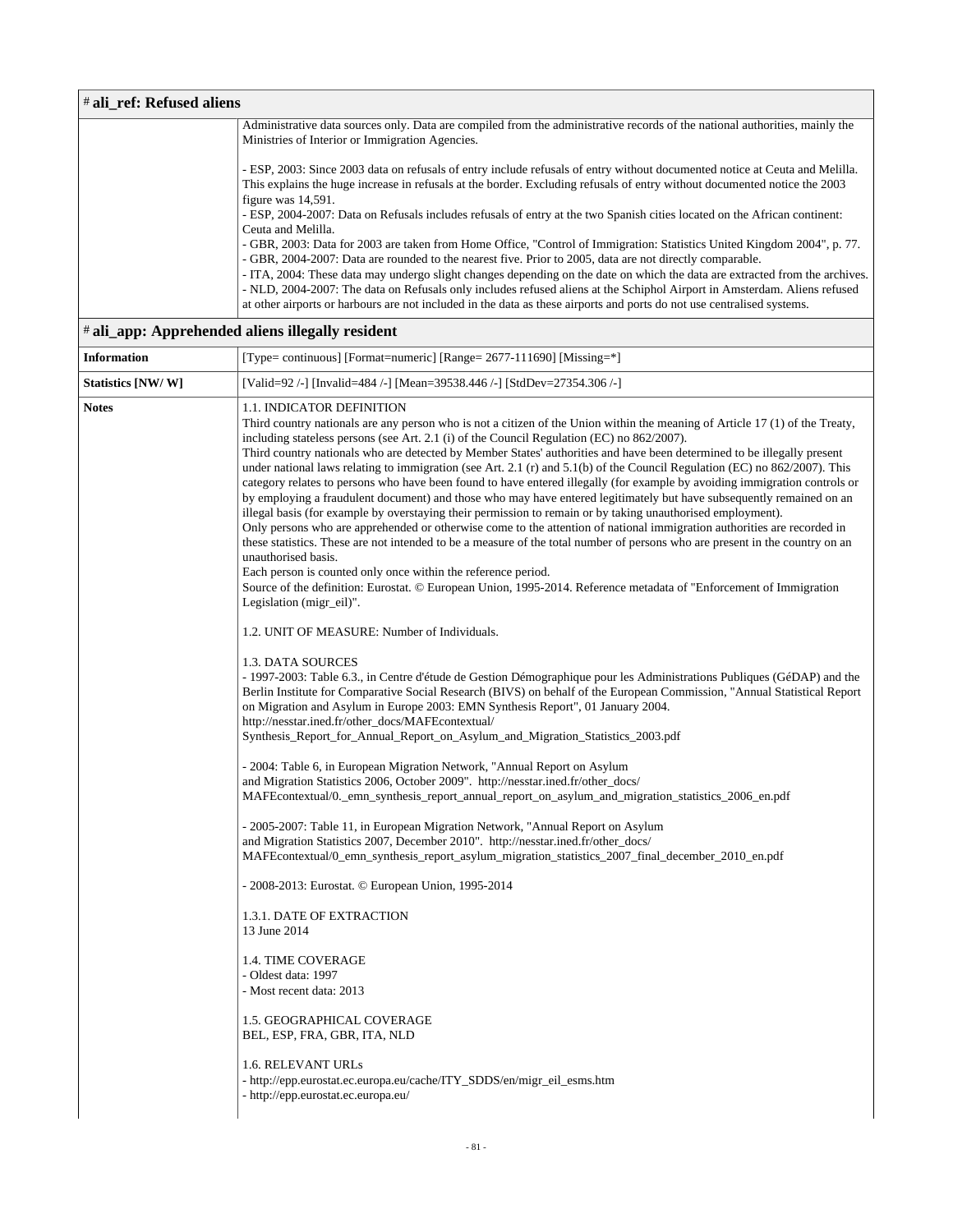#### # **ali\_app: Apprehended aliens illegally resident**

Administrative data sources only. Data are compiled from the administrative records of the national authorities, mainly the Ministries of Interior or Immigration Agencies.

- BEL, 2004-2007: Apprehended data includes also EU-10 Nationals (particularly from Poland) who were mainly intercepted while working without the necessary labour and/or residence documents.

- GBR, 1997-2002: UK Definition: Annual totals of persons against whom illegal entry action was initiated during the period 1997-2002.

- GBR, 2003-2007: Data on Apprehensions are not recorded.

- ITA, 2004: These data may undergo slight changes depending on the date on which the data are extracted from the archives. - ESP, 2004-2007: Data include: a) number of foreigners found to be illegally present on the territory, plus b) number of foreigners found whilst trying to cross illegally the external borders.

#### # **ali\_rem: Removed aliens**

| <b>Information</b> | [Type= continuous] [Format=numeric] [Range= 3457-65460] [Missing=*]                                                                                                                                                                                                                                                                                                                                                                                                                                                                                                                                                                                                                                                                                                                                                                                                                                                                                                                                                                                                                                                                                                                                                                                                                                                                                                                                                                                                                                                                                                                                                                                                                                                                                                                                                                                                                                                                                                                                                                                                                                                                                                                                                                                                                                                                                                                                                                                                |
|--------------------|--------------------------------------------------------------------------------------------------------------------------------------------------------------------------------------------------------------------------------------------------------------------------------------------------------------------------------------------------------------------------------------------------------------------------------------------------------------------------------------------------------------------------------------------------------------------------------------------------------------------------------------------------------------------------------------------------------------------------------------------------------------------------------------------------------------------------------------------------------------------------------------------------------------------------------------------------------------------------------------------------------------------------------------------------------------------------------------------------------------------------------------------------------------------------------------------------------------------------------------------------------------------------------------------------------------------------------------------------------------------------------------------------------------------------------------------------------------------------------------------------------------------------------------------------------------------------------------------------------------------------------------------------------------------------------------------------------------------------------------------------------------------------------------------------------------------------------------------------------------------------------------------------------------------------------------------------------------------------------------------------------------------------------------------------------------------------------------------------------------------------------------------------------------------------------------------------------------------------------------------------------------------------------------------------------------------------------------------------------------------------------------------------------------------------------------------------------------------|
| Statistics [NW/W]  | [Valid=102 /-] [Invalid=474 /-] [Mean=21857.353 /-] [StdDev=16363.529 /-]                                                                                                                                                                                                                                                                                                                                                                                                                                                                                                                                                                                                                                                                                                                                                                                                                                                                                                                                                                                                                                                                                                                                                                                                                                                                                                                                                                                                                                                                                                                                                                                                                                                                                                                                                                                                                                                                                                                                                                                                                                                                                                                                                                                                                                                                                                                                                                                          |
| <b>Notes</b>       | 1.1. INDICATOR DEFINITION<br>Third country nationals are any person who is not a citizen of the Union within the meaning of Article 17 (1) of the Treaty,<br>including stateless persons (see Art. 2.1 (i) of the Council Regulation (EC) no 862/2007).<br>Third country nationals found to be illegally present who are subject to an administrative or judicial decision or act stating<br>that their stay is illegal and imposing an obligation to leave the territory of the Member State (see Art. 7.1 (a) of the<br>Regulation).<br>These statistics do not include persons who are transferred from one Member State to another under the mechanism<br>established by the Dublin Regulation (Council Regulation (EC) No 343/2003 and (EC) No 1560/2003, for these cases see<br>related Dublin Statistics).<br>Each person is counted only once within the reference period, irrespective of the number of notices issued to the same<br>person.<br>Source of the definition: Eurostat. © European Union, 1995-2014. Reference metadata of "Enforcement of Immigration<br>Legislation (migr_eil)".<br>1.2. UNIT OF MEASURE: Number of Individuals.<br>1.3. DATA SOURCES<br>- 1997-2003: Table 6.3., in Centre d'étude de Gestion Démographique pour les Administrations Publiques (GéDAP) and the<br>Berlin Institute for Comparative Social Research (BIVS) on behalf of the European Commission, "Annual Statistical Report<br>on Migration and Asylum in Europe 2003: EMN Synthesis Report", 01 January 2004.<br>http://nesstar.ined.fr/other_docs/MAFEcontextual/<br>Synthesis_Report_for_Annual_Report_on_Asylum_and_Migration_Statistics_2003.pdf<br>- 2004: Table 6, in European Migration Network, "Annual Report on Asylum<br>and Migration Statistics 2006, October 2009". http://nesstar.ined.fr/other_docs/<br>MAFEcontextual/0._emn_synthesis_report_annual_report_on_asylum_and_migration_statistics_2006_en.pdf<br>- 2005-2007: Table 11, in European Migration Network, "Annual Report on Asylum"<br>and Migration Statistics 2007, December 2010". http://nesstar.ined.fr/other_docs/<br>MAFEcontextual/0_emn_synthesis_report_asylum_migration_statistics_2007_final_december_2010_en.pdf<br>- 2008-2013: Eurostat. © European Union, 1995-2014<br>1.3.1. DATE OF EXTRACTION<br>13 June 2014<br><b>1.4. TIME COVERAGE</b><br>- Oldest data: 1997<br>- Most recent data: 2013<br>1.5. GEOGRAPHICAL COVERAGE<br>BEL, ESP, FRA, GBR, ITA, NLD |
|                    | 1.6. RELEVANT URLs<br>- http://epp.eurostat.ec.europa.eu/cache/ITY_SDDS/en/migr_eil_esms.htm<br>- http://epp.eurostat.ec.europa.eu/                                                                                                                                                                                                                                                                                                                                                                                                                                                                                                                                                                                                                                                                                                                                                                                                                                                                                                                                                                                                                                                                                                                                                                                                                                                                                                                                                                                                                                                                                                                                                                                                                                                                                                                                                                                                                                                                                                                                                                                                                                                                                                                                                                                                                                                                                                                                |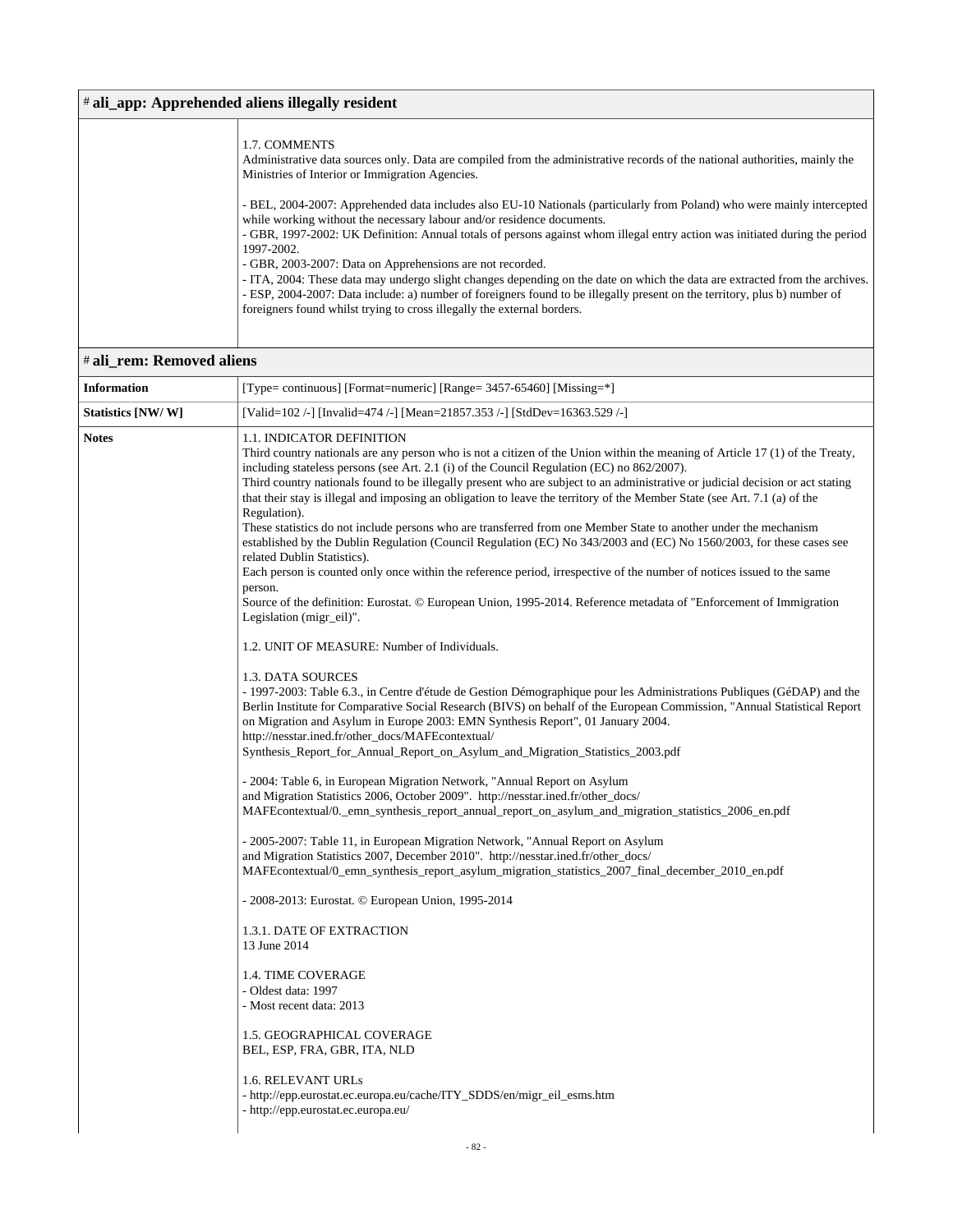| # ali rem: Removed aliens                                                                                                                                                                                                                                                                                                                                                                                                                                                                                                                                                                                                                                                                                                                      |  |
|------------------------------------------------------------------------------------------------------------------------------------------------------------------------------------------------------------------------------------------------------------------------------------------------------------------------------------------------------------------------------------------------------------------------------------------------------------------------------------------------------------------------------------------------------------------------------------------------------------------------------------------------------------------------------------------------------------------------------------------------|--|
| 1.7. COMMENTS<br>Administrative data sources only. Data are compiled from the administrative records of the national authorities, mainly the<br>Ministries of Interior or Immigration Agencies.                                                                                                                                                                                                                                                                                                                                                                                                                                                                                                                                                |  |
| - BEL, 2004-2007: Removals data includes assisted voluntary departures (IOM).<br>- ESP, 1997-2003: Data include only expulsions effected and returns effected, excluding expulsions by way of readmission<br>agreements.<br>- GBR, 1997-2003: Removal data exclude persons refused entry at port and subsequently removed, who are included up to<br>2002.<br>- GBR, 2004-2007: Data are rounded to the nearest five. Prior to 2005, data are not directly comparable.<br>- ITA, 2004: These data may undergo slight changes depending on the date on which the data are extracted from the archives.<br>- NLD, 2004-2007: The definition used for Removals is as given in Council Regulation 862/2007 ("Migration Statistics<br>Regulation"). |  |
|                                                                                                                                                                                                                                                                                                                                                                                                                                                                                                                                                                                                                                                                                                                                                |  |

#### # **reg\_yn: Regularisations - years**

| <b>Information</b>                   | [Type= continuous] [Format=numeric] [Range= 1973-2009] [Missing=*]                                                                                                                                                                                                                                                                                            |
|--------------------------------------|---------------------------------------------------------------------------------------------------------------------------------------------------------------------------------------------------------------------------------------------------------------------------------------------------------------------------------------------------------------|
| Statistics [NW/W]                    | [Valid=35 /-] [Invalid=541 /-] [Mean=1993.371 /-] [StdDev=11.441 /-]                                                                                                                                                                                                                                                                                          |
| <b>Notes</b>                         | 1.1. INDICATOR DEFINITION<br>Starting years when a regularisation programme was implemented.                                                                                                                                                                                                                                                                  |
|                                      | 1.2. UNIT OF MEASURE: Years                                                                                                                                                                                                                                                                                                                                   |
|                                      | 1.3. DATA SOURCES<br>- Annex 1: Regularisation Programmes in the EU-27, 1973-2008, in Kraler, A. (2009). Regularisation: A misguided option<br>or part and parcel of a comprehensive policy response to irregular migration?. IMISCOE Working Paper No. 24. February<br>2009.                                                                                 |
|                                      | http://nesstar.ined.fr/other_docs/MAFEcontextual/Regularisation_Europe_IMISCOE_WP24_2009.pdf                                                                                                                                                                                                                                                                  |
|                                      | - ITA, 1998, 2002, 2006; FRA, 1997 and 2006; BEL, 1999: Table 2 "Regularisation programmes in the EU (27), 1996-2008<br>on p. 37", in Martin Baldwin-Edwards & Albert Kraler (eds.) (2009) : REGINE. Regularisations in Europe. Amsterdam:<br>Pallas Publications.                                                                                            |
|                                      | - ITA, 2009; NLD 2007: Albert Kraler, David Reichel, Alexandra König, Martin Baldwin-Edwards and Müge Simsek<br>(2014): Final Report - Feasibility Study on the Labour Market Trajectories of Regularised Immigrants within the European<br>Union (REGANE I). Vienna: ICMPD.<br>http://nesstar.ined.fr/other_docs/MAFEcontextual/REGANE_Publication_Final.pdf |
|                                      | 1.3.1. DATE OF EXTRACTION<br>16 July 2014                                                                                                                                                                                                                                                                                                                     |
|                                      | 1.4. TIME COVERAGE<br>- Oldest data: 1973<br>- Most recent data: 2009                                                                                                                                                                                                                                                                                         |
|                                      | 1.5. GEOGRAPHICAL COVERAGE<br>BE, ESP, FRA, GBR, ITA, NLD                                                                                                                                                                                                                                                                                                     |
|                                      | 1.6. RELEVANT URLs<br>- http://research.icmpd.org/1184.html<br>- http://research.icmpd.org/2335.html                                                                                                                                                                                                                                                          |
|                                      | 1.7. COMMENTS<br>- BEL: 1973 programme lasted until 1975; 1995 programme until 1999.<br>- FRA: 1981 programme lasted until 1982.<br>- ITA: 1986 programme lasted until 1988; 2002 programme until 2003.<br>- GBR: 1974 programme lasted until 1978.                                                                                                           |
| # regul_n: Regularisations - numbers |                                                                                                                                                                                                                                                                                                                                                               |
|                                      | <b>COL</b><br>$\cdot$ $\cdot$ $\cdot$ $\cdot$<br>100 $\epsilon$ COOOD B $\mathbf{r}$ .<br>1.57                                                                                                                                                                                                                                                                |

# **Information** [Type= continuous] [Format=numeric] [Range= 180-650000] [Missing=\*] **Statistics [NW/ W]** [Valid=35 /-] [Invalid=541 /-] [Mean=104391.2 /-] [StdDev=159189.129 /-] **Notes** 1.1. INDICATOR DEFINITION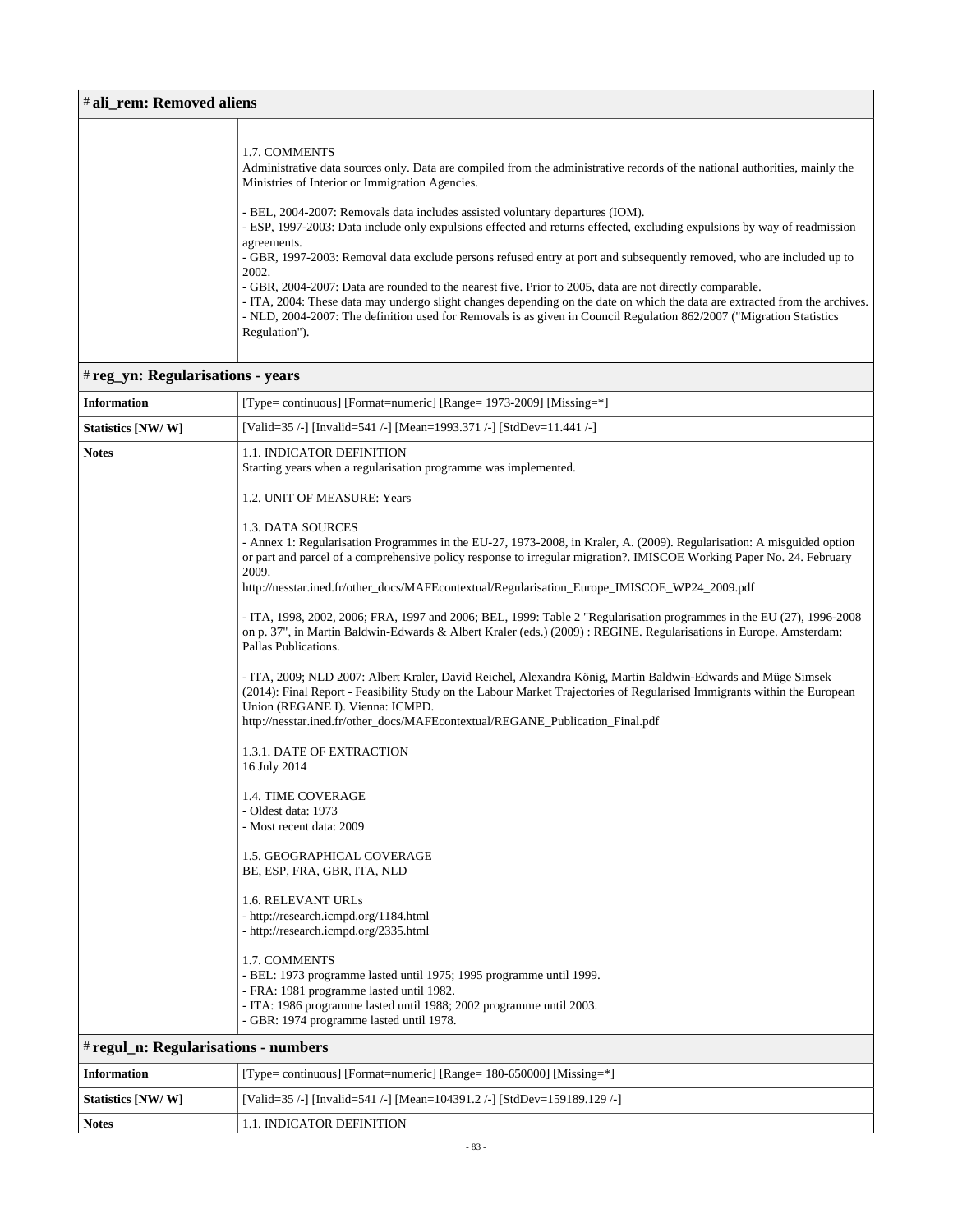### # **regul\_n: Regularisations - numbers**

|                                                 | Number of regularisation granted through regularization programmes. Data does not include regularisations granted through<br>mechanisms.                                                                                                                                                                                                                      |
|-------------------------------------------------|---------------------------------------------------------------------------------------------------------------------------------------------------------------------------------------------------------------------------------------------------------------------------------------------------------------------------------------------------------------|
|                                                 | 1.2. UNIT OF MEASURE: Number                                                                                                                                                                                                                                                                                                                                  |
|                                                 | 1.3. DATA SOURCES                                                                                                                                                                                                                                                                                                                                             |
|                                                 | - Annex 1: Regularisation Programmes in the EU-27, 1973-2008, in Kraler, A. (2009). Regularisation: A misguided option                                                                                                                                                                                                                                        |
|                                                 | or part and parcel of a comprehensive policy response to irregular migration?. IMISCOE Working Paper No. 24. February<br>2009.                                                                                                                                                                                                                                |
|                                                 | http://nesstar.ined.fr/other_docs/MAFEcontextual/Regularisation_Europe_IMISCOE_WP24_2009.pdf                                                                                                                                                                                                                                                                  |
|                                                 | - ITA, 1998, 2002, 2006; FRA, 1997 and 2006; BEL, 1999: Table 2 "Regularisation programmes in the EU (27), 1996-2008<br>on p. 37", in Martin Baldwin-Edwards & Albert Kraler (eds.) (2009) : REGINE. Regularisations in Europe. Amsterdam:<br>Pallas Publications.                                                                                            |
|                                                 | - ITA, 2009; NLD 2007: Albert Kraler, David Reichel, Alexandra König, Martin Baldwin-Edwards and Müge Simsek<br>(2014): Final Report - Feasibility Study on the Labour Market Trajectories of Regularised Immigrants within the European<br>Union (REGANE I). Vienna: ICMPD.<br>http://nesstar.ined.fr/other_docs/MAFEcontextual/REGANE_Publication_Final.pdf |
|                                                 | 1.3.1. DATE OF EXTRACTION<br>16 July 2014                                                                                                                                                                                                                                                                                                                     |
|                                                 |                                                                                                                                                                                                                                                                                                                                                               |
|                                                 | 1.4. TIME COVERAGE                                                                                                                                                                                                                                                                                                                                            |
|                                                 | - Oldest data: 1973<br>- Most recent data: 2009                                                                                                                                                                                                                                                                                                               |
|                                                 | 1.5. GEOGRAPHICAL COVERAGE<br>BEL, ESP, FRA, GBR, ITA, NLD                                                                                                                                                                                                                                                                                                    |
|                                                 | 1.6. RELEVANT URLs                                                                                                                                                                                                                                                                                                                                            |
|                                                 | - http://research.icmpd.org/1184.html                                                                                                                                                                                                                                                                                                                         |
|                                                 | - http://research.icmpd.org/2335.html                                                                                                                                                                                                                                                                                                                         |
|                                                 | 1.7. COMMENTS                                                                                                                                                                                                                                                                                                                                                 |
|                                                 | - The figures are estimates. For those programmes for which no data on applications were available, the number of                                                                                                                                                                                                                                             |
|                                                 | regularisations granted was taken as the minimum estimate.                                                                                                                                                                                                                                                                                                    |
|                                                 | - BEL, 1973, target group: Undocumented migrants.<br>- BEL, 1995, target group: Long term asylum seekers, non-deportable, other humanitarian.                                                                                                                                                                                                                 |
|                                                 | - BEL, 1999, target groups: (i) long term asylum seekers (ii) non-deportable aliens; (iii) severely ill persons; (iv) other                                                                                                                                                                                                                                   |
|                                                 | humanitarian cases/ persons with substantial ties.                                                                                                                                                                                                                                                                                                            |
|                                                 | - ESP, all programmes, target group: Undocumented migrants (employment).                                                                                                                                                                                                                                                                                      |
|                                                 | - FRA, 1973 and 1981, target group: Undocumented migrants (employment).                                                                                                                                                                                                                                                                                       |
|                                                 | - FRA, 1991, target group: Long Term Asylum Seekers who entered before 1989.<br>- FRA, 1997, target group: (1) family members/ established families; (2) foreigners without dependants; (3) refused asylum                                                                                                                                                    |
|                                                 | seekers and de facto refugees (4) ill persons.                                                                                                                                                                                                                                                                                                                |
|                                                 | FRA, 2006, target group: Families with one or more children at school.                                                                                                                                                                                                                                                                                        |
|                                                 | - GBR, 1974 and 1977, target group: Commonwealth and Pakistani citizens.                                                                                                                                                                                                                                                                                      |
|                                                 | - GBR, 1999 and 2000, target group: Long term asylum seekers (backlog criteria).                                                                                                                                                                                                                                                                              |
|                                                 | - GBR, 2004, 2005 and 2006, target group: Long term asylum seekers (families).                                                                                                                                                                                                                                                                                |
|                                                 | - ITA, all programmes, target group: Undocumented migrants (employment).<br>- ITA, year 1990: target group included also undocumented students.                                                                                                                                                                                                               |
|                                                 | - ITA, year 2006: this is a 'de facto programme' in which a large number of irregular migrants obtained a residence status                                                                                                                                                                                                                                    |
|                                                 | formally through the quota system for labour recruitment. The figure in the table represents the total number of applications                                                                                                                                                                                                                                 |
|                                                 | and grants under the quota system. A certain proportion of applications and status grants thus may be due to regular                                                                                                                                                                                                                                          |
|                                                 | admissions from abroad.                                                                                                                                                                                                                                                                                                                                       |
|                                                 | - NLD, 1975, 1979, 1999, target group: Undocumented migrants (employment).<br>- NLD, 1978, target group: cases rejected under previous regularisation.                                                                                                                                                                                                        |
|                                                 | - NLD, 2004 and 2007, target group: long term asylum seekers.                                                                                                                                                                                                                                                                                                 |
| <b>#MIPEX: Migrant Integration Policy Index</b> |                                                                                                                                                                                                                                                                                                                                                               |

| <b>Information</b> | [Type= continuous] [Format=numeric] [Range= 51-69] [Missing=*]                                                                                                                                                                                                                              |
|--------------------|---------------------------------------------------------------------------------------------------------------------------------------------------------------------------------------------------------------------------------------------------------------------------------------------|
| Statistics [NW/W]  | [Valid=12 /-] [Invalid=564 /-] [Mean=62.25 /-] [StdDev=5.691 /-]                                                                                                                                                                                                                            |
| <b>Notes</b>       | 1.1. INDICATOR DEFINITION<br>The Migrant Integration Policy Index (MIPEX) measures integration policies and their implementation, to reveal whether all<br>residents are guaranteed equal rights, responsibilities and opportunities. It includes 148 indicators throughout 7 policy areas: |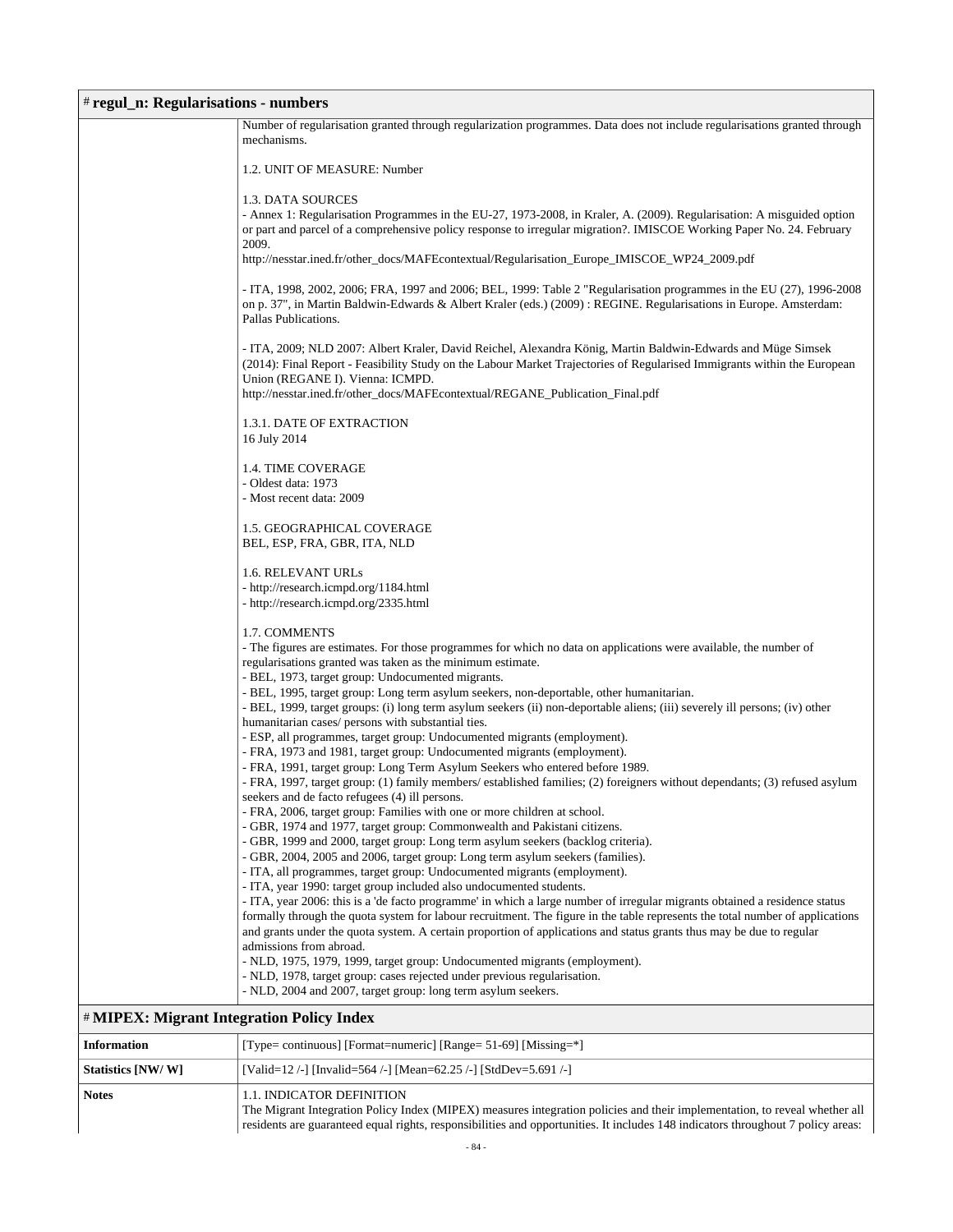### # **MIPEX: Migrant Integration Policy Index**

| labour market mobility, family reunion, education, political participation, long-term residence, access to nationality and anti- |
|----------------------------------------------------------------------------------------------------------------------------------|
| discrimination. Independent scholars and practitioners in migration law, education and anti-discrimination filled out the score  |
| for each indicator based on the country's publicly available documents. ). All scores were anonymously peer-reviewed by a        |
| second expert. There are 3 options. The maximum of 3 points is awarded when policies meet the highest standards for equal        |
| treatment. A score of 2 is given when policies lie halfway to the highest standards, and a score of 1 is given when they are     |
| furthest from the highest standards. Within each of the 7 policy areas, the indicator scores are averaged together to give one   |
| of 4 dimension scores which examine the same aspect of policy. The 4 dimension scores are then averaged together to give         |
| the policy area score for each of the 7 policy areas per country which, averaged together one more time, lead to the overall     |
| scores for each country. In order to make rankings and comparisons, the initial 1-3 scale is converted into a 0-100 scale for    |
| dimensions and policy areas, where 100% is the top score.                                                                        |
| Source of the definition: Thomas Huddleston et al. Migrant Integration Policy Index (2011) British Council and Migration         |
| Policy Group, Brussels.                                                                                                          |
|                                                                                                                                  |
| 1.2. UNIT OF MEASURE: NA                                                                                                         |
|                                                                                                                                  |
| 1.3. DATA SOURCES                                                                                                                |
| - Year 2007: Jan Niessen et al. Migrant Integration Policy Index (2007) British Council and Migration Policy Group,              |
| Brussels.                                                                                                                        |
| - Year 2011: Thomas Huddleston et al. Migrant Integration Policy Index (2011) British Council and Migration Policy Group,        |
| Brussels.                                                                                                                        |
|                                                                                                                                  |
| 1.3.1. DATE OF EXTRACTION                                                                                                        |
| 28 March 2014                                                                                                                    |
|                                                                                                                                  |
| <b>1.4. TIME COVERAGE</b>                                                                                                        |
| - Oldest data: 2007                                                                                                              |
| - Most recent data: 2011                                                                                                         |
|                                                                                                                                  |
| 1.5. GEOGRAPHICAL COVERAGE                                                                                                       |
| BEL, FRA, ITA, NLD, ESP, GBR; no data for COD, GHA, SEN                                                                          |
|                                                                                                                                  |
| 1.6. RELEVANT URLs                                                                                                               |
| - http://www.mipex.eu/                                                                                                           |
|                                                                                                                                  |
| 1.7. COMMENTS                                                                                                                    |
| Please refer to the sources for further information about the MIPEX methodology and the countries for which the index is         |
| available.                                                                                                                       |
| # CPI1: Corruption perceptions index 1995-2011, DATA NON COMPARABLE OVER TIME                                                    |
|                                                                                                                                  |

| <b>Information</b> | [Type= continuous] [Format=numeric] [Range= 1.9-9.03] [Missing=*]                                                                                                                                                                                                                                                                                                                                                                                                                                                                                                                                                                                                                                                                                                                                      |
|--------------------|--------------------------------------------------------------------------------------------------------------------------------------------------------------------------------------------------------------------------------------------------------------------------------------------------------------------------------------------------------------------------------------------------------------------------------------------------------------------------------------------------------------------------------------------------------------------------------------------------------------------------------------------------------------------------------------------------------------------------------------------------------------------------------------------------------|
| Statistics [NW/W]  | [Valid=138 /-] [Invalid=438 /-] [Mean=5.966 /-] [StdDev=2.159 /-]                                                                                                                                                                                                                                                                                                                                                                                                                                                                                                                                                                                                                                                                                                                                      |
| <b>Notes</b>       | <b>1.1. INDICATOR DEFINITION</b><br>The Corruption Perceptions Index ranks countries/territories based on how corrupt their public sector is perceived to be. A<br>country/territory's score indicates the perceived level of public sector corruption on a scale of 0 - 10, where 0 means that a<br>country is perceived as highly corrupt and 10 means that a country is perceived as very clean.<br>Source of the definition: © Transparency International. All rights reserved.<br>1.2. UNIT OF MEASURE: NA<br>1.3. DATA SOURCES<br>© Transparency International. All rights reserved.<br>1.3.1. DATE OF EXTRACTION<br>2 May 2014<br><b>1.4. TIME COVERAGE</b><br>- Oldest data: 1995<br>- Most recent data: 2011<br><b>1.5. GEOGRAPHICAL COVERAGE</b><br>All the nine MAFE countries are covered. |
|                    | 1.6. RELEVANT URLS<br>- http://www.transparency.org<br>- http://www.transparency.org/research/cpi/                                                                                                                                                                                                                                                                                                                                                                                                                                                                                                                                                                                                                                                                                                     |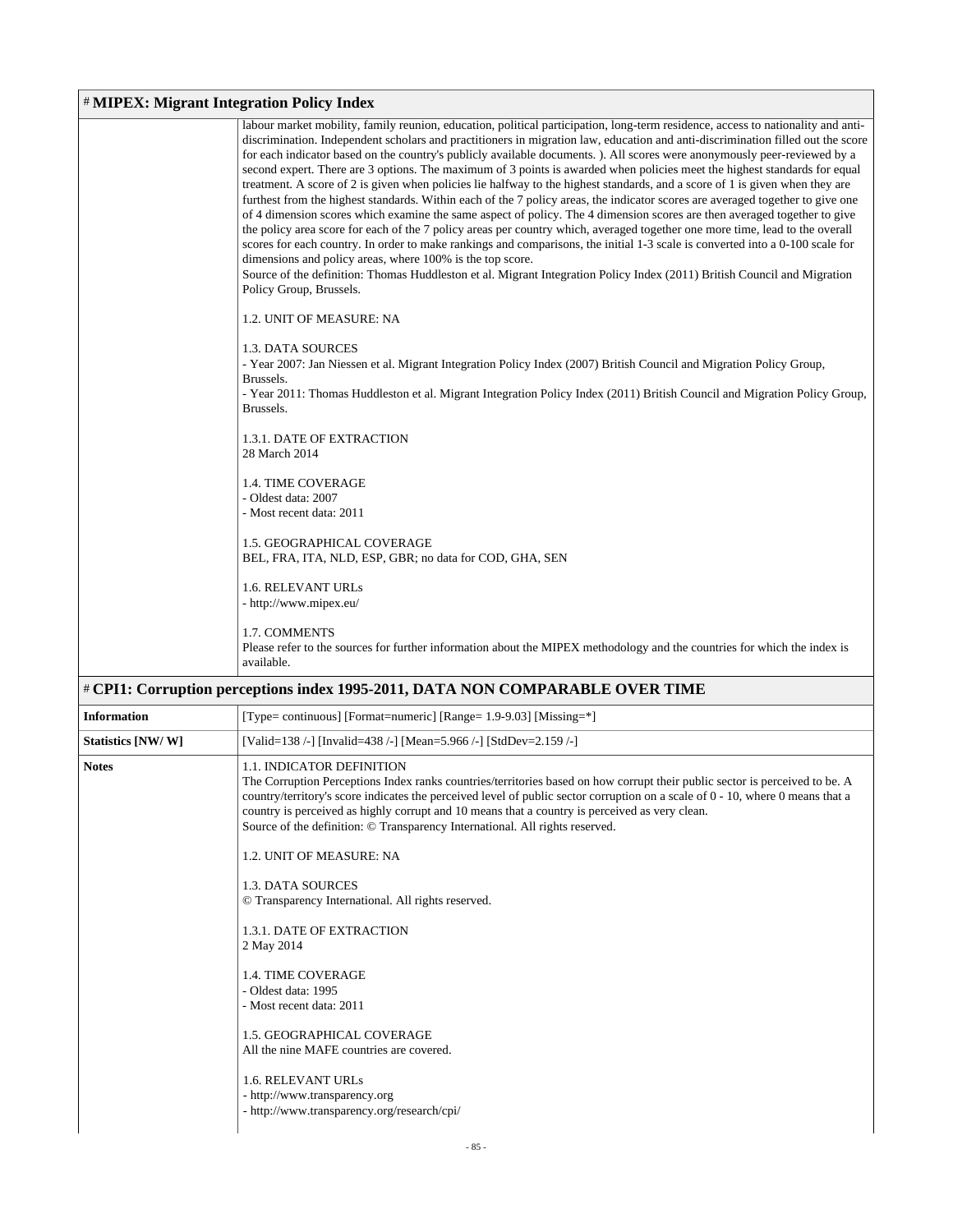| # CPI1: Corruption perceptions index 1995-2011, DATA NON COMPARABLE OVER TIME |                                                                                                                                                                                                                                                                                                                                                                                                                                                                                                                                                                                                                                                                                                                                                                                                                                                                                                                                                                                                                                                                                                                                                                                                                                                                                                                                                                                                                                                                                                                                                                                                                     |
|-------------------------------------------------------------------------------|---------------------------------------------------------------------------------------------------------------------------------------------------------------------------------------------------------------------------------------------------------------------------------------------------------------------------------------------------------------------------------------------------------------------------------------------------------------------------------------------------------------------------------------------------------------------------------------------------------------------------------------------------------------------------------------------------------------------------------------------------------------------------------------------------------------------------------------------------------------------------------------------------------------------------------------------------------------------------------------------------------------------------------------------------------------------------------------------------------------------------------------------------------------------------------------------------------------------------------------------------------------------------------------------------------------------------------------------------------------------------------------------------------------------------------------------------------------------------------------------------------------------------------------------------------------------------------------------------------------------|
|                                                                               | 1.7. COMMENTS<br>- CPI scores before 2012 are not comparable over time - See more at: http://cpi.transparency.org/cpi2013/in_detail/.<br>- Further information about the methodology and the sources used to calculate the CPI can be found on the Transparency<br>International Webpage.                                                                                                                                                                                                                                                                                                                                                                                                                                                                                                                                                                                                                                                                                                                                                                                                                                                                                                                                                                                                                                                                                                                                                                                                                                                                                                                           |
|                                                                               | # CPI2: Corruption perceptions index 2012-2013, DATA COMPARABLE OVER TIME                                                                                                                                                                                                                                                                                                                                                                                                                                                                                                                                                                                                                                                                                                                                                                                                                                                                                                                                                                                                                                                                                                                                                                                                                                                                                                                                                                                                                                                                                                                                           |
| <b>Information</b>                                                            | [Type= continuous] [Format=numeric] [Range= 22-84] [Missing=*]                                                                                                                                                                                                                                                                                                                                                                                                                                                                                                                                                                                                                                                                                                                                                                                                                                                                                                                                                                                                                                                                                                                                                                                                                                                                                                                                                                                                                                                                                                                                                      |
| Statistics [NW/W]                                                             | [Valid=18 /-] [Invalid=558 /-] [Mean=57.444 /-] [StdDev=19.894 /-]                                                                                                                                                                                                                                                                                                                                                                                                                                                                                                                                                                                                                                                                                                                                                                                                                                                                                                                                                                                                                                                                                                                                                                                                                                                                                                                                                                                                                                                                                                                                                  |
| <b>Notes</b>                                                                  | <b>1.1. INDICATOR DEFINITION</b><br>The Corruption Perceptions Index ranks countries and territories based on how corrupt their public sector is perceived to be.<br>A country or territory's score indicates the perceived level of public sector corruption on a scale of 0 - 100, where 0 means<br>that a country is perceived as highly corrupt and 100 means it is perceived as very clean.<br>Source of the definition: © Transparency International. All rights reserved.<br>1.2. UNIT OF MEASURE: NA                                                                                                                                                                                                                                                                                                                                                                                                                                                                                                                                                                                                                                                                                                                                                                                                                                                                                                                                                                                                                                                                                                        |
|                                                                               | 1.3. DATA SOURCES<br>© Transparency International. All rights reserved.                                                                                                                                                                                                                                                                                                                                                                                                                                                                                                                                                                                                                                                                                                                                                                                                                                                                                                                                                                                                                                                                                                                                                                                                                                                                                                                                                                                                                                                                                                                                             |
|                                                                               | 1.3.1. DATE OF EXTRACTION<br>2 May 2014                                                                                                                                                                                                                                                                                                                                                                                                                                                                                                                                                                                                                                                                                                                                                                                                                                                                                                                                                                                                                                                                                                                                                                                                                                                                                                                                                                                                                                                                                                                                                                             |
|                                                                               | <b>1.4. TIME COVERAGE</b><br>- Oldest data: 2012<br>- Most recent data: 2013                                                                                                                                                                                                                                                                                                                                                                                                                                                                                                                                                                                                                                                                                                                                                                                                                                                                                                                                                                                                                                                                                                                                                                                                                                                                                                                                                                                                                                                                                                                                        |
|                                                                               | 1.5. GEOGRAPHICAL COVERAGE<br>All the nine MAFE countries are covered.                                                                                                                                                                                                                                                                                                                                                                                                                                                                                                                                                                                                                                                                                                                                                                                                                                                                                                                                                                                                                                                                                                                                                                                                                                                                                                                                                                                                                                                                                                                                              |
|                                                                               | 1.6. RELEVANT URLs<br>- http://www.transparency.org<br>- http://www.transparency.org/research/cpi/                                                                                                                                                                                                                                                                                                                                                                                                                                                                                                                                                                                                                                                                                                                                                                                                                                                                                                                                                                                                                                                                                                                                                                                                                                                                                                                                                                                                                                                                                                                  |
|                                                                               | 1.7. COMMENTS<br>Further information about the methodology and the sources used to calculate the CPI can be found on the Transparency<br>International Webpage.                                                                                                                                                                                                                                                                                                                                                                                                                                                                                                                                                                                                                                                                                                                                                                                                                                                                                                                                                                                                                                                                                                                                                                                                                                                                                                                                                                                                                                                     |
| # adv_reg_ch: Adverse Regime Changes                                          |                                                                                                                                                                                                                                                                                                                                                                                                                                                                                                                                                                                                                                                                                                                                                                                                                                                                                                                                                                                                                                                                                                                                                                                                                                                                                                                                                                                                                                                                                                                                                                                                                     |
| <b>Information</b>                                                            | [Type= continuous] [Format=numeric] [Range= 1-3.5] [Missing=*]                                                                                                                                                                                                                                                                                                                                                                                                                                                                                                                                                                                                                                                                                                                                                                                                                                                                                                                                                                                                                                                                                                                                                                                                                                                                                                                                                                                                                                                                                                                                                      |
| Statistics [NW/W]                                                             | [Valid=23 /-] [Invalid=553 /-] [Mean=2.152 /-] [StdDev=0.681 /-]                                                                                                                                                                                                                                                                                                                                                                                                                                                                                                                                                                                                                                                                                                                                                                                                                                                                                                                                                                                                                                                                                                                                                                                                                                                                                                                                                                                                                                                                                                                                                    |
| <b>Notes</b>                                                                  | 1.1. INDICATOR DEFINITION<br>Adverse Regime Changes are defined by the Political Instability Task Force as major, adverse shifts in patterns of<br>governance, including major and abrupt shifts away from more open, electoral systems to more closed, authoritarian systems;<br>revolutionary changes in political elites and the mode of governance; contested dissolution of federated states or secession of<br>a substantial area of a state by extrajudicial means; and or near-total collapse of central state authority and the ability to<br>govern. Abrupt transitions from more authoritarian rule to more open, institutionalized governance systems, defined by the<br>Political Instability Task Force as "democratic transitions," are not considered state failures in this sense and, thus, are not<br>included.<br>Data show the average of three magnitude scores (range 1-4.0; 9=missing). The three scores are: 1) Scaled failure of State<br>authority (range 1-4; 9=missing), 2) Scaled collapse of democratic institutions (range 1-4; 9=missing), 3) Scaled violence<br>associated with regime transition (range 1-4; 9=missing).<br>For further information about this indicator (e.g., how adverse regime changes are coded), please refer to the codebook,<br>available online (http://www.systemicpeace.org/inscr/PITFProbSetCodebook2013.pdf).<br>Source of the definition: PITF - STATE FAILURE PROBLEM SET: Internal Wars and Failures of Governance, 1955-2013.<br>DATASET AND CODING GUIDELINES.<br>http://nesstar.ined.fr/other_docs/MAFEcontextual/PITFProbSetCodebook2013.pdf |
|                                                                               | 1.2. UNIT OF MEASURE: NA                                                                                                                                                                                                                                                                                                                                                                                                                                                                                                                                                                                                                                                                                                                                                                                                                                                                                                                                                                                                                                                                                                                                                                                                                                                                                                                                                                                                                                                                                                                                                                                            |
|                                                                               | 1.3. DATA SOURCES<br>PITF - STATE FAILURE PROBLEM SET: Internal Wars and Failures of Governance, 1955-2013                                                                                                                                                                                                                                                                                                                                                                                                                                                                                                                                                                                                                                                                                                                                                                                                                                                                                                                                                                                                                                                                                                                                                                                                                                                                                                                                                                                                                                                                                                          |
|                                                                               | 1.3.1. DATE OF EXTRACTION<br>03 July 2014                                                                                                                                                                                                                                                                                                                                                                                                                                                                                                                                                                                                                                                                                                                                                                                                                                                                                                                                                                                                                                                                                                                                                                                                                                                                                                                                                                                                                                                                                                                                                                           |
|                                                                               | $-86-$                                                                                                                                                                                                                                                                                                                                                                                                                                                                                                                                                                                                                                                                                                                                                                                                                                                                                                                                                                                                                                                                                                                                                                                                                                                                                                                                                                                                                                                                                                                                                                                                              |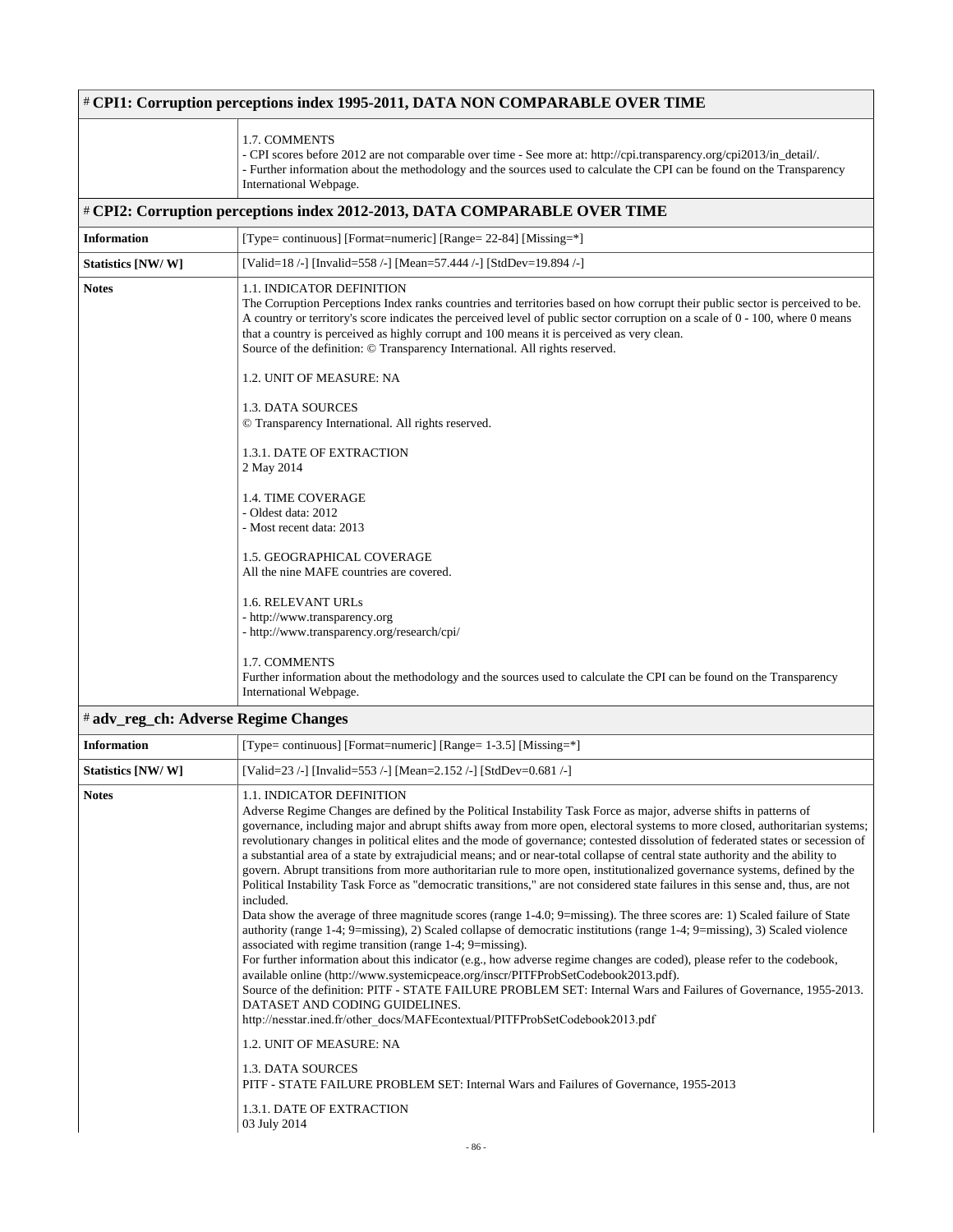#### # **adv\_reg\_ch: Adverse Regime Changes**

| <b>1.4. TIME COVERAGE</b><br>- Oldest data: 1958                                                                                                                                                                                                           |
|------------------------------------------------------------------------------------------------------------------------------------------------------------------------------------------------------------------------------------------------------------|
| - Most recent data: 2003                                                                                                                                                                                                                                   |
| 1.5. GEOGRAPHICAL COVERAGE                                                                                                                                                                                                                                 |
| FRA, COD, GHA, SEN                                                                                                                                                                                                                                         |
| 1.6. RELEVANT URLs                                                                                                                                                                                                                                         |
| - http://www.systemicpeace.org/                                                                                                                                                                                                                            |
| - http://globalpolicy.gmu.edu/                                                                                                                                                                                                                             |
| 1.7. COMMENTS                                                                                                                                                                                                                                              |
| - FRA, 1958: A new Constitution establishes the (Gaulist) Fifth Republic with a very strong Presidential system. The                                                                                                                                       |
| President is elected a seven-year term by an Electoral College composed of Members of the National Assembly, General<br>Councils of the overseas territories, and municipal councils. The President has the power to appoint and dismiss the Prime         |
| Minister, dissolve the National Assembly, and invoke discretionary emergency powers.                                                                                                                                                                       |
| - GHA, 1972: Reformist military regime permits multiparty elections. Inflation, corruption and ethnic tension trigger<br>military coup and suspension of party politics.                                                                                   |
| - GHA, 1981: Limann's People's National Party (PNP) began the Third Republic with control of only seventy-one of the 140<br>legislative seats; the percentage of the electorate that voted had fallen to 40 percent. Unlike the country's previous elected |
| leaders, Limann was a former diplomat and a non-charismatic figure with no personal following. As the country's economy                                                                                                                                    |
| continued to decline and widespread strikes threatened to shut down the government, Jerry John Rawlings led a successful<br>coup on December 31, 1981, and established personalistic rule backed by the AFRC.                                              |
| - SEN, 1962: 'Increasing tensions between President Senghor and his prime minister lead to a failed coup attempt by Prime<br>Minister Dia. President Senghor arrests Dia, strengthens the constitutional powers of the presidency, and establishes one-    |
| party rule.                                                                                                                                                                                                                                                |
| - COD, 1960: Independence is followed by intense political and tribal factionalism and emergence of secessionist<br>movements. Failed attempt at democracy leads to establishment of military dictatorship under General Mobutu.                           |
| - COD, 1992: In reaction to the absolute power wielded by Mobutu's military-backed regime, opposition forces coalesce to                                                                                                                                   |
| oust government. Kabila seizes power in May 1997 but is unable to establish central authority due to serious challenges from<br>re-formed ethnic militias and foreign interventions. A breakthrough in the deadlock came with a power-sharing agreement    |
| during the Inter-Congolese National Dialogue in April 2003. On July 1, 2003, President Kabila issued a decree forming a                                                                                                                                    |
| transitional government and on July 17 the new government was sworn in.                                                                                                                                                                                    |

# # **eth\_wars: Ethnic Wars**

| <b>Information</b> | [Type= continuous] [Format=numeric] [Range= $0.5-4$ ] [Missing= $*$ ]                                                                                                                                                                                                                                                                                                                                                                                                                                                                                                                                                                                                                                                                                                                                                                                                                                                                                                                                                                                                                                                                                                                                                                                                                                                                                                                                                                                                                                                                                                                                                                                                                                                                                                                                                                                                                                                                                                                                                                                                                                                                                                                                                                                                                                                                                                                                                                                                                                                                                                                                                                                                                                                                                                                                                                                                                                                                                                                                                                                                                                                              |
|--------------------|------------------------------------------------------------------------------------------------------------------------------------------------------------------------------------------------------------------------------------------------------------------------------------------------------------------------------------------------------------------------------------------------------------------------------------------------------------------------------------------------------------------------------------------------------------------------------------------------------------------------------------------------------------------------------------------------------------------------------------------------------------------------------------------------------------------------------------------------------------------------------------------------------------------------------------------------------------------------------------------------------------------------------------------------------------------------------------------------------------------------------------------------------------------------------------------------------------------------------------------------------------------------------------------------------------------------------------------------------------------------------------------------------------------------------------------------------------------------------------------------------------------------------------------------------------------------------------------------------------------------------------------------------------------------------------------------------------------------------------------------------------------------------------------------------------------------------------------------------------------------------------------------------------------------------------------------------------------------------------------------------------------------------------------------------------------------------------------------------------------------------------------------------------------------------------------------------------------------------------------------------------------------------------------------------------------------------------------------------------------------------------------------------------------------------------------------------------------------------------------------------------------------------------------------------------------------------------------------------------------------------------------------------------------------------------------------------------------------------------------------------------------------------------------------------------------------------------------------------------------------------------------------------------------------------------------------------------------------------------------------------------------------------------------------------------------------------------------------------------------------------------|
| Statistics [NW/W]  | [Valid=50 /-] [Invalid=526 /-] [Mean=2.12 /-] [StdDev=1.123 /-]                                                                                                                                                                                                                                                                                                                                                                                                                                                                                                                                                                                                                                                                                                                                                                                                                                                                                                                                                                                                                                                                                                                                                                                                                                                                                                                                                                                                                                                                                                                                                                                                                                                                                                                                                                                                                                                                                                                                                                                                                                                                                                                                                                                                                                                                                                                                                                                                                                                                                                                                                                                                                                                                                                                                                                                                                                                                                                                                                                                                                                                                    |
| <b>Notes</b>       | 1.1. INDICATOR DEFINITION<br>Ethnic wars are episodes of violent conflict between governments and national, ethnic, religious, or other communal<br>minorities (ethnic challengers) in which the challengers seek major changes in their status. Most ethnic wars since 1955 have<br>been guerrilla or civil wars in which the challengers have sought independence or regional autonomy. A few involve large-<br>scale demonstrations and riots aimed at sweeping political reform that were violently suppressed by police and military.<br>Rioting and warfare between rival communal groups is NOT coded as ethnic warfare unless it involves conflict over political<br>power or government policy. There are the two minimum thresholds for including an ethnic war event in the state failure<br>problem set: a mobilization threshold, wherein each party must mobilize 1000 or more people (armed agents, demonstrators,<br>troops), and a conflict intensity threshold, whereby there must be at least 1000 direct conflict-related deaths over the full<br>course of the armed conflict and at least one year when the annual conflict-related death toll exceeds 100 fatalities. The<br>fatalities may result from armed conflict, terrorism, rioting, or government repression. The "full course" of the armed conflict<br>is defined as a continual episode of armed conflict between agents of the state and agents of the opposition group during<br>which there is no period greater than three years when annual conflict-related fatalities are fewer than 100 in each year. Note<br>that if a government perpetrates political mass murder against unarmed members of a rebellious communal group, then two<br>analytically-distinct events may be coded: an ethnic war and a genocide or politicide (the mass murder of members of a<br>distinct ethnic group by agents of the state are usually considered genocide).<br>Data show the average of three magnitude scores (range 0-4; 9=missing). The three scores are: 1) Scaled number of<br>rebel combatants or activists (range 0-4; 9=missing), 2) Scaled annual number of fatalities related to fighting (range 0-4;<br>9 = missing), 3) Scaled portion of country affected by fighting (range 0-4.0; 9 = missing).<br>As a general rule, scales are coded "9" (for no data) if no information is available. But if contextual information provides<br>the basis for an informed guess, for example that there were very few fatalities in a year, or that fighting was confined to a<br>limited area of the country, the informed guess is translated into a coding judgment.<br>For further information about this indicator (e.g., how ethnic wars are coded), please refer to the codebook, available online<br>(http://www.systemicpeace.org/inscr/PITFProbSetCodebook2013.pdf).<br>Source of the definition: PITF - STATE FAILURE PROBLEM SET: Internal Wars and Failures of Governance, 1955-2013.<br>DATASET AND CODING GUIDELINES.<br>http://nesstar.ined.fr/other_docs/MAFEcontextual/PITFProbSetCodebook2013.pdf<br>1.2. UNIT OF MEASURE: NA |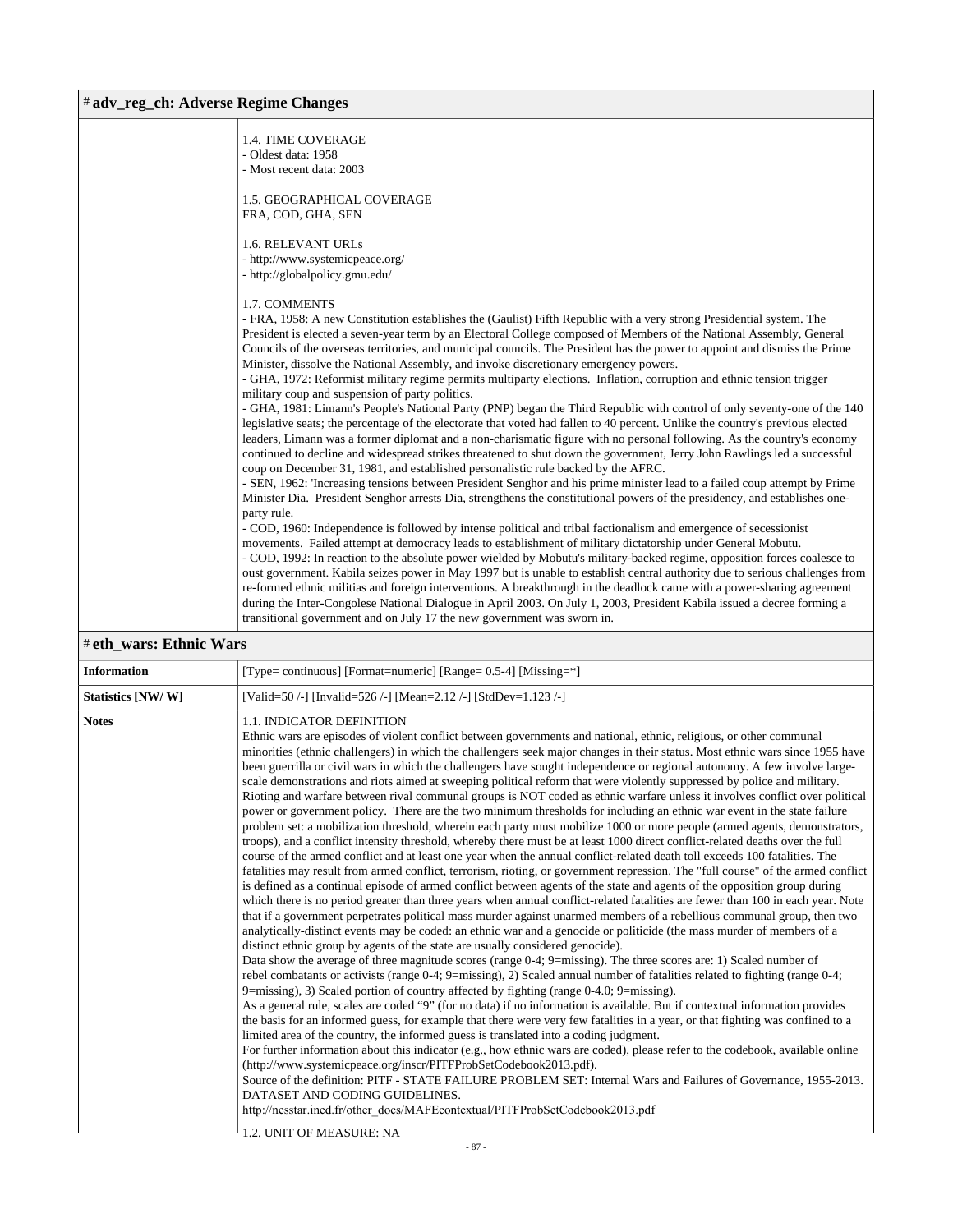### # **eth\_wars: Ethnic Wars**

|                                      | 1.3. DATA SOURCES<br>PITF - STATE FAILURE PROBLEM SET: Internal Wars and Failures of Governance, 1955-2013                                                                                                                                                                                                                                                                                                                                                                                            |  |
|--------------------------------------|-------------------------------------------------------------------------------------------------------------------------------------------------------------------------------------------------------------------------------------------------------------------------------------------------------------------------------------------------------------------------------------------------------------------------------------------------------------------------------------------------------|--|
|                                      | 1.3.1. DATE OF EXTRACTION<br>03 July 2014                                                                                                                                                                                                                                                                                                                                                                                                                                                             |  |
|                                      | 1.4. TIME COVERAGE<br>- Oldest data: 1958<br>- Most recent data: 2013                                                                                                                                                                                                                                                                                                                                                                                                                                 |  |
|                                      | 1.5. GEOGRAPHICAL COVERAGE<br>COD, GBR, SEN                                                                                                                                                                                                                                                                                                                                                                                                                                                           |  |
|                                      | 1.6. RELEVANT URLs<br>- http://www.systemicpeace.org/<br>- http://globalpolicy.gmu.edu/                                                                                                                                                                                                                                                                                                                                                                                                               |  |
|                                      | 1.7. COMMENTS<br>- COD, 1960: Katanga and South Kasai secede from newly-independent Congo (1960) followed by secession of Orientale<br>and Kivu (1961) and rebellions in Stanleyville and Kwilu (1964).                                                                                                                                                                                                                                                                                               |  |
|                                      | - COD, 1977: Independence movement of Lunda/Yeke (FNLA) invades Shaba (Katanga) province, their traditional<br>homeland.<br>- COD, 1992: After Pres. Mobutu is pressured into appointing a new prime minister, communal violence erupts in Shaba<br>(Katanga) between Luba-Kasai minority and the dominant Lunda. Communal rebellions subsequently erupt elsewhere in<br>eastern Zaire. Laurent Kabila, aided by ethnic Tutsi, seizes control in May 1997. Regime is unable to solidify authority and |  |
|                                      | new armed challenges erupt from the east.<br>- GBR, 1971: Conflict between Catholics and Protestants over the political status of Northern Ireland escalates with<br>the formation of the Provisional wing of the Irish Republican Army (PIRA) in late 1969 and the August 1971 policy<br>of internment without trial. Violence begins to subside in the late 1970s as all sides search for alternatives to violence,<br>eventually culminating in an October 1994 peace agreement.                   |  |
|                                      | - SEN, years 1992: An August 1992 split in the Movement of Democratic Forces in the Casamance (MDFC) over the<br>issue of independence leads to an outbreak of armed attacks in September 1992. Violence continues until a newly elected<br>government initiates a new peace agreement in December 1999.                                                                                                                                                                                              |  |
| # gen_pol: Genocides and Politicides |                                                                                                                                                                                                                                                                                                                                                                                                                                                                                                       |  |

| <b>Information</b>       | [Type= continuous] [Format=numeric] [Range= 0-2.5] [Missing=*]                                                                                                                                                                                                                                                                                                                                                                                                                                                                                                                                                                                                                                                                                                                                                                                                                                                                                                                                                                                                                                                                                                                                                                                                                                                                                                                                                                                                                                                                                                                                                                                                                                                                                                                                                                                                                                                                                    |  |
|--------------------------|---------------------------------------------------------------------------------------------------------------------------------------------------------------------------------------------------------------------------------------------------------------------------------------------------------------------------------------------------------------------------------------------------------------------------------------------------------------------------------------------------------------------------------------------------------------------------------------------------------------------------------------------------------------------------------------------------------------------------------------------------------------------------------------------------------------------------------------------------------------------------------------------------------------------------------------------------------------------------------------------------------------------------------------------------------------------------------------------------------------------------------------------------------------------------------------------------------------------------------------------------------------------------------------------------------------------------------------------------------------------------------------------------------------------------------------------------------------------------------------------------------------------------------------------------------------------------------------------------------------------------------------------------------------------------------------------------------------------------------------------------------------------------------------------------------------------------------------------------------------------------------------------------------------------------------------------------|--|
| <b>Statistics [NW/W]</b> | [Valid=5 /-] [Invalid=571 /-] [Mean=1.2 /-] [StdDev=1.037 /-]                                                                                                                                                                                                                                                                                                                                                                                                                                                                                                                                                                                                                                                                                                                                                                                                                                                                                                                                                                                                                                                                                                                                                                                                                                                                                                                                                                                                                                                                                                                                                                                                                                                                                                                                                                                                                                                                                     |  |
| <b>Notes</b>             | <b>1.1. INDICATOR DEFINITION</b><br>Genocide and politicide events involve the promotion, execution, and/or implied consent of sustained policies by governing<br>elites or their agents -- or in the case of civil war, either of the contending authorities -- that result in the deaths of a<br>substantial portion of a communal group or politicized non-communal group. In genocides the victimized groups are defined<br>primarily in terms of their communal (ethnolinguistic, religious) characteristics. In politicides, by contrast, groups are defined<br>primarily in terms of their political opposition to the regime and dominant groups.<br>Genocide and politicide are distinguished from state repression and terror. In cases of state terror authorities arrest, persecute<br>or execute a few members of a group in ways designed to terrorize the majority of the group into passivity or acquiescence.<br>In the case of genocide and politicide authorities physically exterminate enough (not necessarily all) members of a target<br>group so that it can no longer pose any conceivable threat to their rule or interests.<br>Data correspond to the variable "Scaled annual number of deaths (range 0-5.0)":<br>$-0$ less than 300<br>$-0.5 = 300 - 1000$<br>$-1.0=1000 - 2000$<br>$-1.5=2000 - 4000$<br>$-2.0=4000-8000$<br>$-2.5 = 8000 - 16000$<br>$-3.0=16,000-32,000$<br>$-3.5=32,000 - 64,000$<br>$-4.0=64,000-128,000$<br>$-4.5=128,000 - 256,000$<br>$-5.0=256.000+$<br>For further information about this indicator, please refer to the codebook, available online (http://www.systemicpeace.org/<br>inscr/PITFProbSetCodebook2013.pdf).<br>Source of the definition: PITF - STATE FAILURE PROBLEM SET: Internal Wars and Failures of Governance, 1955-2013.<br>DATASET AND CODING GUIDELINES.<br>http://nesstar.ined.fr/other_docs/MAFEcontextual/PITFProbSetCodebook2013.pdf<br>1.2. UNIT OF MEASURE: NA |  |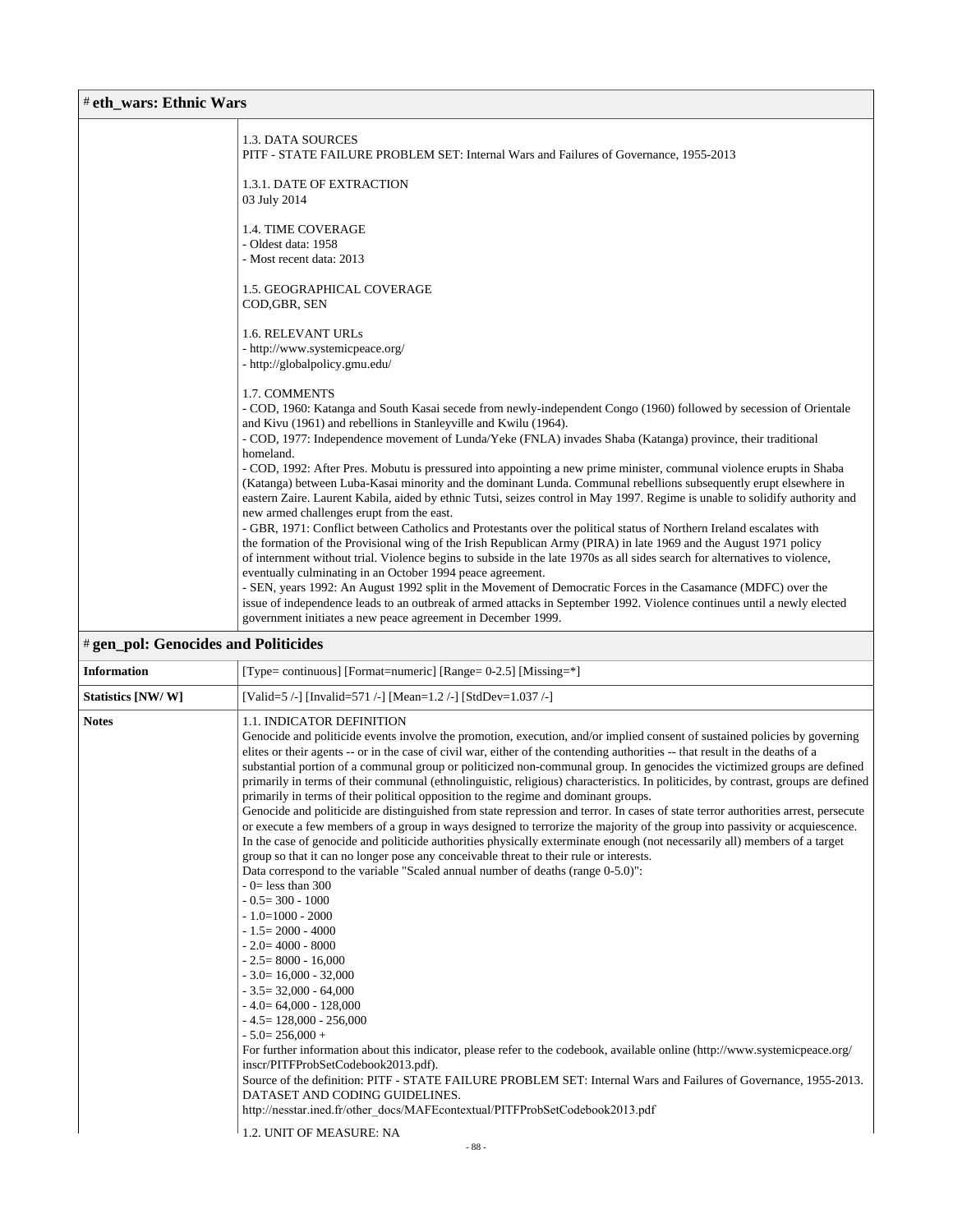### # **gen\_pol: Genocides and Politicides**

| 1.3. DATA SOURCES<br>PITF - STATE FAILURE PROBLEM SET: Internal Wars and Failures of Governance, 1955-2013<br>1.3.1. DATE OF EXTRACTION                                                                                                                                                                       |
|---------------------------------------------------------------------------------------------------------------------------------------------------------------------------------------------------------------------------------------------------------------------------------------------------------------|
| 03 July 2014                                                                                                                                                                                                                                                                                                  |
| <b>1.4. TIME COVERAGE</b><br>- Oldest data: 1964<br>- Most recent data: 1979                                                                                                                                                                                                                                  |
| 1.5. GEOGRAPHICAL COVERAGE<br><b>COD</b>                                                                                                                                                                                                                                                                      |
| 1.6. RELEVANT URLS<br>- http://www.systemicpeace.org/<br>- http://globalpolicy.gmu.edu/                                                                                                                                                                                                                       |
| 1.7. COMMENTS<br>- COD, 1964: To consolidate control, rebels massacre counter-revolutionaries, including educated Congolese, missionaries,<br>and other Europeans.<br>- COD, 1977: Episodic rebellions and agitation are countered by killings of political opponents, dissident tribesmen, and<br>prisoners. |
|                                                                                                                                                                                                                                                                                                               |

# # **rev\_wars: Revolutionary Wars**

| Statistics [NW/W]<br>[Valid=14 /-] [Invalid=562 /-] [Mean=3.179 /-] [StdDev=0.668 /-]<br><b>Notes</b><br>1.1. INDICATOR DEFINITION                 | Revolutionary wars are episodes of violent conflict between governments and politically organized groups (political<br>challengers) that seek to overthrow the central government, to replace its leaders, or to seize power in one region. Conflicts<br>must include substantial use of violence by one or both parties to qualify as "wars." "Politically organized groups" may<br>include revolutionary and reform movements, political parties, student and labor organizations, and elements of the armed<br>forces and the regime itself. If the challenging group represents a national, ethnic, or other communal minority, the conflict<br>is analyzed as an ethnic war. From the 1950s through the late 1980s most political wars were fought by guerrilla armies<br>organized by clandestine political movements. Some, usually smaller in scale, relied wholly or in part on campaigns of<br>terrorism. A few were mass movements that organized campaigns of demonstrations. The violence and fatalities in conflicts                                                                                                                                                                                                                                                                                                                                                                                                                                                                                                                                                                                                                                                                                                                                                                                                                                                                                                                                                                                                                                                                                                                                                                                                                                                                                                                                                                                                                                                                                       |
|----------------------------------------------------------------------------------------------------------------------------------------------------|--------------------------------------------------------------------------------------------------------------------------------------------------------------------------------------------------------------------------------------------------------------------------------------------------------------------------------------------------------------------------------------------------------------------------------------------------------------------------------------------------------------------------------------------------------------------------------------------------------------------------------------------------------------------------------------------------------------------------------------------------------------------------------------------------------------------------------------------------------------------------------------------------------------------------------------------------------------------------------------------------------------------------------------------------------------------------------------------------------------------------------------------------------------------------------------------------------------------------------------------------------------------------------------------------------------------------------------------------------------------------------------------------------------------------------------------------------------------------------------------------------------------------------------------------------------------------------------------------------------------------------------------------------------------------------------------------------------------------------------------------------------------------------------------------------------------------------------------------------------------------------------------------------------------------------------------------------------------------------------------------------------------------------------------------------------------------------------------------------------------------------------------------------------------------------------------------------------------------------------------------------------------------------------------------------------------------------------------------------------------------------------------------------------------------------------------------------------------------------------------------------------------------|
|                                                                                                                                                    |                                                                                                                                                                                                                                                                                                                                                                                                                                                                                                                                                                                                                                                                                                                                                                                                                                                                                                                                                                                                                                                                                                                                                                                                                                                                                                                                                                                                                                                                                                                                                                                                                                                                                                                                                                                                                                                                                                                                                                                                                                                                                                                                                                                                                                                                                                                                                                                                                                                                                                                          |
| DATASET AND CODING GUIDELINES.<br>1.2. UNIT OF MEASURE: NA<br>1.3. DATA SOURCES<br>1.3.1. DATE OF EXTRACTION<br>03 July 2014<br>1.4. TIME COVERAGE | of this type were mainly the result of government repression. There are the two minimum thresholds for including a political<br>conflict in the state failure problem set: a mobilization threshold, wherein each party must mobilize 1000 or more people<br>(armed agents, demonstrators, troops), and a conflict intensity threshold, whereby there must be at least 1000 direct conflict-<br>related deaths over the full course of the armed conflict and at least one year when the annual conflict-related death toll<br>exceeds 100 fatalities. The fatalities may result from armed conflict, terrorism, rioting, or government repression. The "full<br>course" of the armed conflict is defined as a continual episode of armed conflict between agents of the state and agents of<br>the opposition group during which there is no period greater than three years when annual conflict-related fatalities are<br>fewer than 100 in each year. Note that if a government perpetrates mass murder against unarmed civilians who are suspected<br>of supporting a political movement, then two analytically distinct events may be coded: a political war and a genocide or<br>politicide (mass murders of political opponents by agents of the state are usually considered politicides).<br>Data show the average of three magnitude scores (range 0-4; 9=missing). The three scores are: 1) Scaled number of<br>rebel combatants or activists (range 0-4; 9=missing), 2) Scaled annual number of fatalities related to fighting (range 0-4;<br>9=missing), 3) Scaled portion of country affected by fighting (range 0-4.0; 9=missing).<br>As a general rule, scales are coded "9" (for no data) if no information is available. But if contextual information provides<br>the basis for an informed guess, for example that there were very few fatalities in a year, or that fighting was confined to a<br>limited area of the country, the informed guess is translated into a coding judgment.<br>For further information about this indicator (e.g., how revolutionary wars are coded), please refer to the codebook, available<br>online (http://www.systemicpeace.org/inscr/PITFProbSetCodebook2013.pdf).<br>Source of the definition: PITF - STATE FAILURE PROBLEM SET: Internal Wars and Failures of Governance, 1955-2013.<br>http://nesstar.ined.fr/other_docs/MAFEcontextual/PITFProbSetCodebook2013.pdf<br>PITF - STATE FAILURE PROBLEM SET: Internal Wars and Failures of Governance, 1955-2013 |